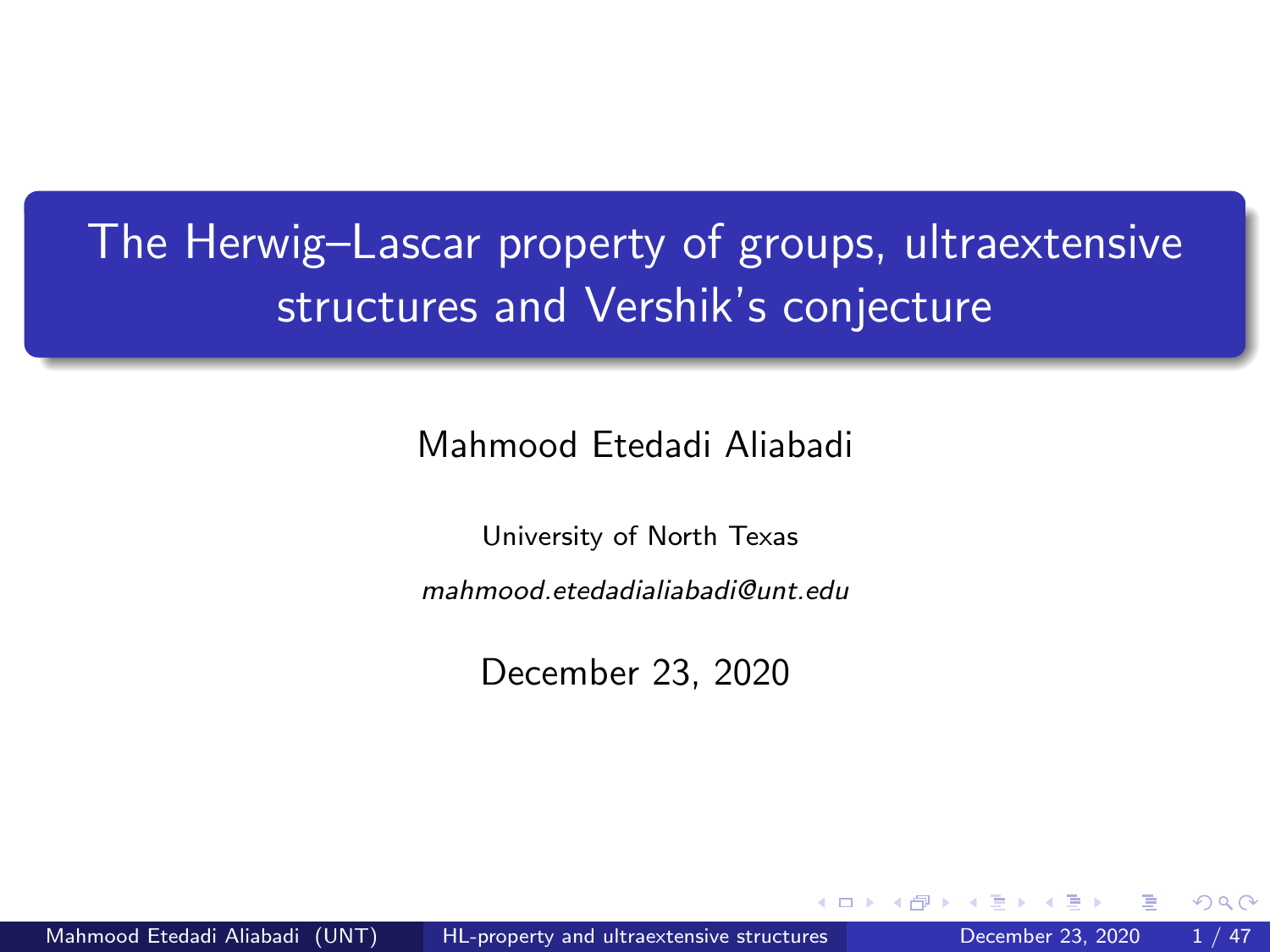Results in this talk are joint work with Su Gao, Franois Le Matre and Julien Melleray.

4 **D** F

 $298$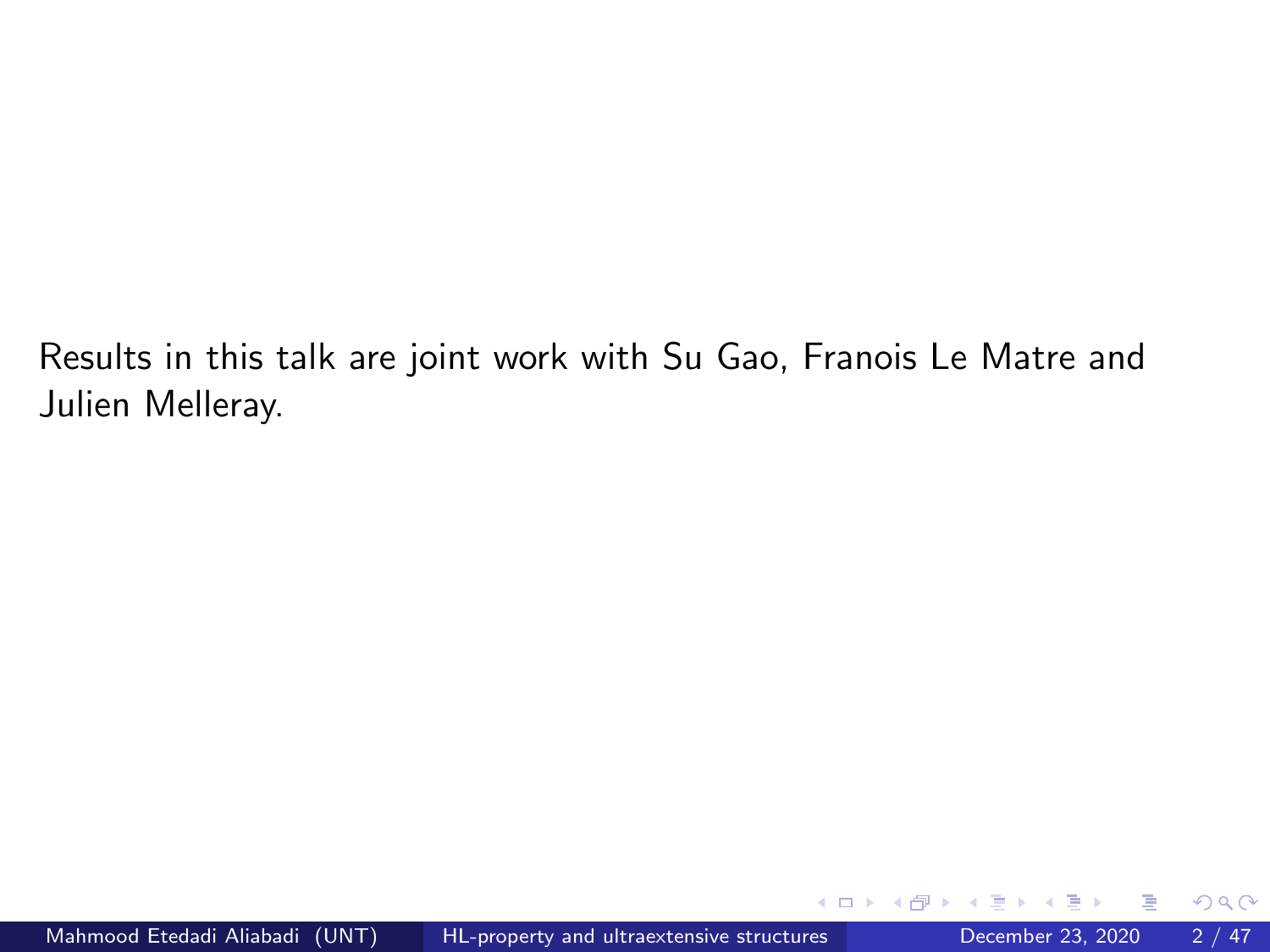### 1 [Herwig–Lascar extension theorem](#page-3-0)

## [HL-extensions](#page-3-0)

## 3 [HL-property](#page-3-0)

- [Coherent HL-extension and ultraextensive structures](#page-3-0)
- 5 [Vershik's conjecture and omnigenous groups](#page-3-0)

 $299$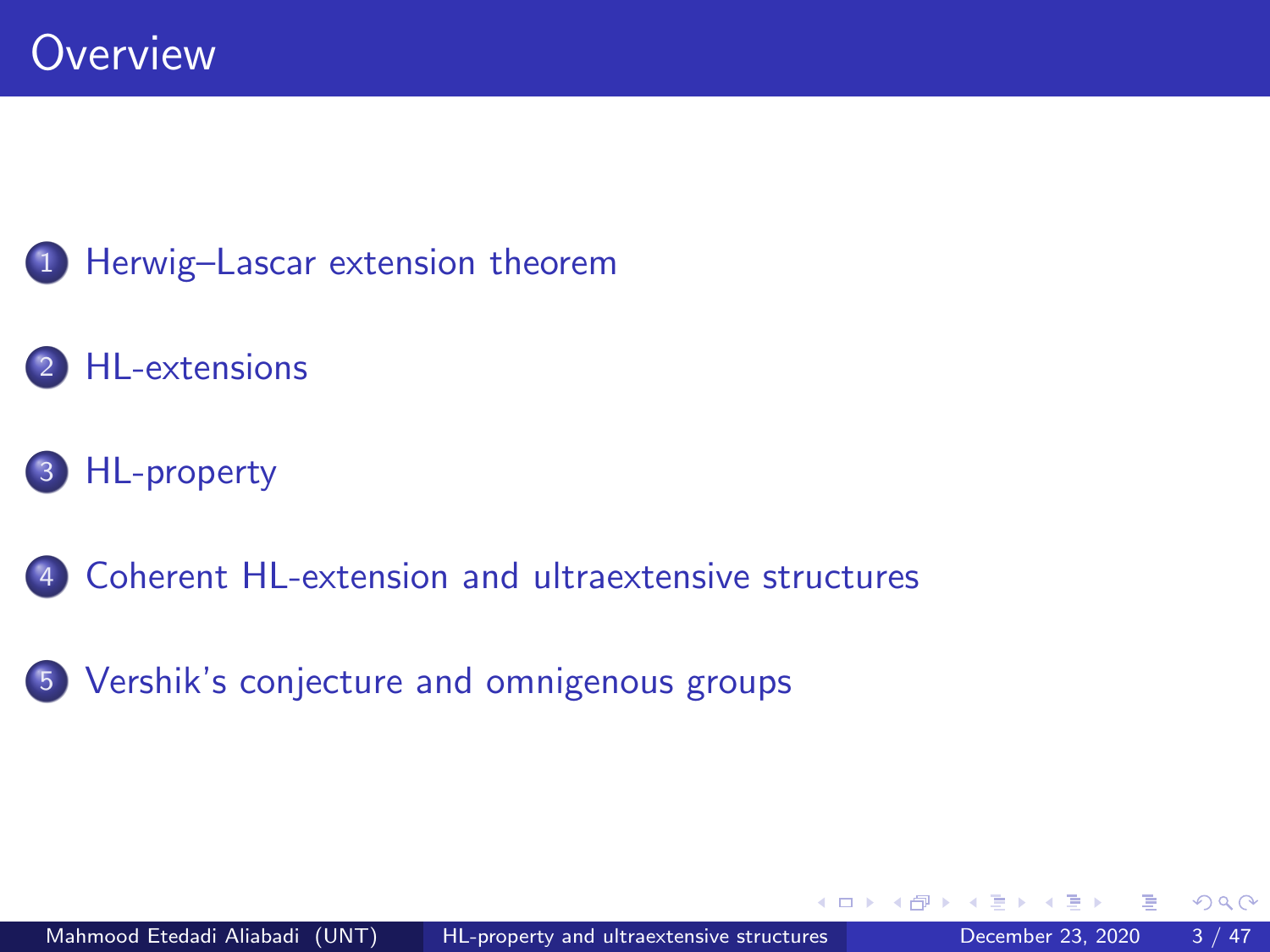# <span id="page-3-0"></span>Herwig–Lascar extension theorem

 $\leftarrow$ 

э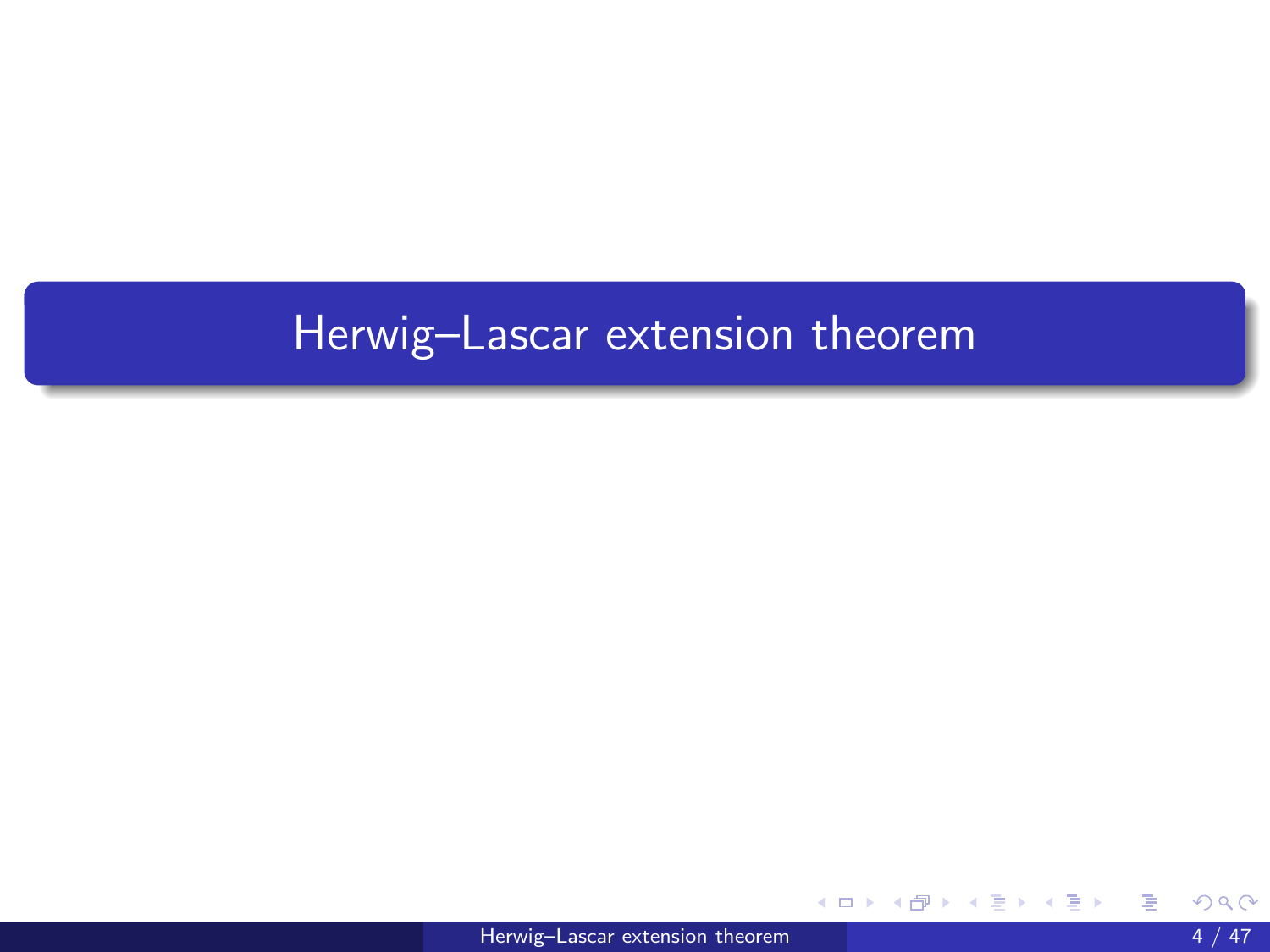The main problem: extending the semigroup of partial automorphisms (partial symmetries) of a "nice" structure  $X$  to a group of automorphisms (full symmetries) of a "nice" extension of  $X$ ,  $Y$ .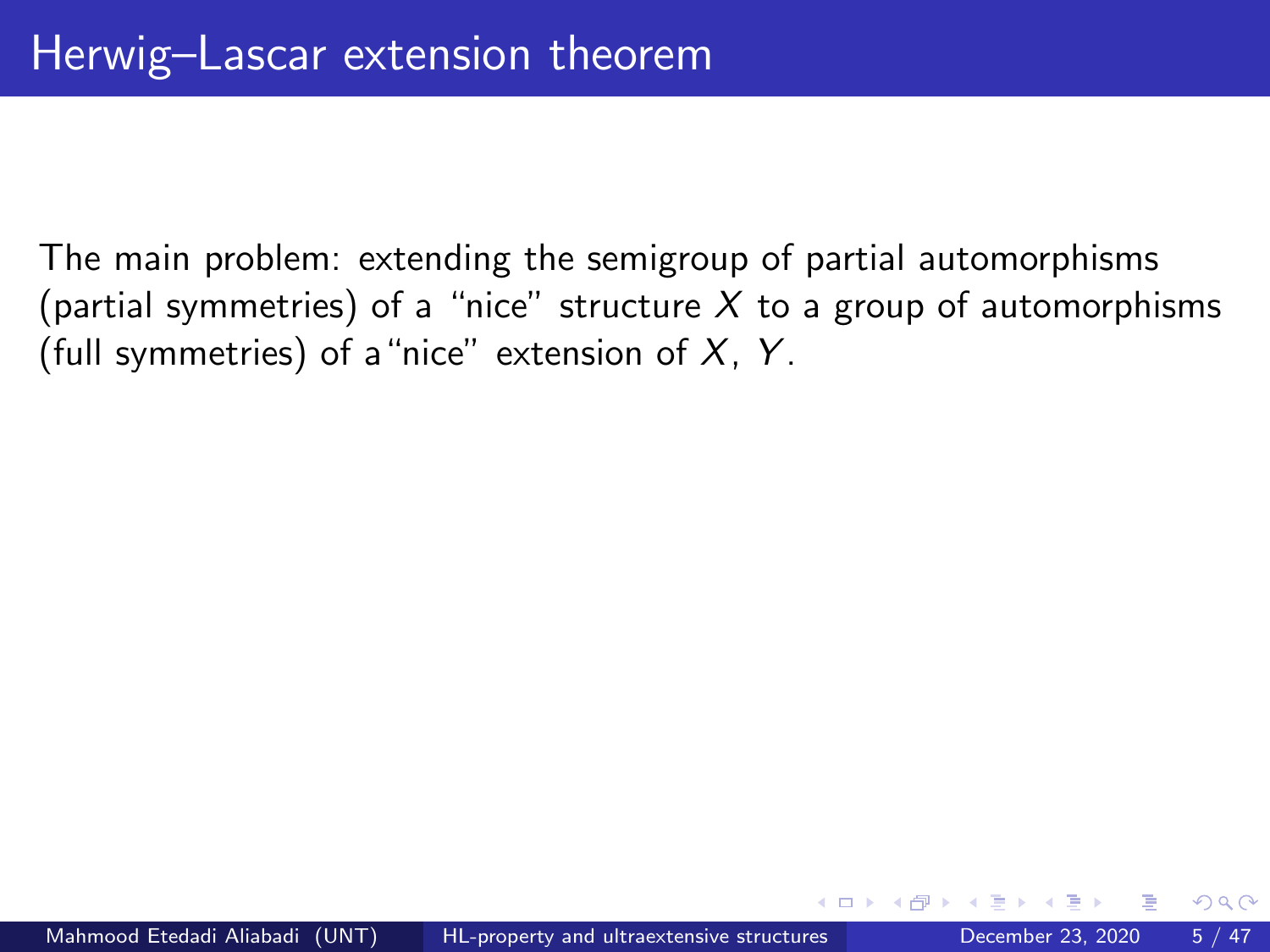The main problem: extending the semigroup of partial automorphisms (partial symmetries) of a "nice" structure X to a group of automorphisms (full symmetries) of a "nice" extension of  $X$ ,  $Y$ .

One of the first results of this sort was proven by Hrushovski for finite (simple) graphs.

### Theorem (Hrushovski, 1992)

Every finite (simple) graph Γ has an extension Γ 0 such that every partial automorphism of  $\Gamma$  can be extended to an automorphism of  $\Gamma'$ .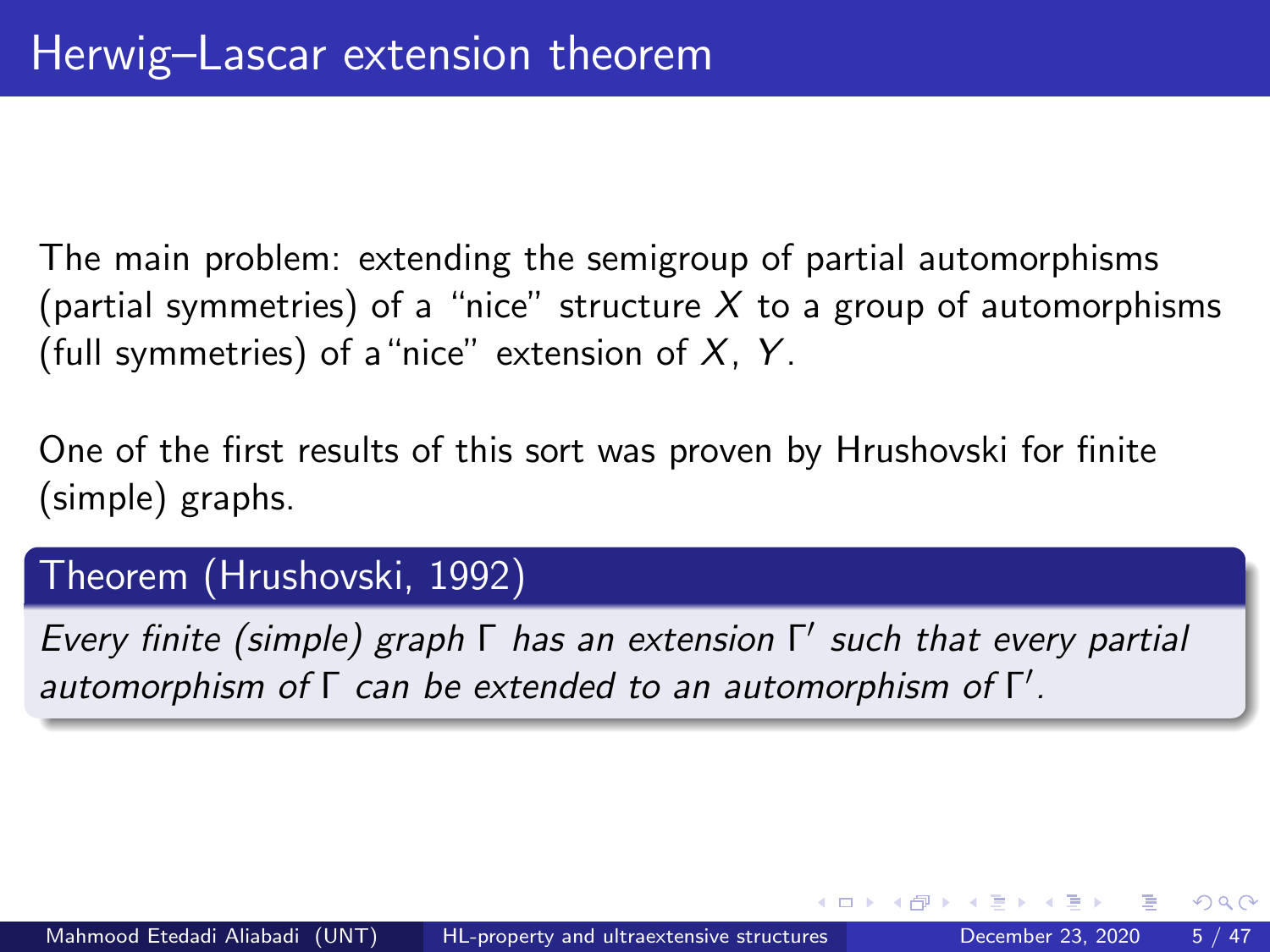Let  $C_1, C_2$  be two structures in a given finite relational language  $\mathcal{L}$ . A **partial isomorphism** from  $C_1$  into  $C_2$  is an isomorphism of a substructure of  $C_1$  onto a substructure of  $C_2$ .

つひひ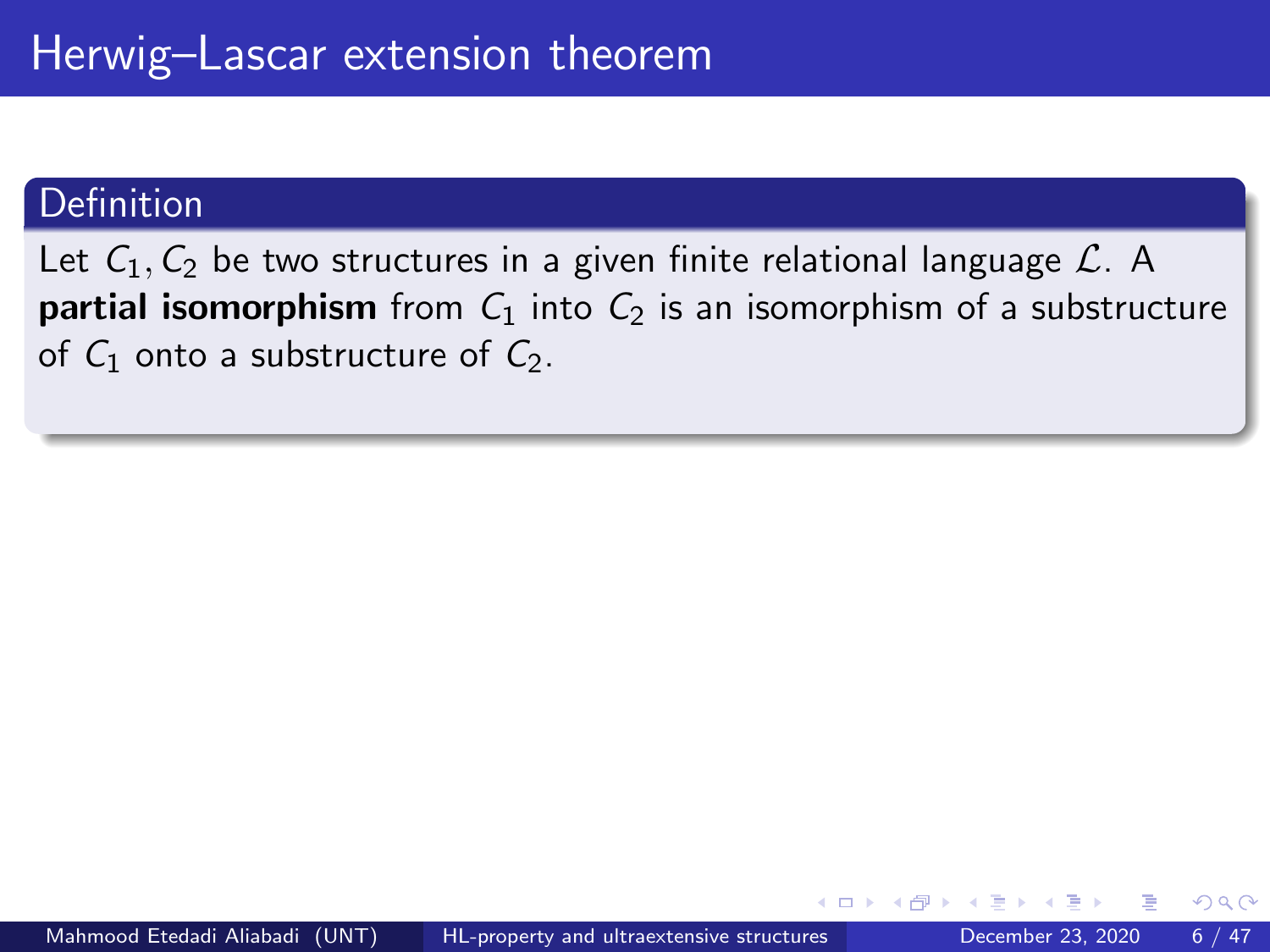Let  $C_1, C_2$  be two structures in a given finite relational language  $\mathcal{L}$ . A **partial isomorphism** from  $C_1$  into  $C_2$  is an isomorphism of a substructure of  $C_1$  onto a substructure of  $C_2$ .

If  $C_1 = C_2$ , such a map is called a **partial automorphism**.

つひひ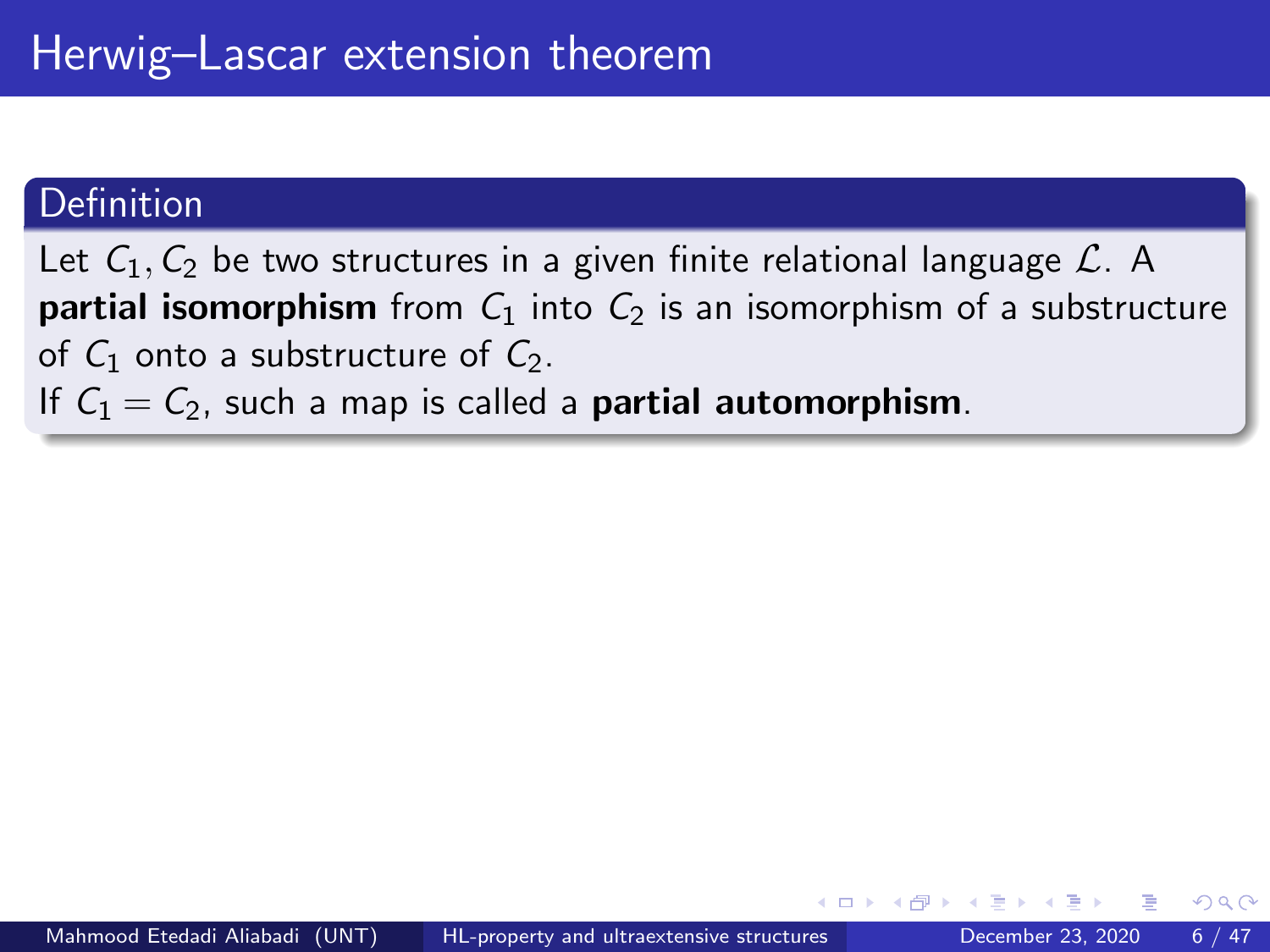Let  $C_1$ ,  $C_2$  be two structures in a given finite relational language  $\mathcal{L}$ . A **partial isomorphism** from  $C_1$  into  $C_2$  is an isomorphism of a substructure of  $C_1$  onto a substructure of  $C_2$ .

If  $C_1 = C_2$ , such a map is called a **partial automorphism**.

### Definition

Let C be a class of  $\mathcal{L}-$ structures (containing both finite and infinite structures).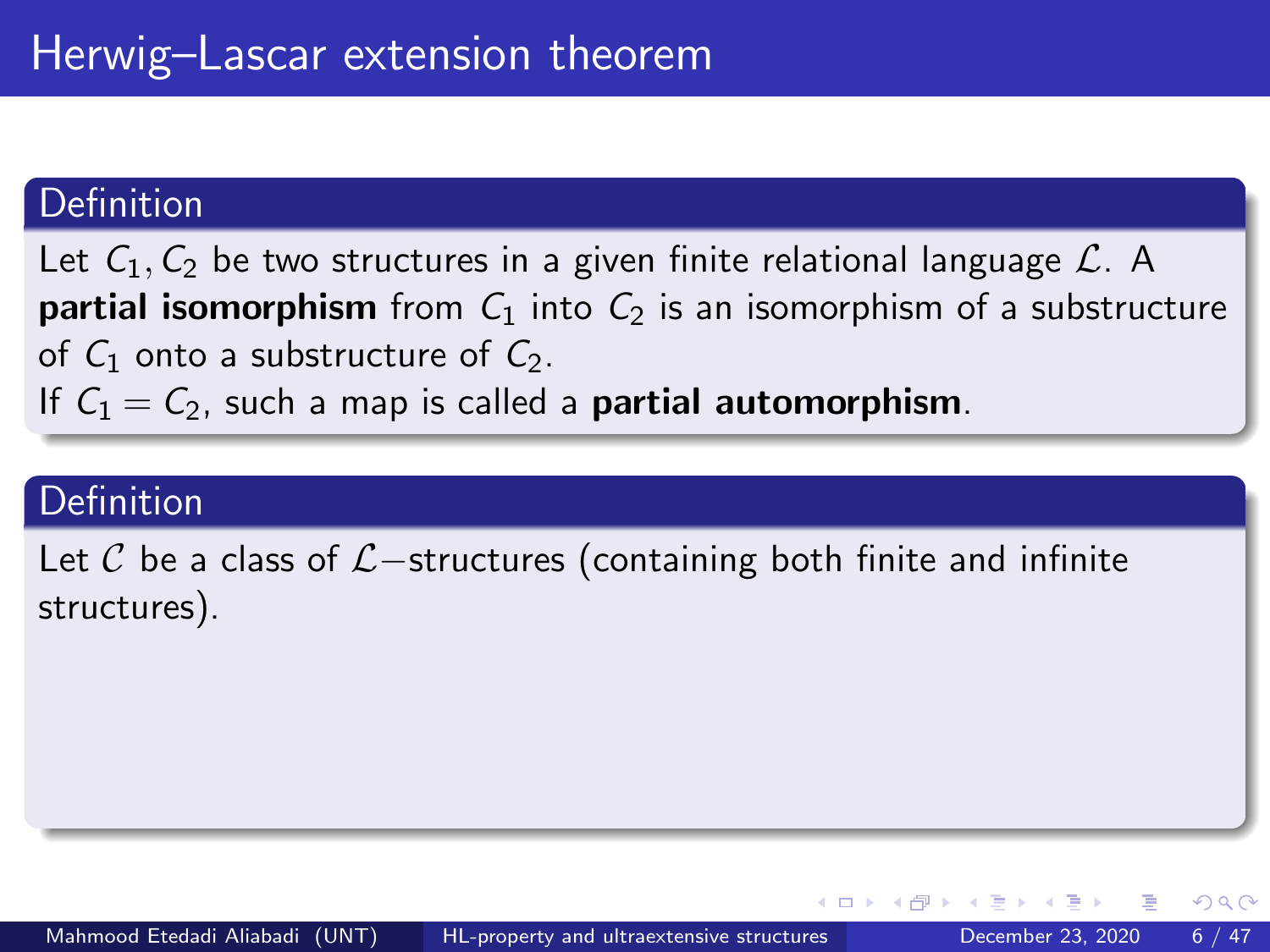Let  $C_1$ ,  $C_2$  be two structures in a given finite relational language  $\mathcal{L}$ . A **partial isomorphism** from  $C_1$  into  $C_2$  is an isomorphism of a substructure of  $C_1$  onto a substructure of  $C_2$ .

If  $C_1 = C_2$ , such a map is called a **partial automorphism**.

### Definition

Let C be a class of  $\mathcal{L}-$ structures (containing both finite and infinite structures).  $C$  is said to have the extension property for partial **automorphisms (EPPA)** if whenever  $C_1$  and  $C_2$  are structures in  $C_1$ ,  $C_1$  is finite,  $C_1 \subset C_2$ , and every partial automorphism of  $C_1$  extends to an automorphism of  $C_2$ , then there exist a finite structure  $C_3$  in C such that every partial automorphism of  $C_1$  extends to an automorphism of  $C_3$ .

 $QQ$ 

イロト イ押ト イヨト イヨト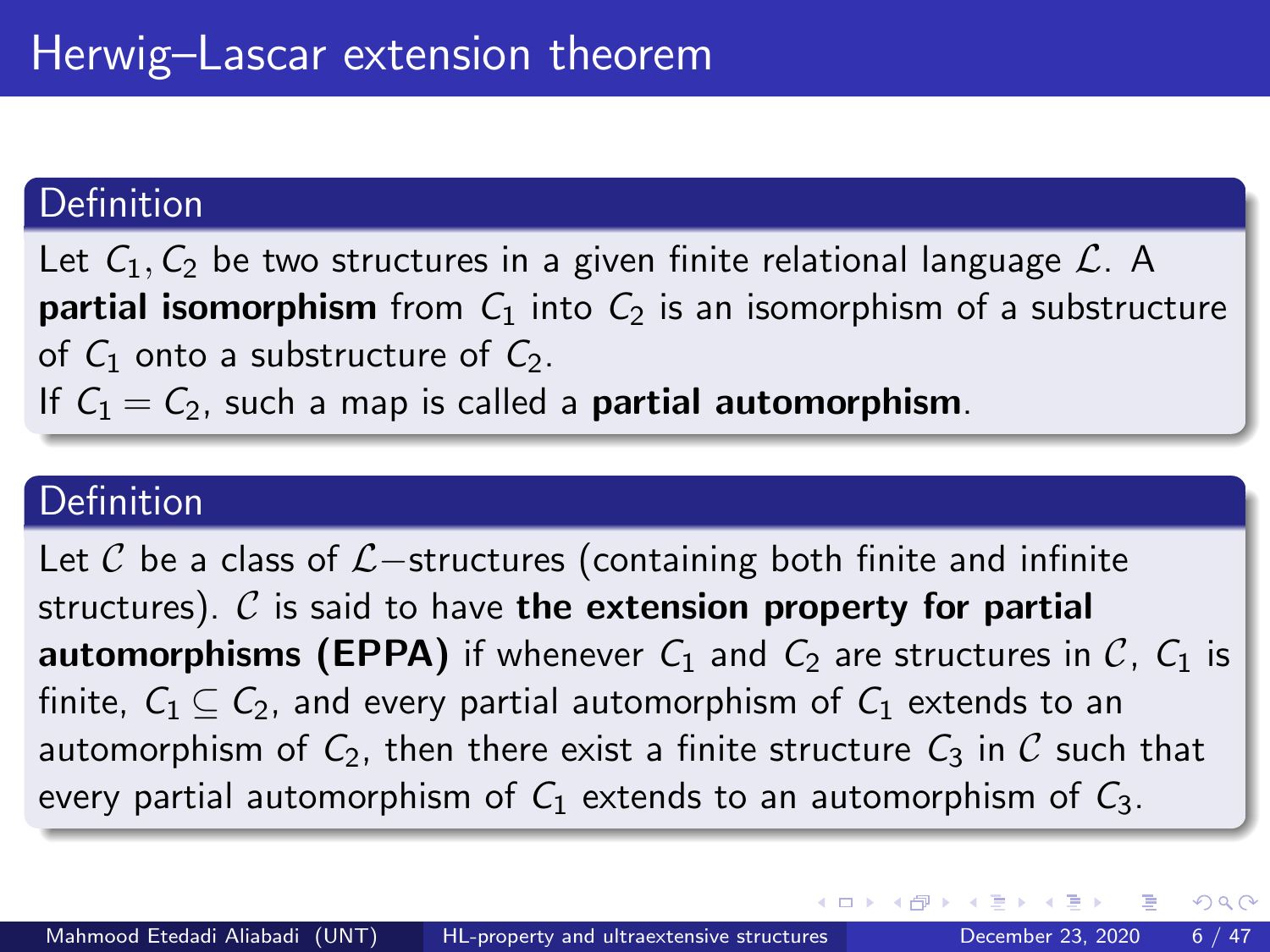If M is an  $\mathcal L$ -structure and  $\mathcal T$  a set of  $\mathcal L$ -structures, we say that M is T-free if there is no structure  $T \in \mathcal{T}$  and homomorphism  $h: T \to M$ .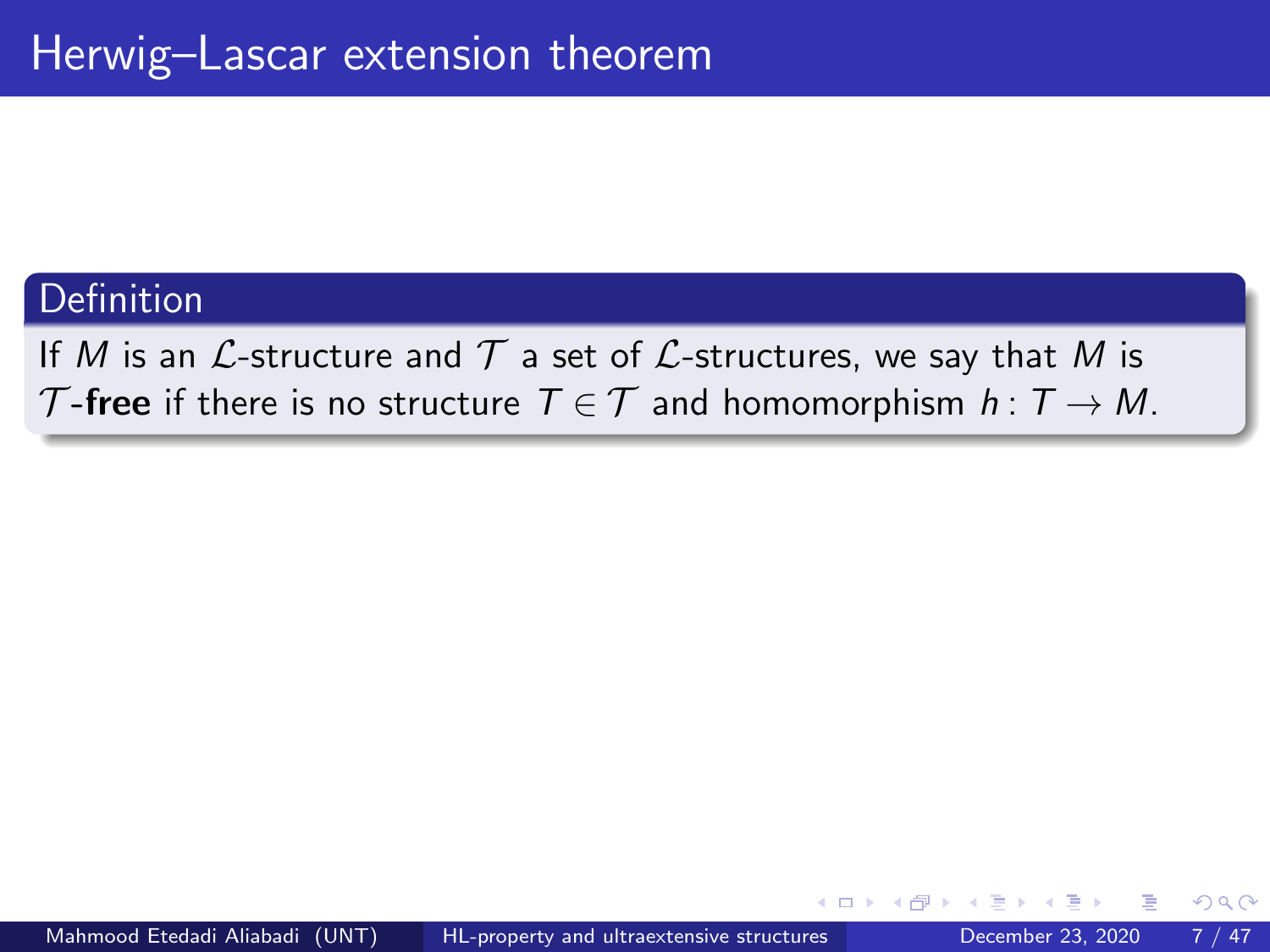If M is an L-structure and  $\mathcal T$  a set of L-structures, we say that M is T-free if there is no structure  $T \in \mathcal{T}$  and homomorphism  $h: T \to M$ .

### Theorem (Herwig–Lascar, 1999)

Let  $\mathcal L$  be a finite relational language and  $\mathcal T$  a finite set of finite  $\mathcal L$ -structures. Then the class of all finite  $\mathcal T$ -free  $\mathcal L$ -structures has the EPPA.

つひひ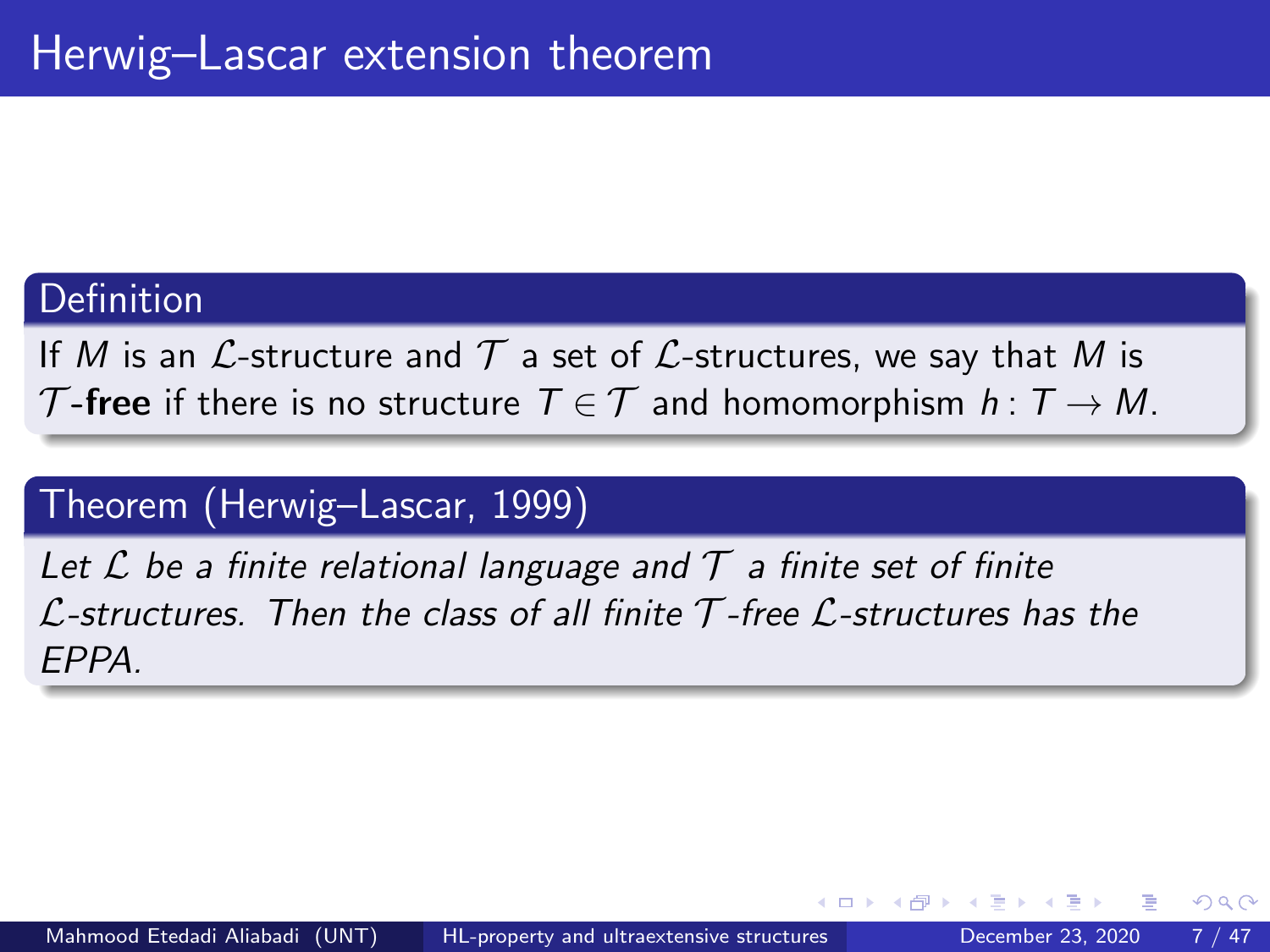Let  $X$  be a finite metric space. There exists a finite metric space  $Y$  such that X isometrically embeds into Y and every partial isometry of  $X$ extends to an (full) isometry of Y .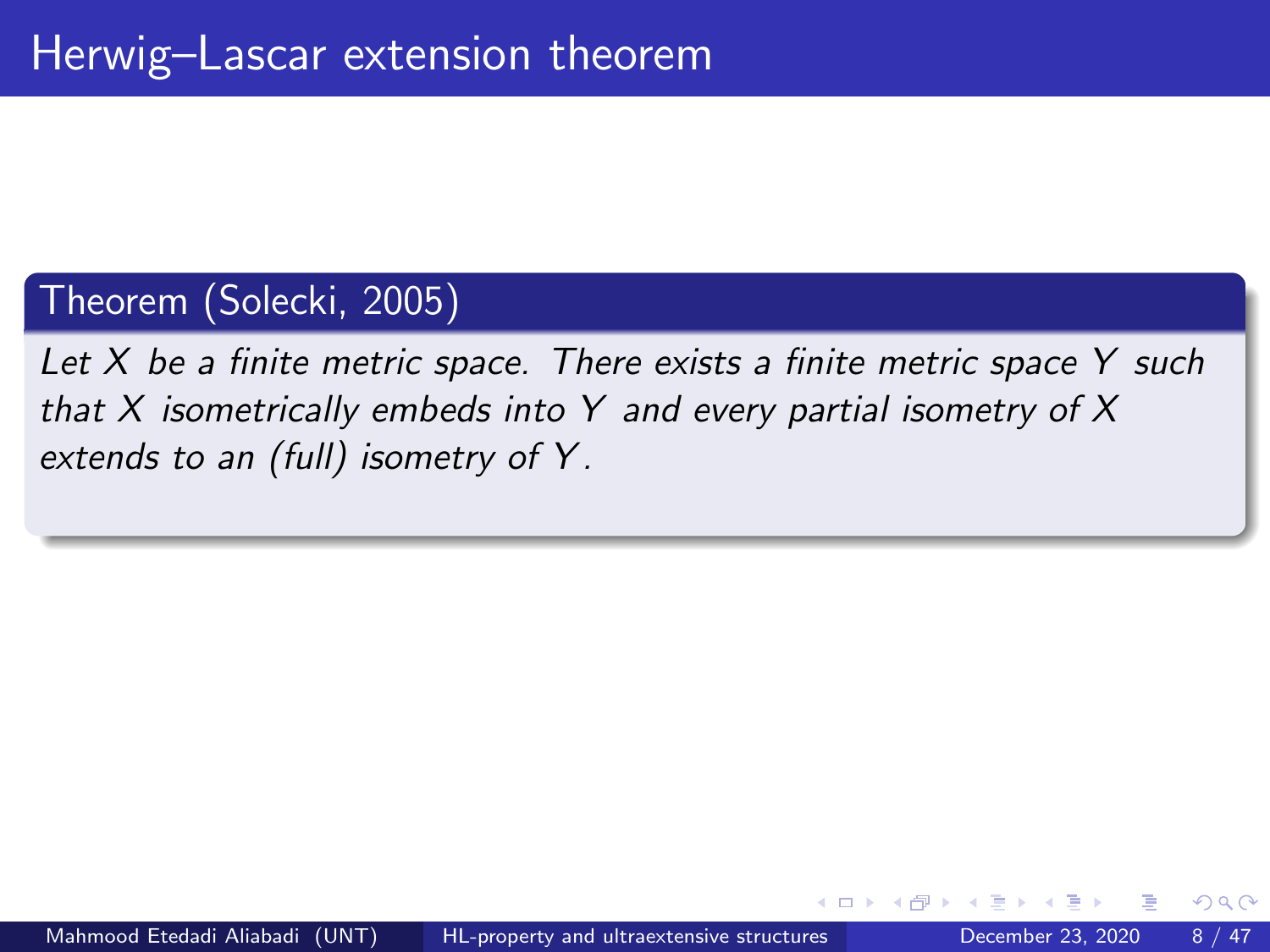Let  $X$  be a finite metric space. There exists a finite metric space  $Y$  such that X isometrically embeds into Y and every partial isometry of  $X$ extends to an (full) isometry of Y . That is, the class of metric spaces has the EPPA.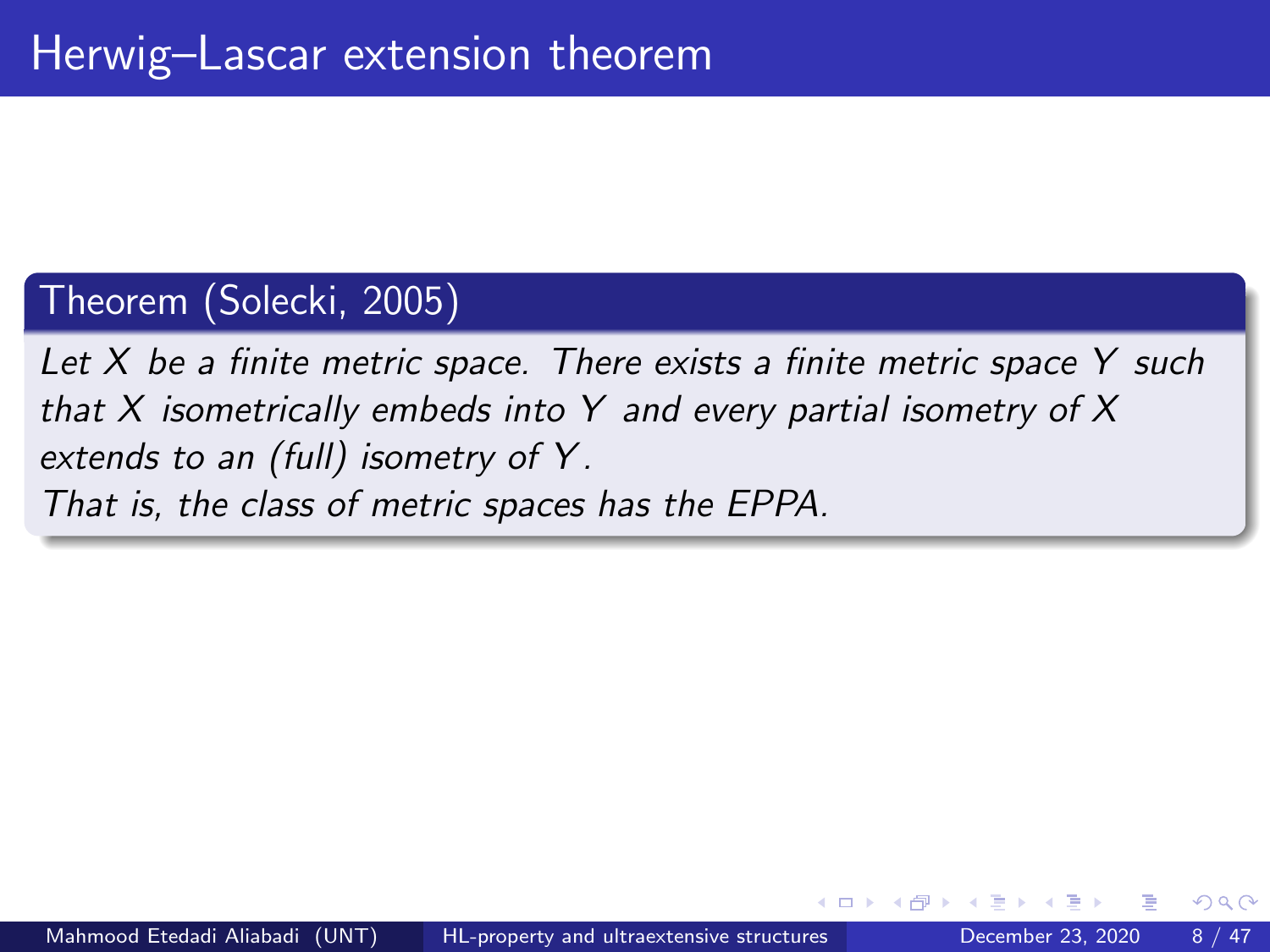Let  $X$  be a finite metric space. There exists a finite metric space  $Y$  such that X isometrically embeds into Y and every partial isometry of  $X$ extends to an (full) isometry of Y . That is, the class of metric spaces has the EPPA.

Alternative proofs presented by Pestov (2008) and Vershik (2007), independently.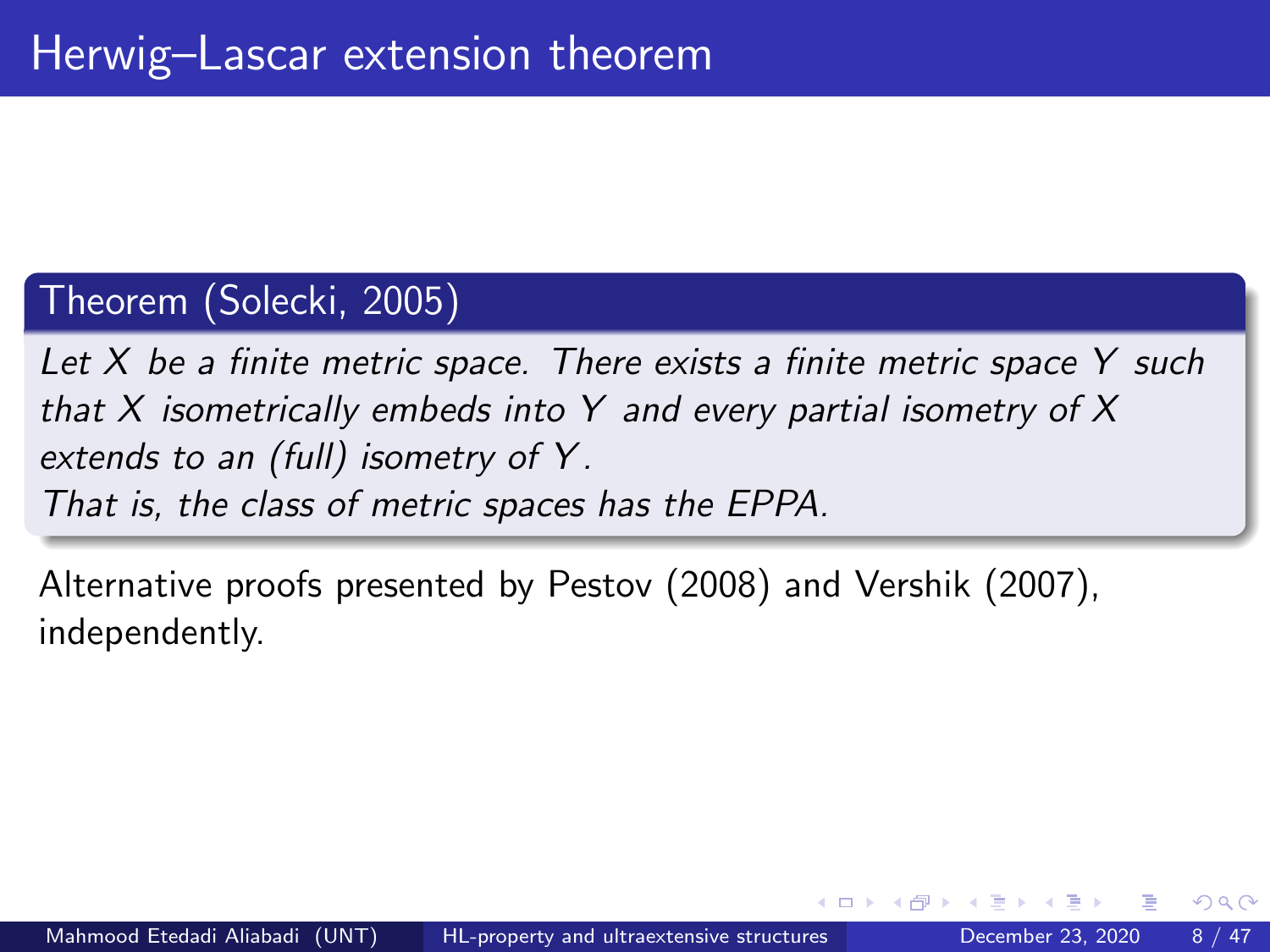Let  $X$  be a finite metric space. There exists a finite metric space  $Y$  such that  $X$  isometrically embeds into  $Y$  and every partial isometry of  $X$ extends to an (full) isometry of Y. That is, the class of metric spaces has the EPPA.

Alternative proofs presented by Pestov (2008) and Vershik (2007), independently. Also, Jan Hubička, Matěj Konečný and Jaroslav Nešetřil recently presented combinatorial proofs of Solecki and HL theorem.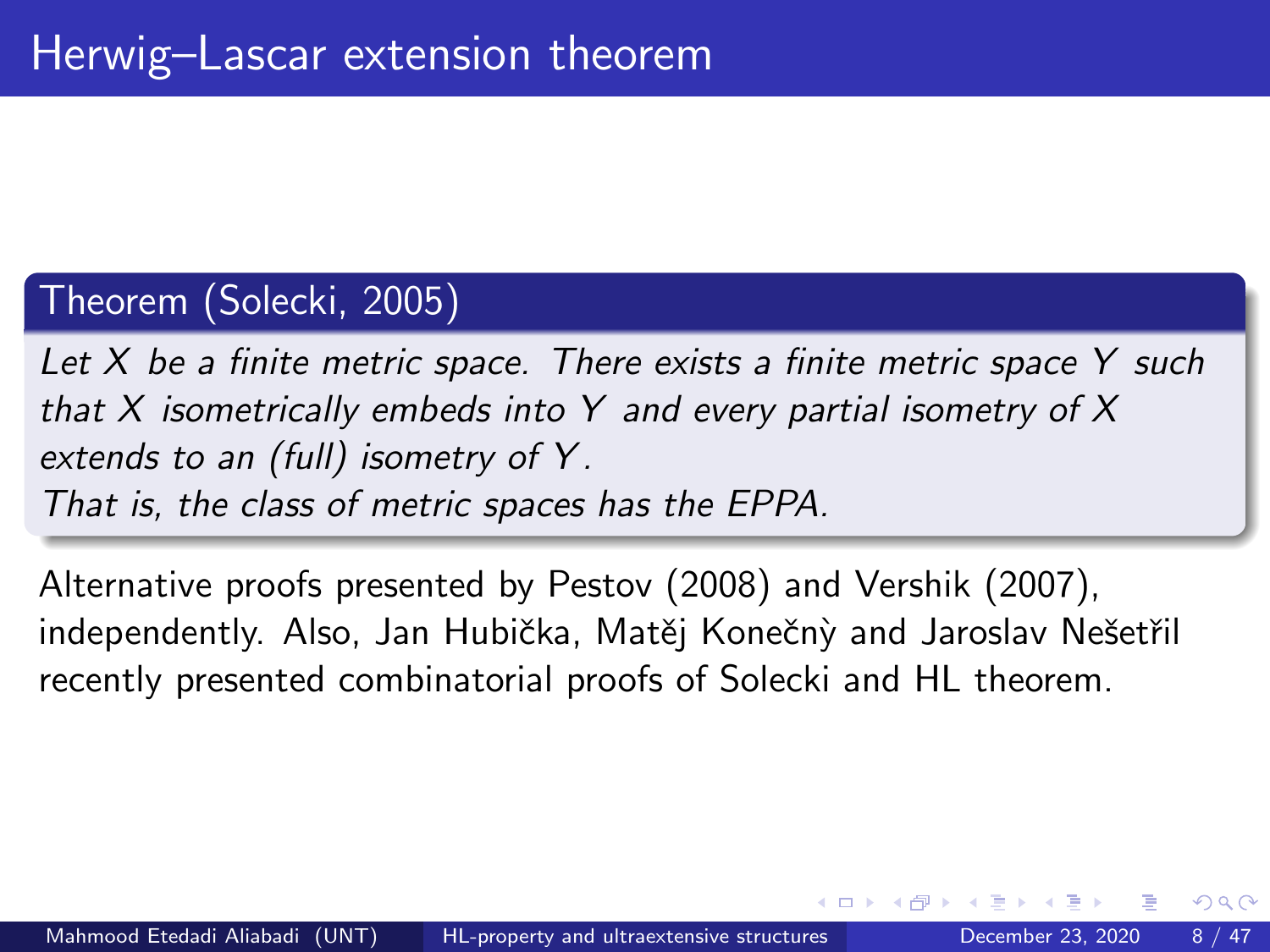

重

メロト メ都 トメ ヨ トメ ヨ ト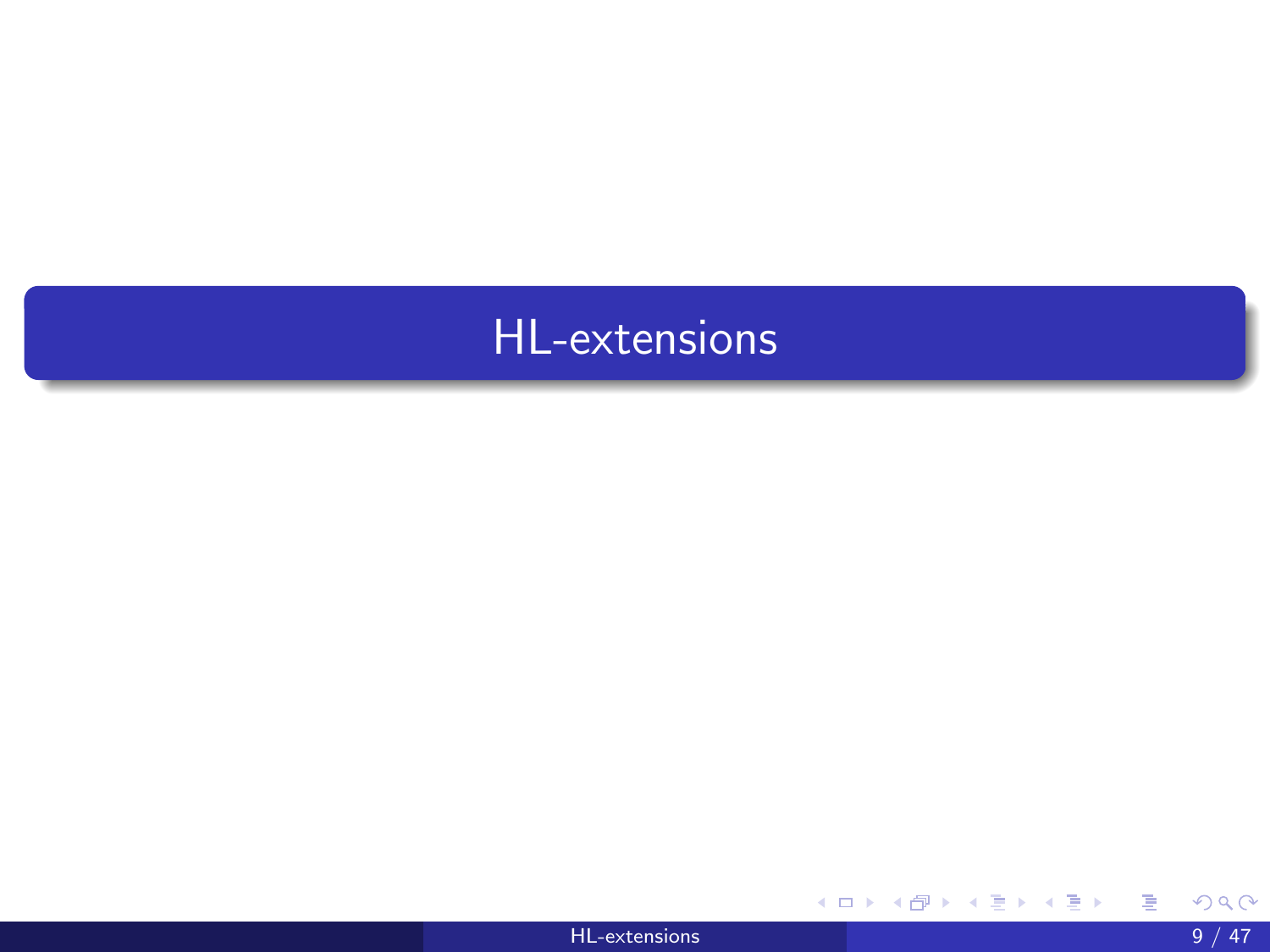Let  $C$  be an  $\mathcal{L}$ -structure. The set of all partial isomorphisms of  $C$  is denoted as  $P(C)$ .

э

4 **D** F

 $QQ$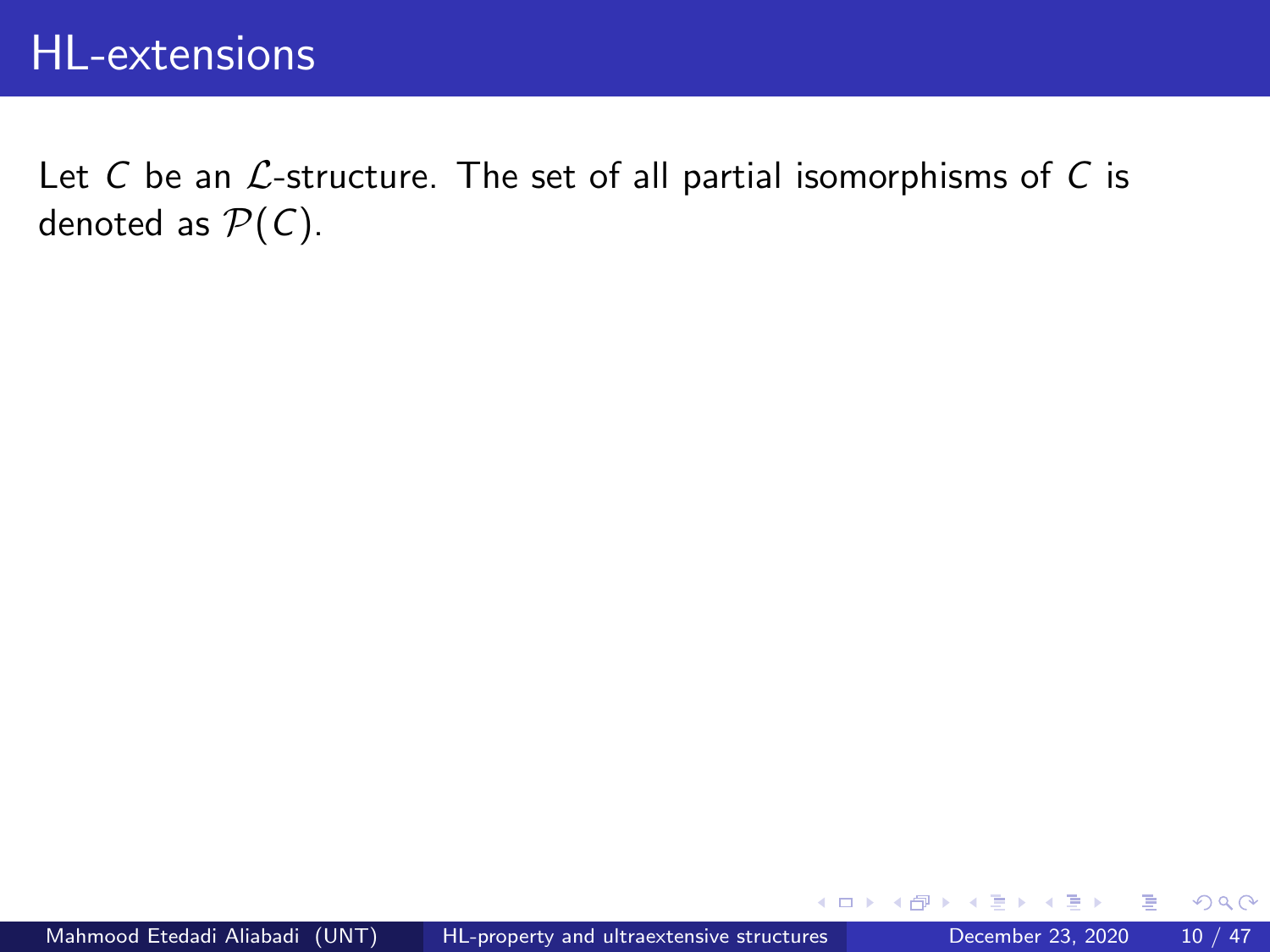Let C be an  $\mathcal{L}$ -structure. The set of all partial isomorphisms of C is denoted as  $P(C)$ . If  $p, q \in \mathcal{P}(\mathcal{C})$ , we say that q extends p, and write  $p \subseteq q$ , if

 $\{(a,p(a)) : a \in \text{dom}(p)\} \subseteq \{(a,q(a)) : a \in \text{dom}(q)\}.$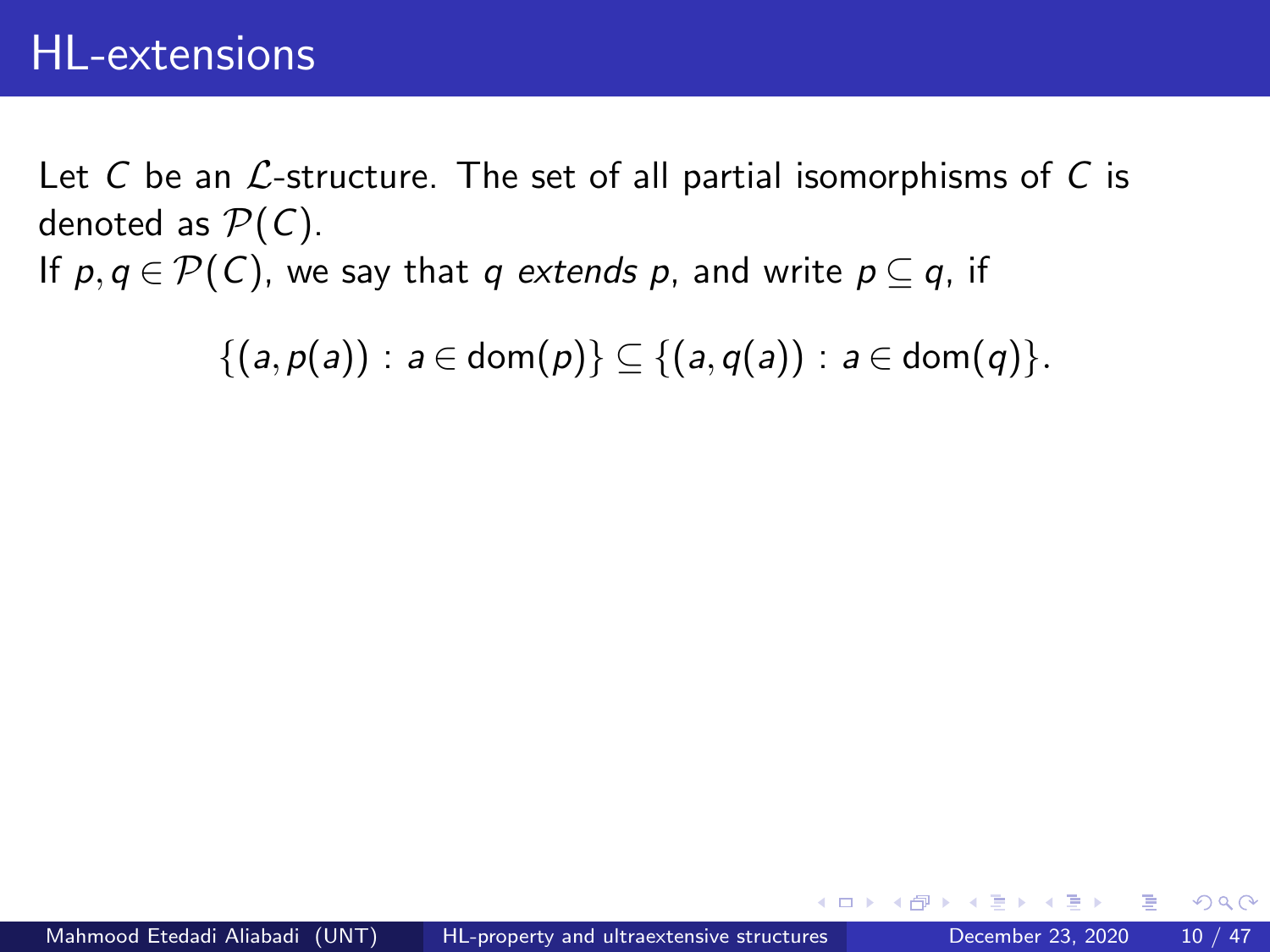Let C be an  $\mathcal{L}$ -structure. The set of all partial isomorphisms of C is denoted as  $P(C)$ . If  $p, q \in \mathcal{P}(\mathcal{C})$ , we say that q extends p, and write  $p \subseteq q$ , if

$$
\{(a,p(a)): a\in \mathsf{dom}(p)\}\subseteq \{(a,q(a)): a\in \mathsf{dom}(q)\}.
$$

Let  $\mathcal{P}_C$  denote the set of all  $p \in \mathcal{P}(C)$  such that  $p \nsubseteq 1_C$ .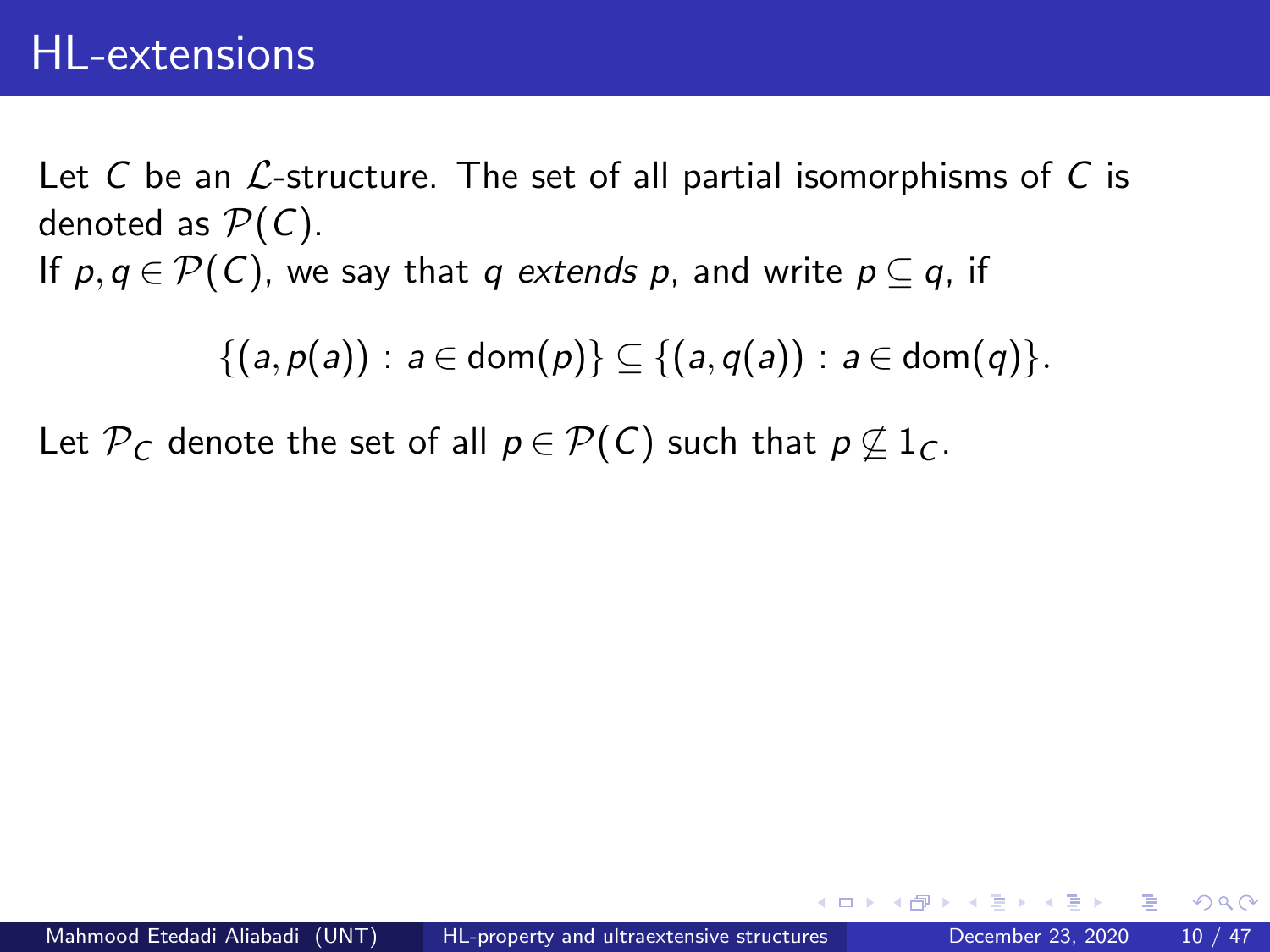Let C be an  $\mathcal{L}$ -structure. The set of all partial isomorphisms of C is denoted as  $P(C)$ . If  $p, q \in \mathcal{P}(\mathcal{C})$ , we say that q extends p, and write  $p \subset q$ , if

$$
\{(a,p(a)): a \in \text{dom}(p)\} \subseteq \{(a,q(a)): a \in \text{dom}(q)\}.
$$

Let  $\mathcal{P}_C$  denote the set of all  $p \in \mathcal{P}(C)$  such that  $p \nsubseteq 1_C$ . We refer to elements of  $P_C$  as nonidentity partial isomorphisms of C.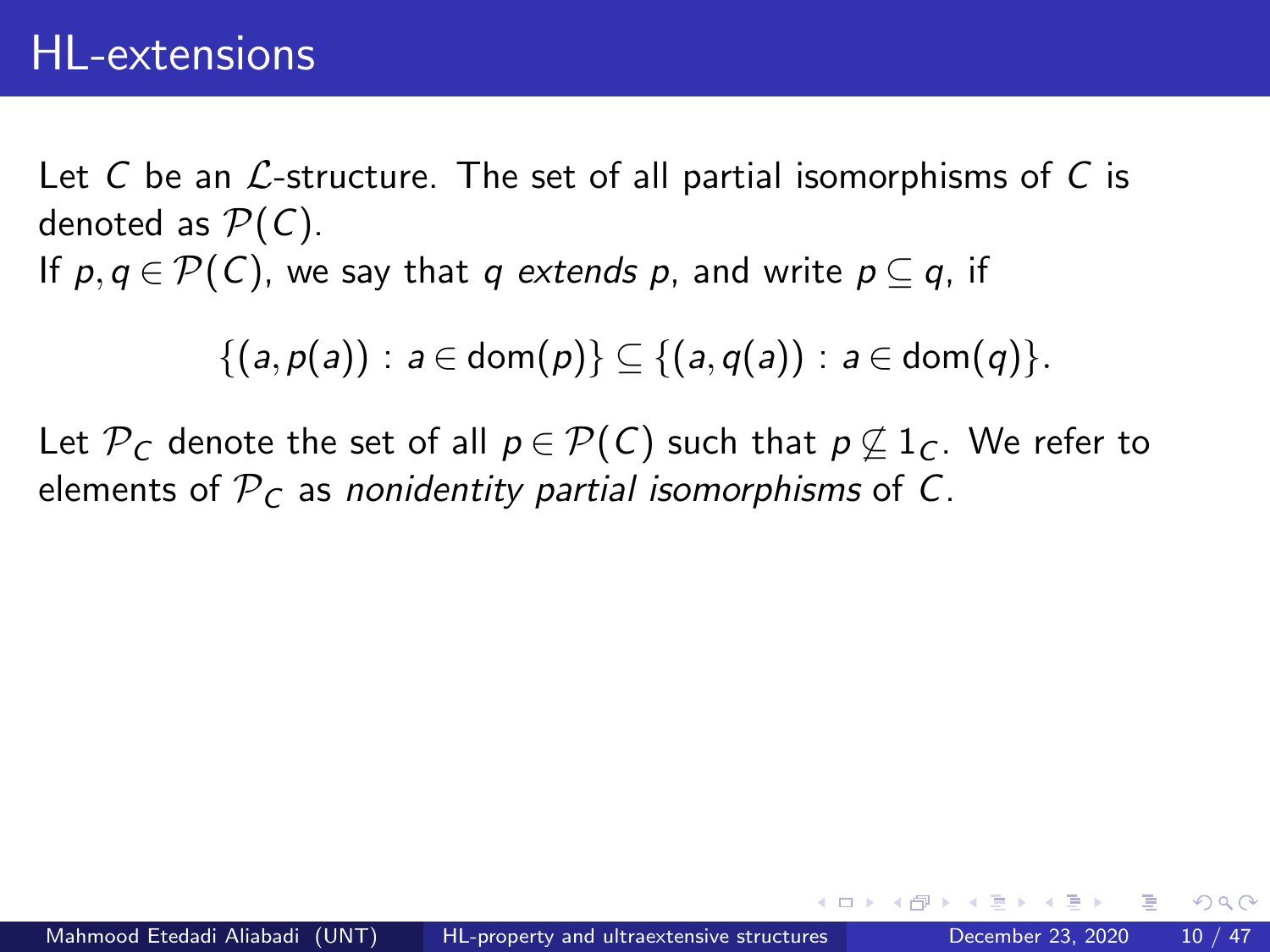Let C be an  $\mathcal{L}$ -structure. The set of all partial isomorphisms of C is denoted as  $P(C)$ . If  $p, q \in \mathcal{P}(\mathcal{C})$ , we say that q extends p, and write  $p \subset q$ , if

$$
\{(a,p(a)): a \in \text{dom}(p)\} \subseteq \{(a,q(a)): a \in \text{dom}(q)\}.
$$

Let  $\mathcal{P}_C$  denote the set of all  $p \in \mathcal{P}(C)$  such that  $p \not\subset 1_C$ . We refer to elements of  $P<sub>C</sub>$  as nonidentity partial isomorphisms of C.

#### **Definition**

Let C be an L-structure. An **HL-extension** of C is a pair  $(D, \phi)$ , where D is an extension of C, and  $\phi$ :  $\mathcal{P}_C \rightarrow$  Aut(D) such that  $\phi(p)$  extends p for all  $p \in \mathcal{P}_C$ .

つひひ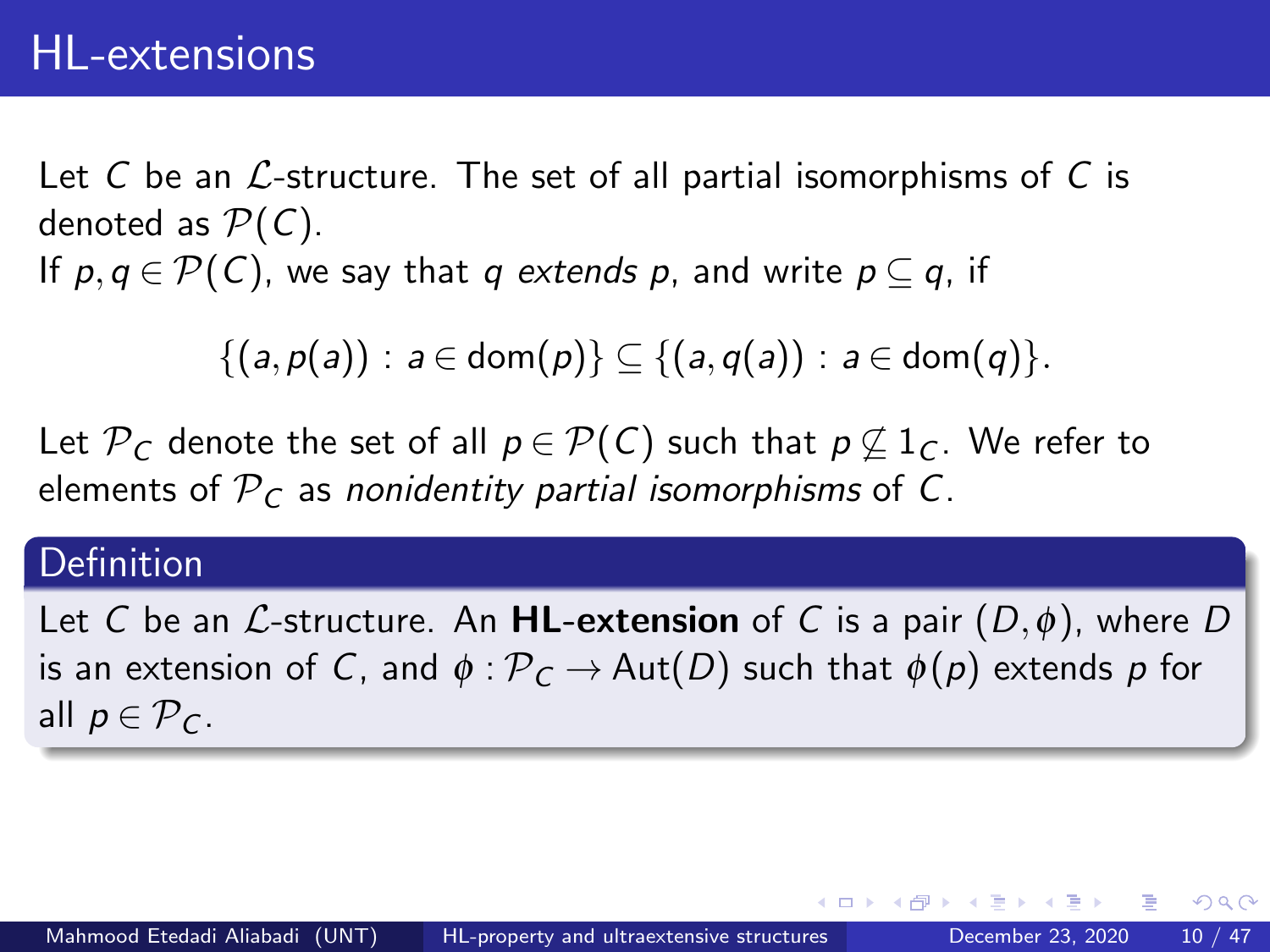Let C be an  $\mathcal{L}$ -structure. The set of all partial isomorphisms of C is denoted as  $P(C)$ . If  $p, q \in \mathcal{P}(\mathcal{C})$ , we say that q extends p, and write  $p \subset q$ , if

$$
\{(a,p(a)): a \in \text{dom}(p)\} \subseteq \{(a,q(a)): a \in \text{dom}(q)\}.
$$

Let  $\mathcal{P}_C$  denote the set of all  $p \in \mathcal{P}(C)$  such that  $p \not\subset 1_C$ . We refer to elements of  $P<sub>C</sub>$  as nonidentity partial isomorphisms of C.

#### **Definition**

Let C be an L-structure. An **HL-extension** of C is a pair  $(D, \phi)$ , where D is an extension of C, and  $\phi : \mathcal{P}_C \to \text{Aut}(D)$  such that  $\phi(p)$  extends p for all  $p \in \mathcal{P}_C$ .

HL theorem can be restated as: For a finite relational structure  $\mathcal{L}$ , if a finite  $\mathcal{L}$ -structure C has an HL-extension then it has a finite HL-extension.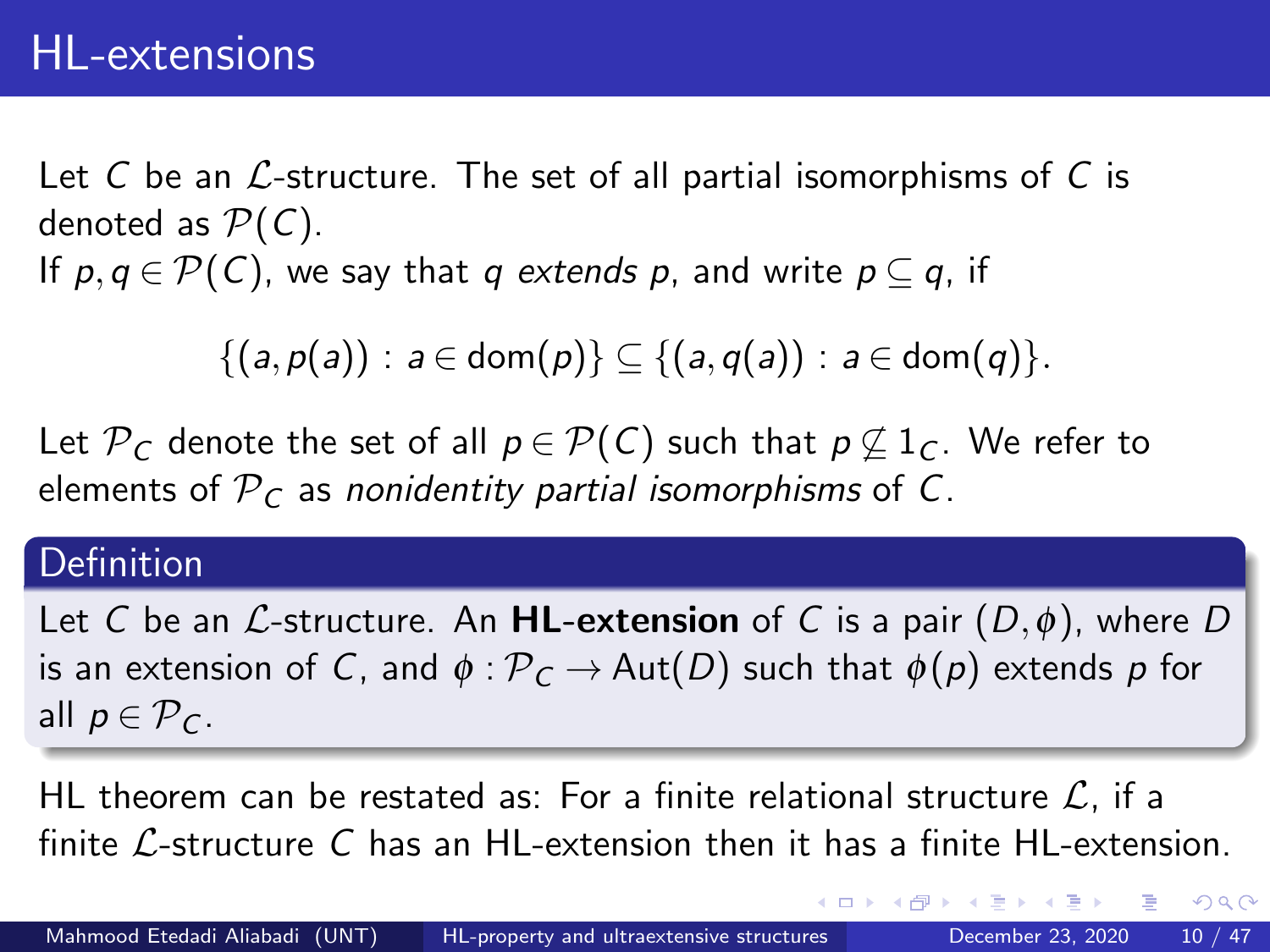Let C be an  $\mathcal L$ -structure and  $(D, \phi)$  be an HL-extension of C. We say that  $(D, \phi)$  is minimal if for all  $b \in D \setminus C$  there are  $p_1, \ldots, p_n \in \mathcal{P}_C$  and  $a \in C$ such that  $b = \phi(p_1) \dots \phi(p_n)(a)$ .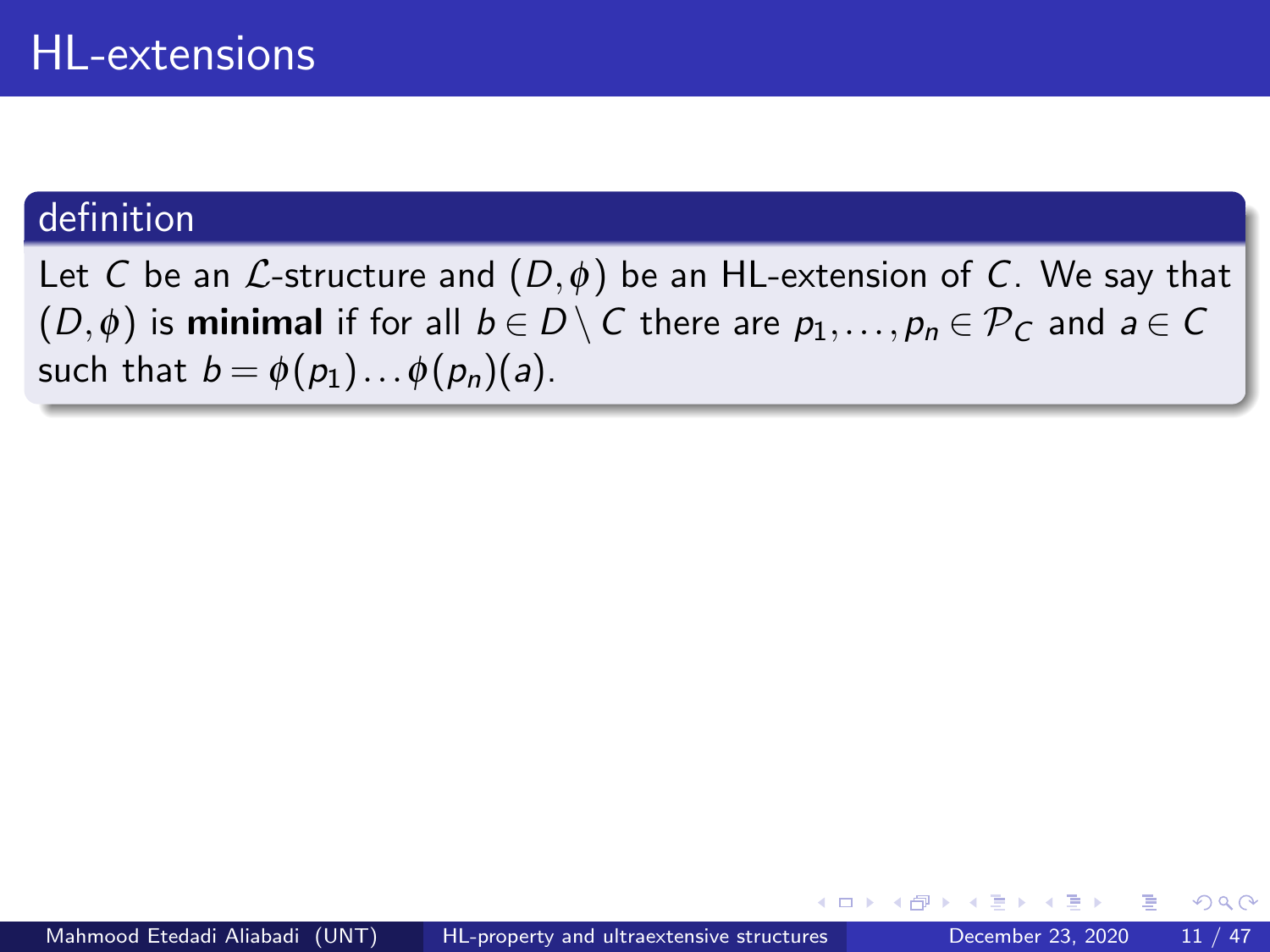Let C be an L-structure and  $(D, \phi)$  be an HL-extension of C. We say that  $(D,\phi)$  is minimal if for all  $b \in D \setminus C$  there are  $p_1,\ldots,p_n \in \mathcal{P}_C$  and  $a \in C$ such that  $b = \phi(p_1) \dots \phi(p_n)(a)$ .

We can introduce similar notions in the context of metric spaces.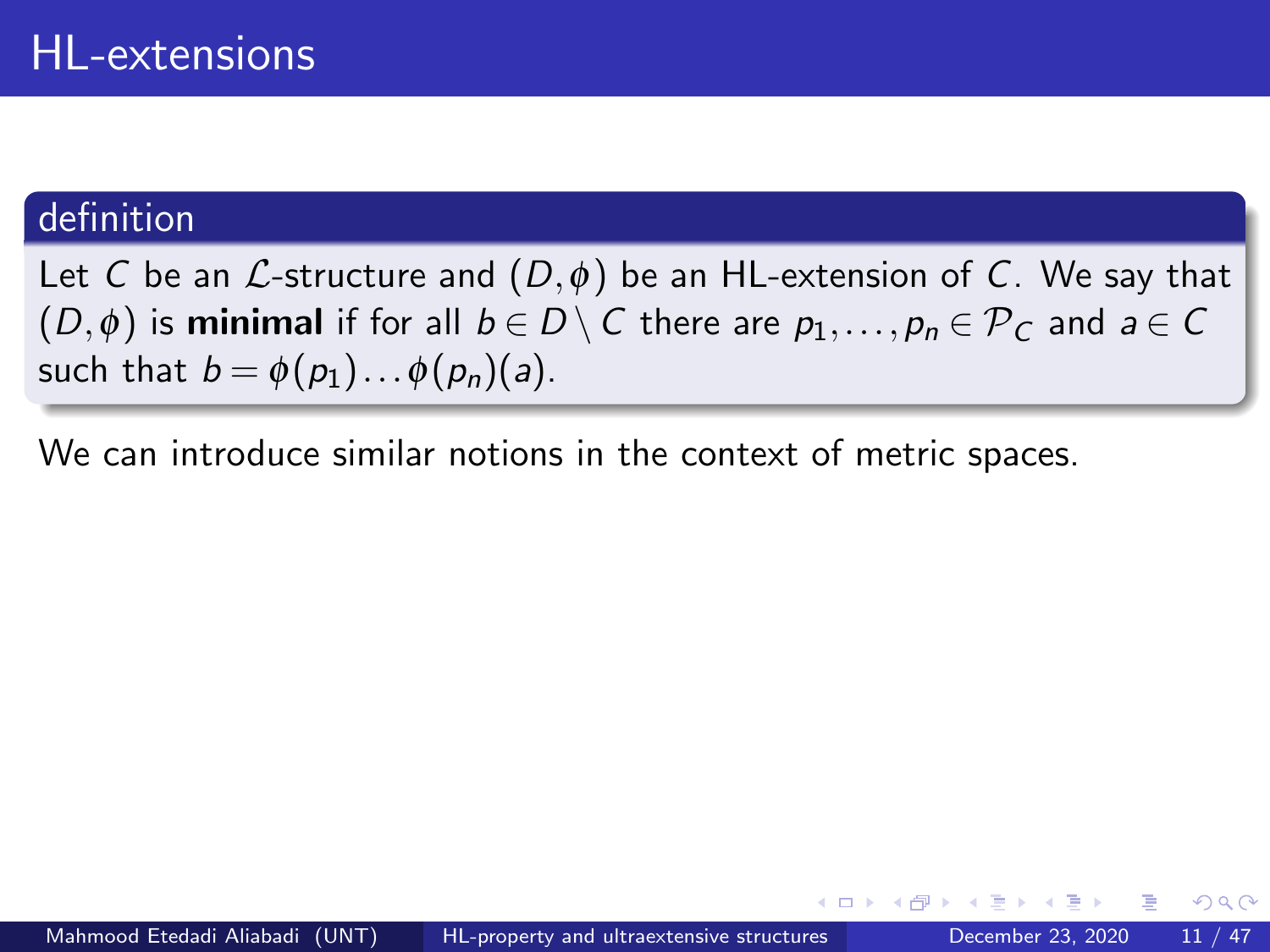Let C be an L-structure and  $(D, \phi)$  be an HL-extension of C. We say that  $(D, \phi)$  is minimal if for all  $b \in D \setminus C$  there are  $p_1, \ldots, p_n \in \mathcal{P}_C$  and  $a \in C$ such that  $b = \phi(p_1) \dots \phi(p_n)(a)$ .

We can introduce similar notions in the context of metric spaces.

### Definition

Let X be a finite metric space. An **S-extension** of X is a pair  $(Y, \phi)$ , where  $Y \supseteq X$  is an extension of X, and  $\phi : \mathcal{P}_X \to \text{Iso}(Y)$  such that  $\phi(p)$ extends p for all  $p \in \mathcal{P}_X$ . The map  $\phi$  is called an S-map for X.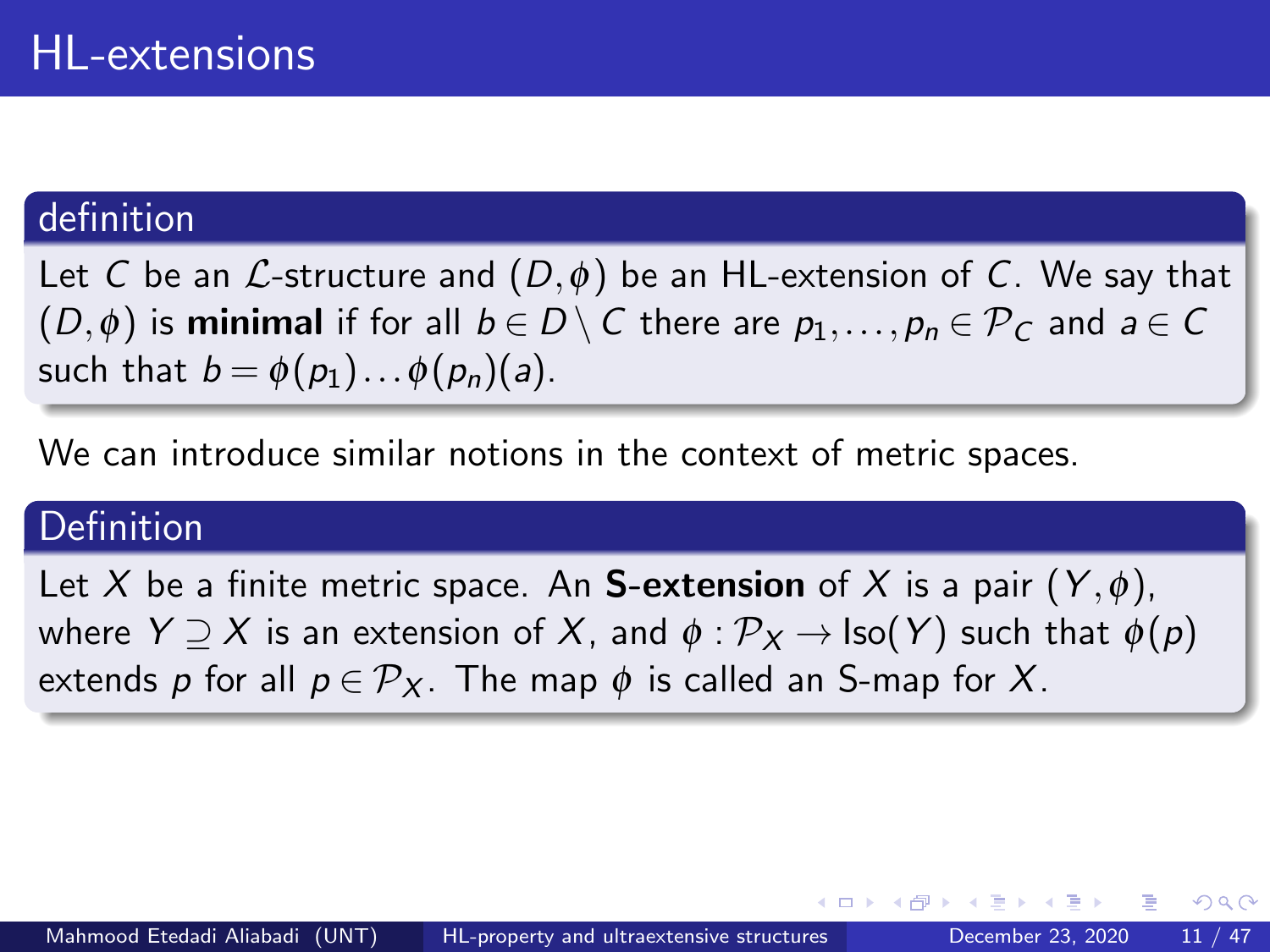Let C be an L-structure and  $(D, \phi)$  be an HL-extension of C. We say that  $(D, \phi)$  is minimal if for all  $b \in D \setminus C$  there are  $p_1, \ldots, p_n \in \mathcal{P}_C$  and  $a \in C$ such that  $b = \phi(p_1) \dots \phi(p_n)(a)$ .

We can introduce similar notions in the context of metric spaces.

### Definition

Let X be a finite metric space. An **S-extension** of X is a pair  $(Y, \phi)$ , where  $Y \supseteq X$  is an extension of X, and  $\phi : \mathcal{P}_X \to \text{Iso}(Y)$  such that  $\phi(p)$ extends p for all  $p \in \mathcal{P}_X$ . The map  $\phi$  is called an S-map for X.

Solecki's theorem can be restated as: Every finite metric space has a finite S-extension.

 $QQ$ 

 $\mathcal{A} \cap \mathcal{B} \rightarrow \mathcal{A} \ni \mathcal{B} \rightarrow \mathcal{A} \ni \mathcal{B} \rightarrow \mathcal{B}$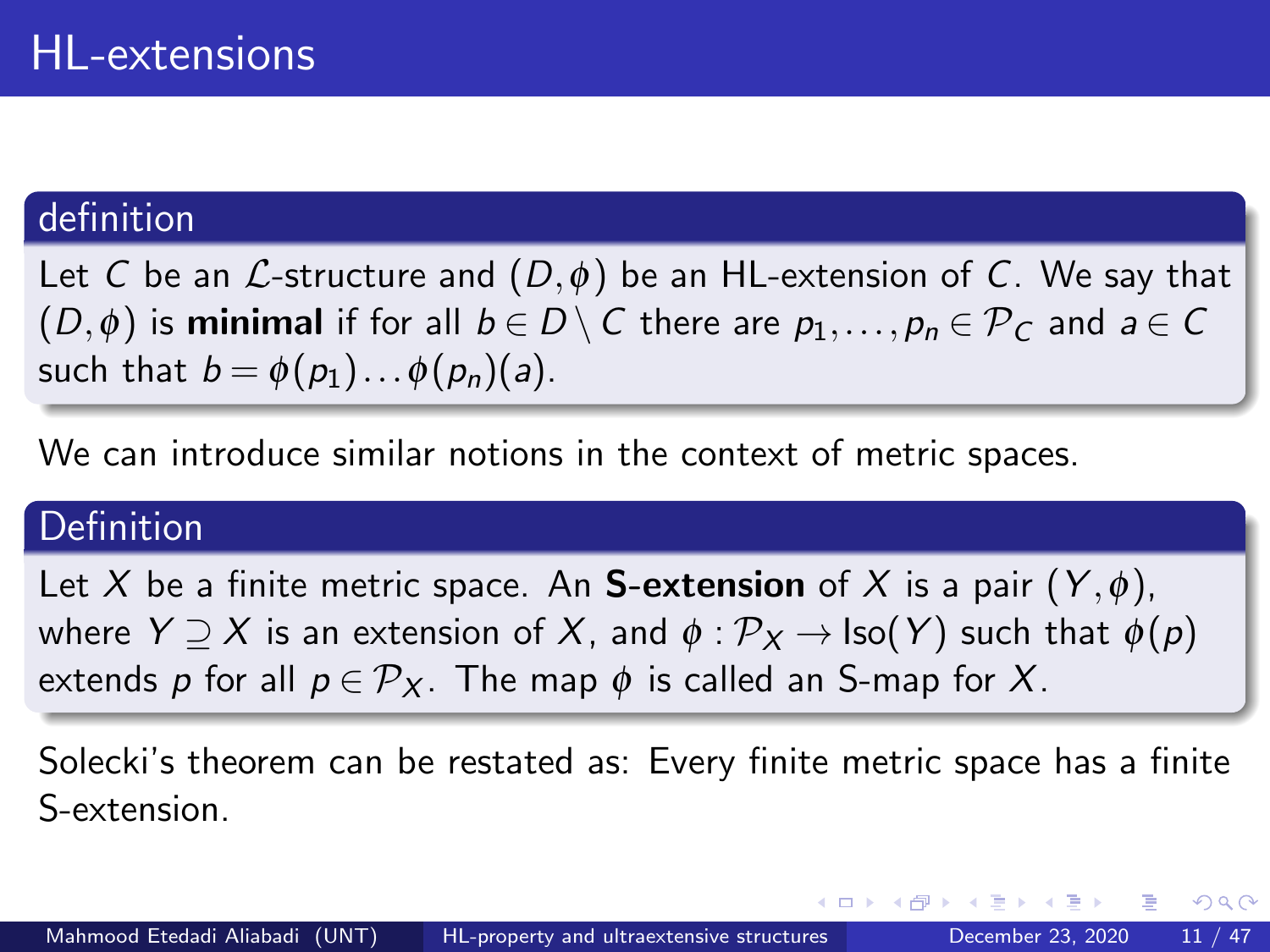4 D F

 $QQ$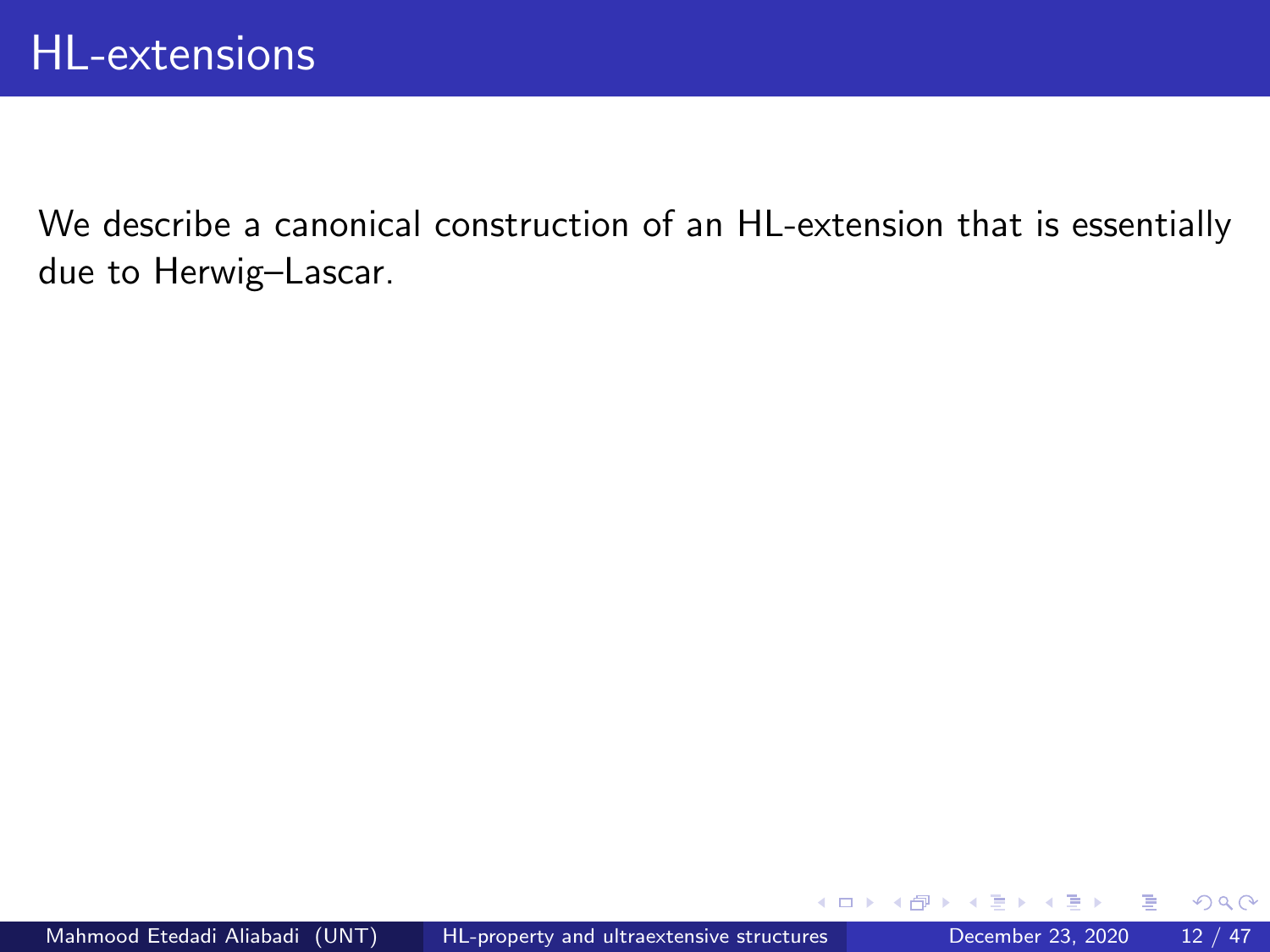Note that for every finite  $\mathcal{L}$ -structure C there is a unique partition of C into substructures  $\{ \mathcal{C}_i \ : \ i = 1, \dots, n \}$  such that each  $\mathcal{C}_i$  is a maximal subset of  $C$  satisfying that for every  $a,b\in C_i,$  the map that sends  $a$  to  $b$ (that is, the map  $\{(a,b)\}\)$  is a partial isomorphism of C.

つひひ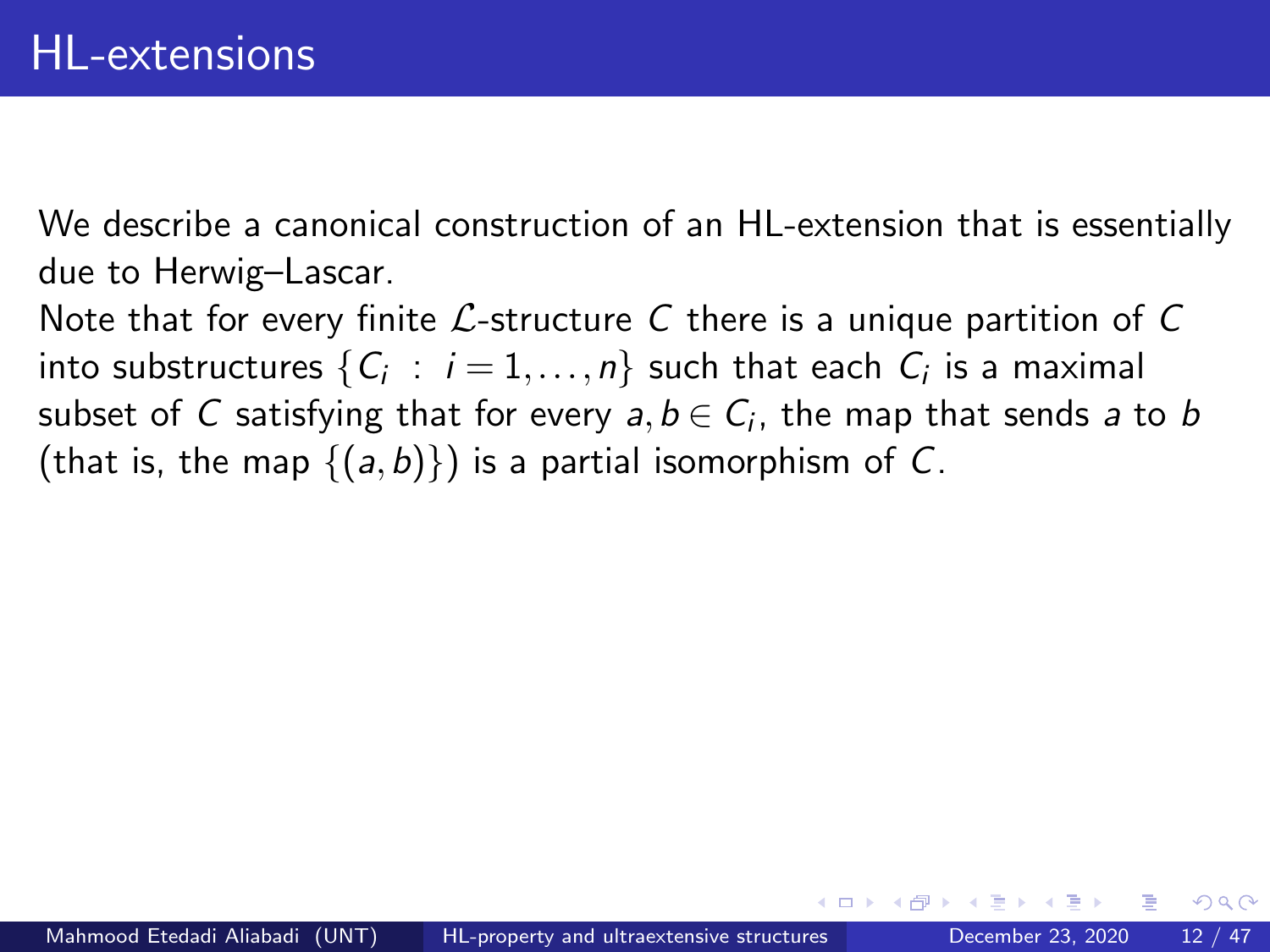Note that for every finite  $\mathcal{L}$ -structure C there is a unique partition of C into substructures  $\{ \mathcal{C}_i \ : \ i = 1, \dots, n \}$  such that each  $\mathcal{C}_i$  is a maximal subset of  $C$  satisfying that for every  $a,b\in C_i,$  the map that sends  $a$  to  $b$ (that is, the map  $\{(a,b)\}\)$  is a partial isomorphism of C. In other words, we partition  $C$  into maximal subsets whose elements satisfy the same unary predicates.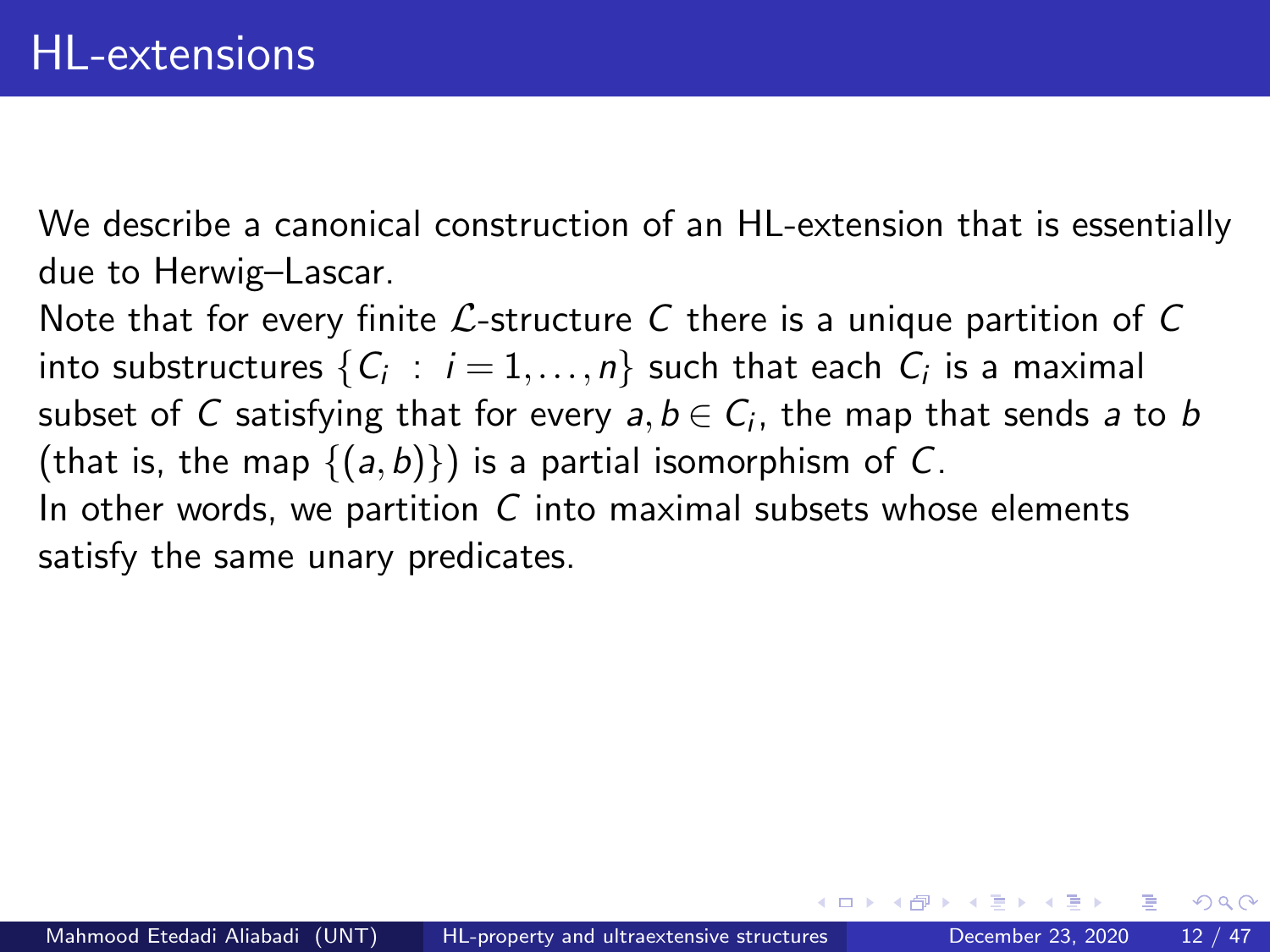Note that for every finite  $\mathcal{L}$ -structure C there is a unique partition of C into substructures  $\{ \mathcal{C}_i \ : \ i = 1, \dots, n \}$  such that each  $\mathcal{C}_i$  is a maximal subset of  $C$  satisfying that for every  $a,b\in C_i,$  the map that sends  $a$  to  $b$ (that is, the map  $\{(a,b)\}\)$  is a partial isomorphism of C. In other words, we partition  $C$  into maximal subsets whose elements satisfy the same unary predicates.

#### definition

A **natural factorization** of  $C$  is of the form  $\{(C_i, a_i): i = 1, \ldots, n\}$ , where  $\{C_i : i = 1, \ldots, n\}$  is as above and  $a_i \in C_i$  for every *i*.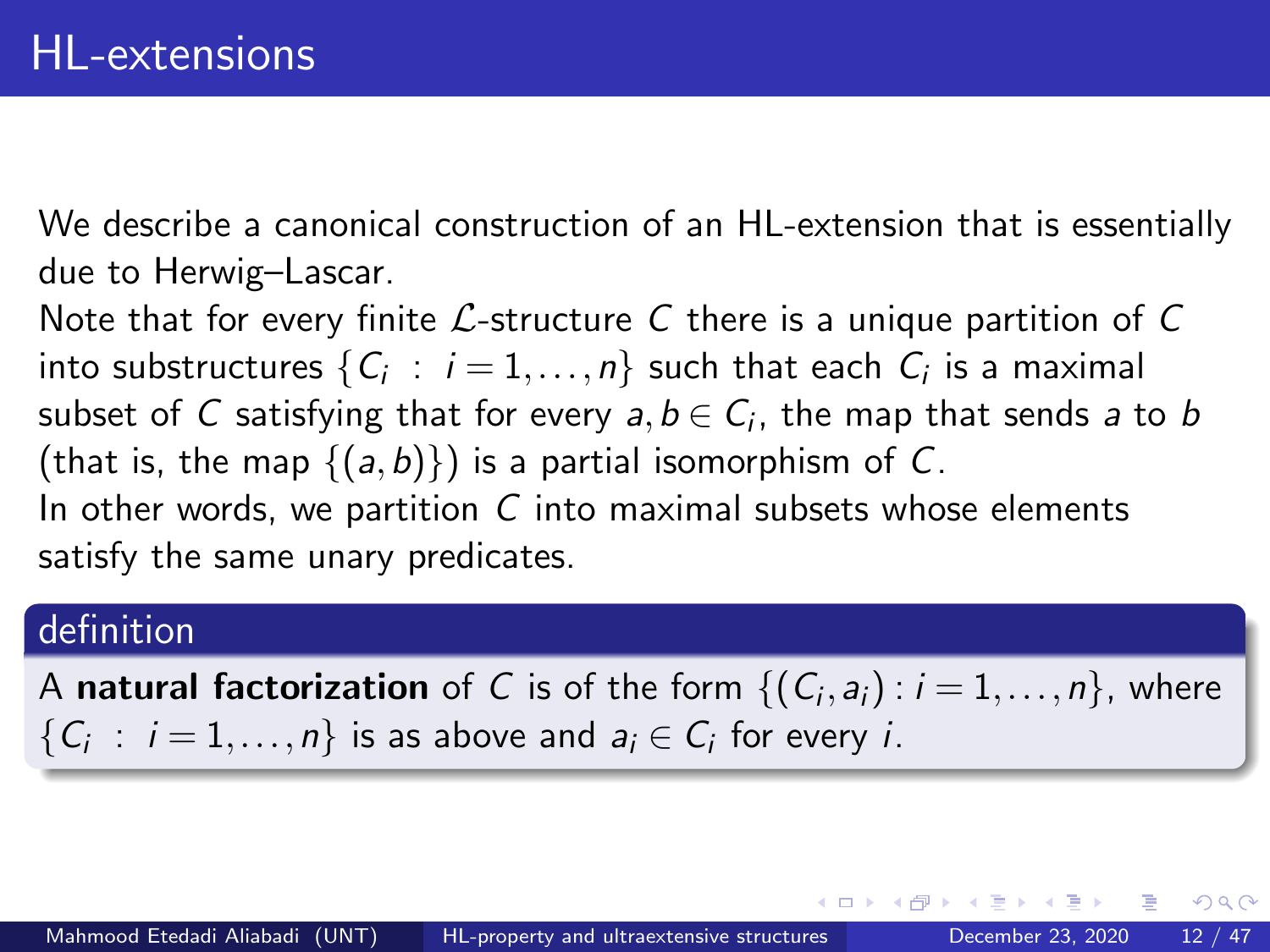Let C be a finite  $\mathcal T$ -free  $\mathcal L$ -structure. Let  $\{(\mathcal C_i, \mathsf a_i)\ :\ i=1,\ldots,n\}$  be a natural factorization of C.

 $299$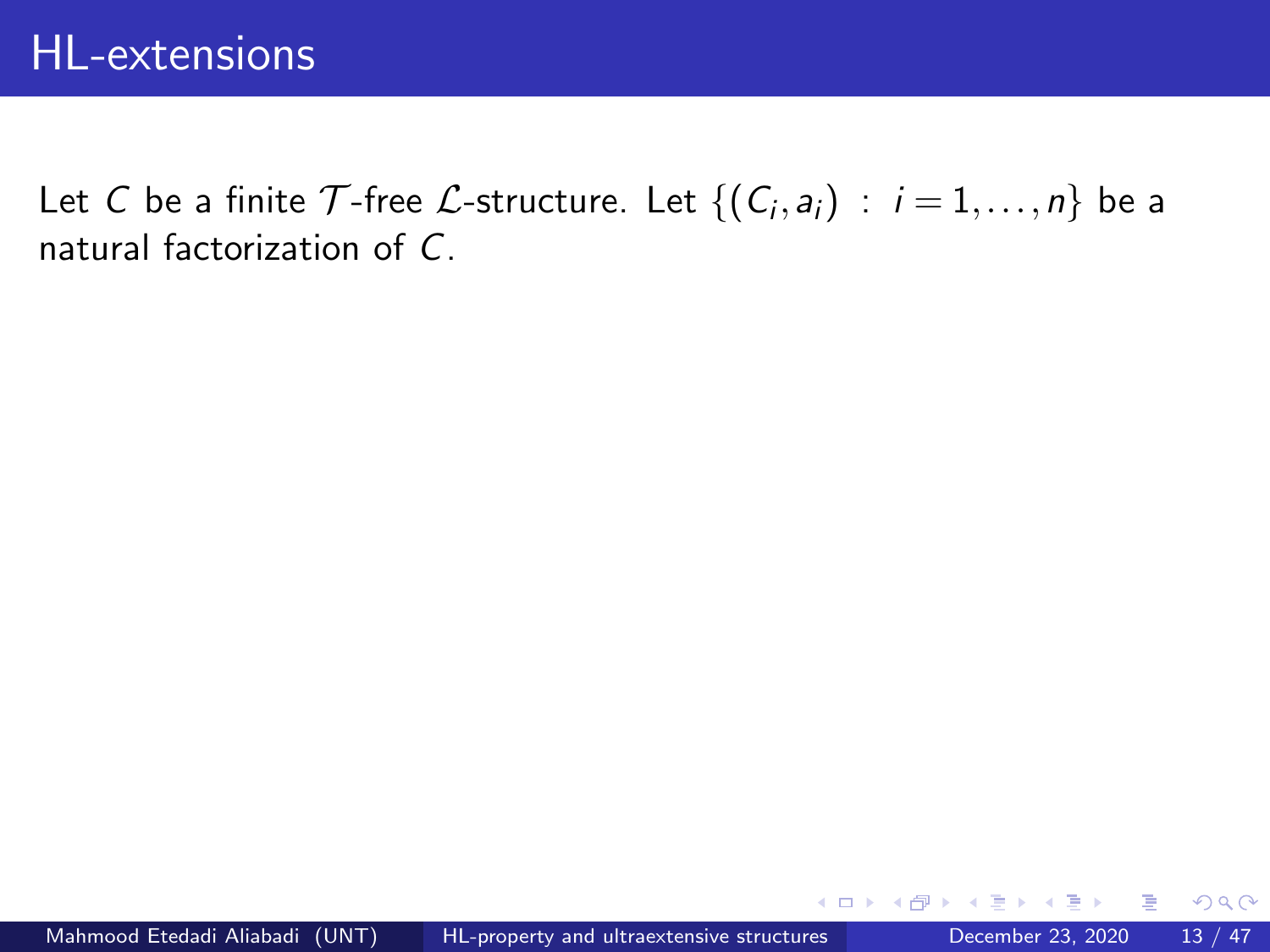Let C be a finite  $\mathcal T$ -free  $\mathcal L$ -structure. Let  $\{(\mathcal C_i, \mathsf a_i)\ :\ i=1,\ldots,n\}$  be a natural factorization of C.

### definition

For every  $1 \le i \le n$  we define

$$
H_i=\{g\in\mathbb{F}(\mathcal{P}_C)\;:\;g(a_i)=a_i\},\;
$$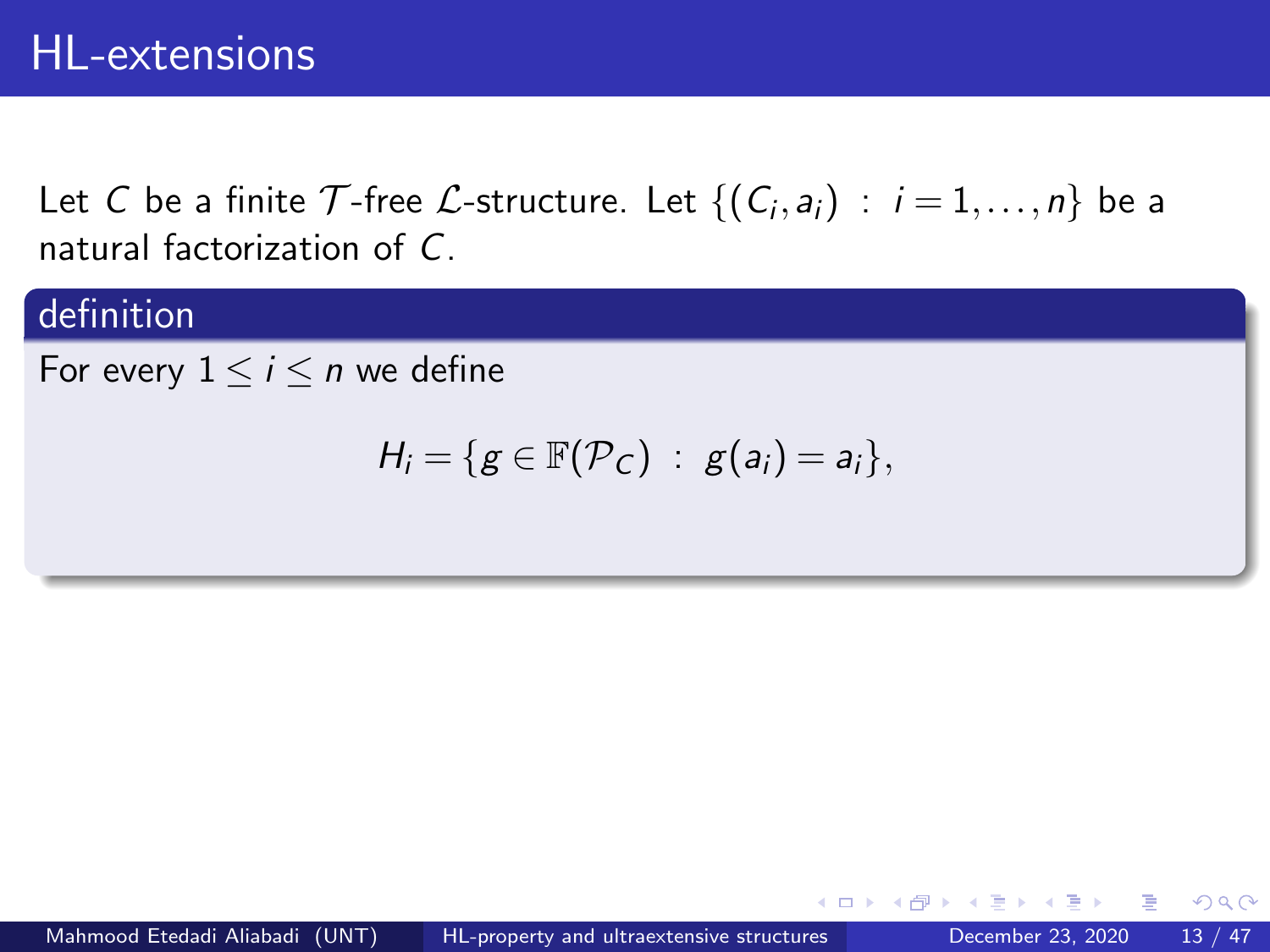Let C be a finite  $\mathcal T$ -free  $\mathcal L$ -structure. Let  $\{(\mathcal C_i, \mathsf a_i)\ :\ i=1,\ldots,n\}$  be a natural factorization of C.

#### definition

For every  $1 \leq i \leq n$  we define

$$
H_i=\{g\in\mathbb{F}(\mathcal{P}_C)\;:\;g(a_i)=a_i\},\;
$$

where  $\mathbb{F}(\mathcal{P}_C)$  is the free group with the generating set  $\mathcal{P}_C$ .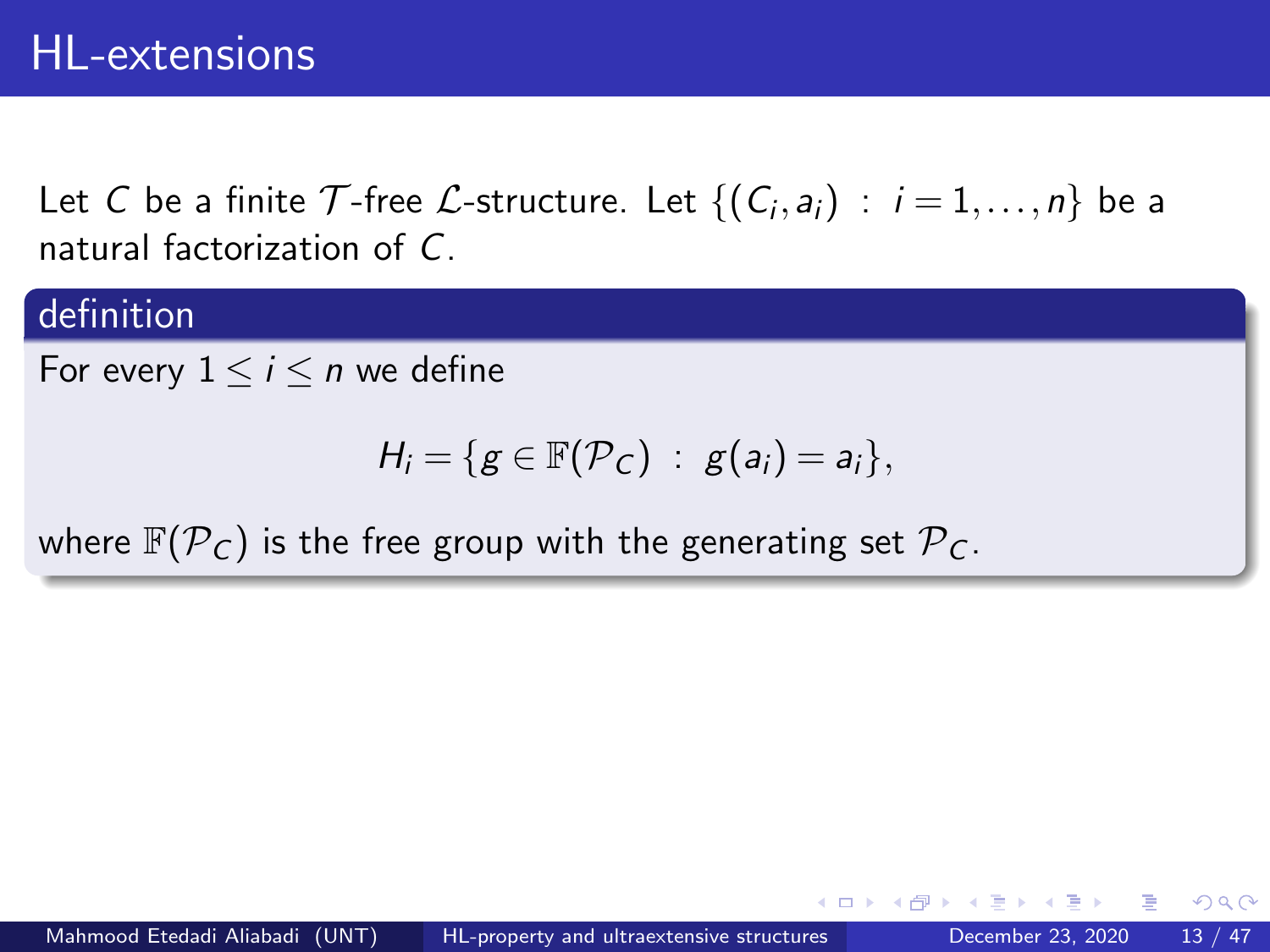Let C be a finite  $\mathcal T$ -free  $\mathcal L$ -structure. Let  $\{(\mathcal C_i, \mathsf a_i)\ :\ i=1,\ldots,n\}$  be a natural factorization of C.

#### definition

For every  $1 \leq i \leq n$  we define

$$
H_i=\{g\in\mathbb{F}(\mathcal{P}_C)\;:\;g(a_i)=a_i\},\;
$$

where  $\mathbb{F}(\mathcal{P}_C)$  is the free group with the generating set  $\mathcal{P}_C$ .

By  $g(a_i) = a_i$  we mean that if  $g = p_1 \cdots p_m$  with  $p_1, \ldots, p_m \in \mathcal{P}_C$ , then  $p_1(\cdots(p_m(a_i))\cdots)$  is defined and

$$
p_1(\cdots(p_m(a_i))\cdots)=a_i.
$$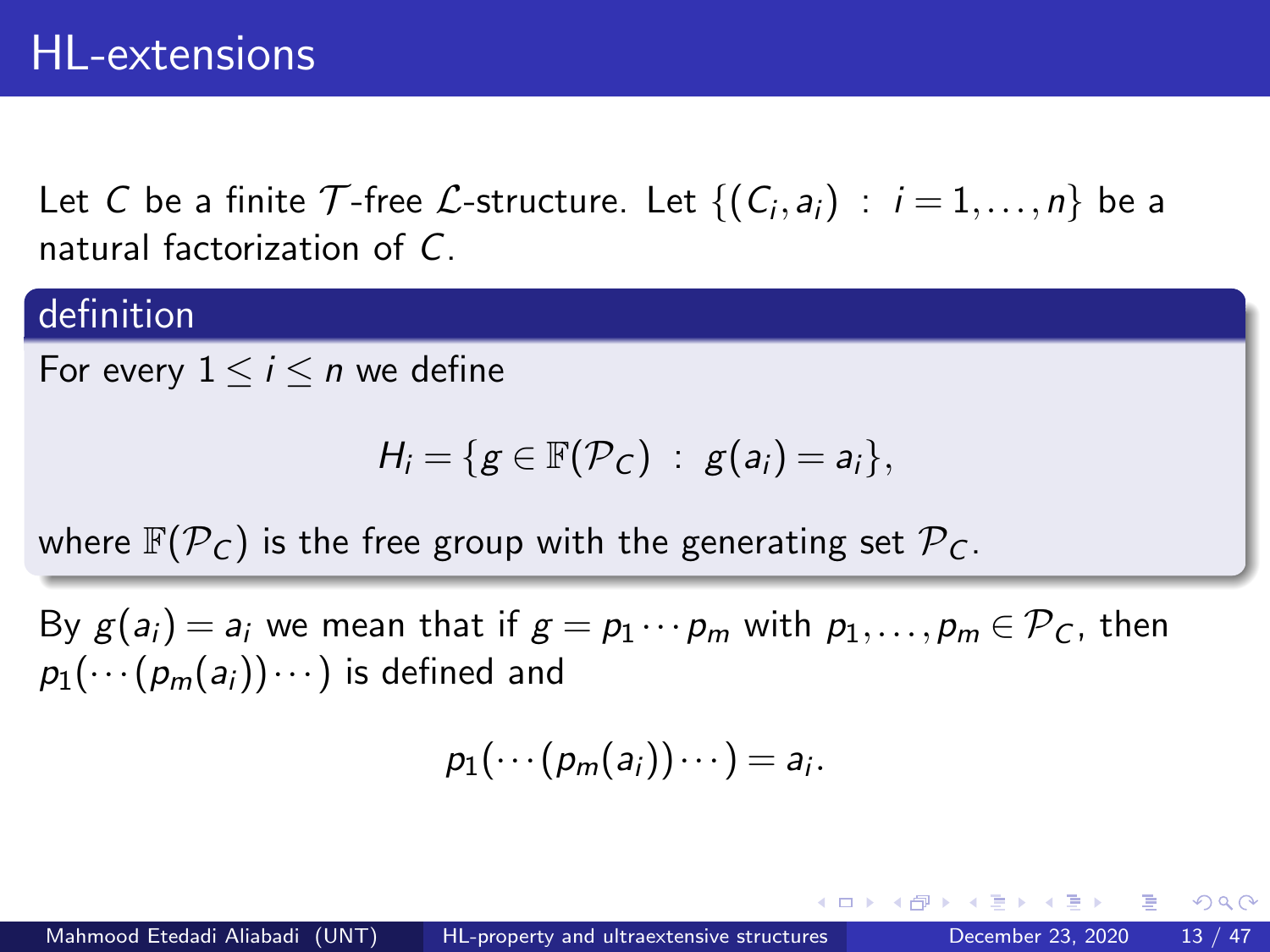## definition

Let Γ be the L-structure with domain

 $\mathbb{F}(\mathcal{P}_C)/H_1 \sqcup \cdots \sqcup \mathbb{F}(\mathcal{P}_C)/H_n$ 

×

Þ

4.0.3 4 母 ×

 $299$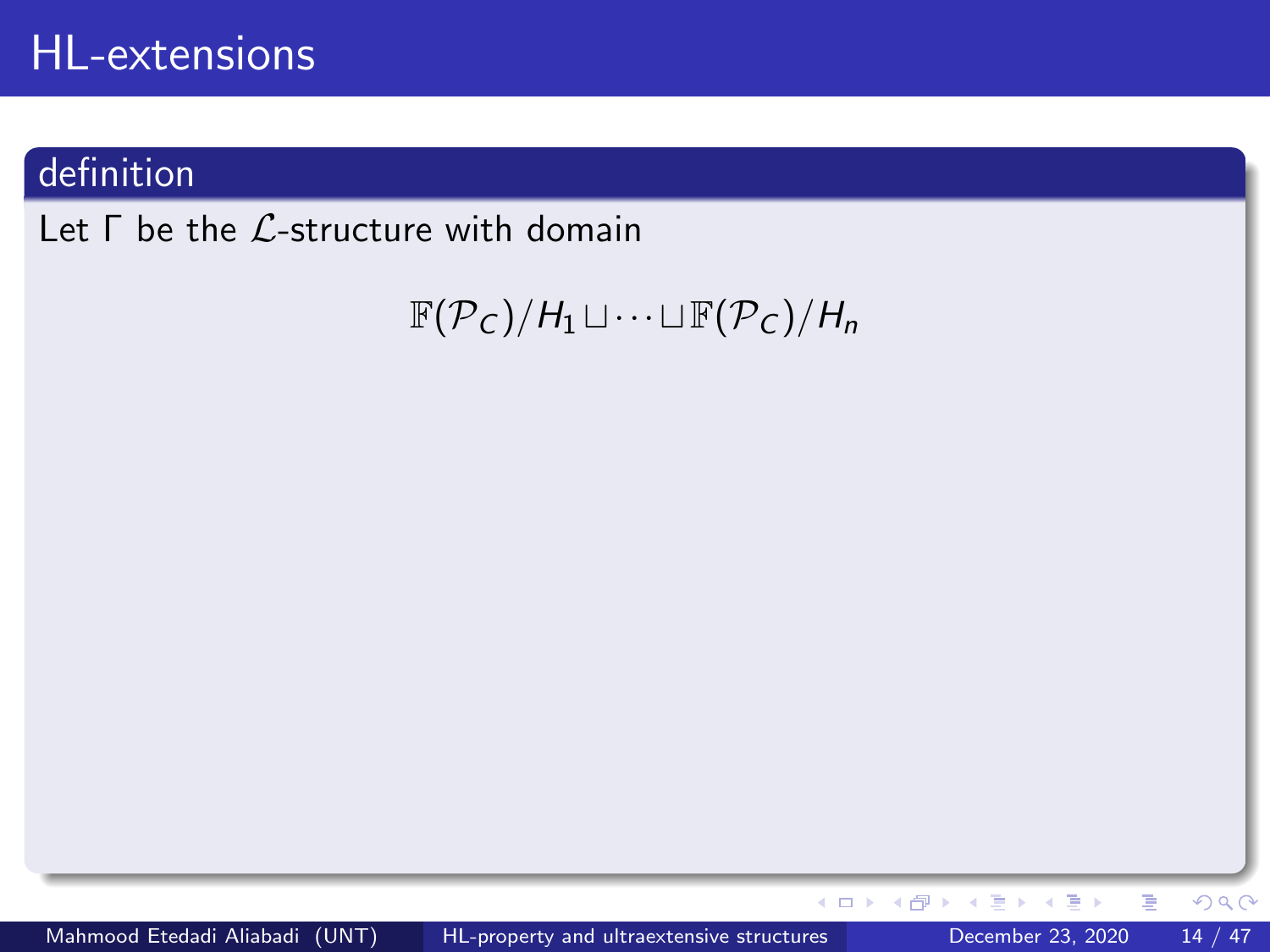#### definition

Let  $\Gamma$  be the *C*-structure with domain

```
\mathbb{F}(\mathcal{P}_C)/H_1 \sqcup \cdots \sqcup \mathbb{F}(\mathcal{P}_C)/H_n
```
and such that for every m-ary relation symbol  $R \in \mathcal{L}$ , we have

 $R^{\Gamma}(g_1H_{i_1},\ldots,g_mH_{i_m})$ 

 $QQ$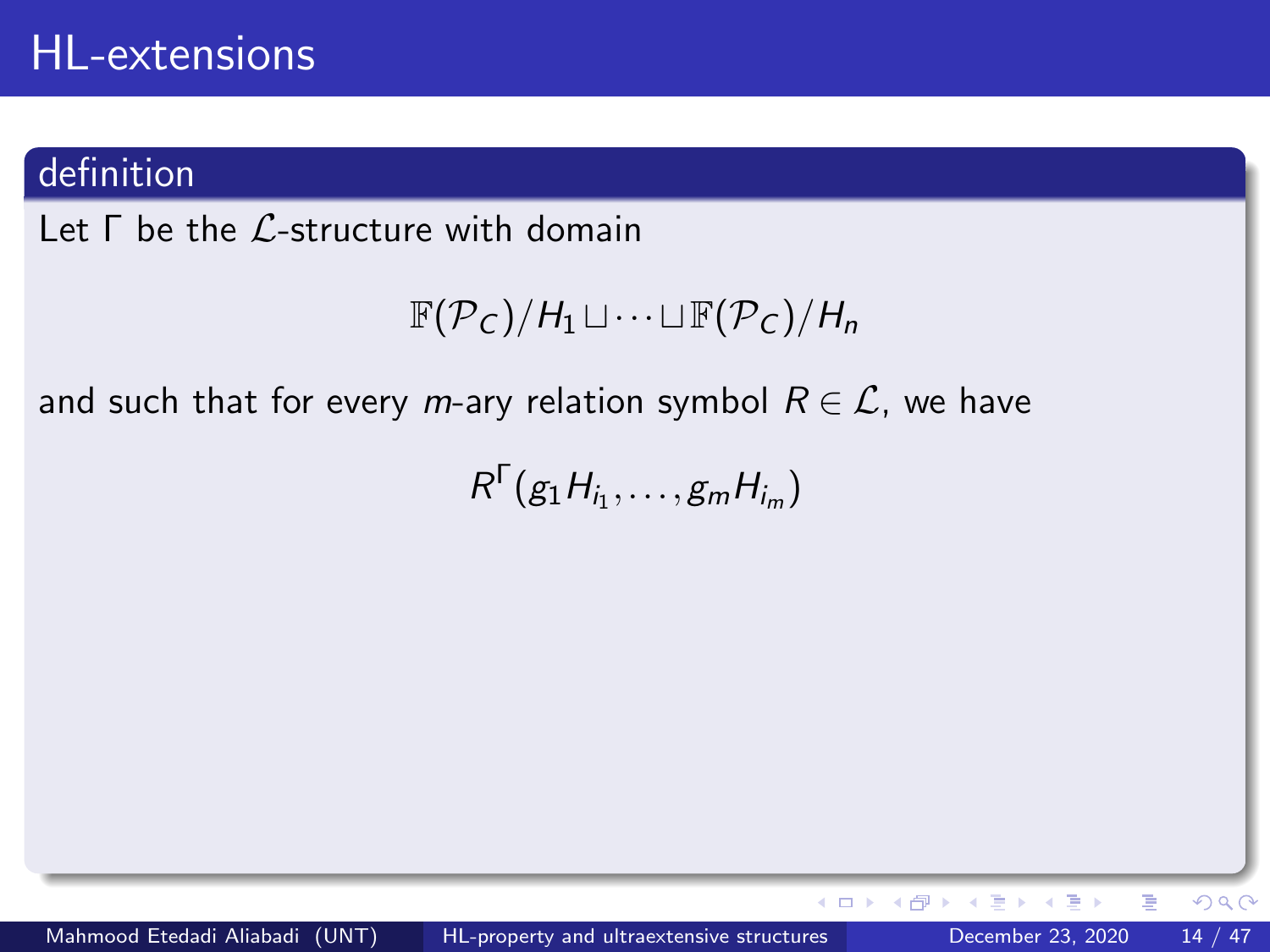#### definition

Let Γ be the L-structure with domain

```
\mathbb{F}(\mathcal{P}_C)/H_1 \sqcup \cdots \sqcup \mathbb{F}(\mathcal{P}_C)/H_n
```
and such that for every m-ary relation symbol  $R \in \mathcal{L}$ , we have

$$
R^{\Gamma}(g_1H_{i_1},\ldots,g_mH_{i_m})
$$

iff there are  $p_1,\ldots,p_m\in {\mathcal P}_C$  and  $g\in {\mathbb F}({\mathcal P}_C)$  such that  $p_j(a_{i_j})$  is defined for each  $j = 1, \ldots, m$ ,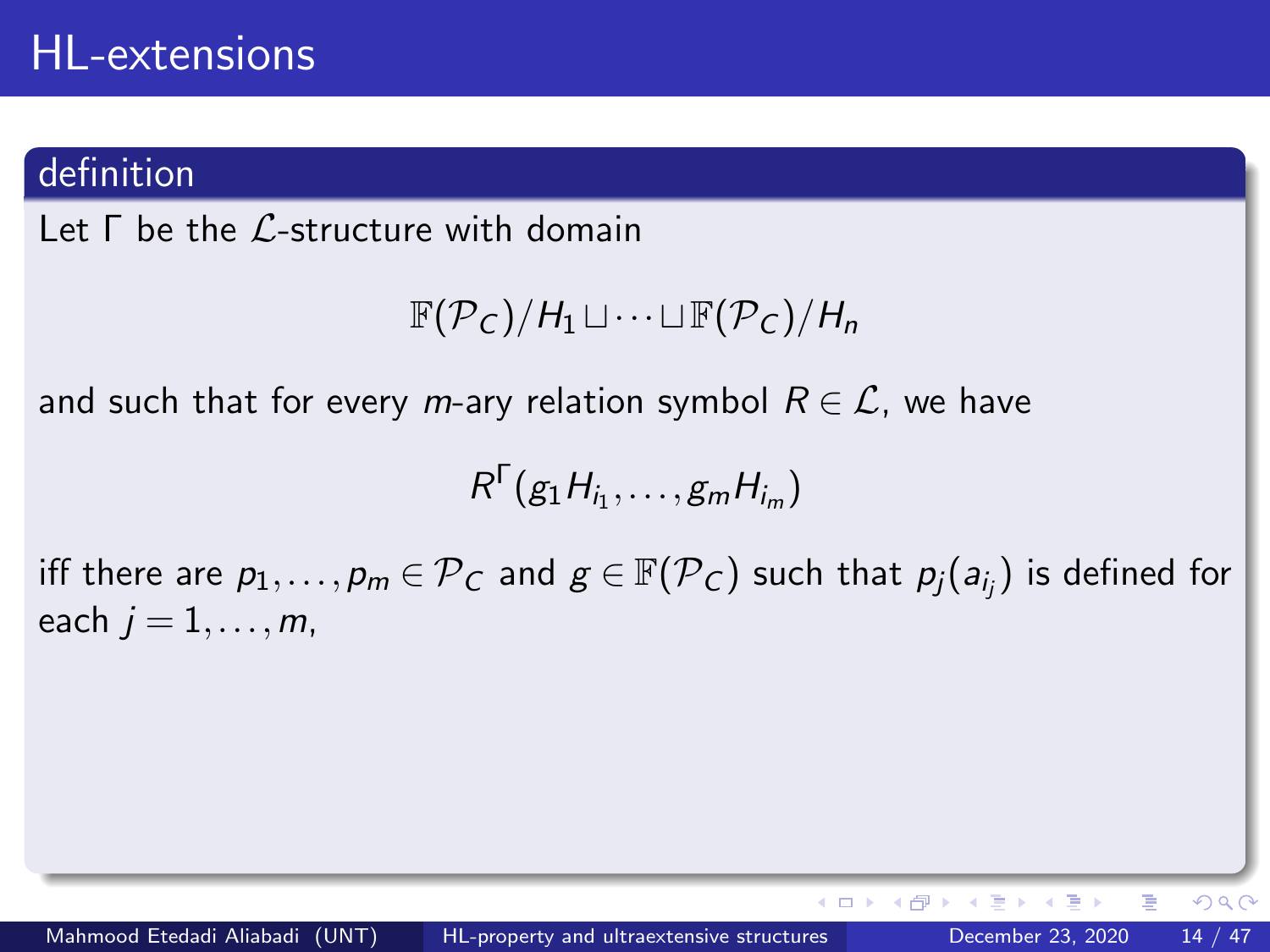#### definition

Let Γ be the L-structure with domain

$$
\mathbb{F}(\mathcal{P}_C)/H_1\sqcup\cdots\sqcup\mathbb{F}(\mathcal{P}_C)/H_n
$$

and such that for every m-ary relation symbol  $R \in \mathcal{L}$ , we have

$$
R^{\Gamma}(g_1H_{i_1},\ldots,g_mH_{i_m})
$$

iff there are  $p_1,\ldots,p_m\in {\mathcal P}_C$  and  $g\in {\mathbb F}({\mathcal P}_C)$  such that  $p_j(a_{i_j})$  is defined for each  $j = 1, \ldots, m$ ,

$$
(g_1H_{i_1},\ldots,g_mH_{i_m})=(gp_1H_{i_1},\ldots,gp_mH_{i_m})
$$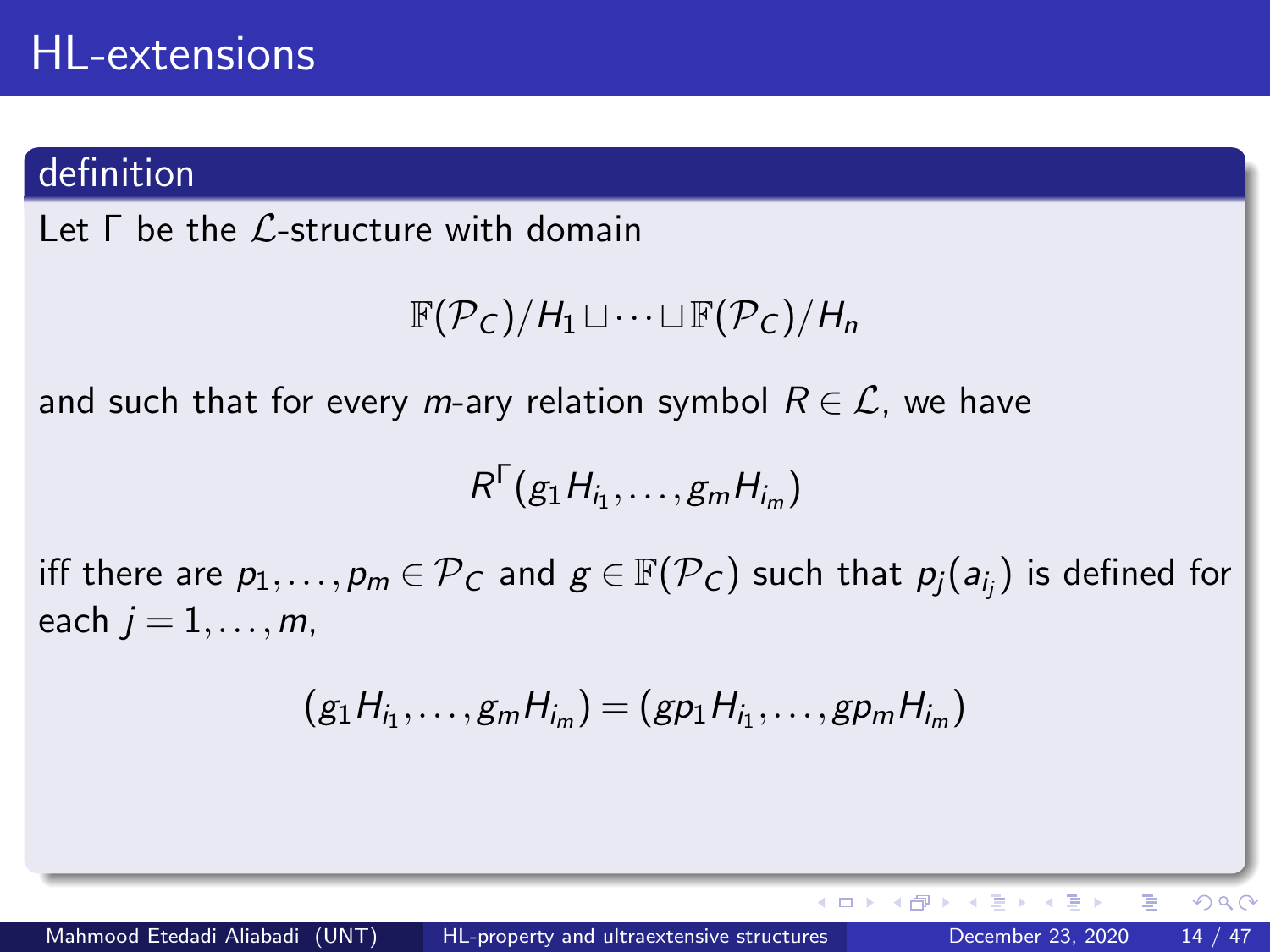#### definition

Let Γ be the L-structure with domain

$$
\mathbb{F}(\mathcal{P}_C)/H_1\sqcup\cdots\sqcup\mathbb{F}(\mathcal{P}_C)/H_n
$$

and such that for every m-ary relation symbol  $R \in \mathcal{L}$ , we have

$$
R^{\Gamma}(g_1H_{i_1},\ldots,g_mH_{i_m})
$$

iff there are  $p_1,\ldots,p_m\in {\mathcal P}_C$  and  $g\in {\mathbb F}({\mathcal P}_C)$  such that  $p_j(a_{i_j})$  is defined for each  $j = 1, \ldots, m$ ,

$$
(g_1H_{i_1},\ldots,g_mH_{i_m})=(gp_1H_{i_1},\ldots,gp_mH_{i_m})
$$

and

$$
R^C(p_1(a_{i_1}),\ldots,p_m(a_{i_m})).
$$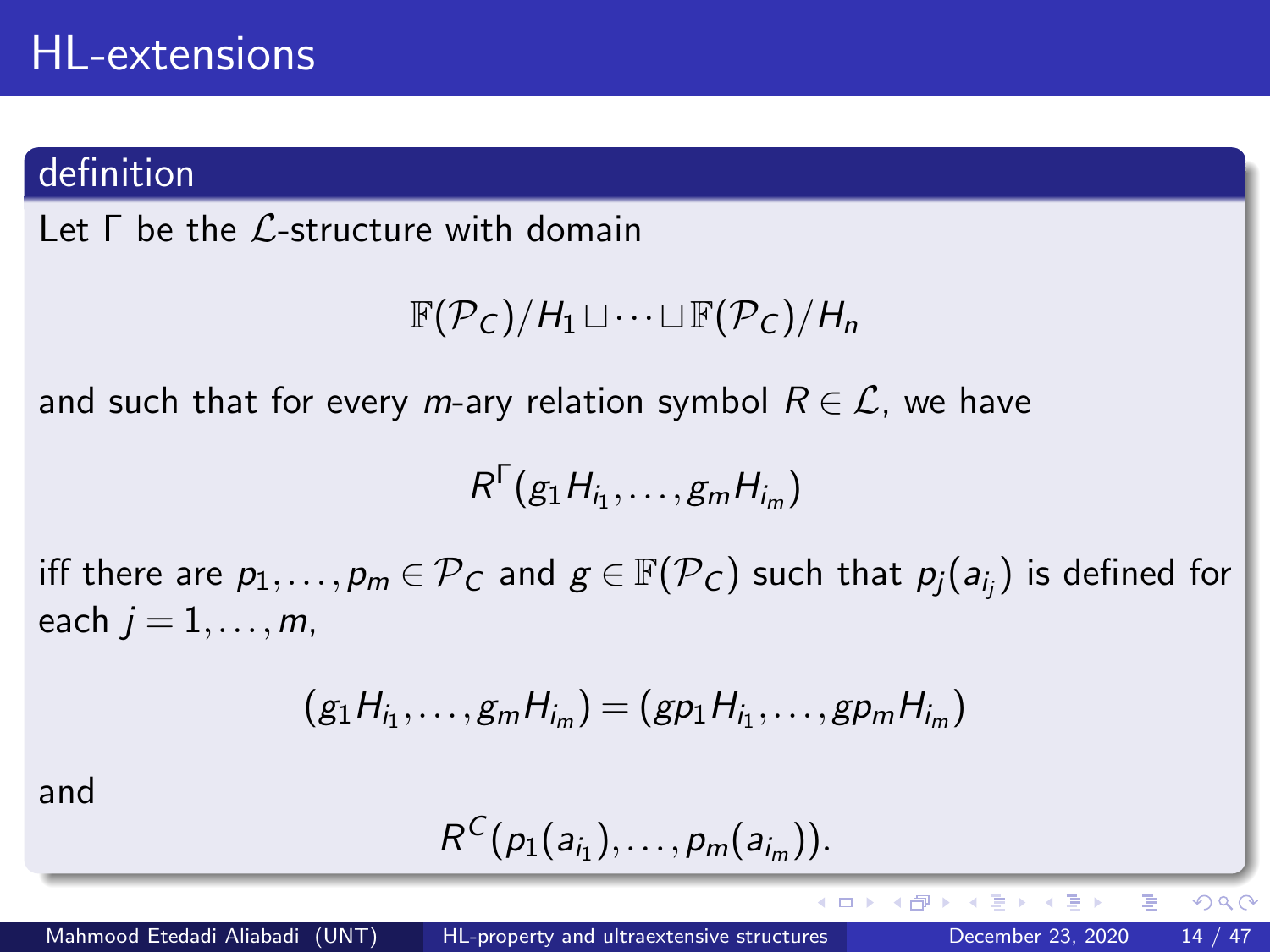Note that C can be viewed as a substructure of Γ.

э

4 D F

 $299$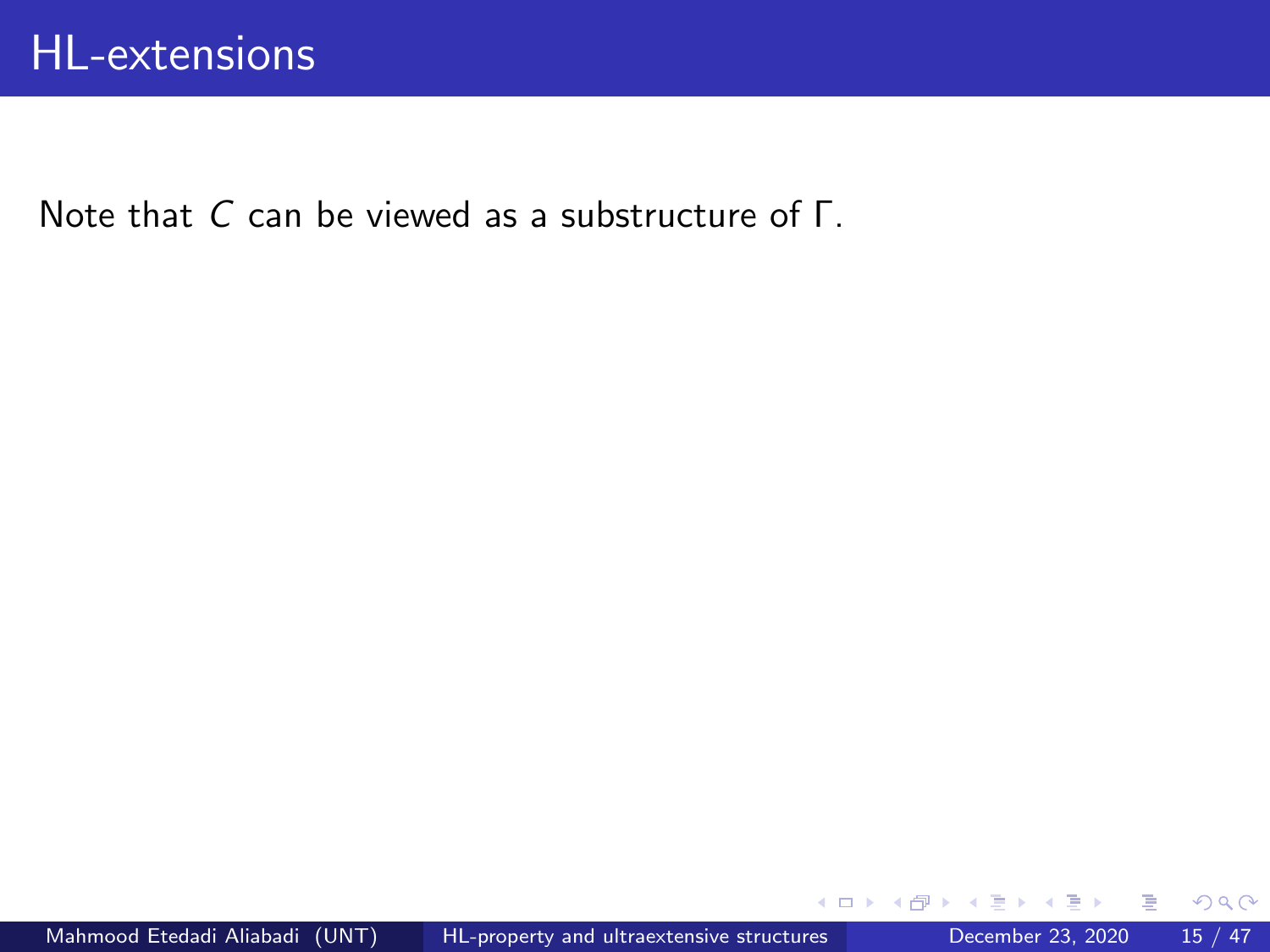Note that C can be viewed as a substructure of Γ. In fact, consider the map  $\pi: C \to \Gamma$  defined as

$$
\pi(a) = \begin{cases} H_i, & \text{if } a = a_i, \\ pH_i, & \text{if } a \neq a_i \text{ and } p \in \mathcal{P}_C \text{ satisfies } p(a_i) = a, \end{cases}
$$

for  $a \in C_i$ .

4 D F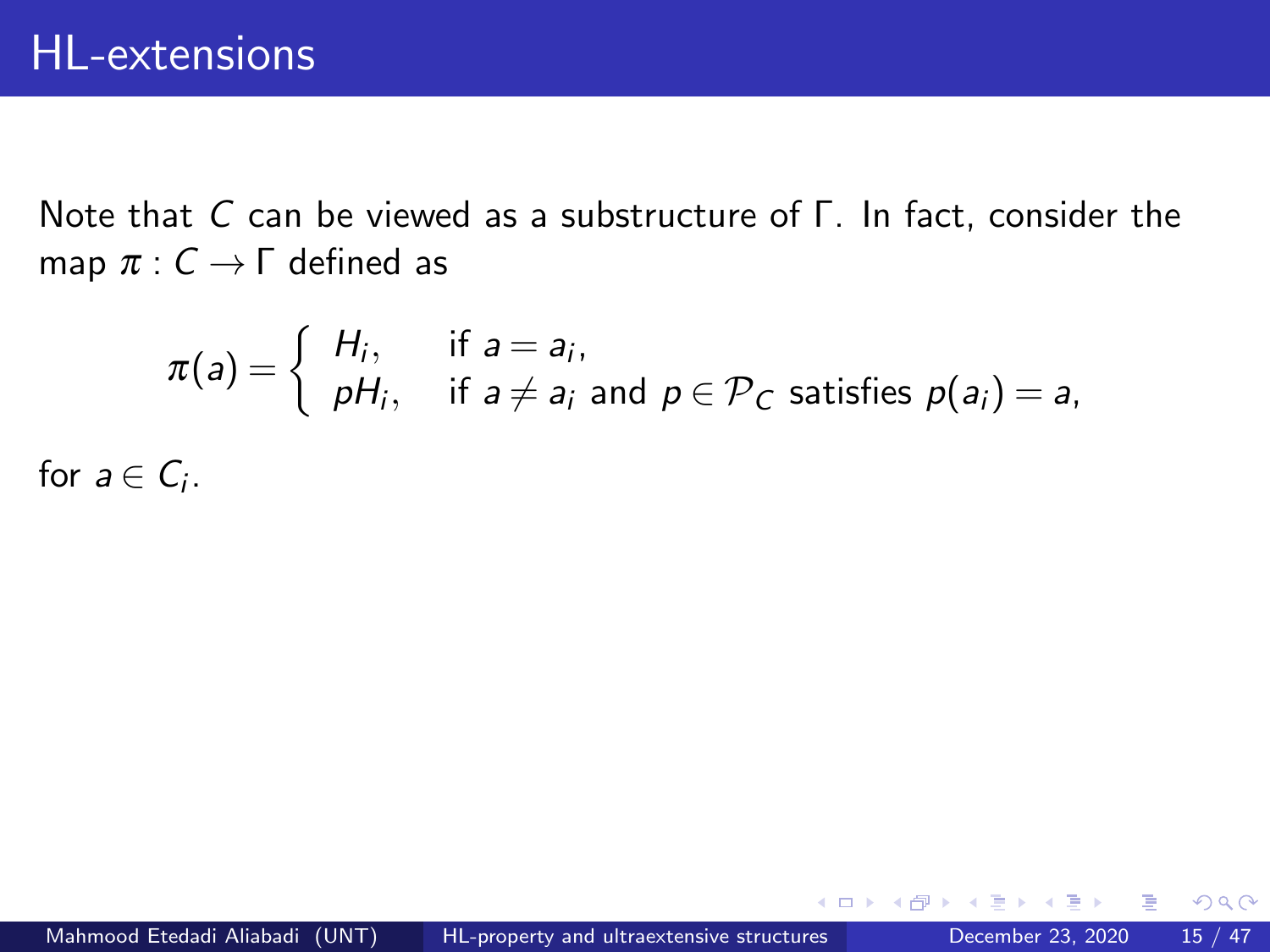Note that C can be viewed as a substructure of Γ. In fact, consider the map  $\pi: C \to \Gamma$  defined as

$$
\pi(a) = \begin{cases} H_i, & \text{if } a = a_i, \\ pH_i, & \text{if } a \neq a_i \text{ and } p \in \mathcal{P}_C \text{ satisfies } p(a_i) = a, \end{cases}
$$

for  $a \in C_i$ . Given any  $\gamma\!\in\!\mathbb{F}(\mathcal{P}_\mathcal{C})$ , the map  $\Phi_\gamma$  defined by  $\Phi_\gamma(gH_i)=\gamma gH_i$  is an automorphism of Γ.

#### Lemma

(Γ,Φ) is an HL-extension of C with  $\Phi : \mathcal{P}_C \to \text{Aut}(\Gamma)$  defined as  $\Phi(p) = \Phi_p$ .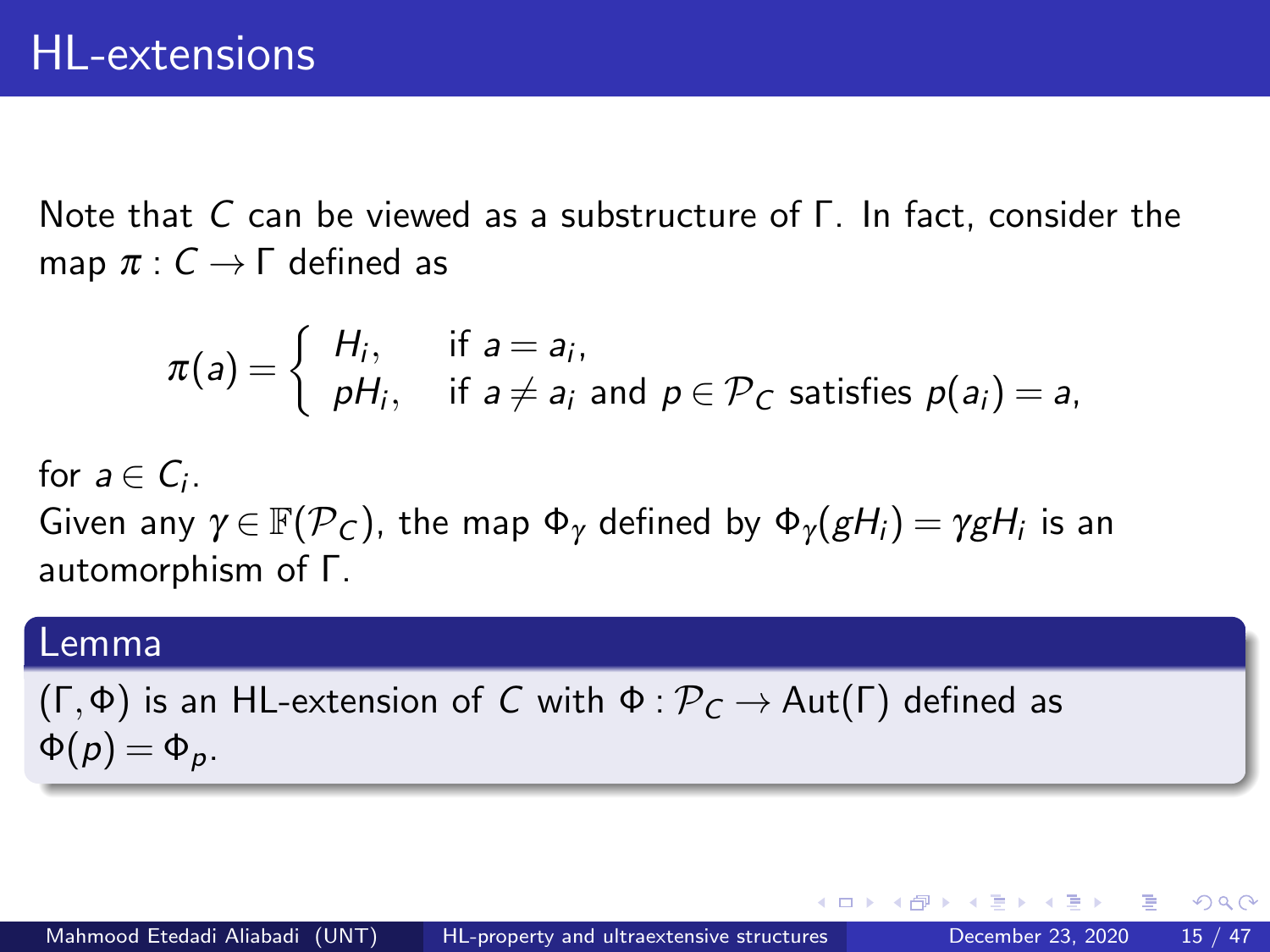Note that C can be viewed as a substructure of Γ. In fact, consider the map  $\pi: C \to \Gamma$  defined as

$$
\pi(a) = \begin{cases} H_i, & \text{if } a = a_i, \\ pH_i, & \text{if } a \neq a_i \text{ and } p \in \mathcal{P}_C \text{ satisfies } p(a_i) = a, \end{cases}
$$

for  $a \in C_i$ . Given any  $\gamma\!\in\!\mathbb{F}(\mathcal{P}_\mathcal{C})$ , the map  $\Phi_\gamma$  defined by  $\Phi_\gamma(gH_i)=\gamma gH_i$  is an automorphism of Γ.

#### Lemma

(Γ,Φ) is an HL-extension of C with  $\Phi : \mathcal{P}_C \to \text{Aut}(\Gamma)$  defined as  $\Phi(p) = \Phi_p$ . Note that by definition,  $(\Gamma, \Phi)$  is a minimal HL-extension of C.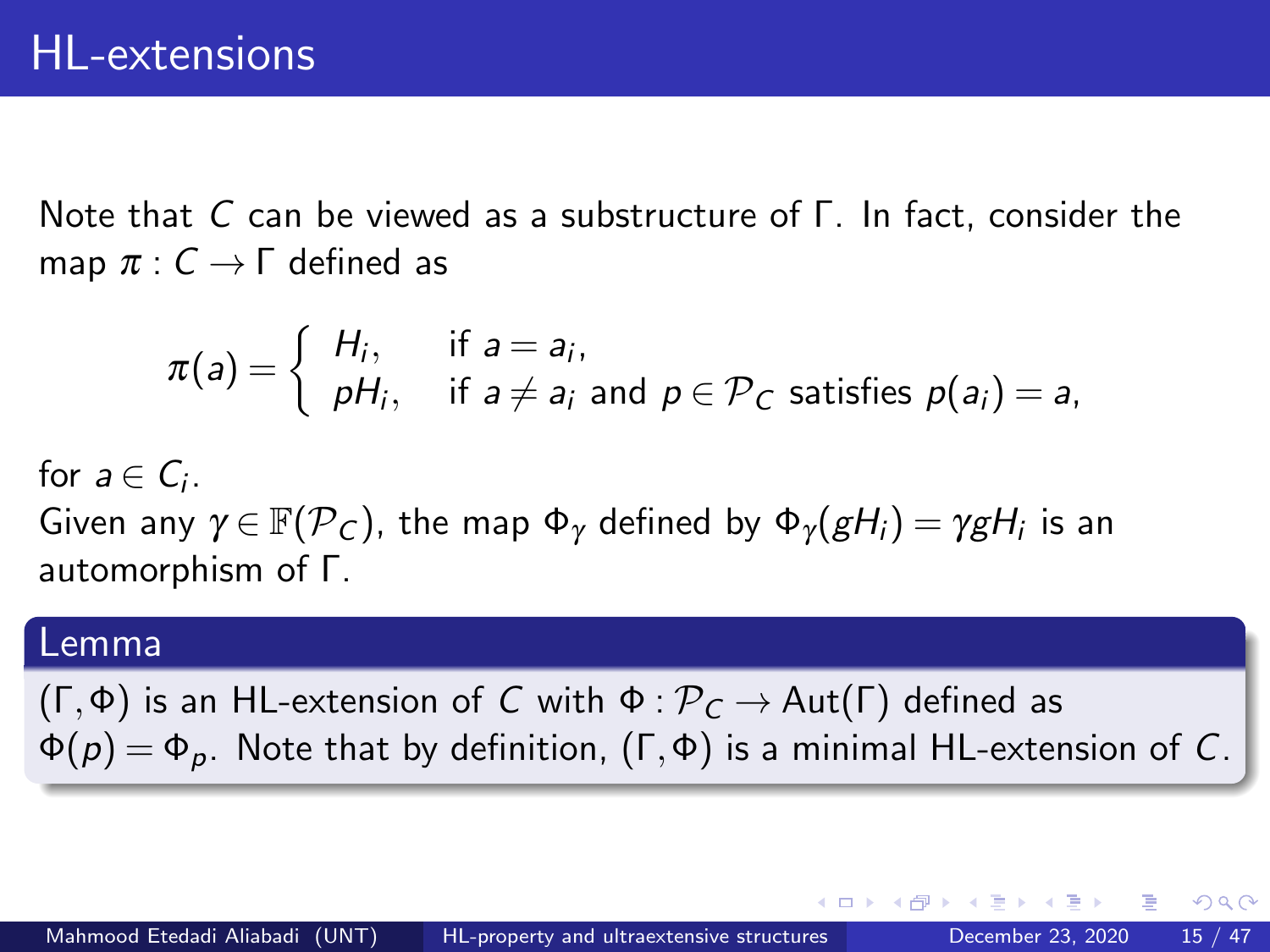#### Let C be a finite  $\mathcal T$ -free  $\mathcal L$ -structure as before.

4 D F

画

 $298$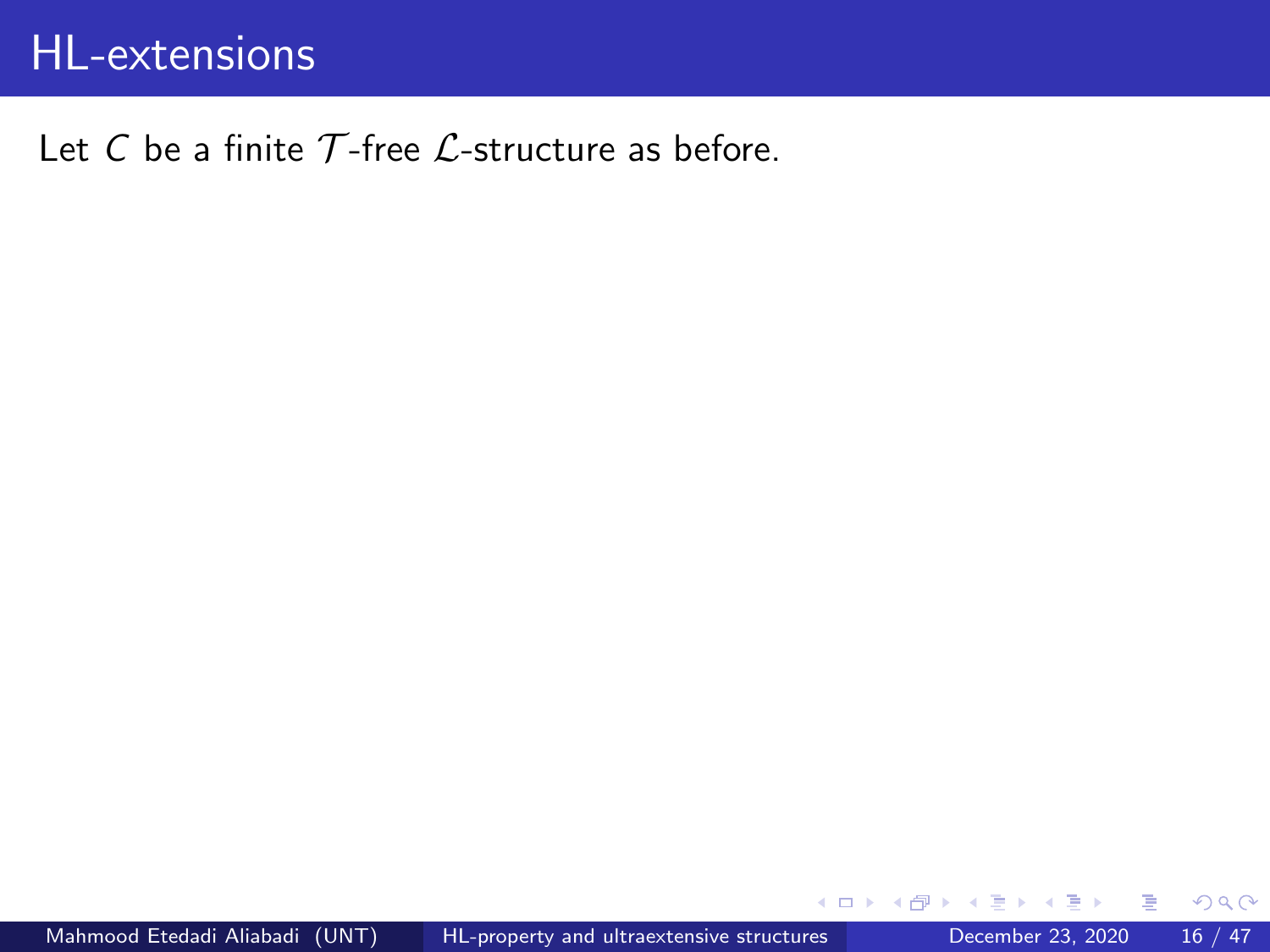Let C be a finite  $\mathcal T$ -free  $\mathcal L$ -structure as before. We give a description of all finite  $\mathcal T$ -free, minimal HL-extensions of C.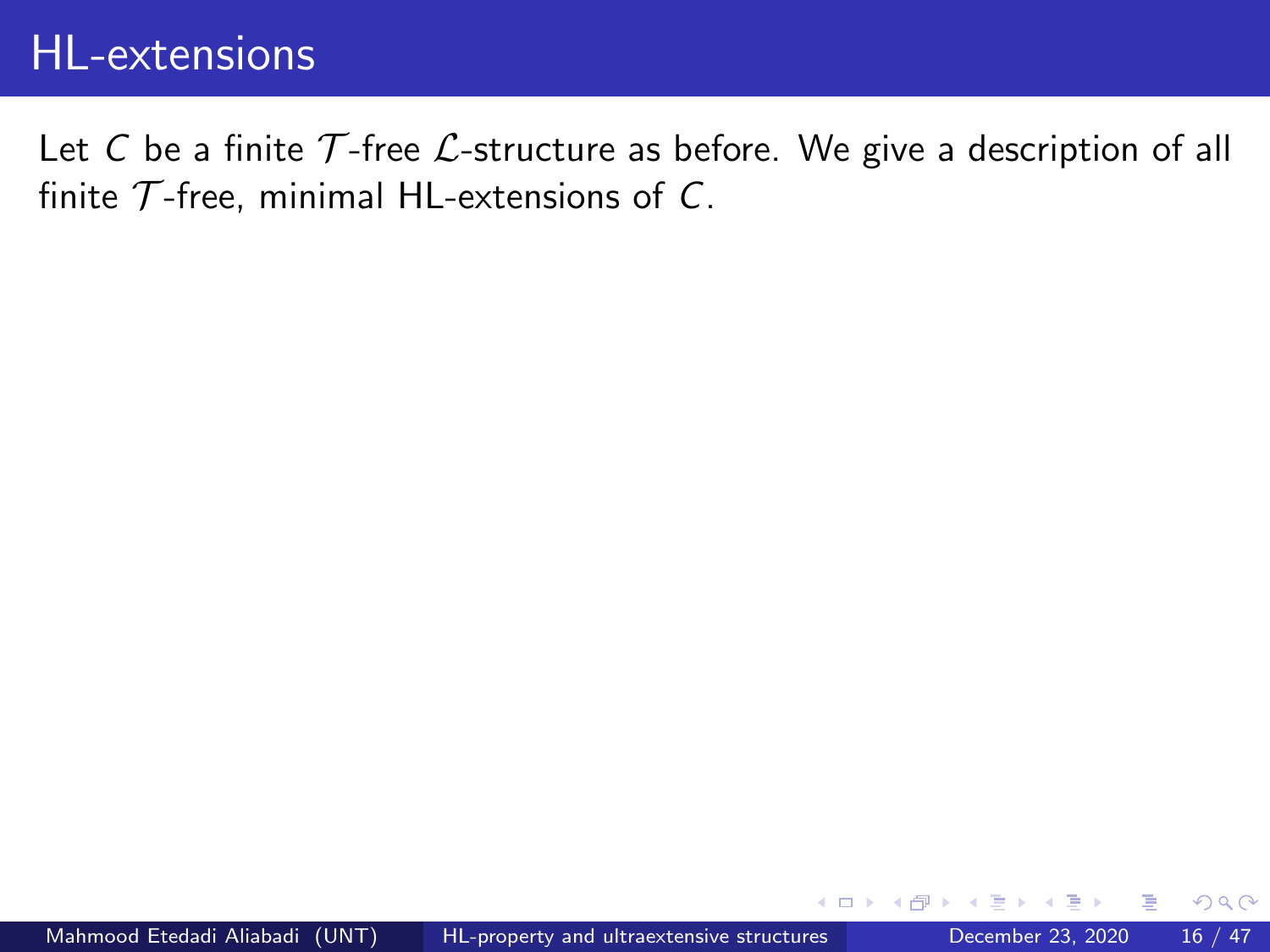Let C be a finite  $\mathcal T$ -free  $\mathcal L$ -structure as before. We give a description of all finite  $\mathcal T$ -free, minimal HL-extensions of C.

#### definition

Let  $N_1,\ldots,N_n \trianglelefteq \mathbb{F}(\mathcal{P}_C)$  be normal subgroups of finite index.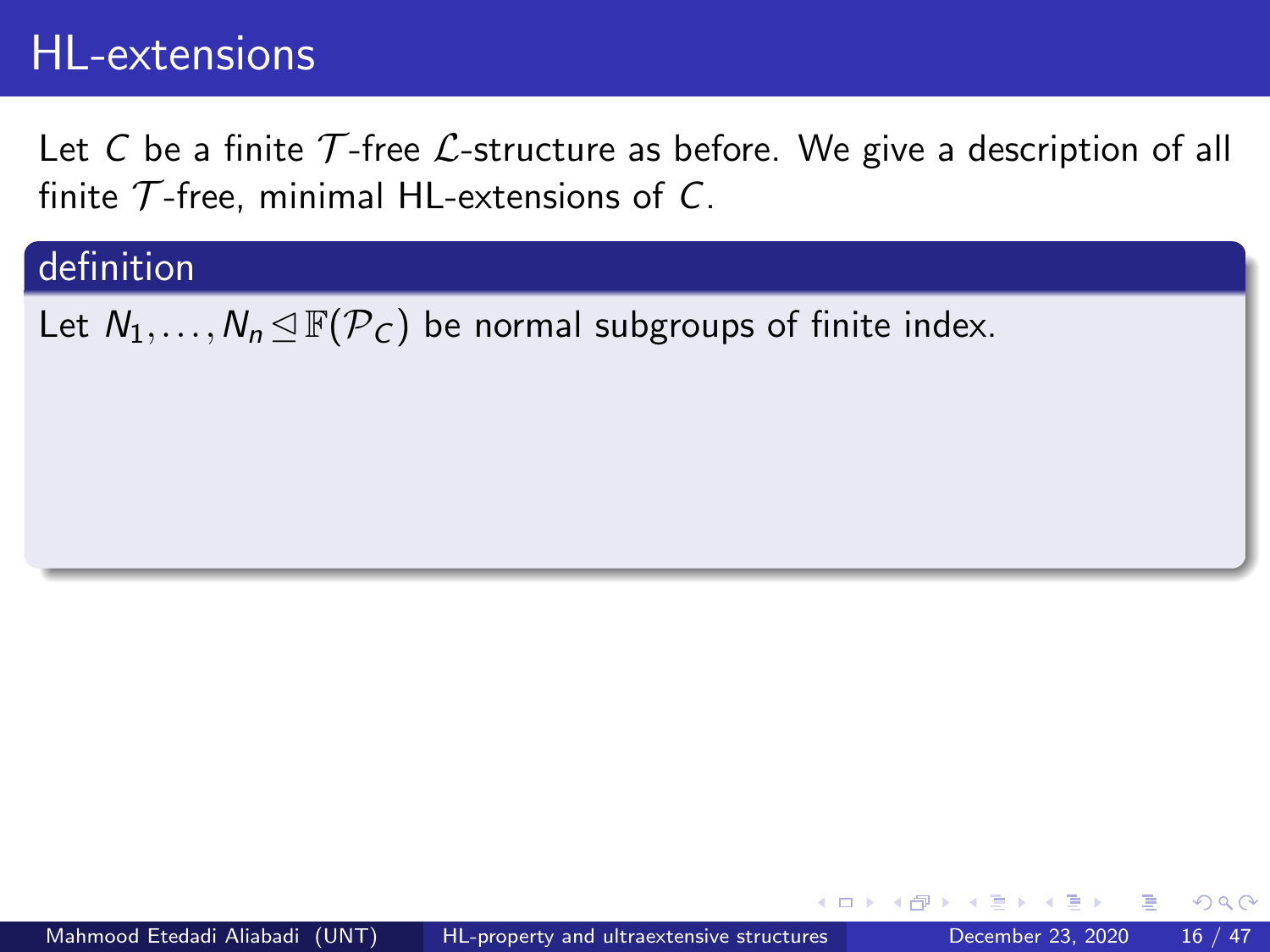Let C be a finite T-free  $\mathcal{L}$ -structure as before. We give a description of all finite  $\mathcal T$ -free, minimal HL-extensions of C.

#### definition

Let  $N_1,\ldots,N_n \trianglelefteq \mathbb{F}(\mathcal{P}_C)$  be normal subgroups of finite index. We define

 $\Gamma_{\vec{N}} = \mathbb{F}(\mathcal{P}_C)/N_1H_1 \sqcup \cdots \sqcup \mathbb{F}(\mathcal{P}_C)/N_nH_n.$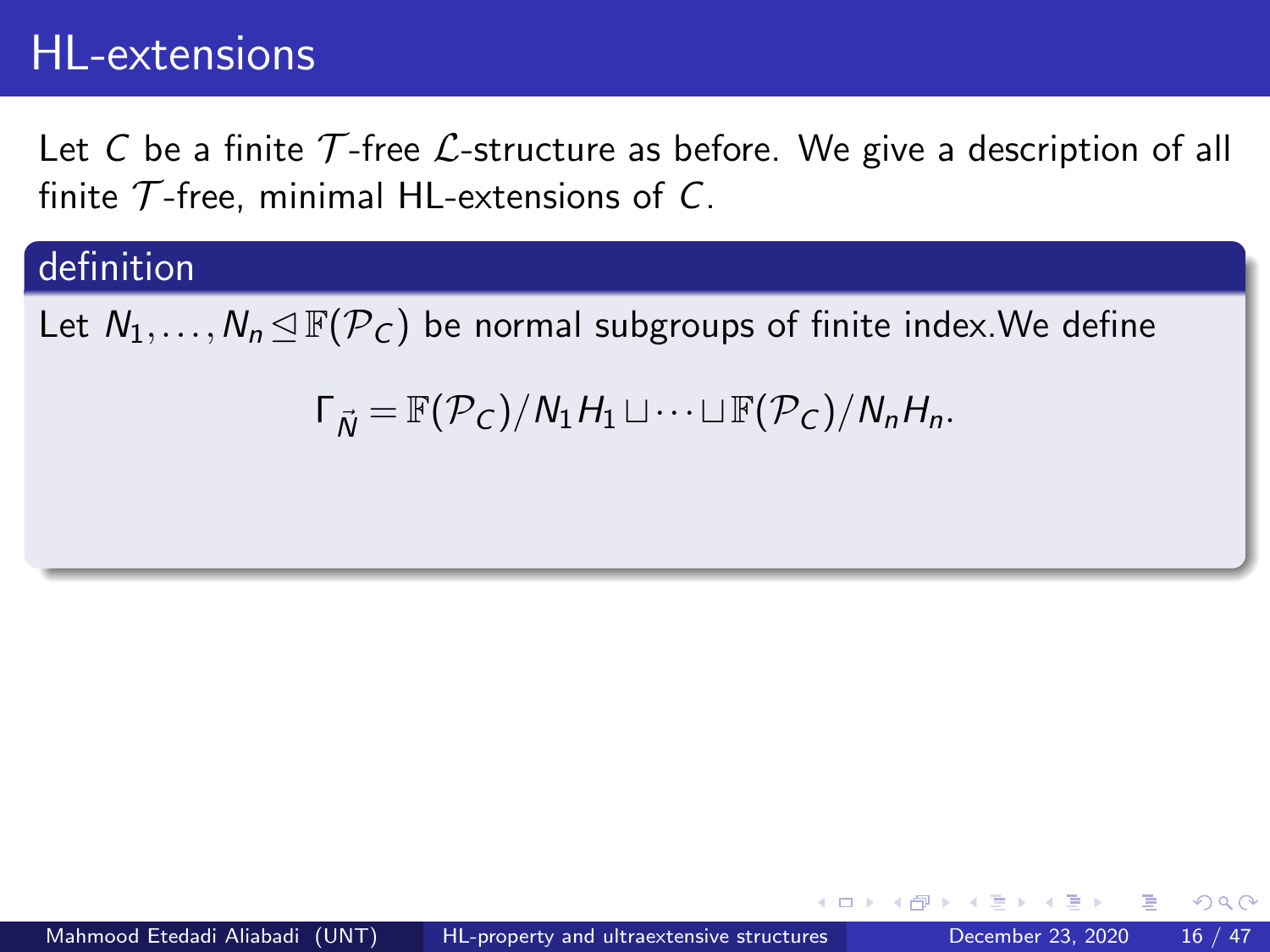Let C be a finite T-free  $\mathcal{L}$ -structure as before. We give a description of all finite  $\mathcal T$ -free, minimal HL-extensions of C.

#### definition

Let  $N_1,\ldots,N_n \trianglelefteq \mathbb{F}(\mathcal{P}_C)$  be normal subgroups of finite index. We define

 $\Gamma_{\vec{N}} = \mathbb{F}(\mathcal{P}_C)/N_1H_1 \sqcup \cdots \sqcup \mathbb{F}(\mathcal{P}_C)/N_nH_n.$ 

The structure on  $\Gamma_{\vec{N}}$  is defined analogously to the structure on the canonical HL-extension Γ.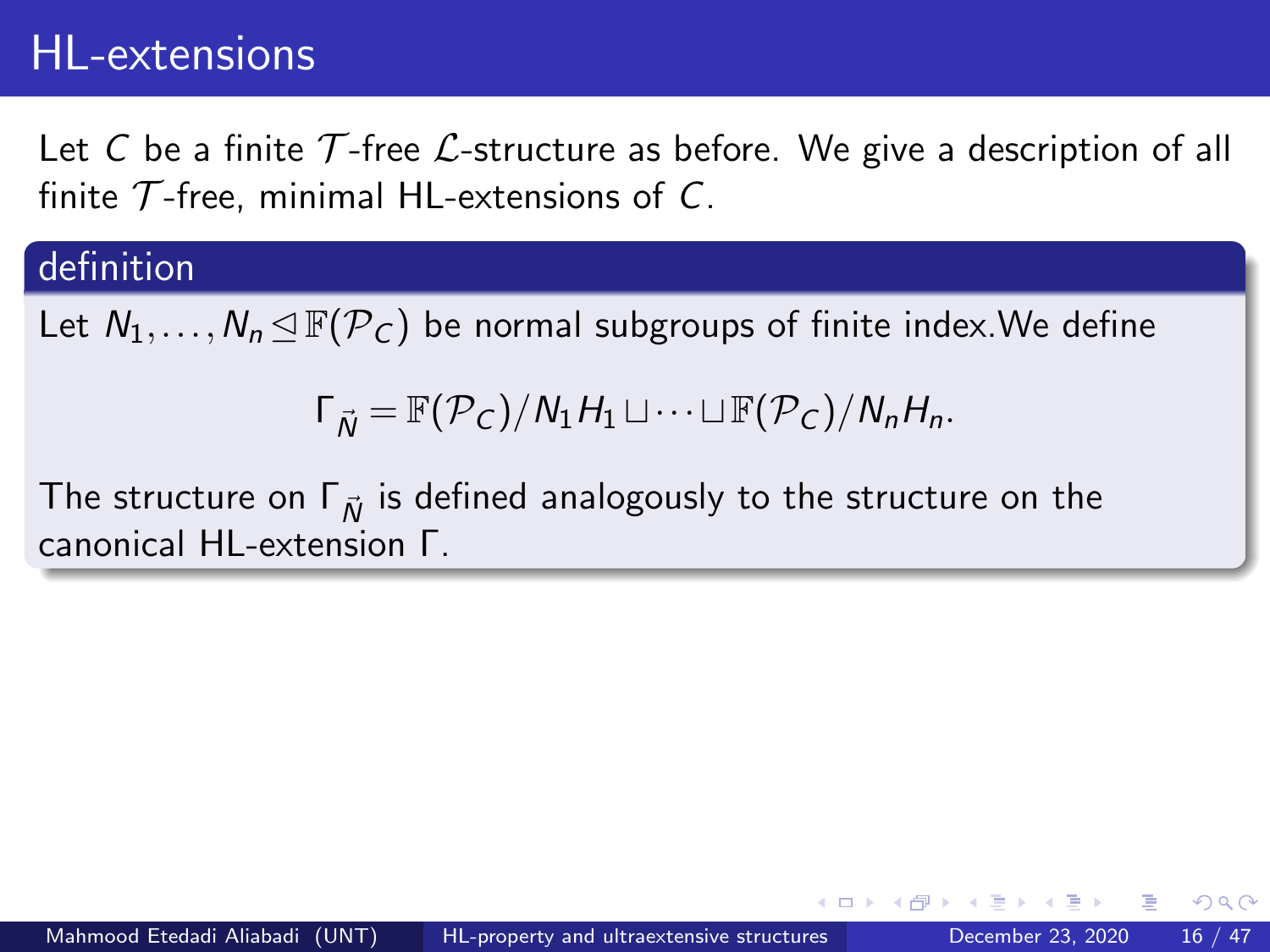Let C be a finite T-free  $\mathcal{L}$ -structure as before. We give a description of all finite  $\mathcal T$ -free, minimal HL-extensions of C.

#### definition

Let  $N_1,\ldots,N_n \trianglelefteq \mathbb{F}(\mathcal{P}_C)$  be normal subgroups of finite index. We define

 $\Gamma_{\vec{N}} = \mathbb{F}(\mathcal{P}_C)/N_1H_1 \sqcup \cdots \sqcup \mathbb{F}(\mathcal{P}_C)/N_nH_n.$ 

The structure on  $\Gamma_{\vec{N}}$  is defined analogously to the structure on the canonical HL-extension Γ.

### Theorem (E., Gao)

Let C be a finite  $\mathcal T$ -free  $\mathcal L$ -structure and  $(D, \phi)$  be a finite  $\mathcal T$ -free, minimal HL-extension of C.

 $419C$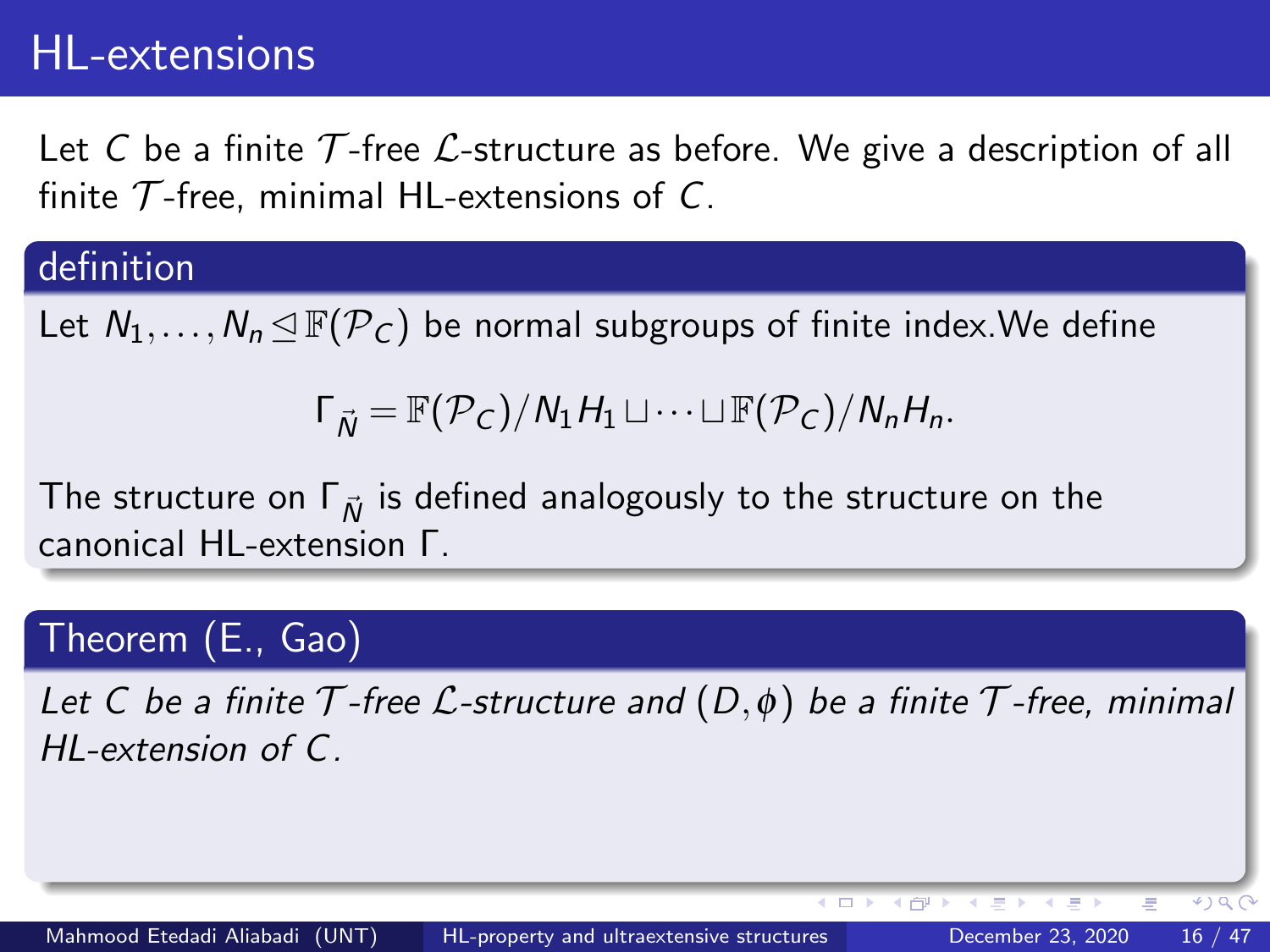Let C be a finite T-free  $\mathcal{L}$ -structure as before. We give a description of all finite  $\mathcal T$ -free, minimal HL-extensions of C.

#### definition

Let  $N_1,\ldots,N_n \trianglelefteq \mathbb{F}(\mathcal{P}_C)$  be normal subgroups of finite index. We define

 $\Gamma_{\vec{N}} = \mathbb{F}(\mathcal{P}_C)/N_1H_1 \sqcup \cdots \sqcup \mathbb{F}(\mathcal{P}_C)/N_nH_n.$ 

The structure on  $\Gamma_{\vec{N}}$  is defined analogously to the structure on the canonical HL-extension Γ.

### Theorem (E., Gao)

Let C be a finite  $\mathcal T$ -free  $\mathcal L$ -structure and  $(D, \phi)$  be a finite  $\mathcal T$ -free, minimal HL-extension of C. Then, there are  $N_1, \ldots, N_n \triangleleft \mathbb{F}(\mathcal{P}_C)$  of finite index such that  $(\Gamma_{\vec{N}}, \Phi_{\vec{N}})$  is a finite T-free, minimal HL-extension of C

4 円 ト 4

 $419C$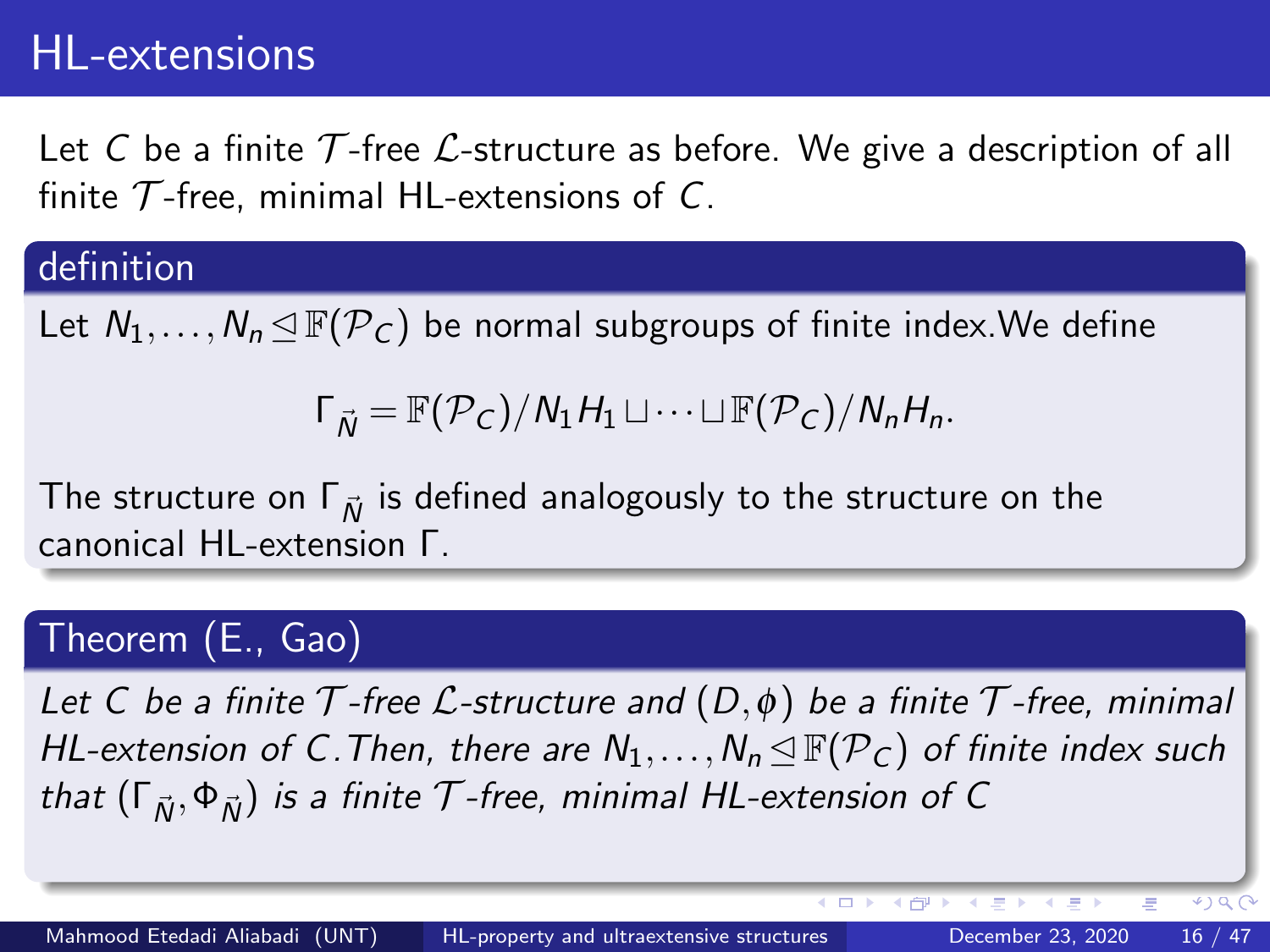Let C be a finite T-free  $\mathcal{L}$ -structure as before. We give a description of all finite  $\mathcal T$ -free, minimal HL-extensions of C.

#### definition

Let  $N_1,\ldots,N_n \trianglelefteq \mathbb{F}(\mathcal{P}_C)$  be normal subgroups of finite index. We define

 $\Gamma_{\vec{N}} = \mathbb{F}(\mathcal{P}_C)/N_1H_1 \sqcup \cdots \sqcup \mathbb{F}(\mathcal{P}_C)/N_nH_n.$ 

The structure on  $\Gamma_{\vec{N}}$  is defined analogously to the structure on the canonical HL-extension Γ.

### Theorem (E., Gao)

Let C be a finite  $\mathcal T$ -free  $\mathcal L$ -structure and  $(D, \phi)$  be a finite  $\mathcal T$ -free, minimal HL-extension of C. Then, there are  $N_1, \ldots, N_n \triangleleft \mathbb{F}(\mathcal{P}_C)$  of finite index such that  $(\Gamma_{\vec{N}}, \Phi_{\vec{N}})$  is a finite T-free, minimal HL-extension of Cand there is a homomorphism from  $(\Gamma_{\vec{N}}, \Phi_{\vec{N}})$  onto  $(D, \phi)$ .

 $(4)$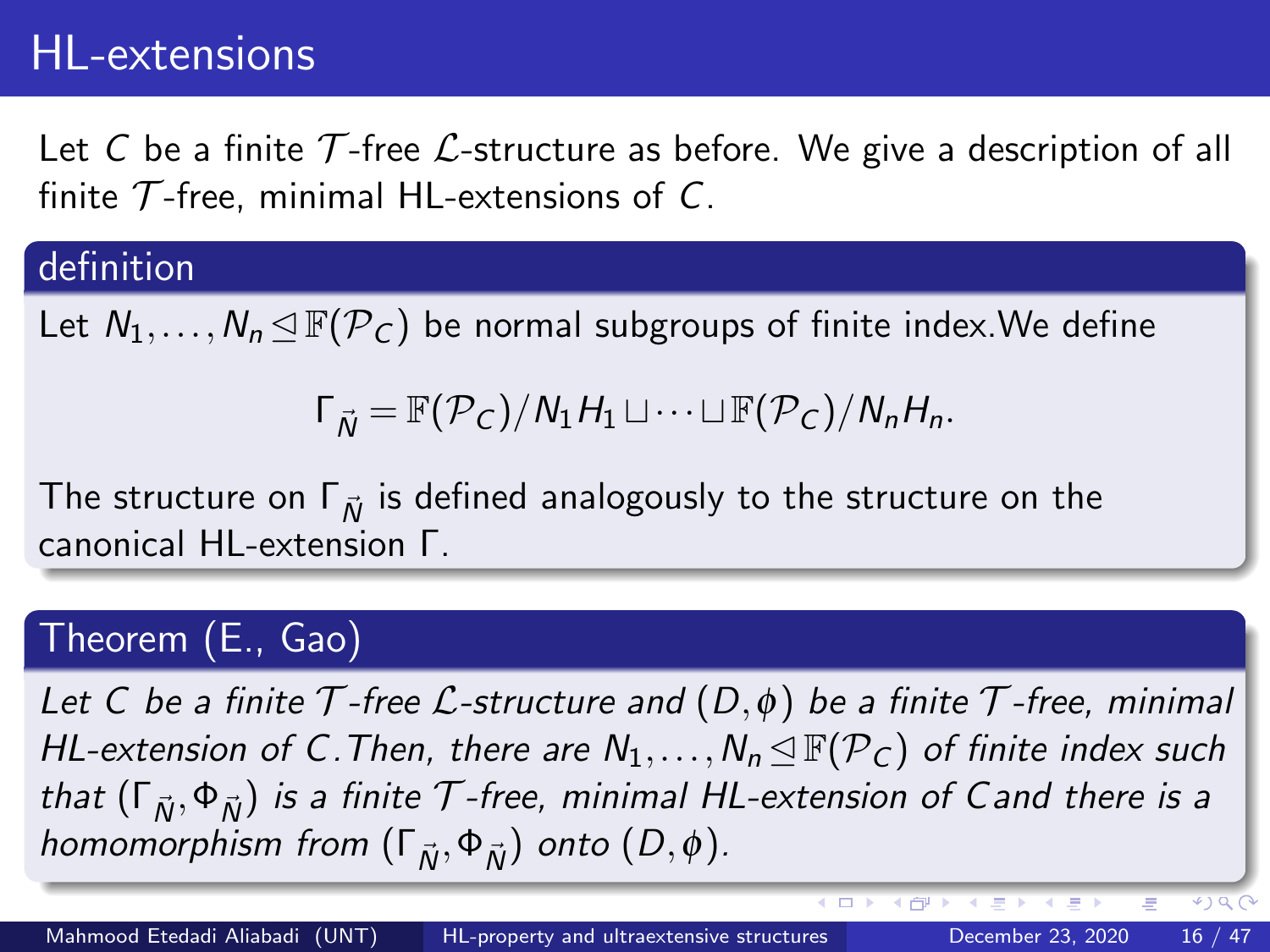Similarly, we have a characterization of all finite S-extensions.

÷

4 D F

 $298$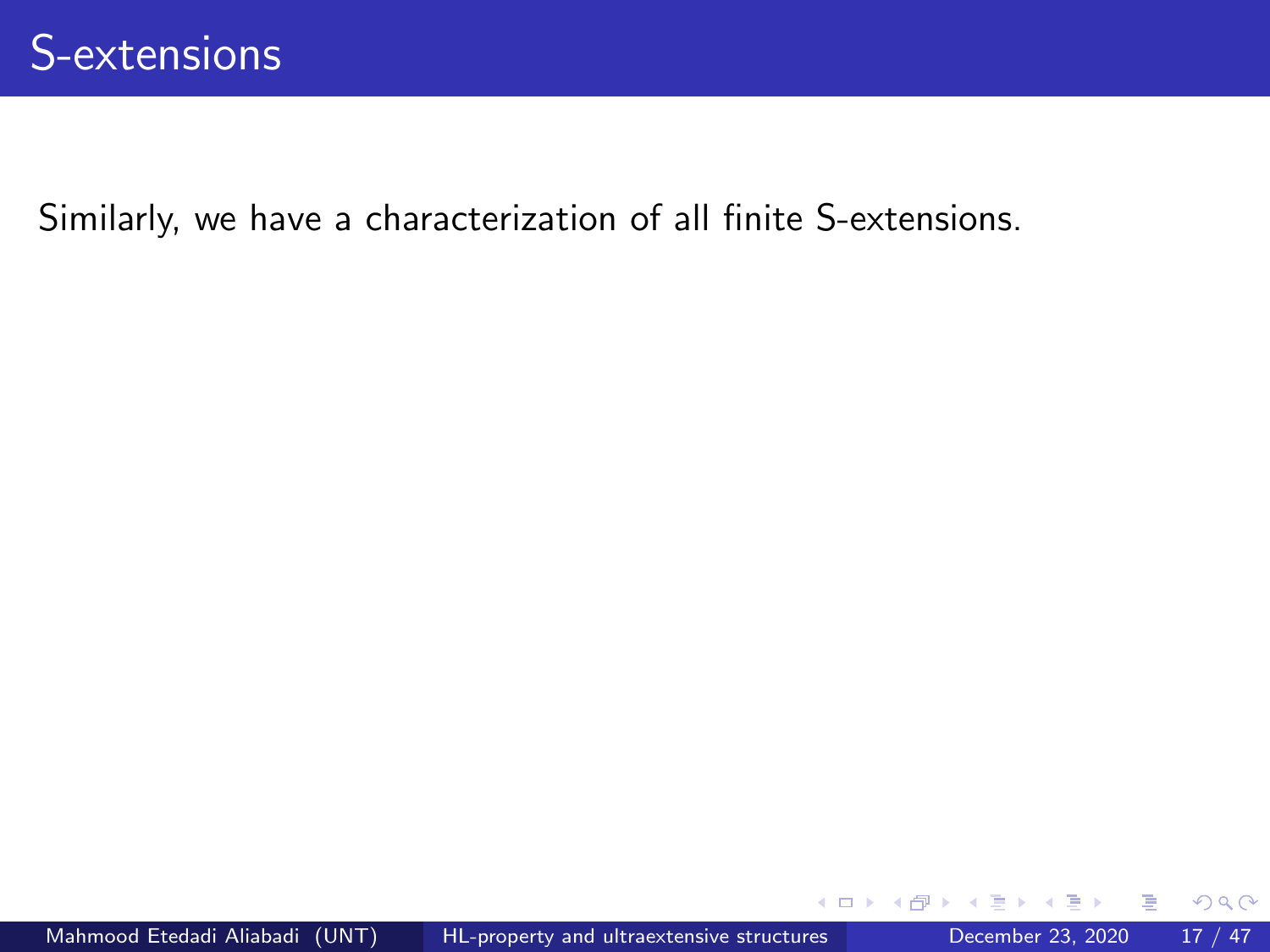Similarly, we have a characterization of all finite S-extensions. Let  $X$  be a finite metric space.

4 D F

 $299$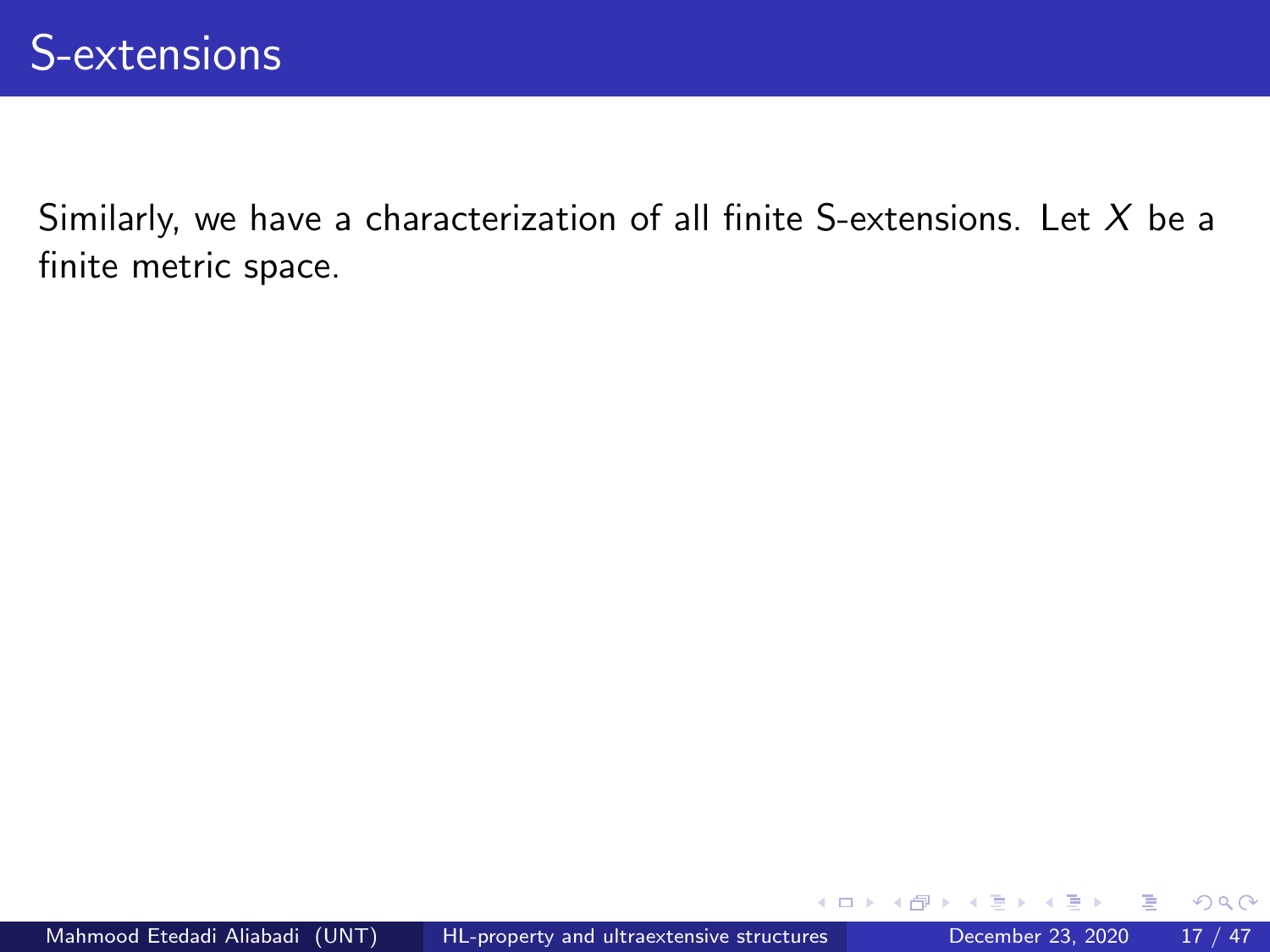Similarly, we have a characterization of all finite S-extensions. Let  $X$  be a finite metric space.

#### **Definition**

Fix  $a_0 \in X$ . Let H be the set of all finite words  $p_1 \cdots p_n$  with  $p_1,\ldots,p_n\in \mathcal{P}_X$  such that  $p_1\ldots p_n(a_0)=p_1(p_2(\cdots p_n(a_0)\cdots))$  is defined and  $p_1 \dots p_n(a_0) = a_0$ . Since X is finite, H is a finitely generated subgroup of  $\mathbb{F}(\mathcal{P}_X)$ .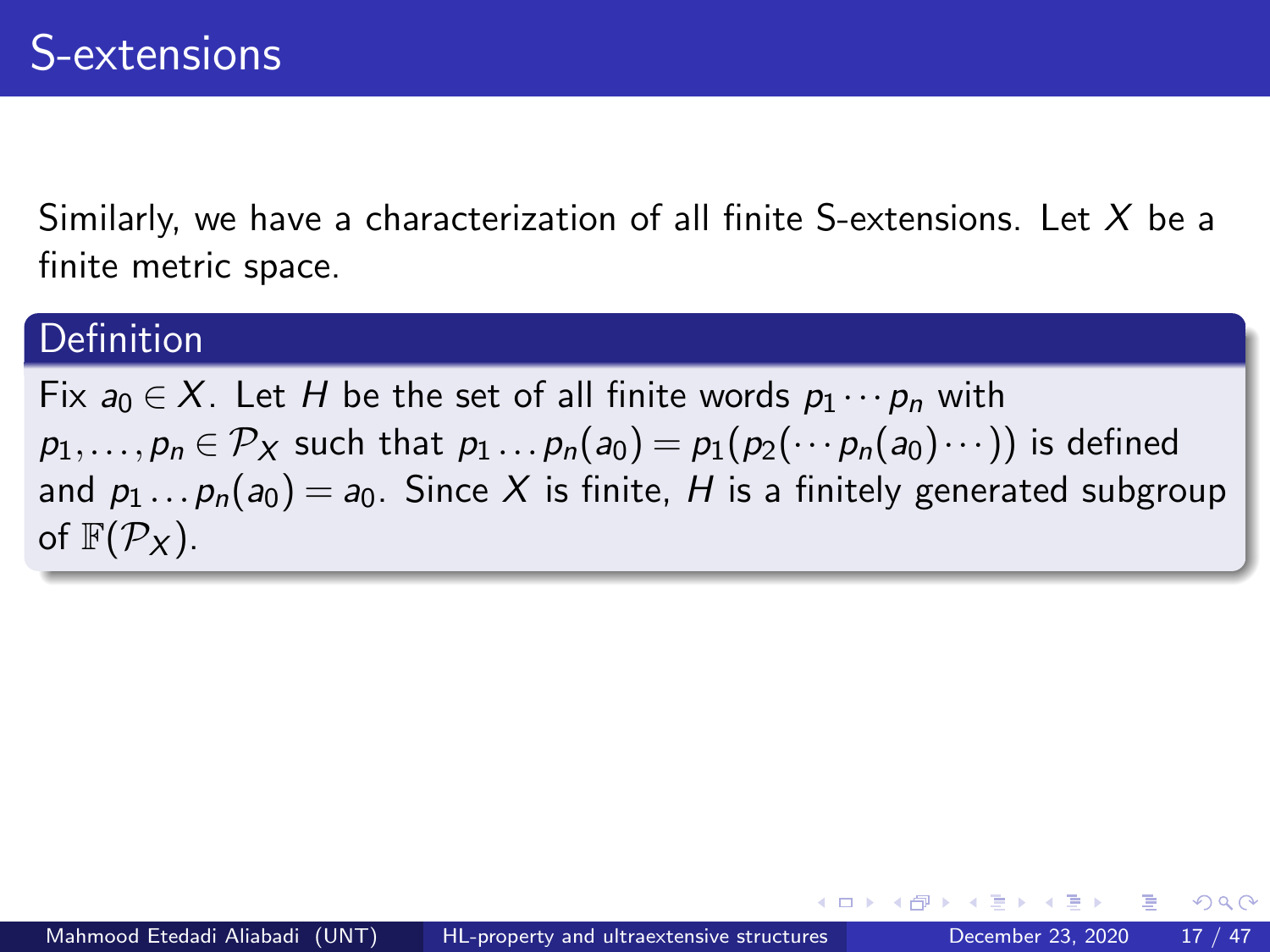Similarly, we have a characterization of all finite S-extensions. Let  $X$  be a finite metric space.

#### **Definition**

Fix  $a_0 \in X$ . Let H be the set of all finite words  $p_1 \cdots p_n$  with  $p_1,\ldots,p_n\in \mathcal{P}_X$  such that  $p_1\ldots p_n(a_0)=p_1(p_2(\cdots p_n(a_0)\cdots))$  is defined and  $p_1 \dots p_n(a_0) = a_0$ . Since X is finite, H is a finitely generated subgroup of  $\mathbb{F}(\mathcal{P}_X)$ .

#### Definition

An S-extension  $(Y, \phi)$  of X is said to be **minimal** if for any  $y \in Y$  there is  $g \in \mathbb{F}(\mathcal{P}_X)$  such that  $y = \phi(g)(a_0)$ .

つへへ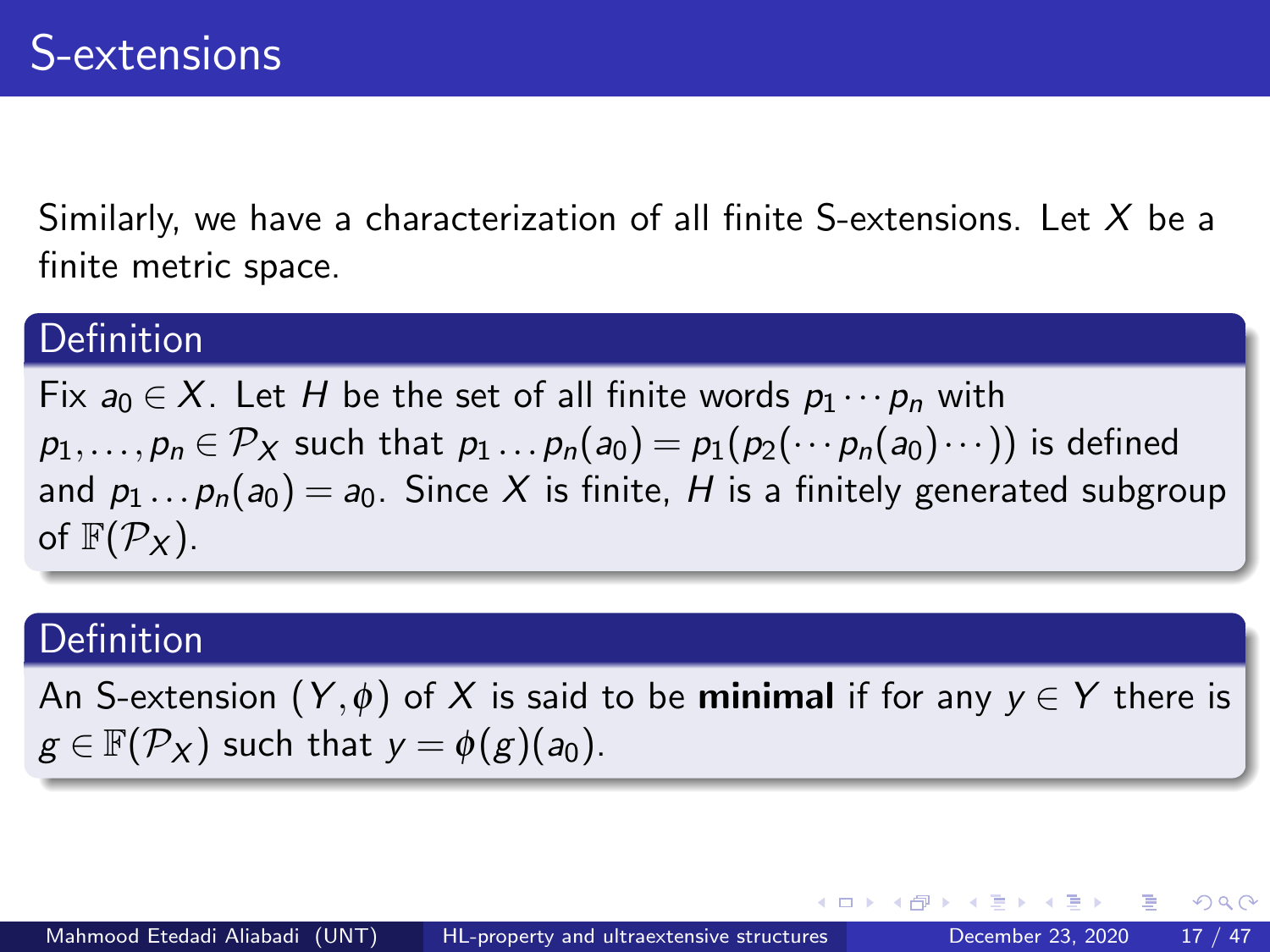Define  $\Gamma = \mathbb{F}(\mathcal{P}_X)/H$ .

 $\mathcal{A} \cap \mathbb{P} \rightarrow \mathcal{A} \ni \mathcal{B} \rightarrow \mathcal{A} \ni \mathcal{B} \rightarrow \mathcal{B}$ 

4 0 8

重

 $299$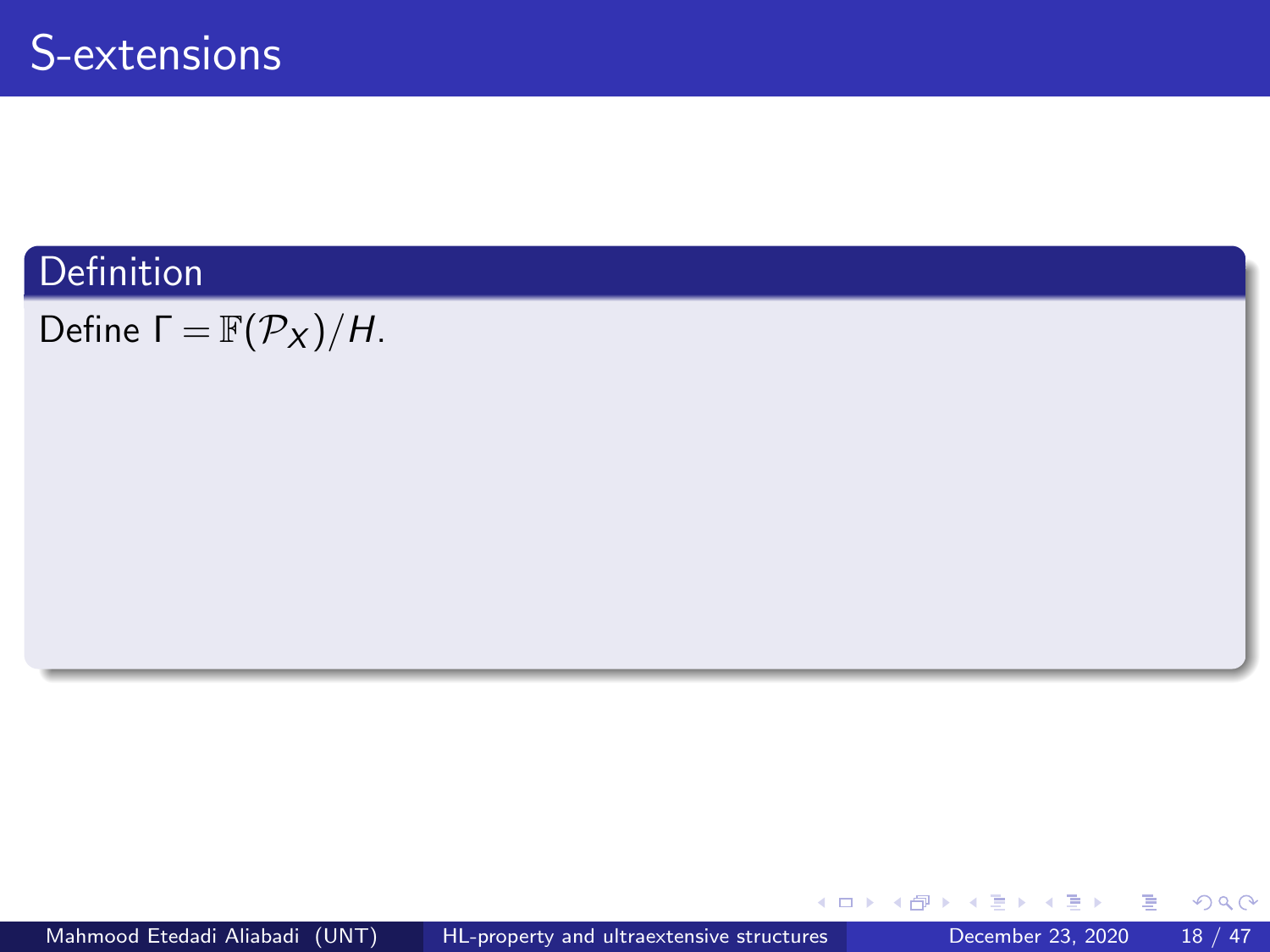Define  $\Gamma = \mathbb{F}(\mathcal{P}_X)/H$ . We construct a weighted graph  $(\Gamma, w)$  as follows:

 $\mathbf{A} \oplus \mathbf{B}$   $\mathbf{A} \oplus \mathbf{B}$   $\mathbf{A} \oplus \mathbf{B}$ 

4 D F

造

 $298$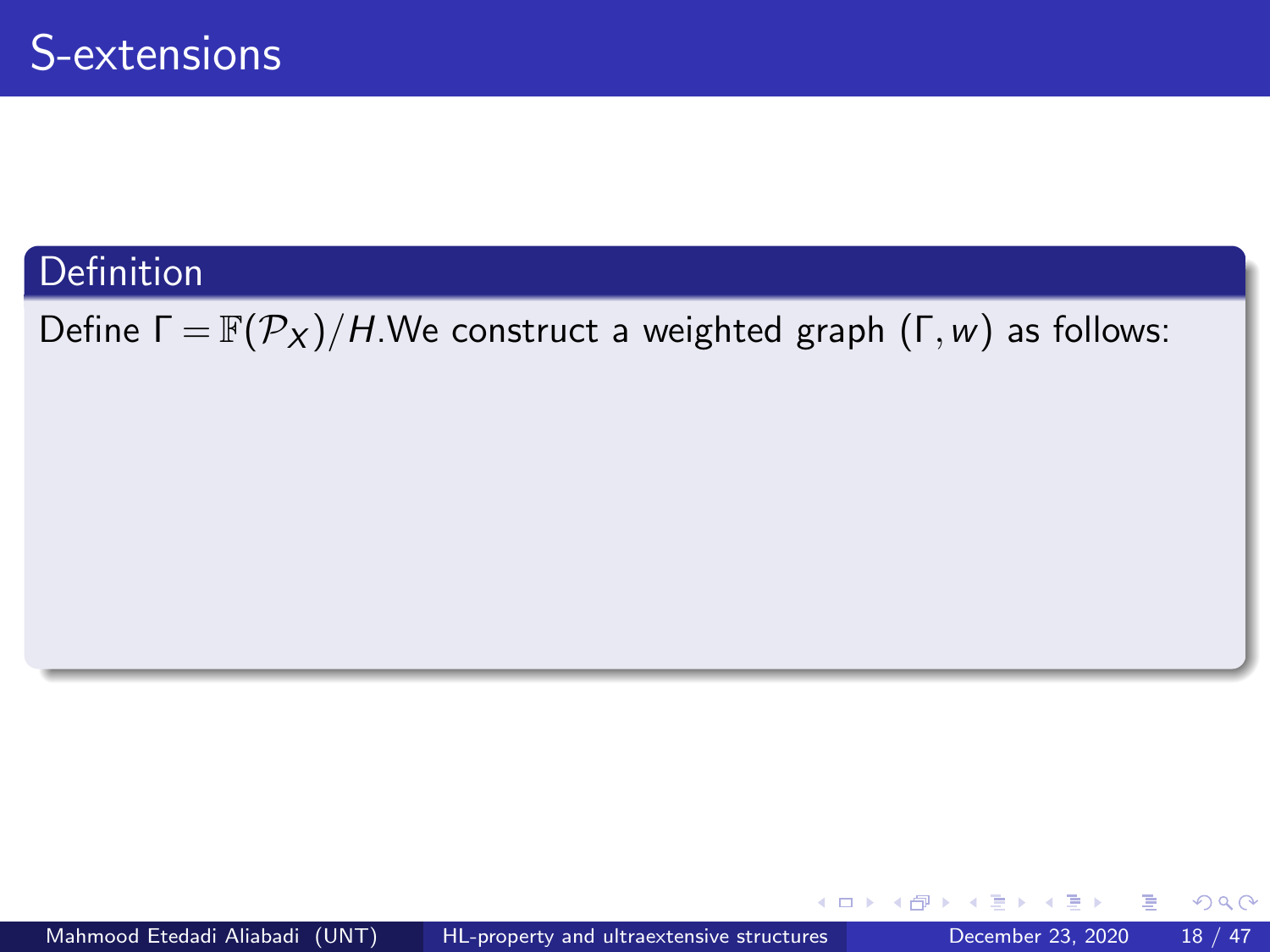Define  $\Gamma = \mathbb{F}(\mathcal{P}_X)/H$ . We construct a weighted graph  $(\Gamma, w)$  as follows:

**1** for every  $p, q \in \mathcal{P}_X \cup \{1\}$  such that  $p(a_0)$  and  $q(a_0)$  are defined, there is an edge between  $pH$  and  $qH$  with  $w(pH, qH) = d_X(p(a_0), q(a_0)),$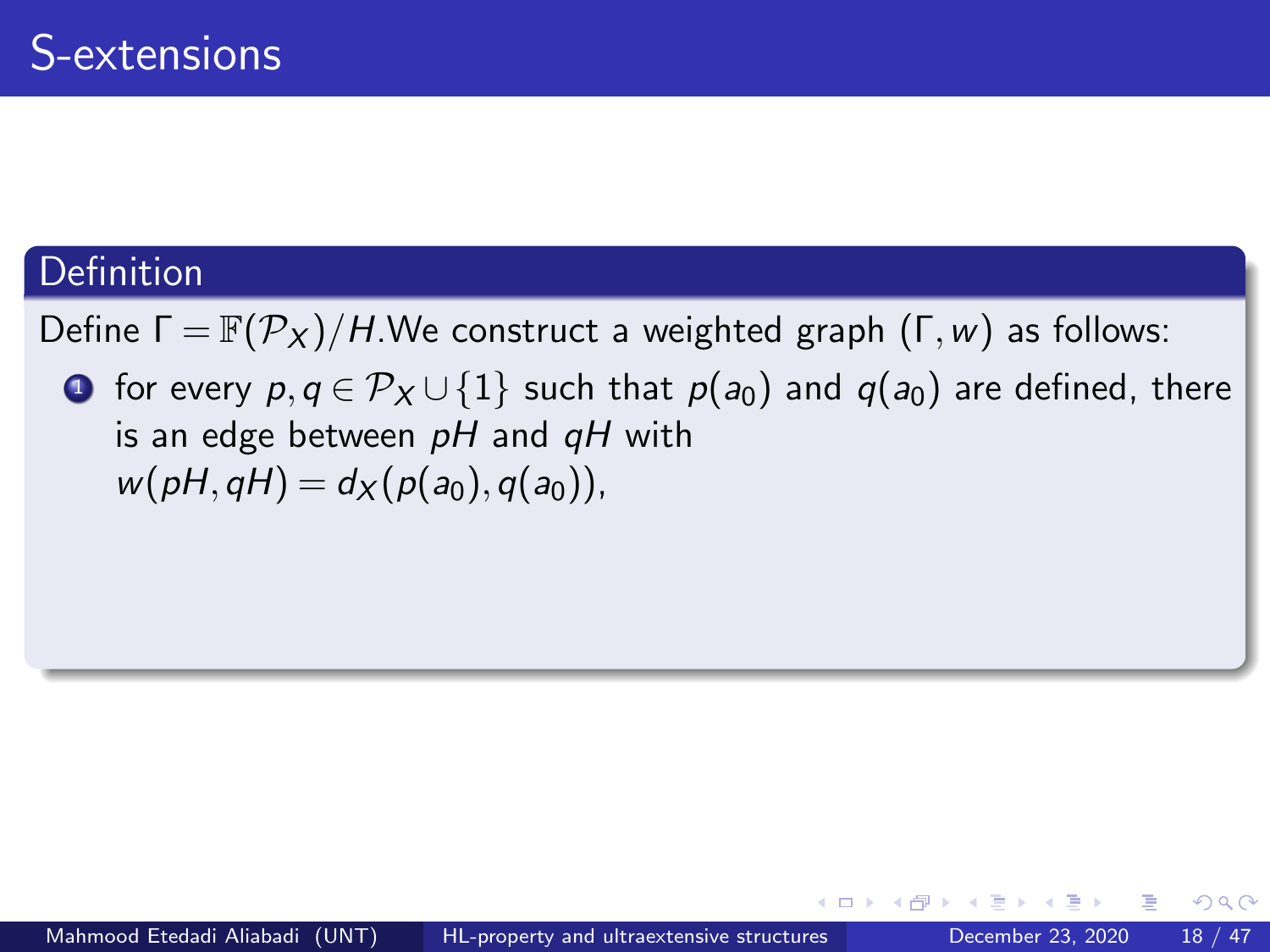Define  $\Gamma = \mathbb{F}(\mathcal{P}_X)/H$ . We construct a weighted graph  $(\Gamma, w)$  as follows:

**1** for every  $p, q \in \mathcal{P}_X \cup \{1\}$  such that  $p(a_0)$  and  $q(a_0)$  are defined, there is an edge between  $pH$  and  $qH$  with  $w(pH,qH) = d_X(p(a_0),q(a_0))$ , and

**■** for every  $g, g_1, g_2 \in \mathbb{F}(\mathcal{P}_X)$ , if there is an edge between  $g_1H$  and  $g_2H$ , then there is an edge between  $gg_1H$  and  $gg_2H$  with  $w(gg_1H,gg_2H) = w(g_1H,g_2H).$ 

つへへ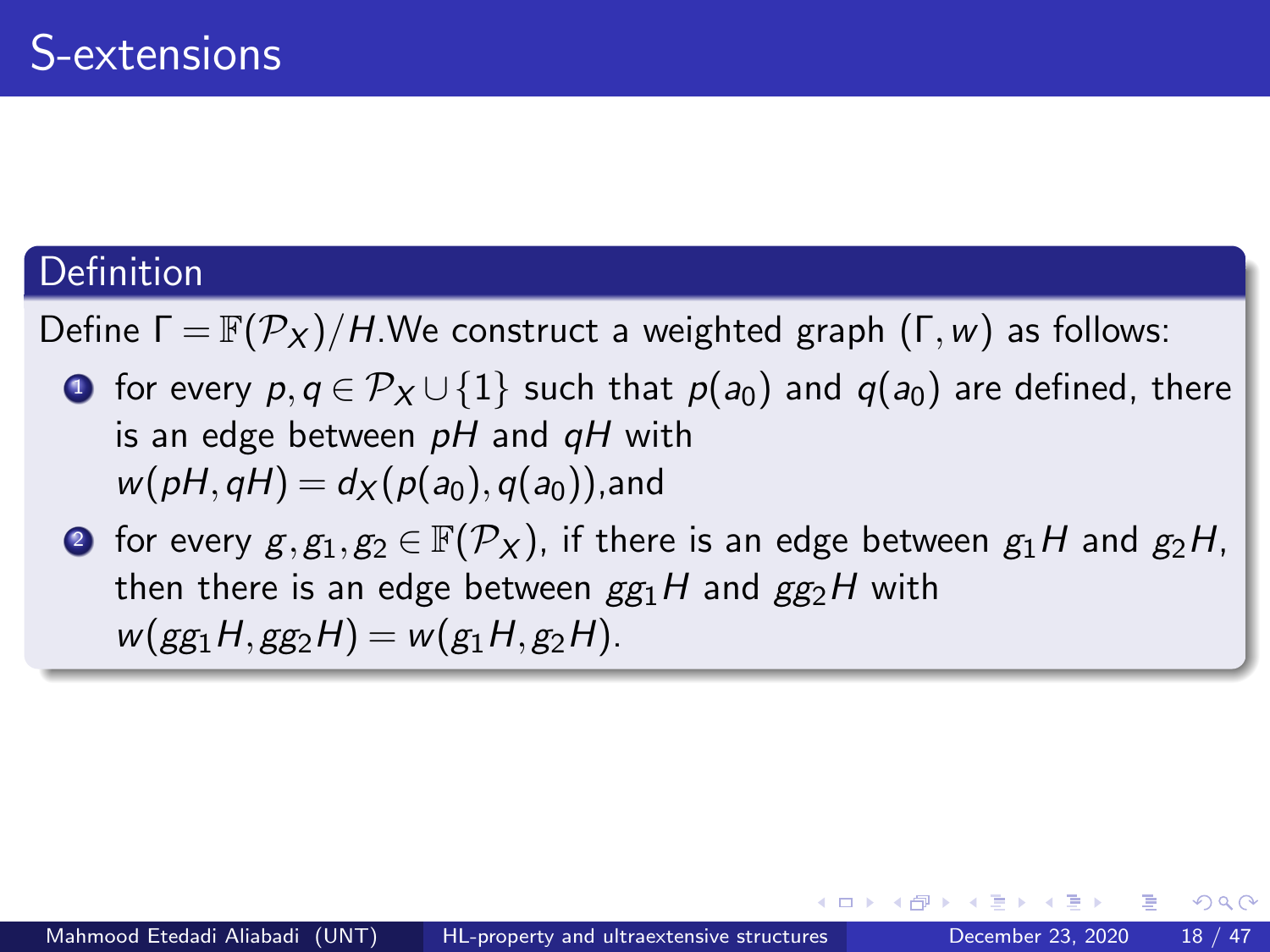Define  $\Gamma = \mathbb{F}(\mathcal{P}_X)/H$ . We construct a weighted graph  $(\Gamma, w)$  as follows:

**1** for every  $p, q \in \mathcal{P}_X \cup \{1\}$  such that  $p(a_0)$  and  $q(a_0)$  are defined, there is an edge between  $pH$  and  $qH$  with  $w(pH,qH) = d_X(p(a_0),q(a_0))$ , and

**■** for every  $g, g_1, g_2 \in \mathbb{F}(\mathcal{P}_X)$ , if there is an edge between  $g_1H$  and  $g_2H$ , then there is an edge between  $gg_1H$  and  $gg_2H$  with  $w(gg_1H,gg_2H) = w(g_1H,g_2H).$ 

Note that  $\Gamma = \mathbb{F}(\mathcal{P}_X)/H$  is an S-extension of X.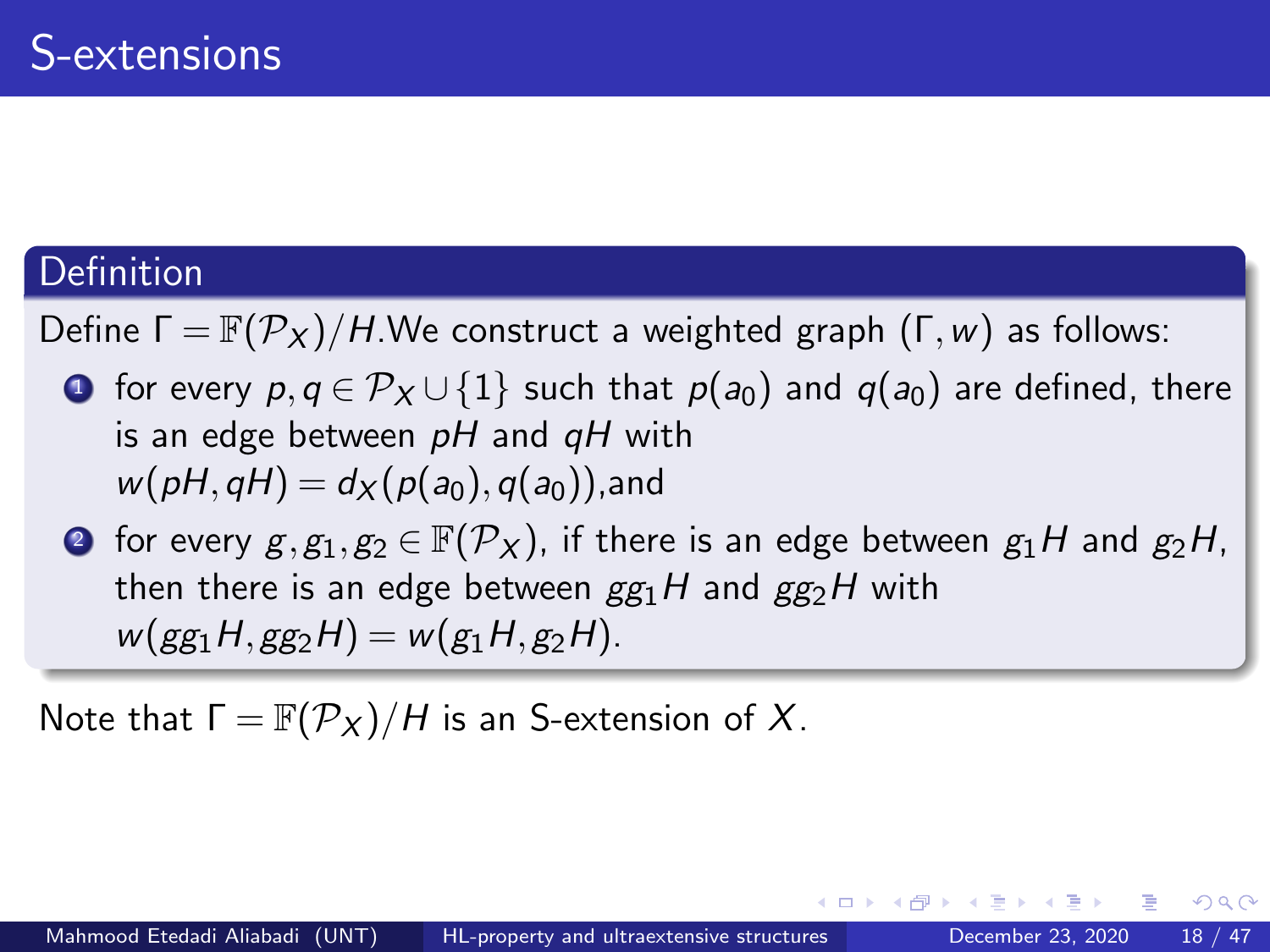### Theorem (E., Gao)

Let  $(Y, \phi)$  be a finite minimal S-extension of X. Let  $N = \text{ker}(\phi)$  and  $G = \Phi_N(\mathbb{F}(\mathcal{P}_X))$ . Then there is a G-invariant pseudometric  $\rho$  on  $\Gamma_N$ which is consistent with w<sub>N</sub> such that  $(Y, \phi)$  is isomorphic to  $(\overline{\Gamma_N}, \overline{\Phi_N})$ .

つひひ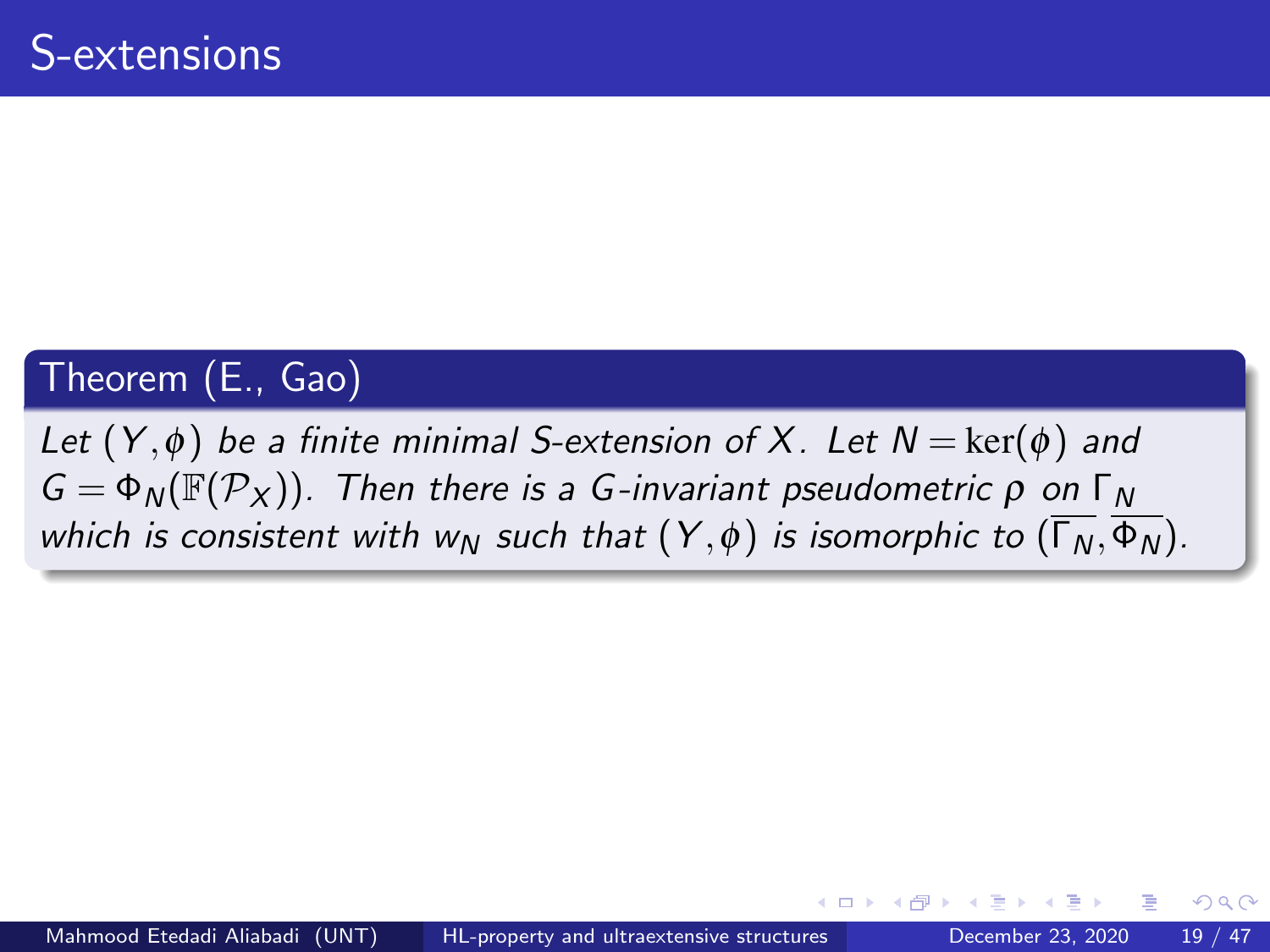

重

メロトメ 伊 トメ 君 トメ 君 ト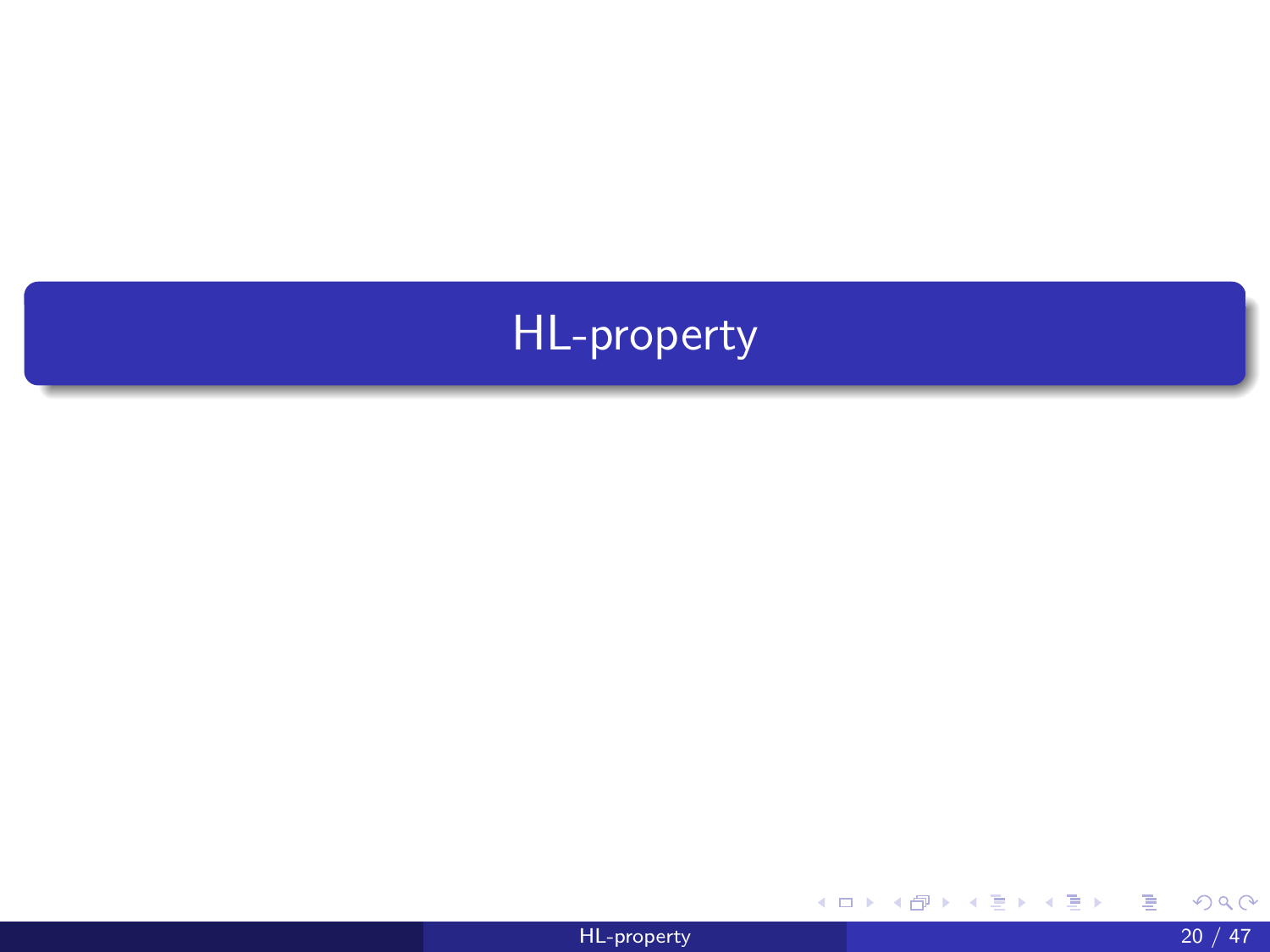### Definition (Herwig–Lascar)

Let G be a group and let  $H_1, \ldots, H_n \leq G$ .

 $\leftarrow$ 

 $QQ$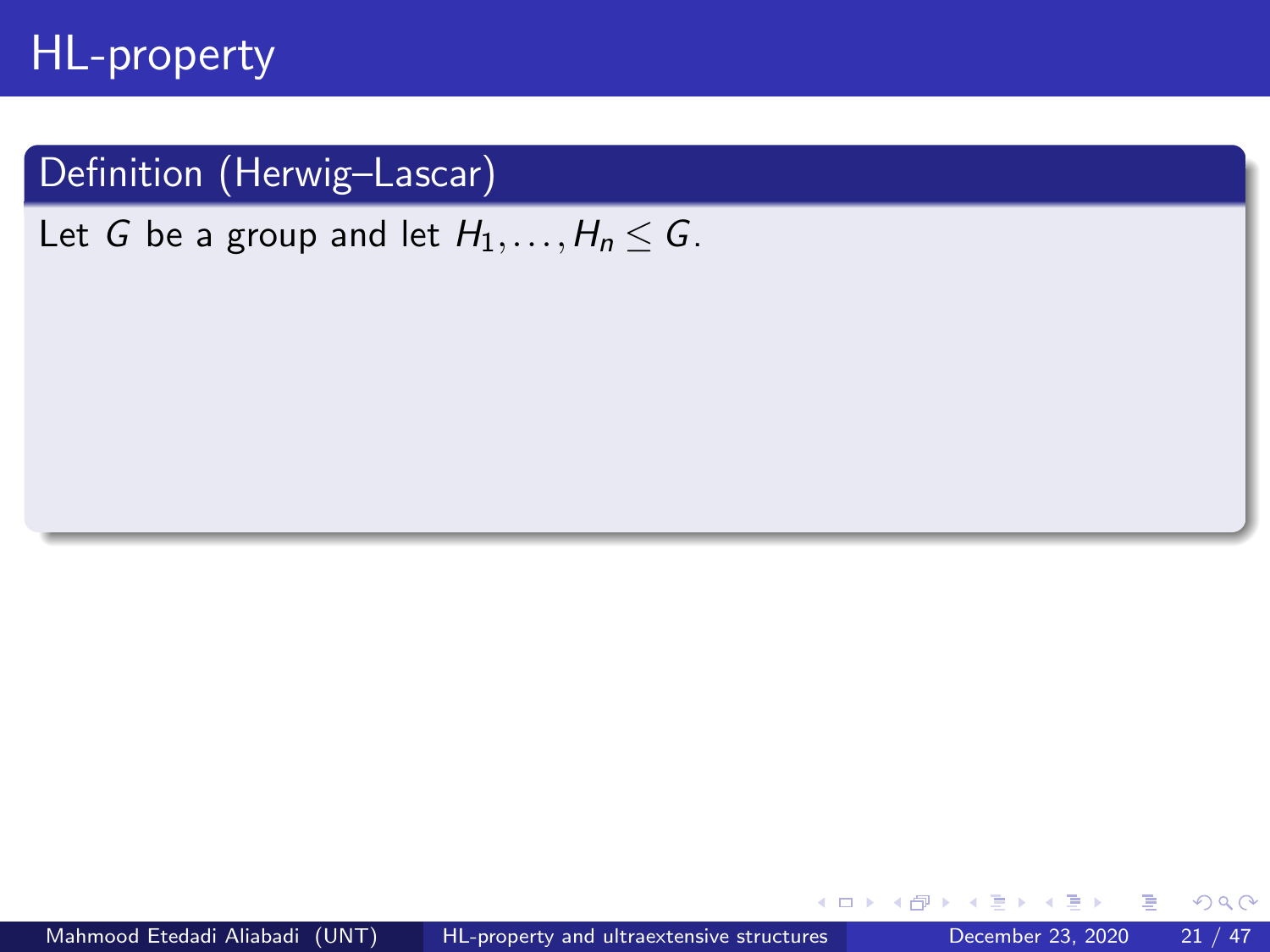### Definition (Herwig–Lascar)

Let G be a group and let  $H_1, \ldots, H_n \leq G$ . A left system of equations on  $H_1, \ldots, H_n$  is a finite set of equations with variables  $x_1, \ldots, x_m$  and constants  $g_1, \ldots, g_l$  such that each equation is of the form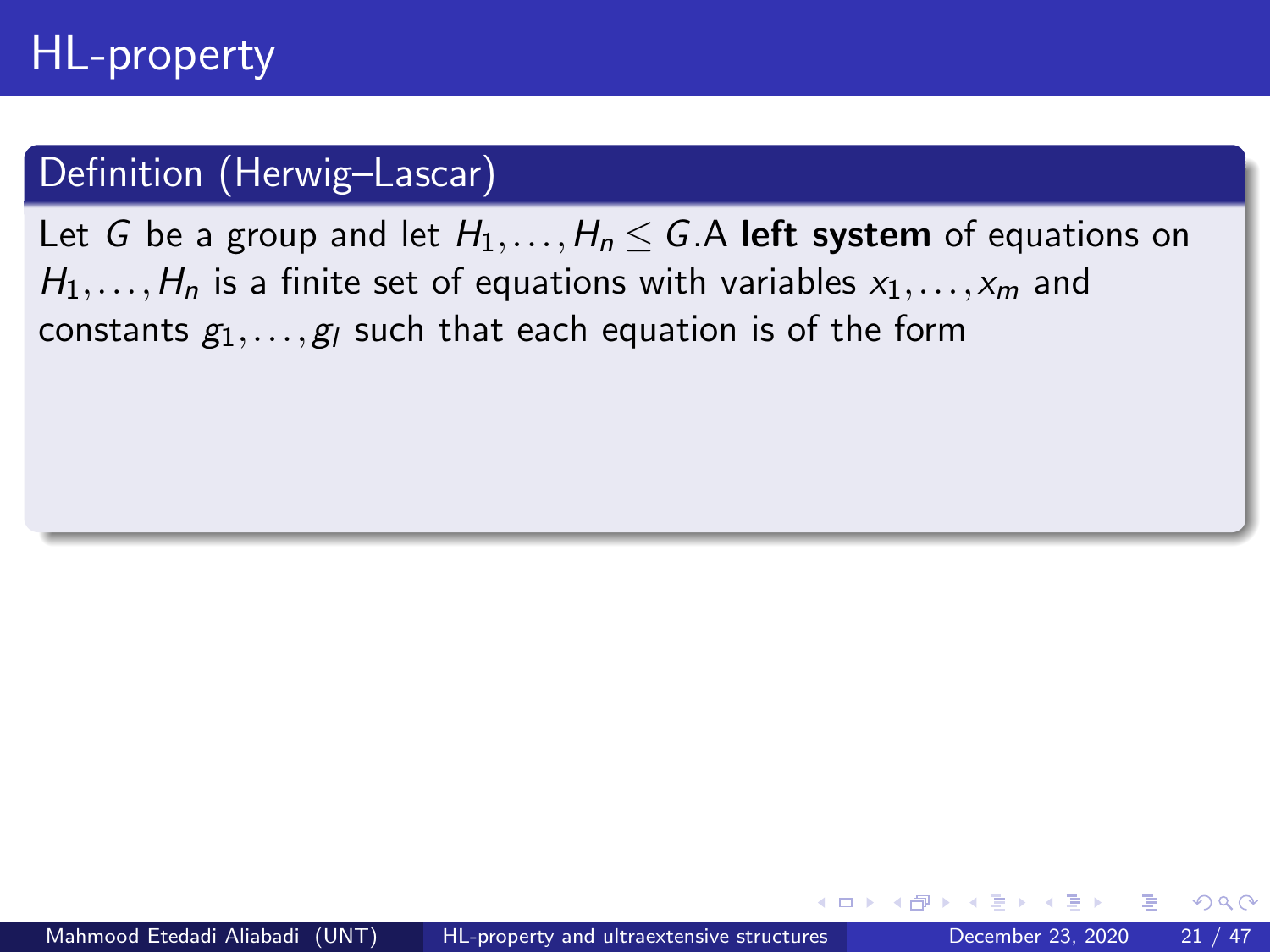#### Definition (Herwig–Lascar)

Let G be a group and let  $H_1, \ldots, H_n \leq G$ . A left system of equations on  $H_1, \ldots, H_n$  is a finite set of equations with variables  $x_1, \ldots, x_m$  and constants  $g_1, \ldots, g_l$  such that each equation is of the form

$$
x_iH_j = g_kH_j \text{ or } x_iH_j = x_rg_kH_j
$$

where  $1 \le i, r \le m, 1 \le k \le l$  and  $1 \le i \le n$ .

つひひ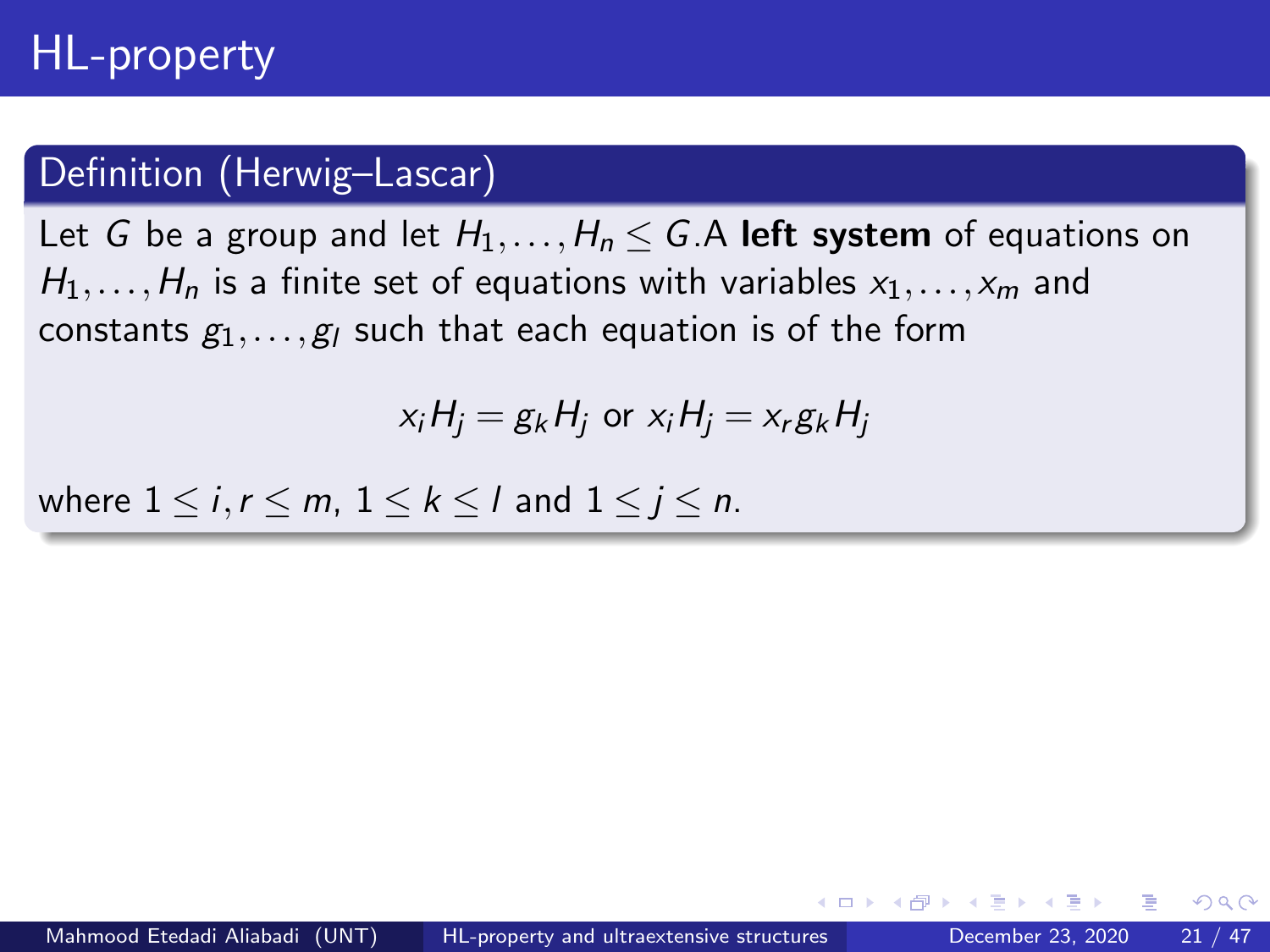### Definition (Herwig–Lascar)

Let G be a group and let  $H_1, \ldots, H_n \leq G$ . A left system of equations on  $H_1, \ldots, H_n$  is a finite set of equations with variables  $x_1, \ldots, x_m$  and constants  $g_1, \ldots, g_l$  such that each equation is of the form

$$
x_iH_j = g_kH_j \text{ or } x_iH_j = x_rg_kH_j
$$

where  $1 \le i, r \le m, 1 \le k \le l$  and  $1 \le i \le n$ .

#### Definition

Let G be a group. We say that G has the  $HL$ -property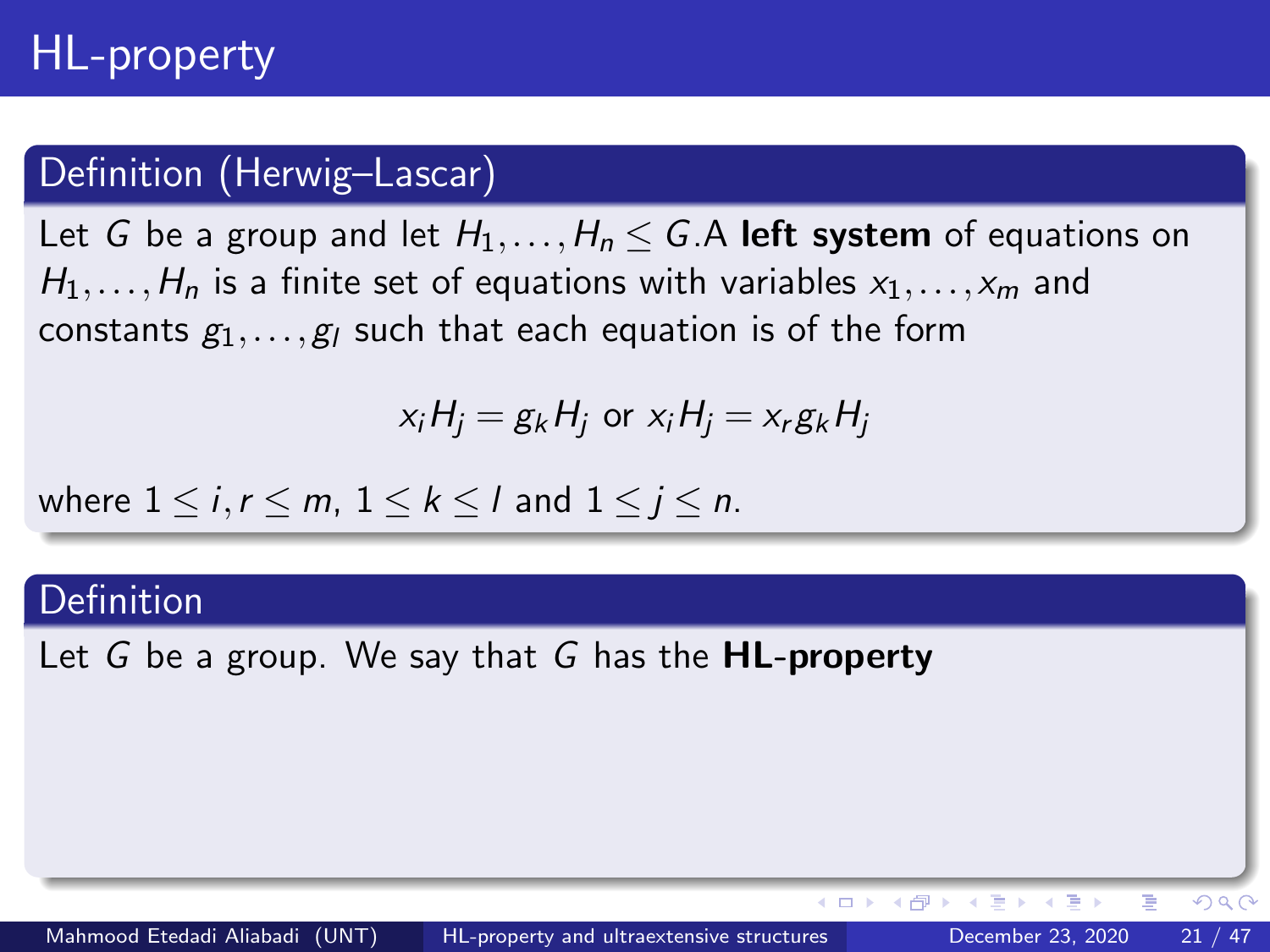### Definition (Herwig–Lascar)

Let G be a group and let  $H_1, \ldots, H_n \leq G$ . A left system of equations on  $H_1, \ldots, H_n$  is a finite set of equations with variables  $x_1, \ldots, x_m$  and constants  $g_1, \ldots, g_l$  such that each equation is of the form

$$
x_iH_j = g_kH_j \text{ or } x_iH_j = x_rg_kH_j
$$

where  $1 \le i, r \le m, 1 \le k \le l$  and  $1 \le i \le n$ .

#### Definition

Let G be a group. We say that G has the  $HL$ -propertyif for every finitely generated  $H_1,\ldots,H_n \leq G$  and left system of equations on  $H_1,\ldots,H_n$  that does not have a solution,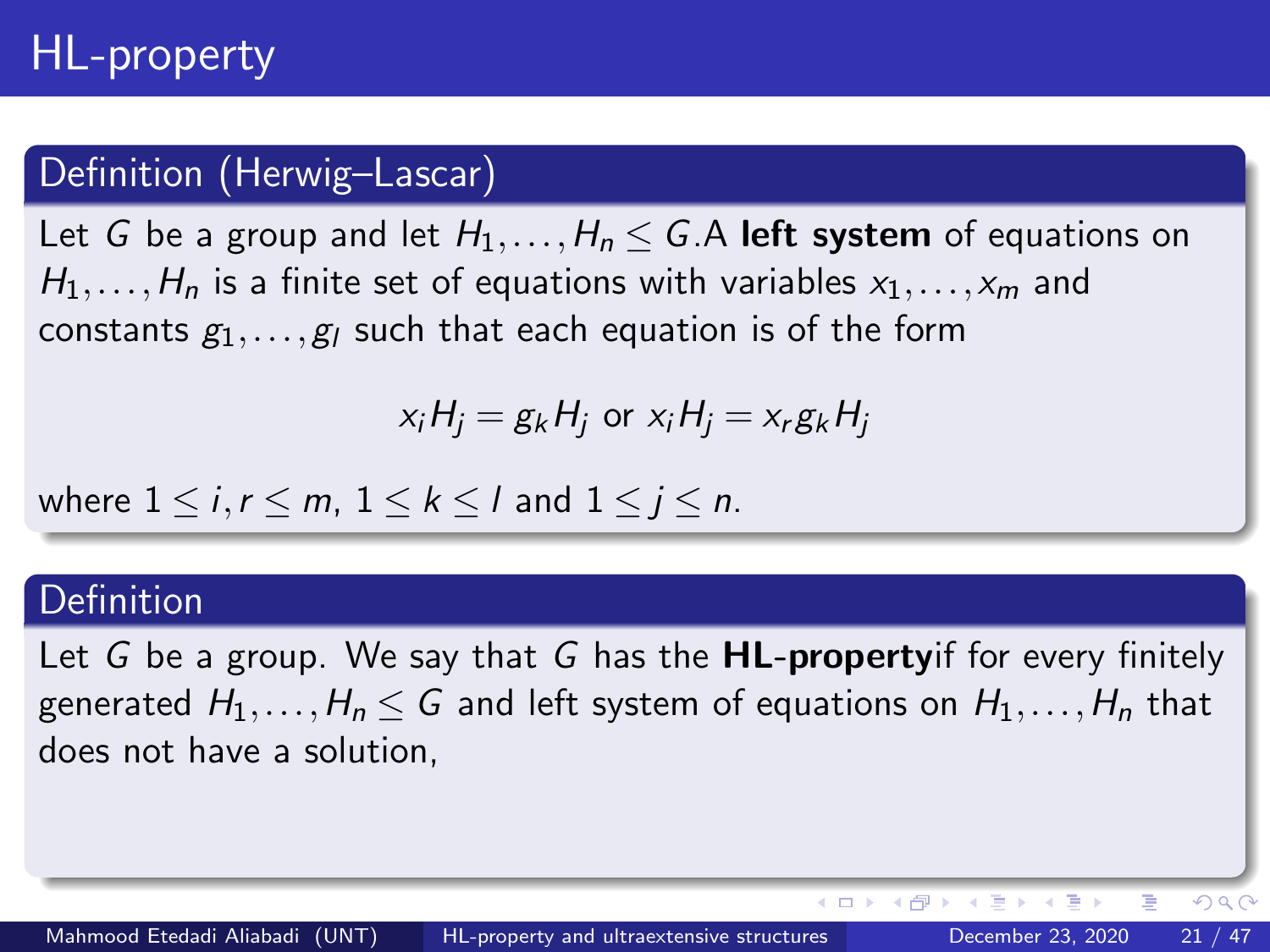### Definition (Herwig–Lascar)

Let G be a group and let  $H_1, \ldots, H_n \leq G$ . A left system of equations on  $H_1, \ldots, H_n$  is a finite set of equations with variables  $x_1, \ldots, x_m$  and constants  $g_1, \ldots, g_l$  such that each equation is of the form

$$
x_iH_j = g_kH_j \text{ or } x_iH_j = x_rg_kH_j
$$

where  $1 \le i, r \le m, 1 \le k \le l$  and  $1 \le i \le n$ .

#### Definition

Let G be a group. We say that G has the  $HL$ -propertyif for every finitely generated  $H_1,\ldots,H_n\leq G$  and left system of equations on  $H_1,\ldots,H_n$  that does not have a solution,there exist normal subgroups of finite index  $N_1,\ldots,N_n \lhd G$  such that the same left system of equations on  $N_1H_1,\ldots,N_nH_n$  does not have a solution.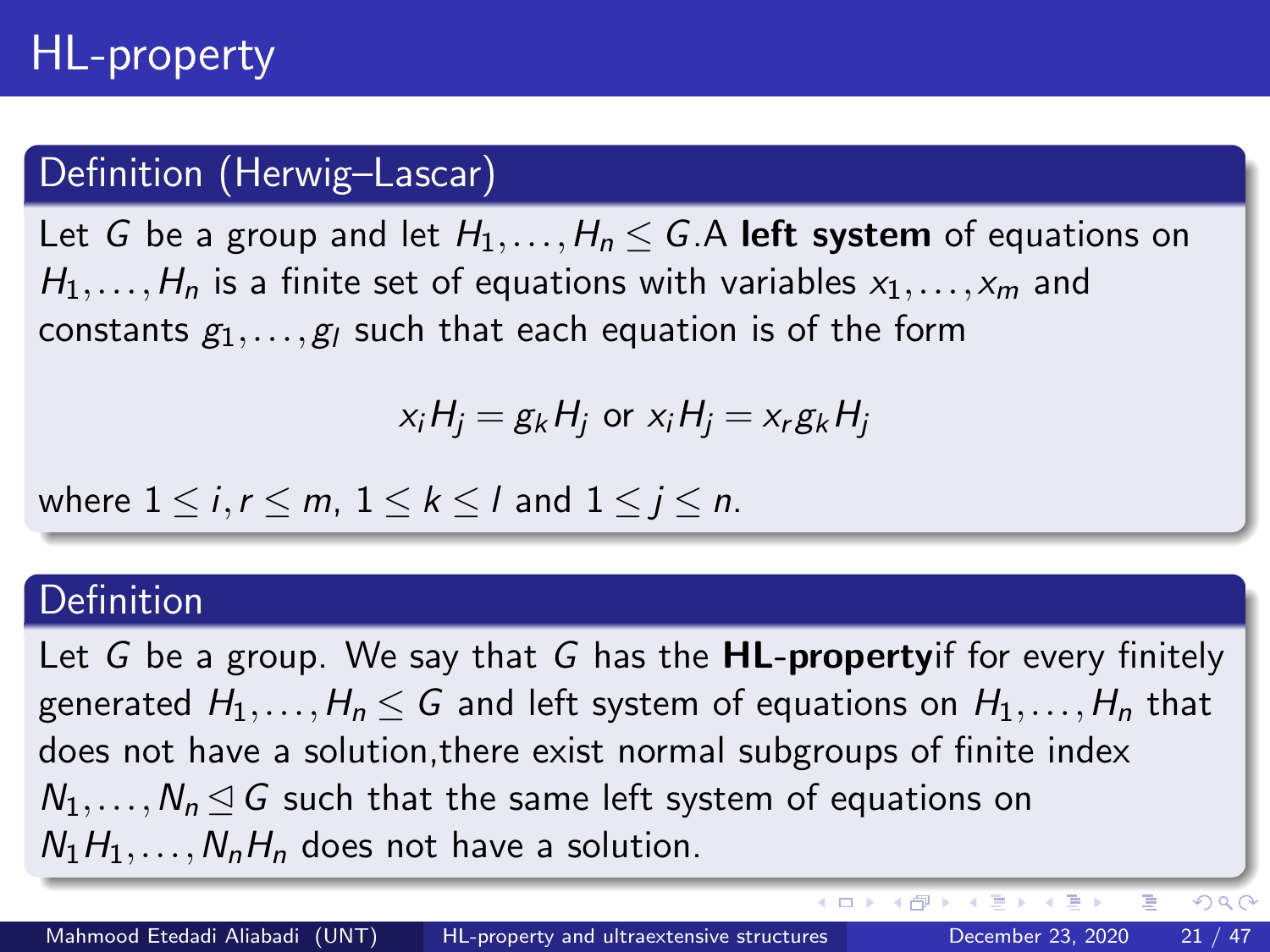HL-property is in part motivated by the weaker notion of RZ-property (for Ribes–Zalesskii) which is relevant in the context of metric spaces.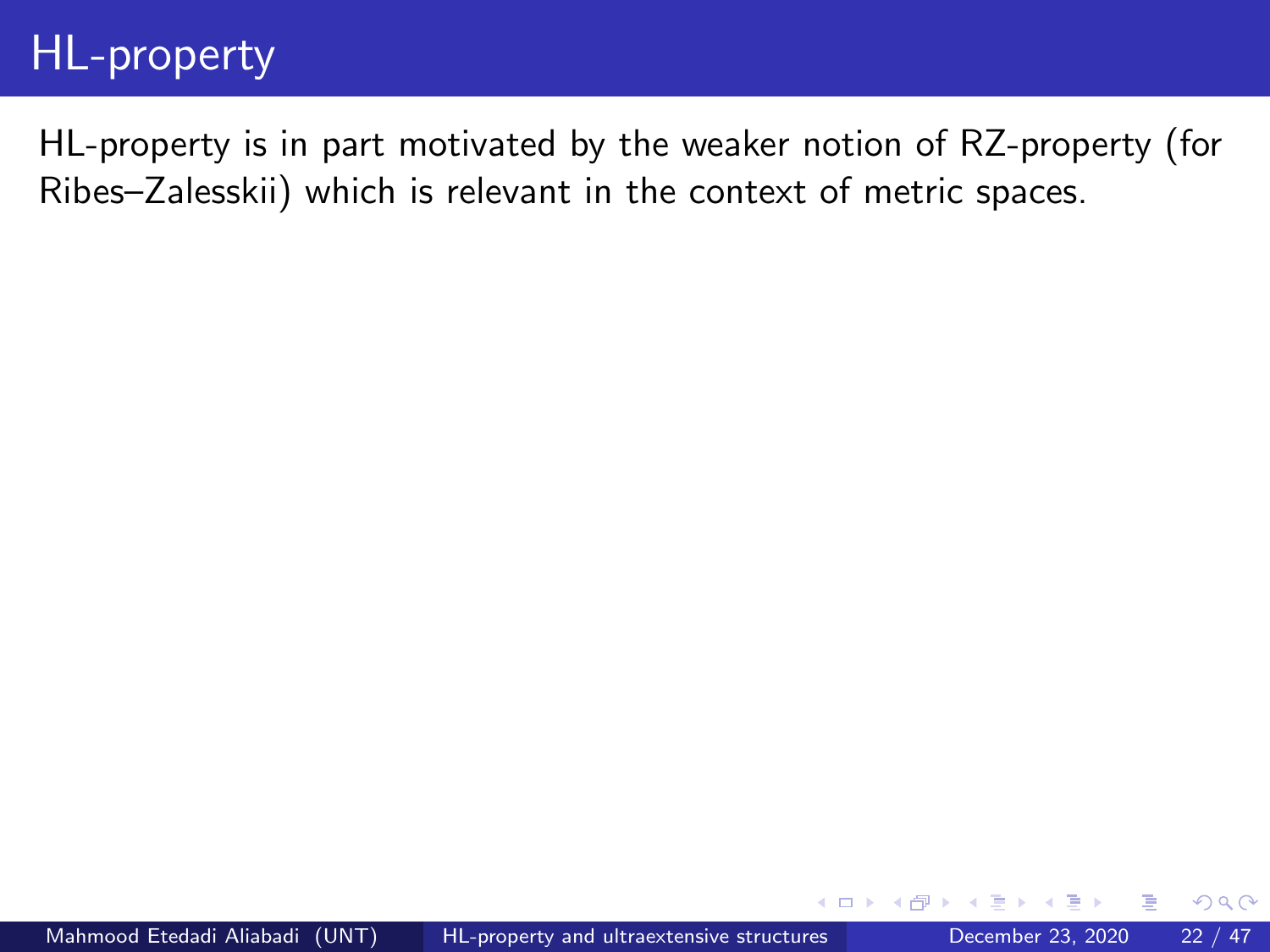HL-property is in part motivated by the weaker notion of RZ-property (for Ribes–Zalesskii) which is relevant in the context of metric spaces.

### Definition

Let G be an abstract group, the **profinite topology** on G is the topology generated by all cosets of normal subgroups of finite index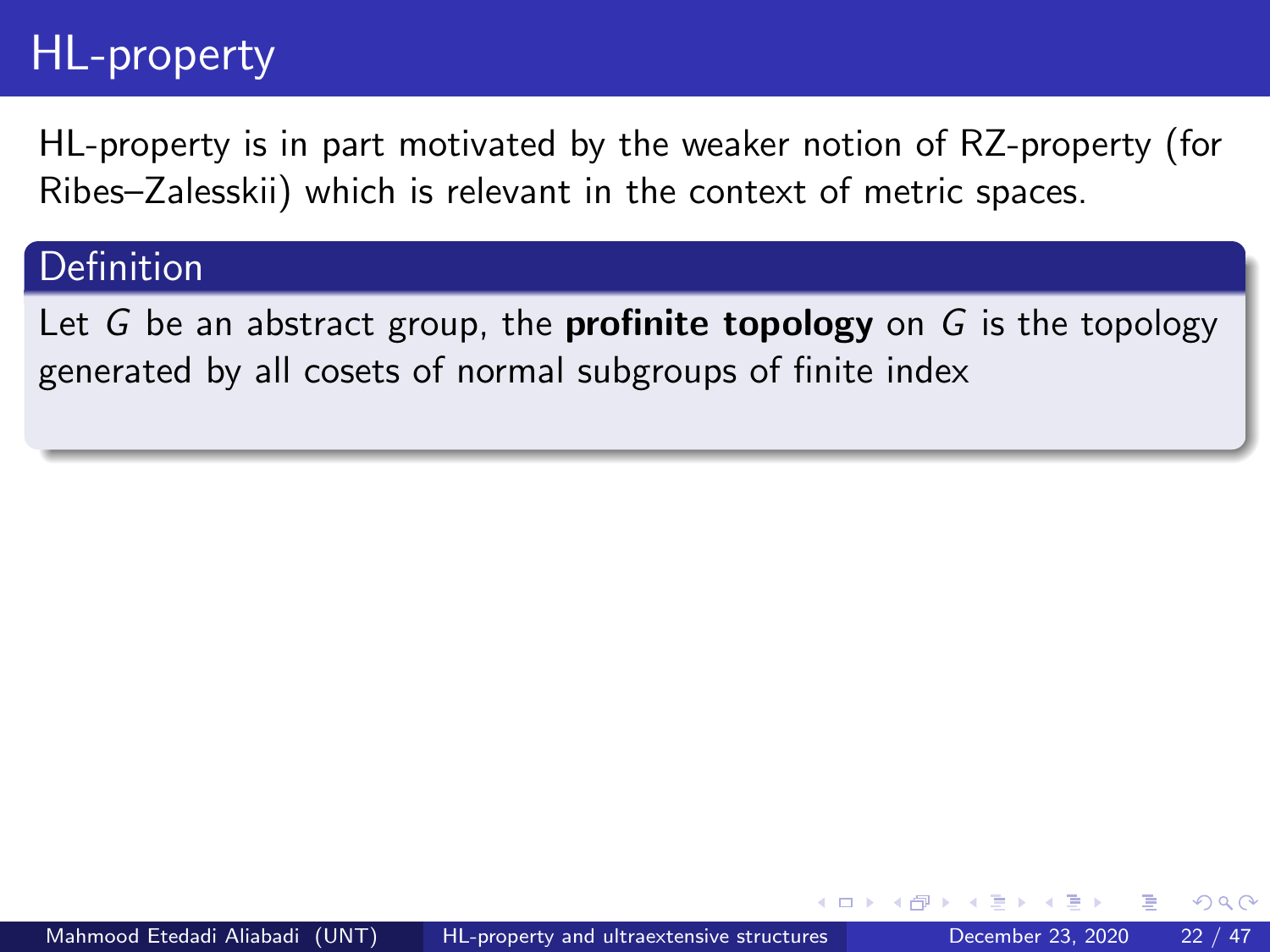HL-property is in part motivated by the weaker notion of RZ-property (for Ribes–Zalesskii) which is relevant in the context of metric spaces.

#### Definition

Let G be an abstract group, the **profinite topology** on G is the topology generated by all cosets of normal subgroups of finite index, that is, it has as a basis of open subsets all cosets of normal subgroups of finite index.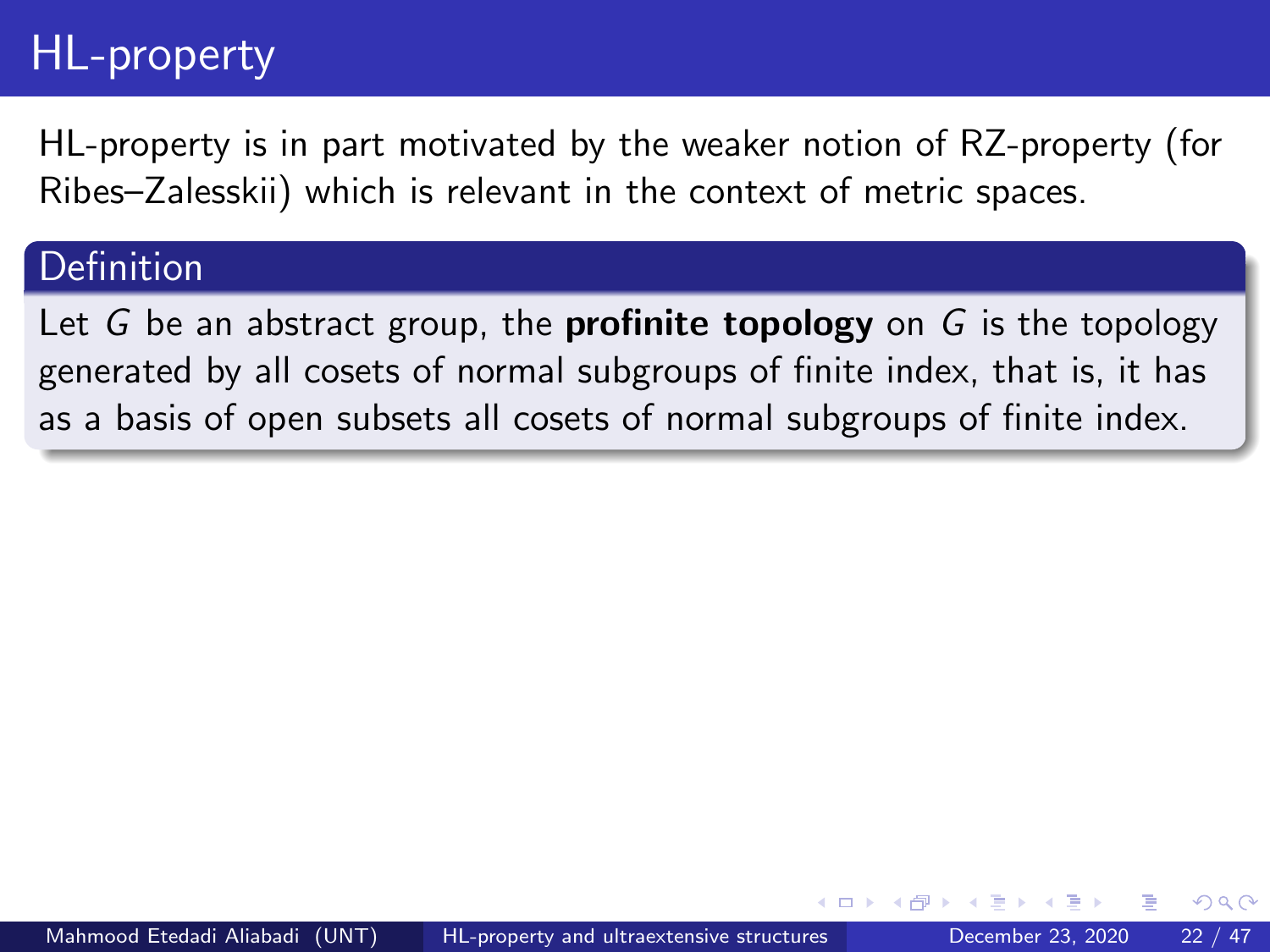HL-property is in part motivated by the weaker notion of RZ-property (for Ribes–Zalesskii) which is relevant in the context of metric spaces.

#### Definition

Let G be an abstract group, the **profinite topology** on G is the topology generated by all cosets of normal subgroups of finite index, that is, it has as a basis of open subsets all cosets of normal subgroups of finite index.

#### **Definition**

A group G is said to have  $RZ$ -property if for any finitely generated subgroups  $H_1, \ldots, H_n$  of G,  $H_1 \cdots H_n$  is closed in the profinite topology of G.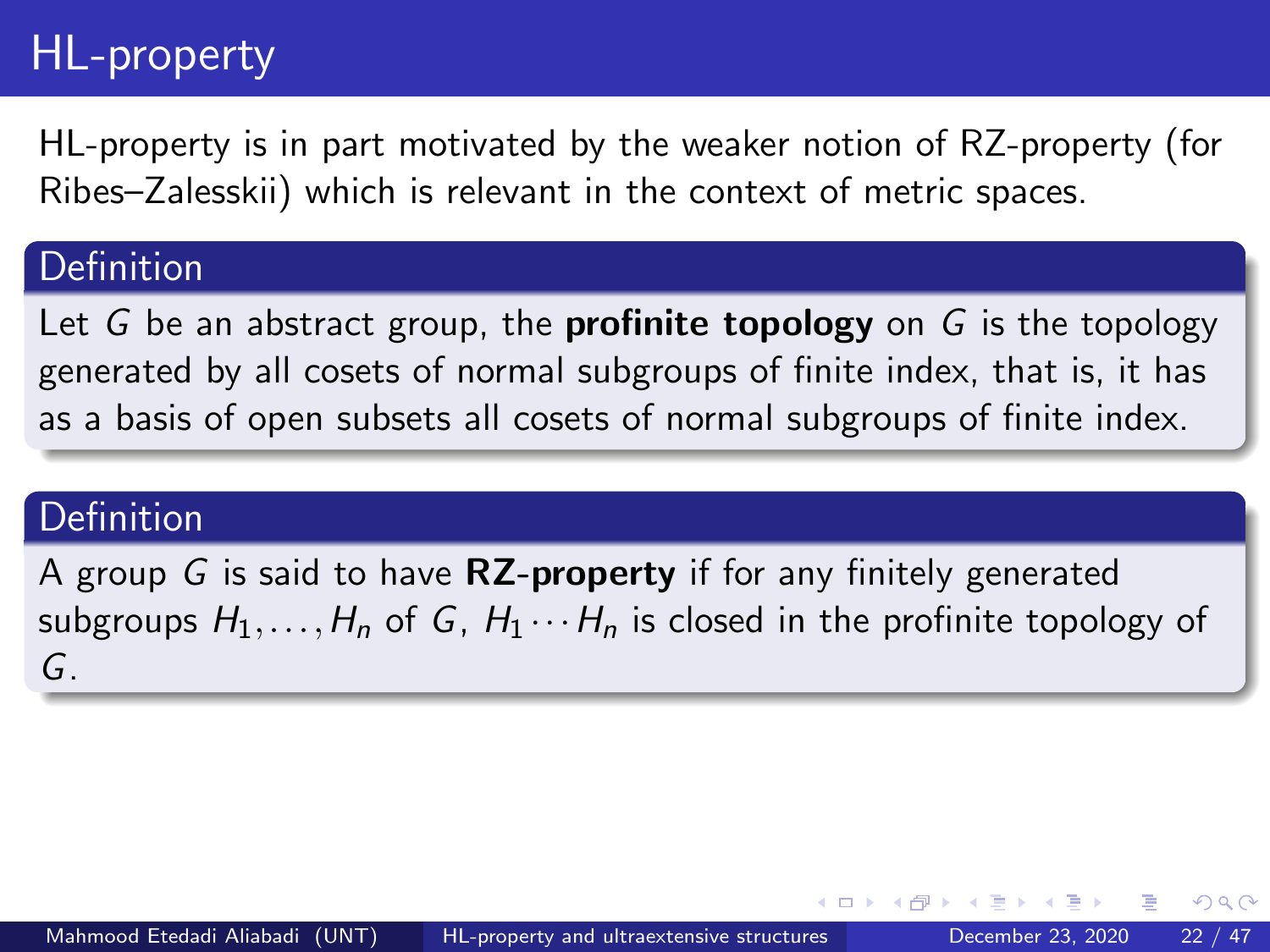HL-property is in part motivated by the weaker notion of RZ-property (for Ribes–Zalesskii) which is relevant in the context of metric spaces.

#### Definition

Let G be an abstract group, the **profinite topology** on G is the topology generated by all cosets of normal subgroups of finite index, that is, it has as a basis of open subsets all cosets of normal subgroups of finite index.

#### Definition

A group G is said to have  $RZ$ -property if for any finitely generated subgroups  $H_1, \ldots, H_n$  of G,  $H_1 \cdots H_n$  is closed in the profinite topology of G.

 $S \subseteq G$  is closed in the profinite topology iff for every  $g \notin S$ , there is a normal subgroup of finite index N such that  $gN \cap S = \emptyset$ .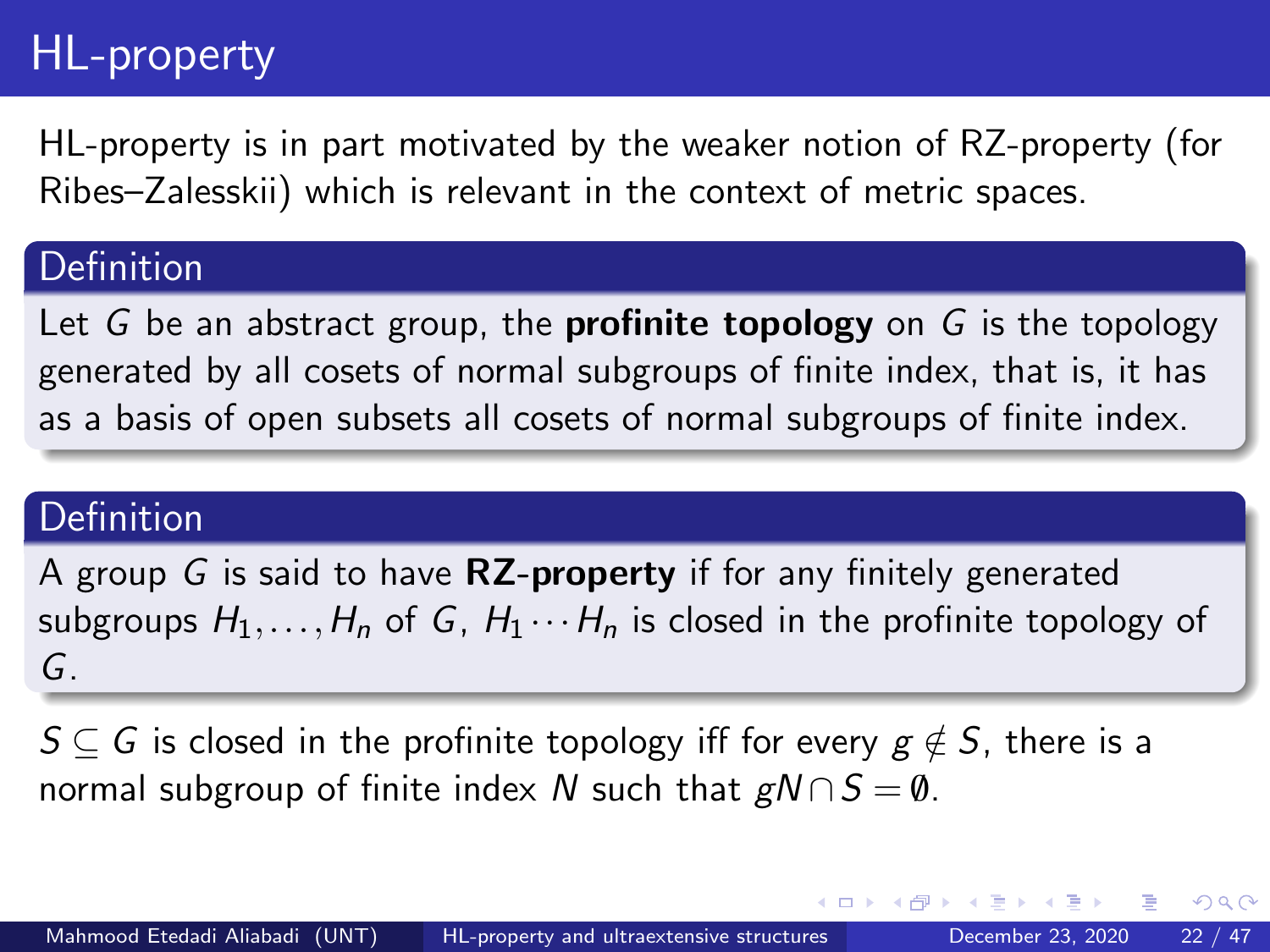HL-property is in part motivated by the weaker notion of RZ-property (for Ribes–Zalesskii) which is relevant in the context of metric spaces.

### Definition

Let G be an abstract group, the **profinite topology** on G is the topology generated by all cosets of normal subgroups of finite index, that is, it has as a basis of open subsets all cosets of normal subgroups of finite index.

#### Definition

A group G is said to have  $RZ$ -property if for any finitely generated subgroups  $H_1, \ldots, H_n$  of G,  $H_1 \cdots H_n$  is closed in the profinite topology of G.

 $S \subseteq G$  is closed in the profinite topology iff for every  $g \notin S$ , there is a normal subgroup of finite index N such that  $gN \cap S = \emptyset$ . All groups with RZ-property are residually finite, that is, the profinite topology is Hausdorff. ( ロ ) - ( *同* ) - ( ヨ ) - (

 $QQ$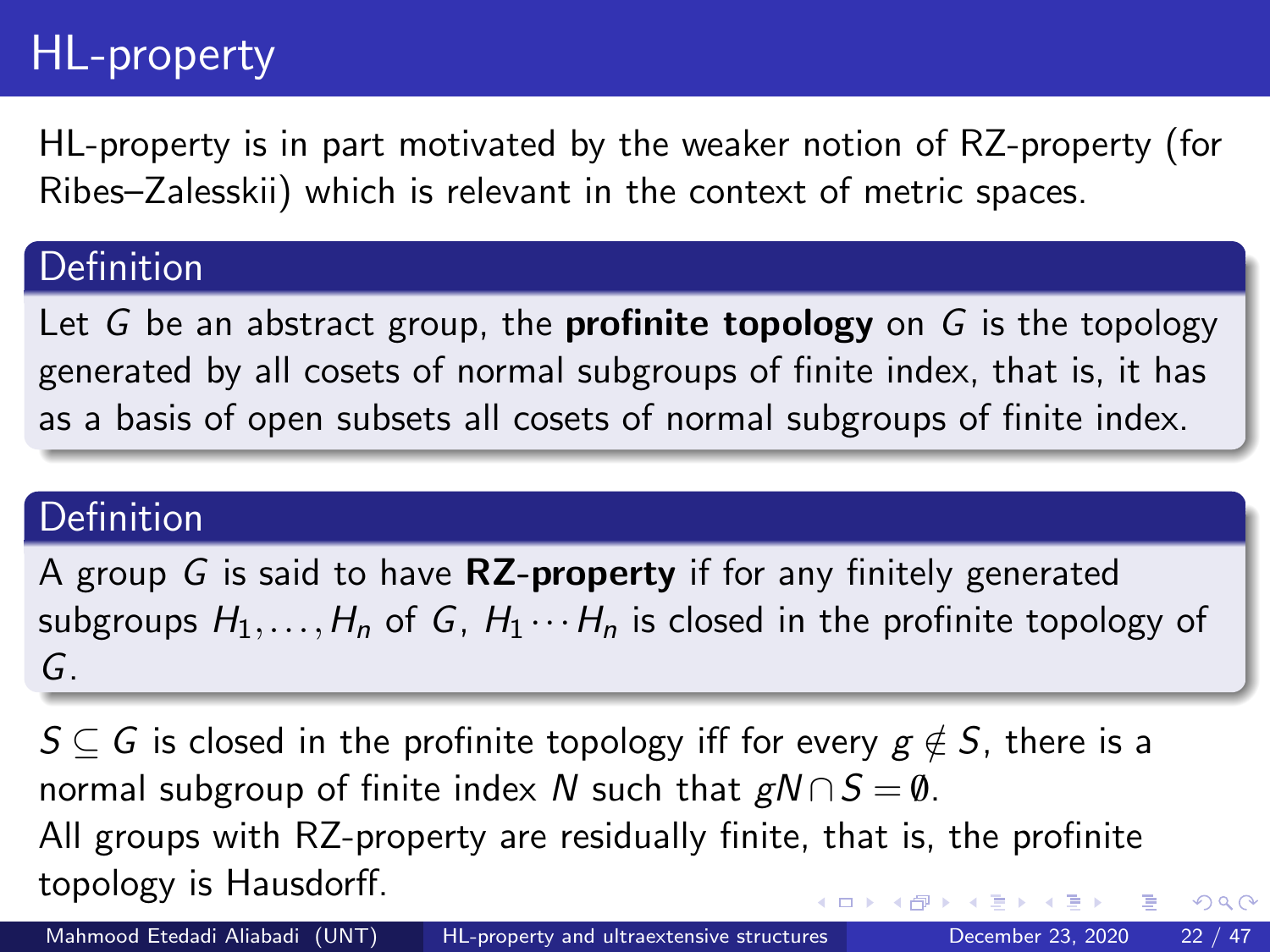Let G be a group acting by isometries on a metric space  $(X, d_X)$ . We say that the action is **finitely approximable** if for any finite  $A \subseteq X$  and finite  $F \subseteq G$  there is a finite metric space  $(Y, d_Y)$ , on which G acts by isometries, and an isometry  $\pi : A \rightarrow Y$  such that whenever  $g \in F$  and  $x, gx \in A$ , then  $\pi(gx) = g\pi(x)$ .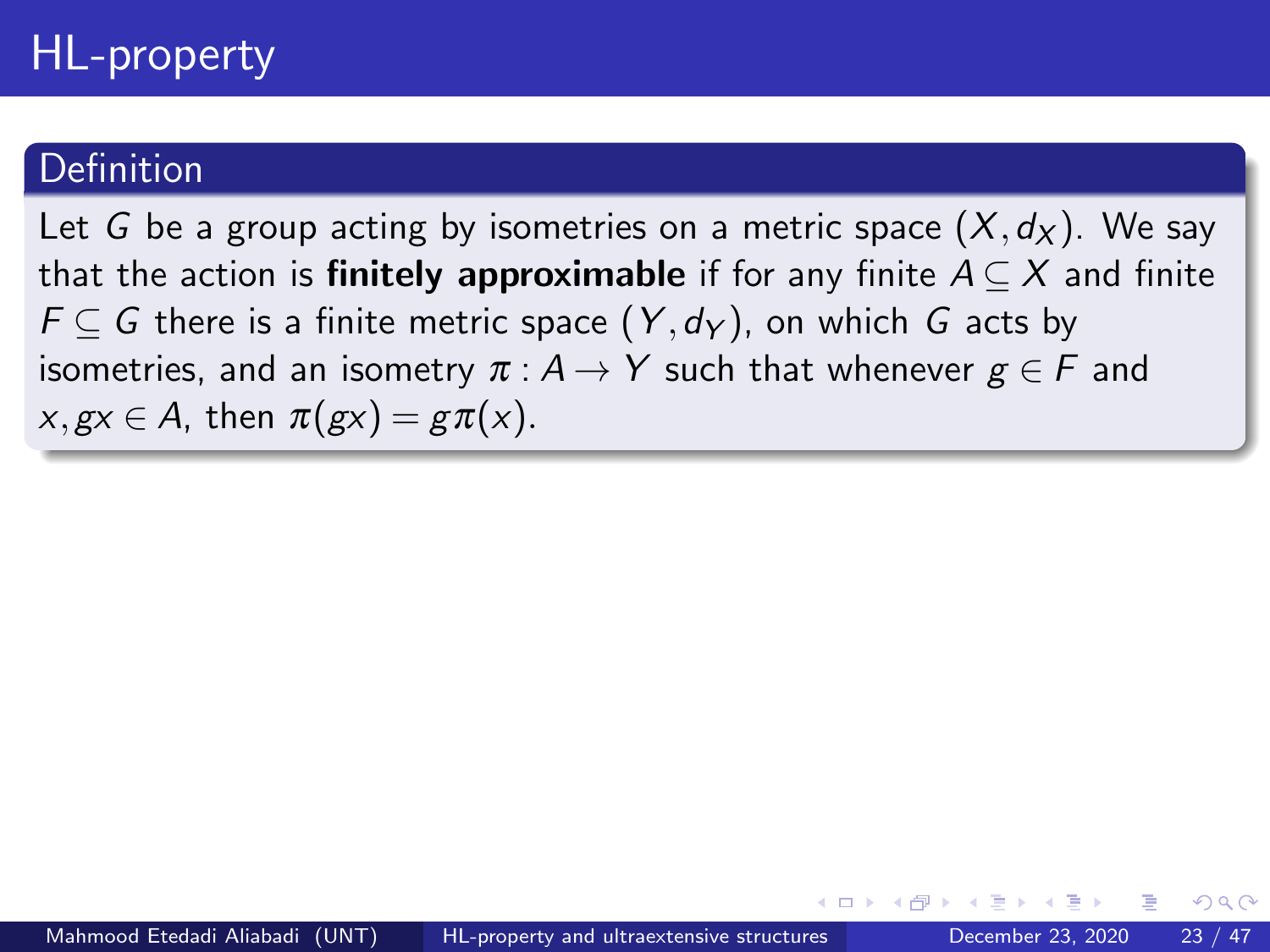Let G be a group acting by isometries on a metric space  $(X, d_X)$ . We say that the action is **finitely approximable** if for any finite  $A \subseteq X$  and finite  $F \subset G$  there is a finite metric space  $(Y, d_Y)$ , on which G acts by isometries, and an isometry  $\pi : A \rightarrow Y$  such that whenever  $g \in F$  and  $x, gx \in A$ , then  $\pi(gx) = g\pi(x)$ .

## Theorem (Rosendal, 2011)

The following are equivalent for a countable discrete group G:

- **1** G has the RZ-property;
- 2 Any action of G by isometries on a metric space is finitely approximable.

Note that by definition, finite groups have both HL-property and RZ-property. 正々 メラメ

 $QQ$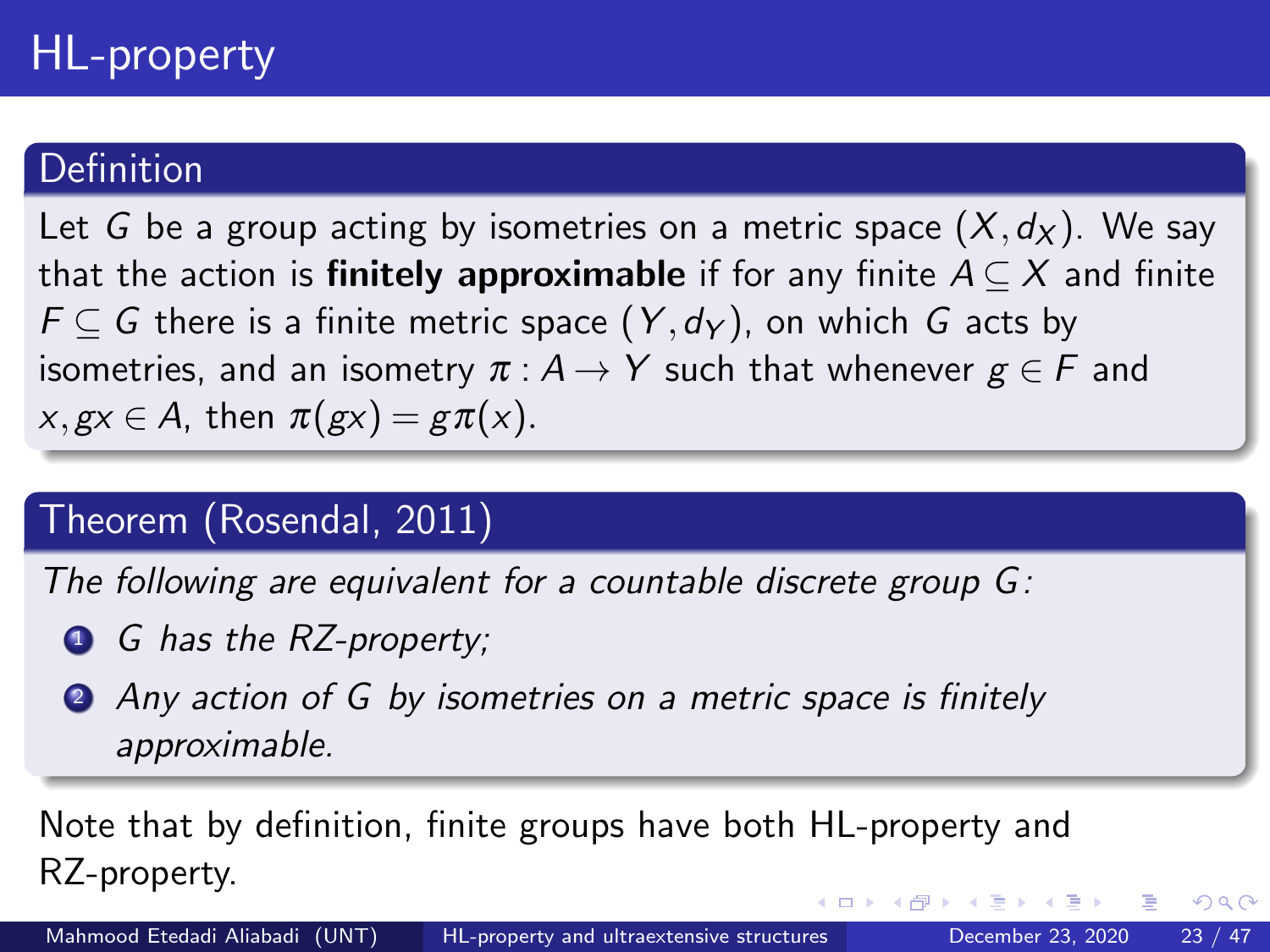Let G be a group acting by isometries on a metric space  $(X, d_X)$ . We say that the action is **finitely approximable** if for any finite  $A \subseteq X$  and finite  $F \subset G$  there is a finite metric space  $(Y, d_Y)$ , on which G acts by isometries, and an isometry  $\pi : A \rightarrow Y$  such that whenever  $g \in F$  and  $x, gx \in A$ , then  $\pi(gx) = g\pi(x)$ .

## Theorem (Rosendal, 2011)

The following are equivalent for a countable discrete group G:

- **1** G has the RZ-property;
- 2 Any action of G by isometries on a metric space is finitely approximable.

Note that by definition, finite groups have both HL-property and RZ-property.(HL-property implies RZ-property)

 $QQ$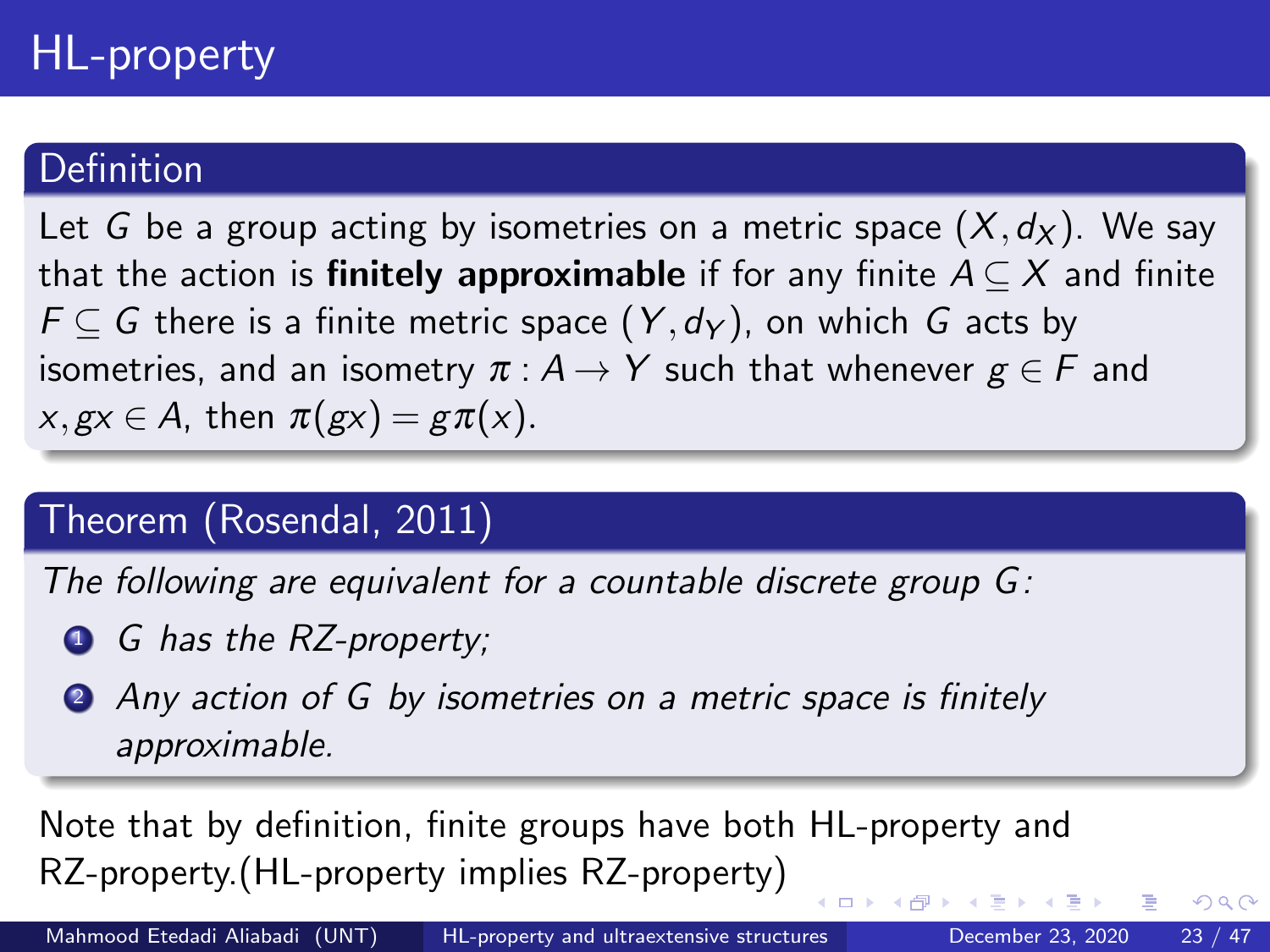## Theorem (Ribes–Zalesskii, 1993)

Finitely generated free groups have the RZ-property.

 $\Box$ 

 $299$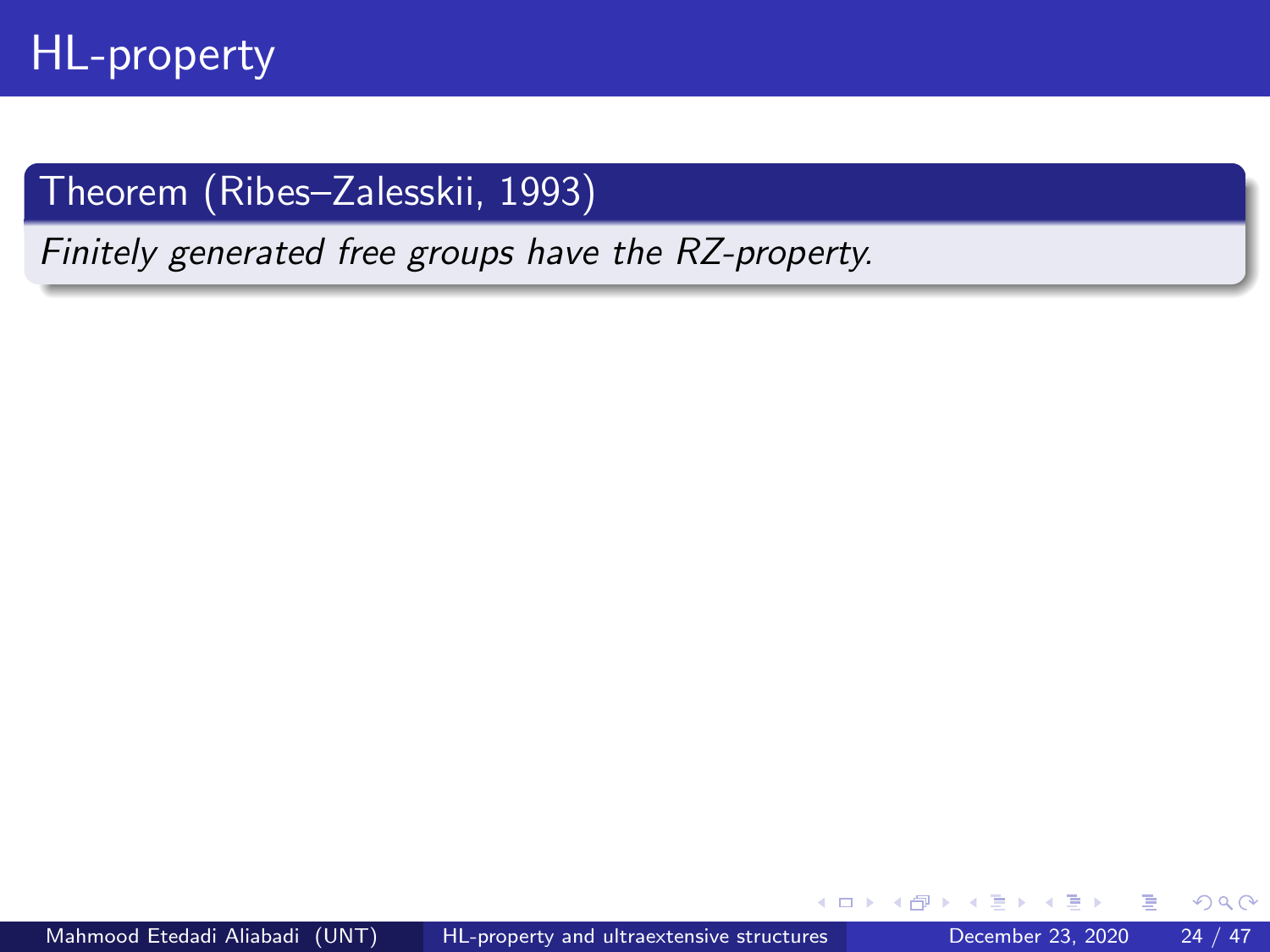Finitely generated free groups have the RZ-property.

Note that the above theorem and Rosendal's result imply Solecki's theorem for finite metric space.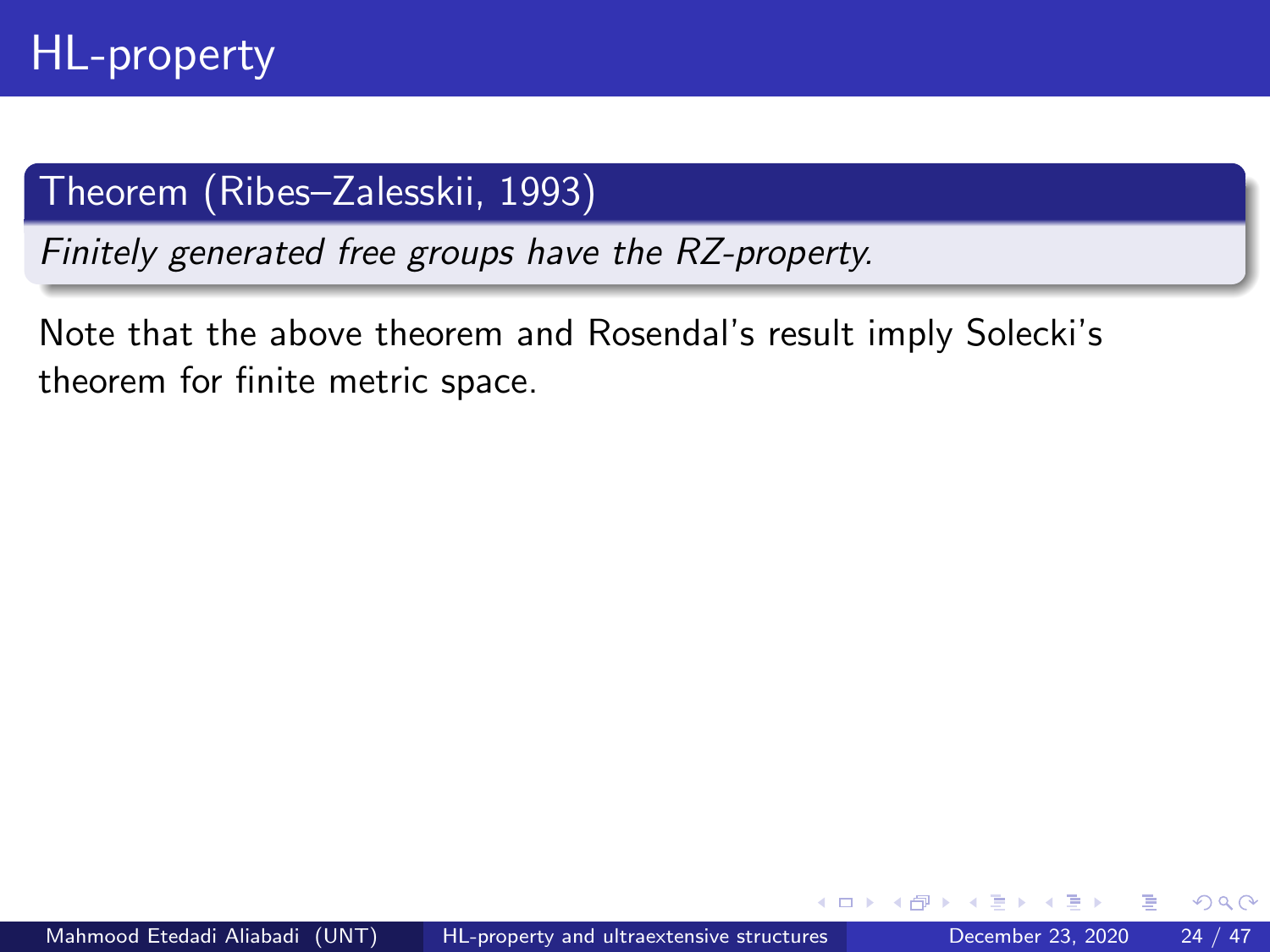Finitely generated free groups have the RZ-property.

Note that the above theorem and Rosendal's result imply Solecki's theorem for finite metric space.Since we can consider any finite metric space  $X$  as a subset of the Urysohn space.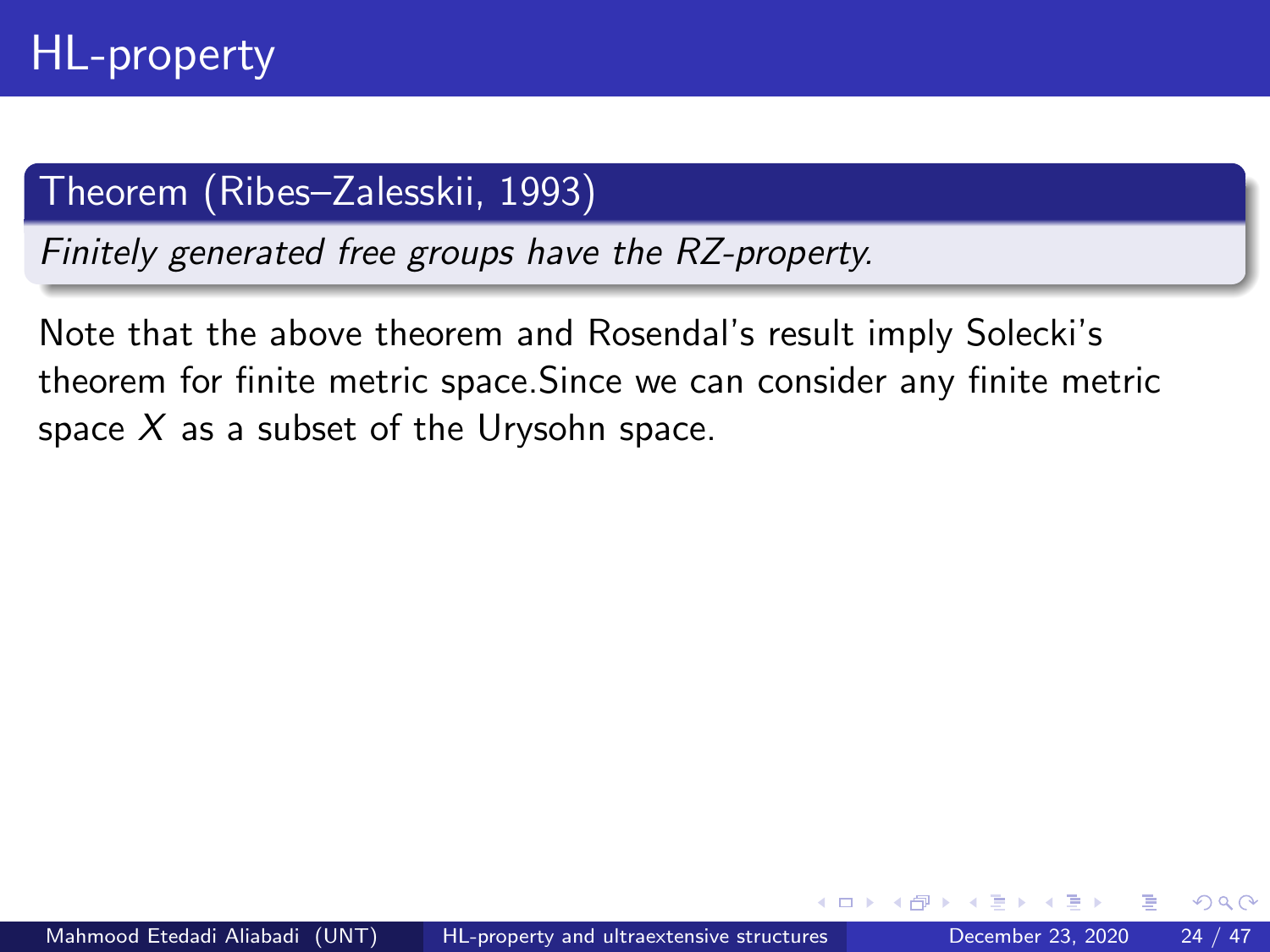Finitely generated free groups have the RZ-property.

Note that the above theorem and Rosendal's result imply Solecki's theorem for finite metric space.Since we can consider any finite metric space  $X$  as a subset of the Urysohn space.

Theorem (Herwig–Lascar, 1999)

Finitely generated free groups have the HL-property.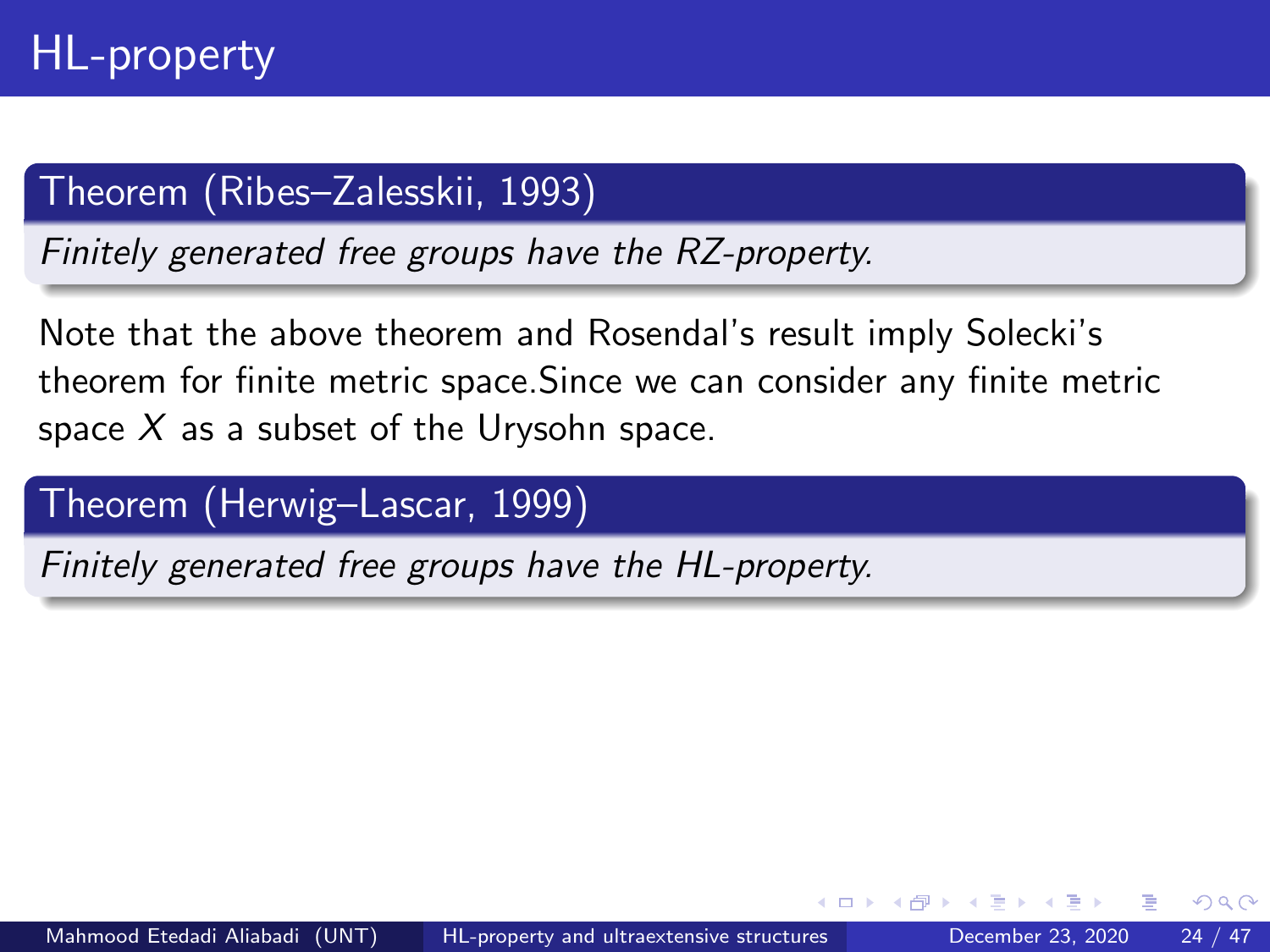Finitely generated free groups have the RZ-property.

Note that the above theorem and Rosendal's result imply Solecki's theorem for finite metric space.Since we can consider any finite metric space  $X$  as a subset of the Urysohn space.

#### Theorem (Herwig–Lascar, 1999)

Finitely generated free groups have the HL-property.

#### **Definition**

An L-structure C is called a **Gaifman clique** if for every  $a, b \in C$  there is a relation symbol  $R \in \mathcal{L}$  with arity  $m \geq 2$  and  $c_1, \ldots, c_m \in \mathcal{C}$  with  $a,b \in \{c_1,\ldots,c_m\}$  and  $R^C(c_1,\ldots,c_m)$ .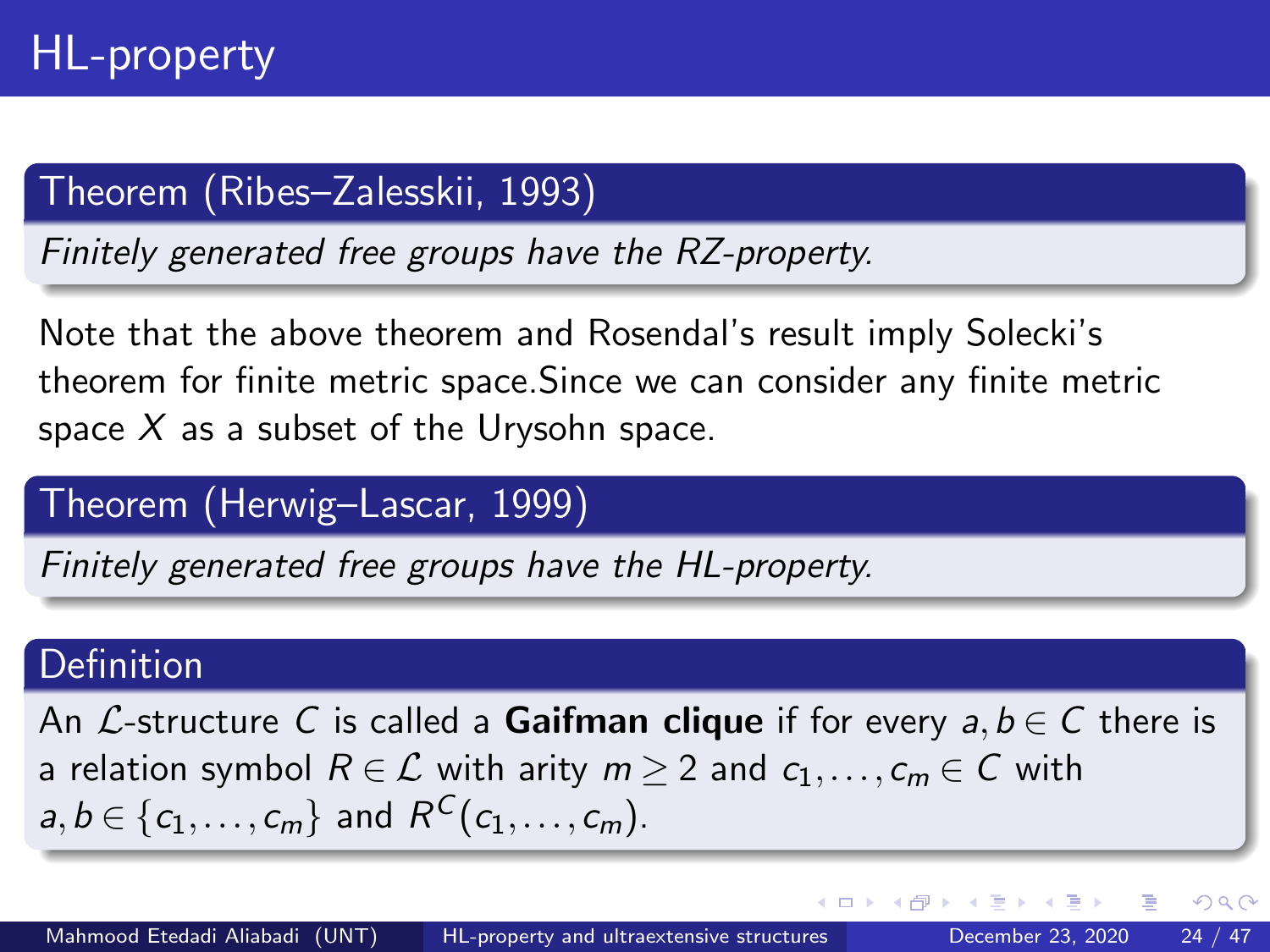We show an equivalence for HL-property similar to Rosendal's result for RZ-property.

э

 $\Box$ 

 $QQ$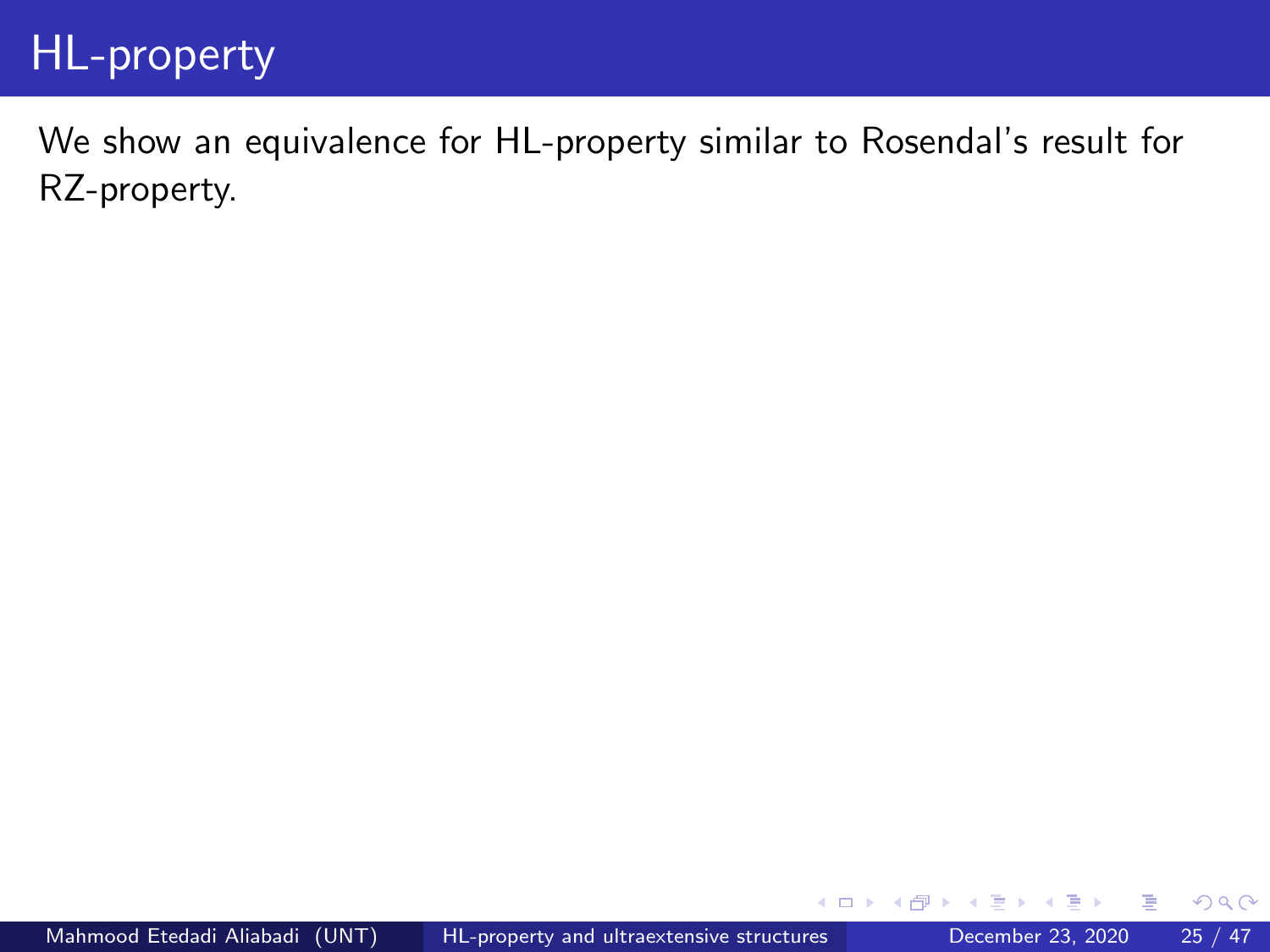We show an equivalence for HL-property similar to Rosendal's result for RZ-property.

Theorem (E., Gao)

Let G be a group. Then the following are equivalent:

(i) G has the HL-property;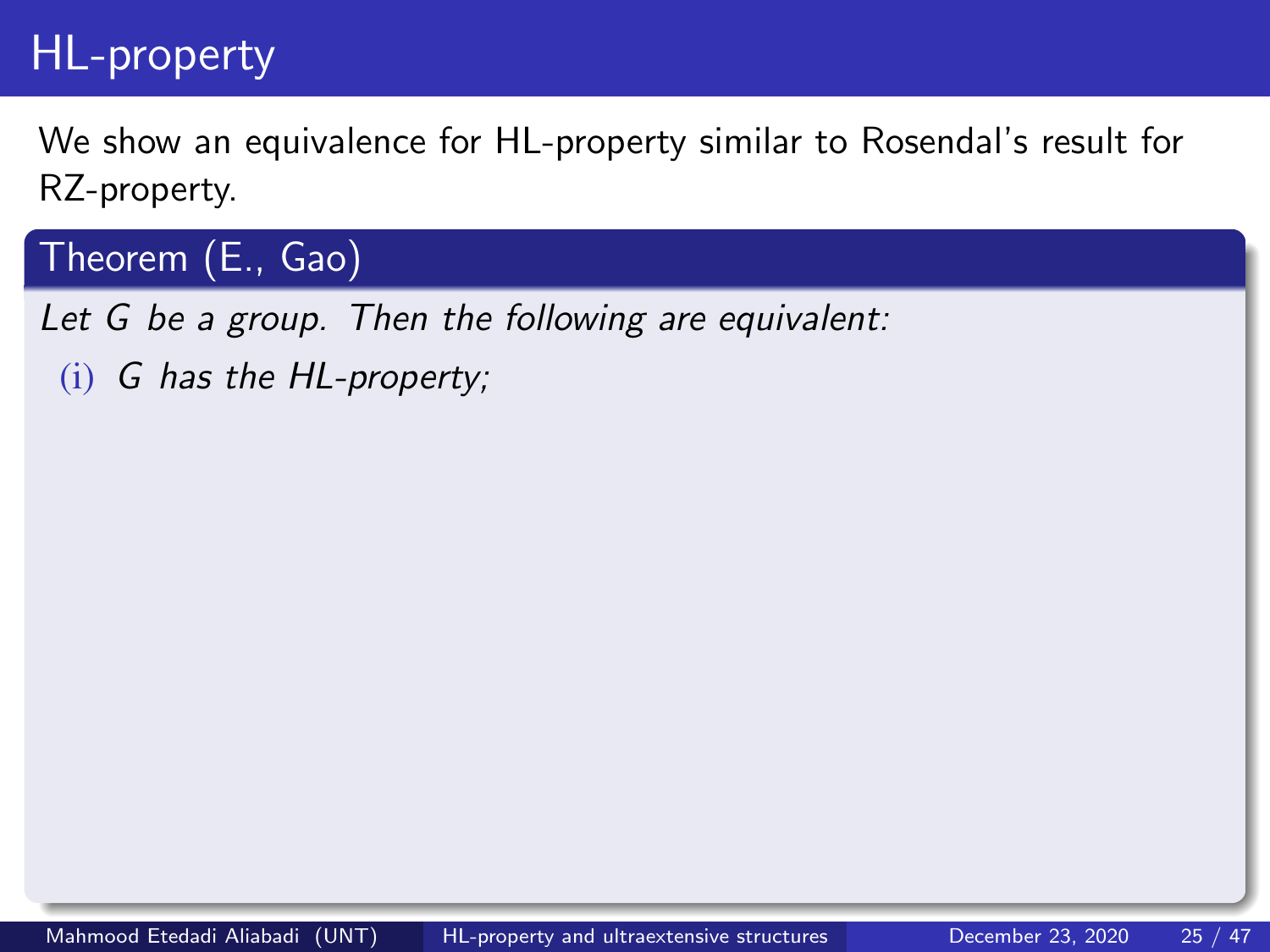We show an equivalence for HL-property similar to Rosendal's result for RZ-property.

## Theorem (E., Gao)

Let G be a group. Then the following are equivalent:

- (i) G has the HL-property;
- $(iii)$  Let  $\mathcal L$  be a finite relational language with unary relation symbols  $S_1, \ldots, S_n \in \mathcal{L}$ . Let  $\mathcal T$  be a finite set of finite  $\mathcal{L}$ -structures. Let D be a  $\mathcal T$ -free  $\mathcal L$ -structure such that  $\{S^D_1,\ldots, S^D_n\}$  is a partition of the domain of D. Let C be a finite substructure of D. Let F be a finite subset of G. Suppose that G acts faithfully by isomorphisms on D and that G acts transitively on each  $S_i^D$  for  $i=1,\ldots,n$ . Then there exists a finite  $T$ -free  $L$ -structure  $D'$  on which G acts by isomorphisms, and an  $F$ -embedding from  $C$  to  $D'$ .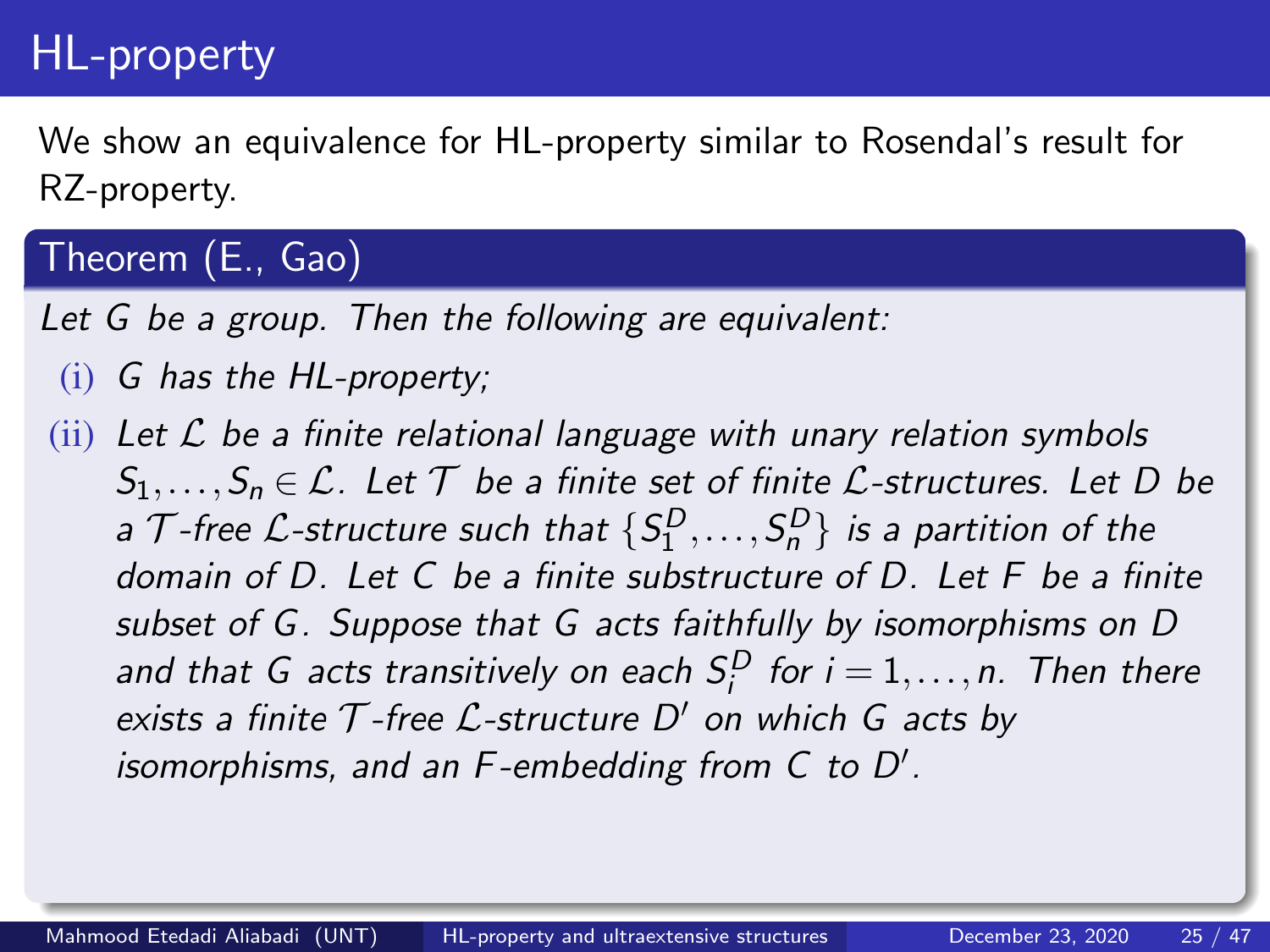We show an equivalence for HL-property similar to Rosendal's result for RZ-property.

## Theorem (E., Gao)

Let G be a group. Then the following are equivalent:

- (i) G has the HL-property;
- $(iii)$  Let  $\mathcal L$  be a finite relational language with unary relation symbols  $S_1, \ldots, S_n \in \mathcal{L}$ . Let  $\mathcal T$  be a finite set of finite  $\mathcal{L}$ -structures. Let D be a  $\mathcal T$ -free  $\mathcal L$ -structure such that  $\{S^D_1,\ldots, S^D_n\}$  is a partition of the domain of D. Let C be a finite substructure of D. Let F be a finite subset of G. Suppose that G acts faithfully by isomorphisms on D and that G acts transitively on each  $S_i^D$  for  $i=1,\ldots,n$ . Then there exists a finite  $T$ -free  $L$ -structure  $D'$  on which G acts by isomorphisms, and an  $F$ -embedding from  $C$  to  $D'$ .

(iii) Clause (ii) with the additional assumption that every structure  $T \in \mathcal{T}$ is a Gaifman clique.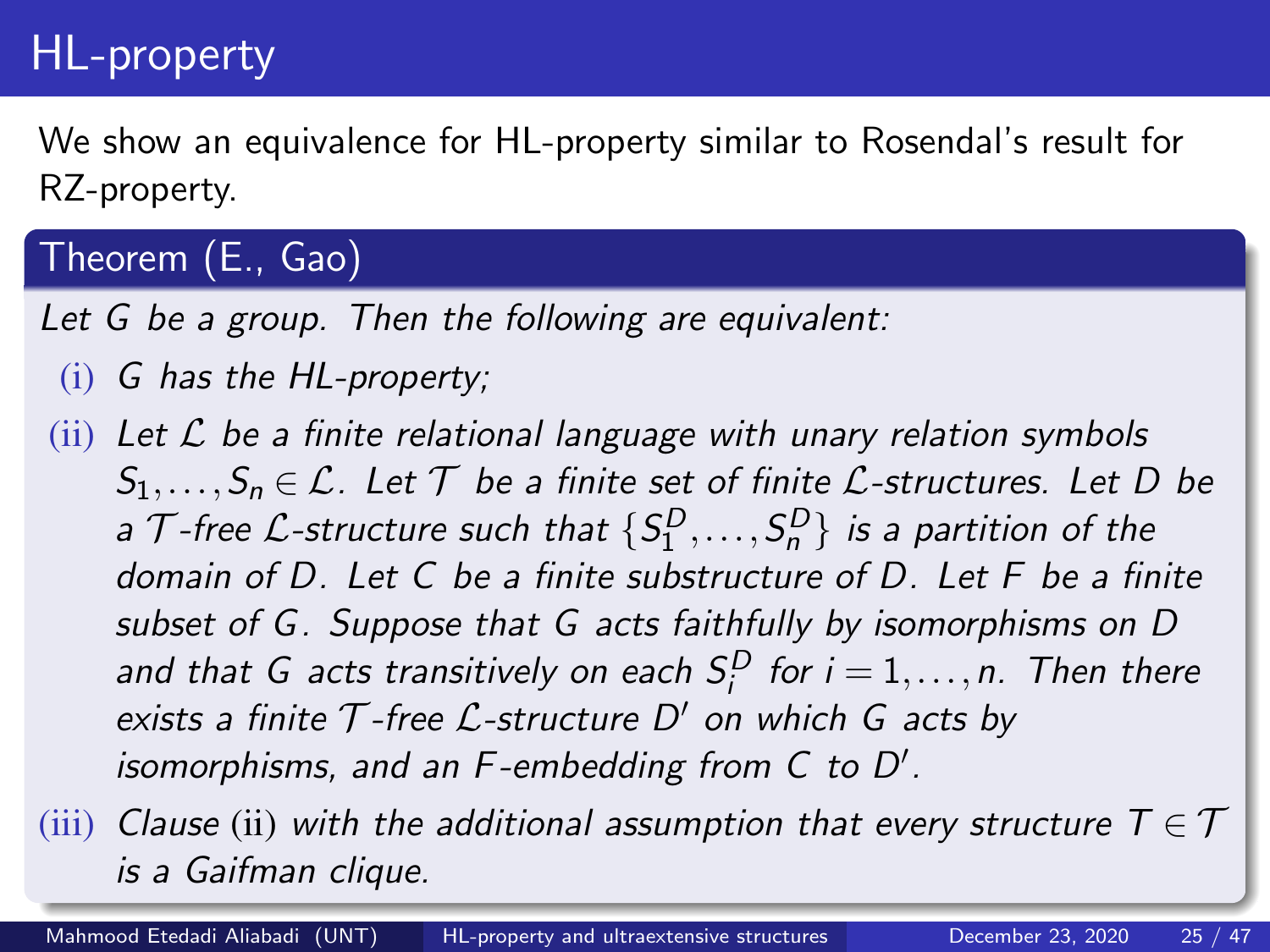The collection of groups with the RZ-property is closed under taking free products.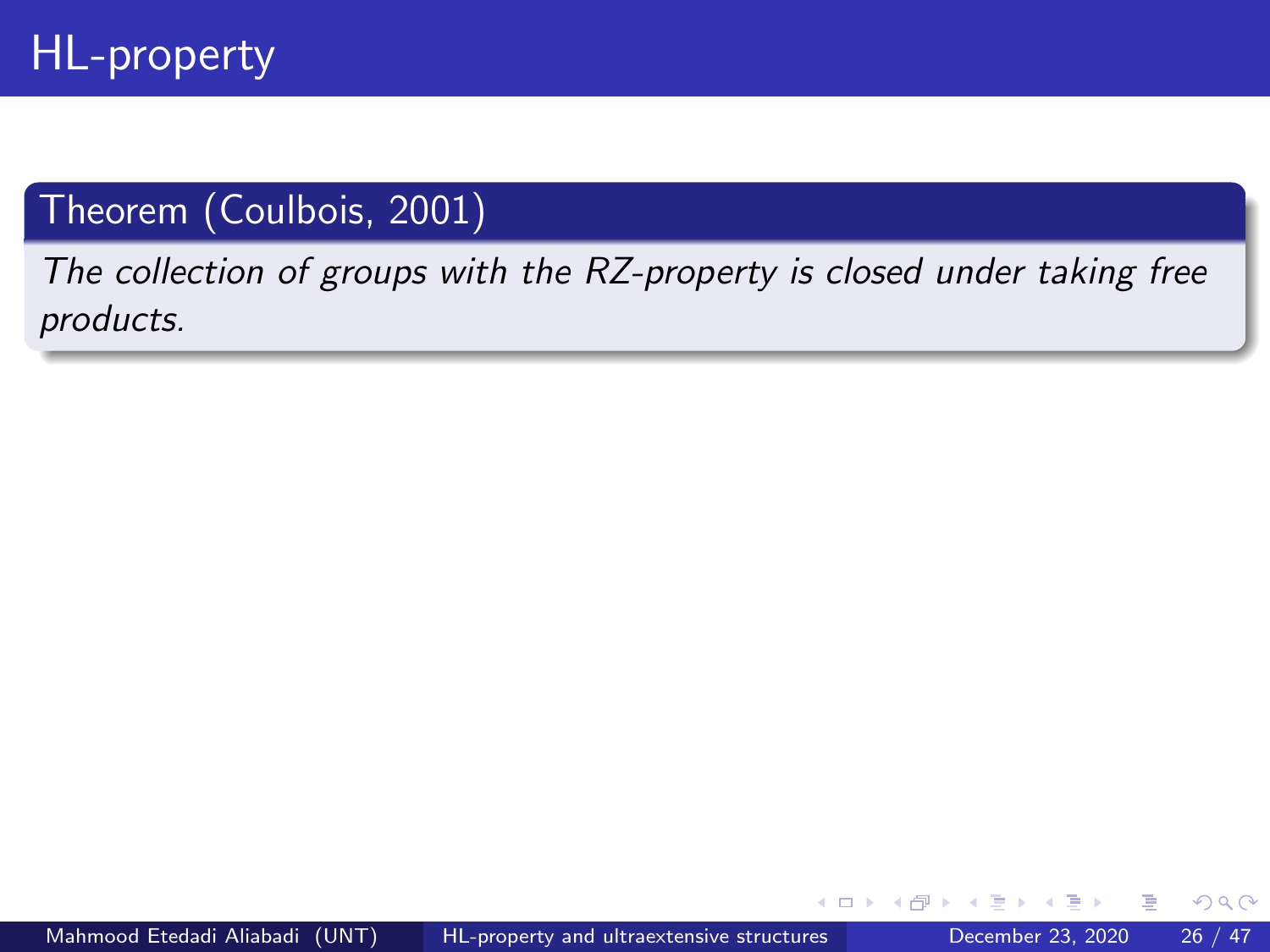The collection of groups with the RZ-property is closed under taking free products.

Theorem (E., Gao)

The collection of groups with the HL-property is closed under taking free products.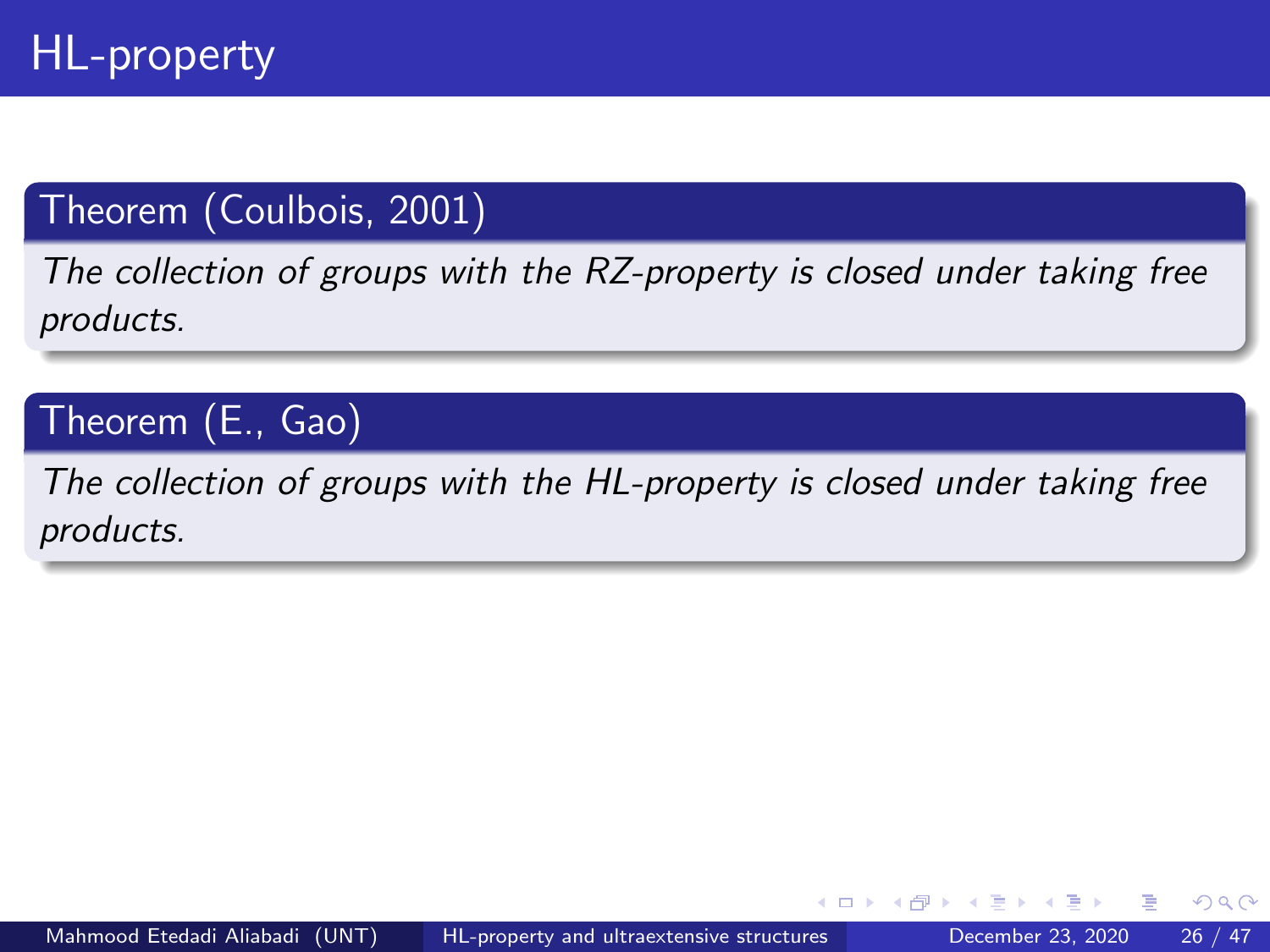The collection of groups with the RZ-property is closed under taking free products.

## Theorem (E., Gao)

The collection of groups with the HL-property is closed under taking free products.

## Theorem (EGLMM)

Let  $\Gamma_1, \Gamma_2$  be two finite groups, and  $\Lambda$  be a common subgroup of  $\Gamma_1, \Gamma_2$ . Then  $\Gamma_1 *_{\Lambda} \Gamma_2$ , the amalgamated free product over  $\Lambda$ , has the HL-property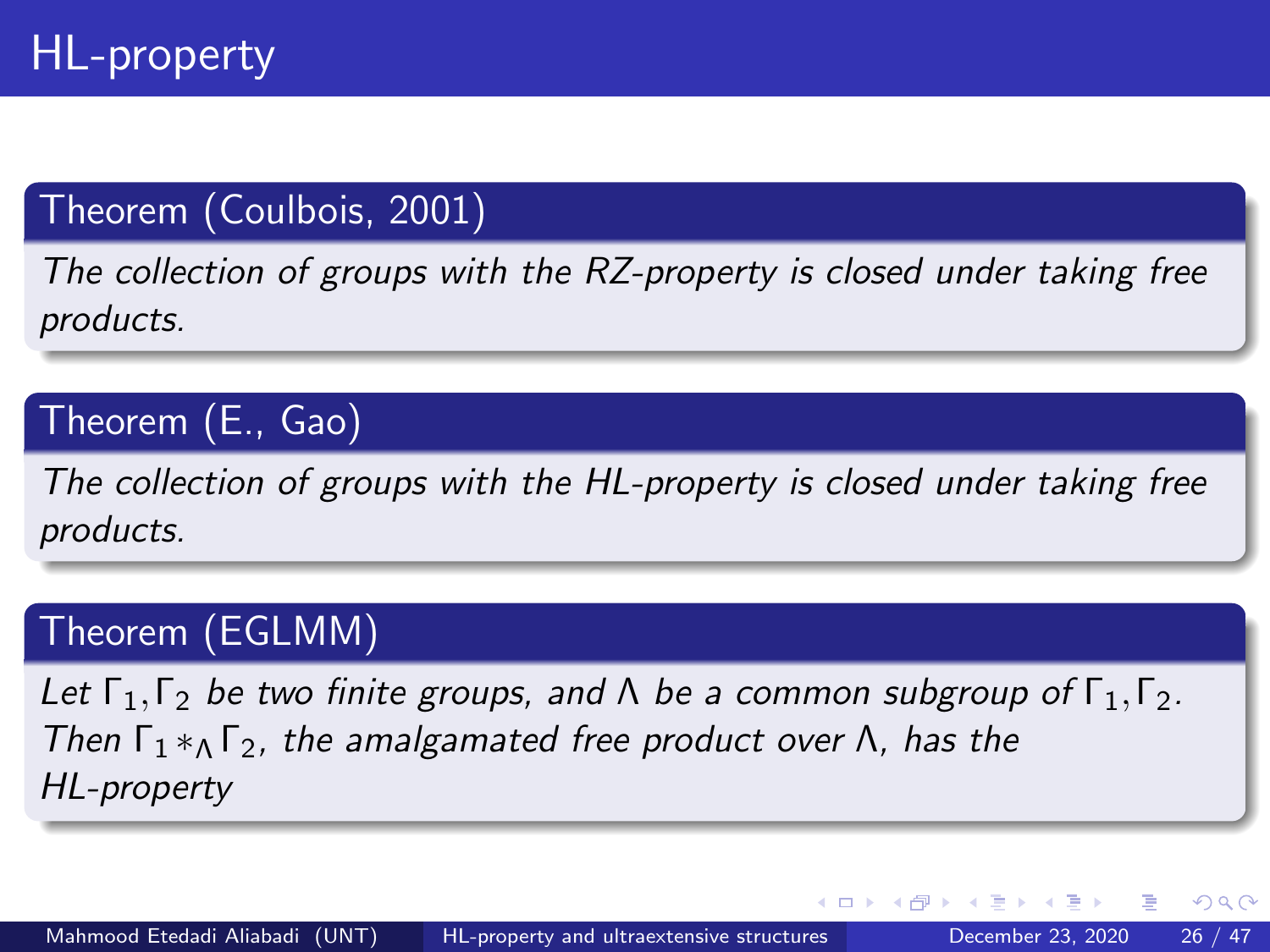The collection of groups with the RZ-property is closed under taking free products.

## Theorem (E., Gao)

The collection of groups with the HL-property is closed under taking free products.

## Theorem (EGLMM)

Let  $\Gamma_1, \Gamma_2$  be two finite groups, and  $\Lambda$  be a common subgroup of  $\Gamma_1, \Gamma_2$ . Then  $\Gamma_1 *_{\Lambda} \Gamma_2$ , the amalgamated free product over  $\Lambda$ , has the HL-property(and therefore RZ-property as well).

4 D F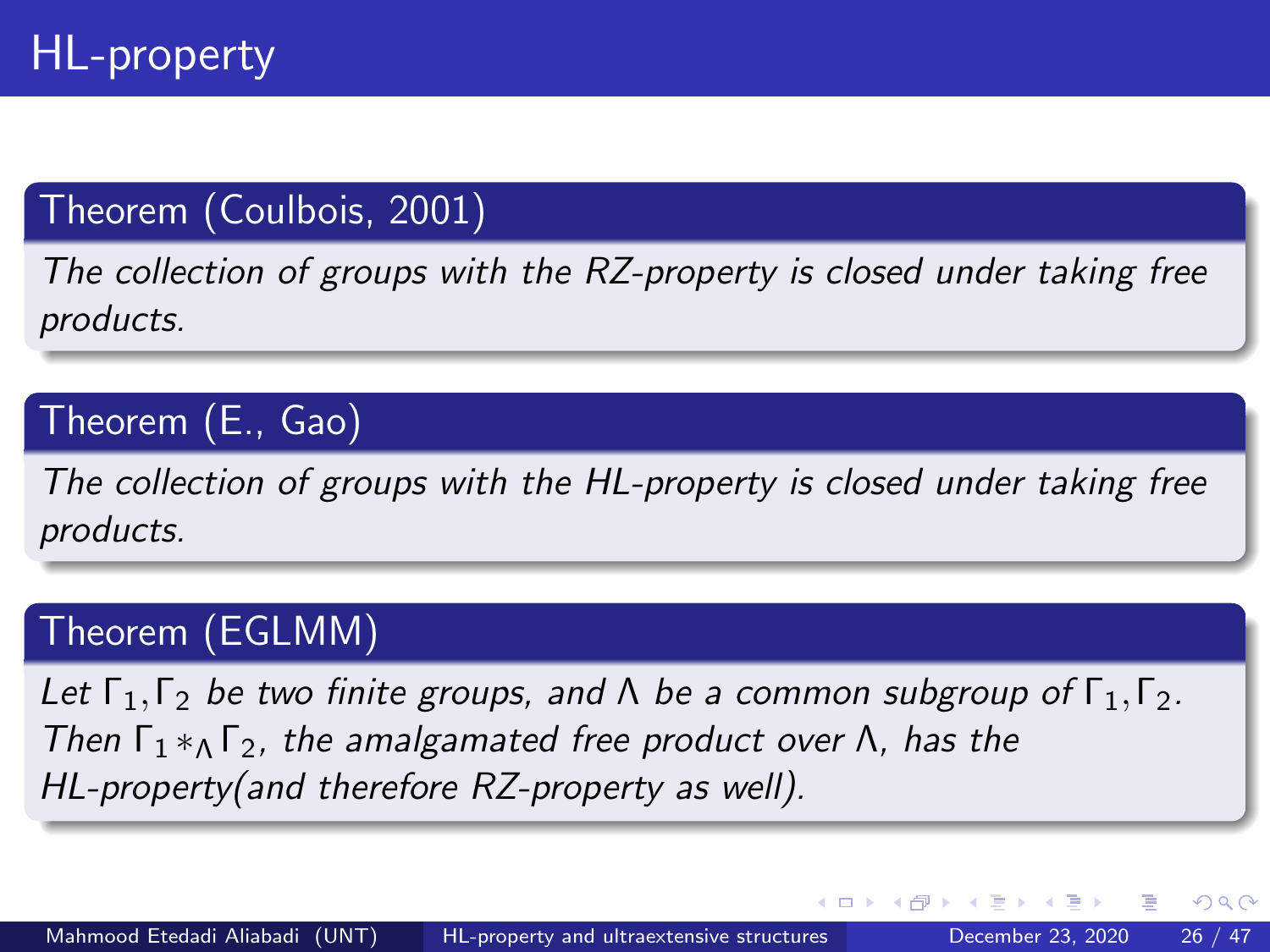## Coherent HL-extensions and ultraextensive structures

[Coherent HL-extensions and ultraextensive structures](#page-0-0) 27 / 47

哇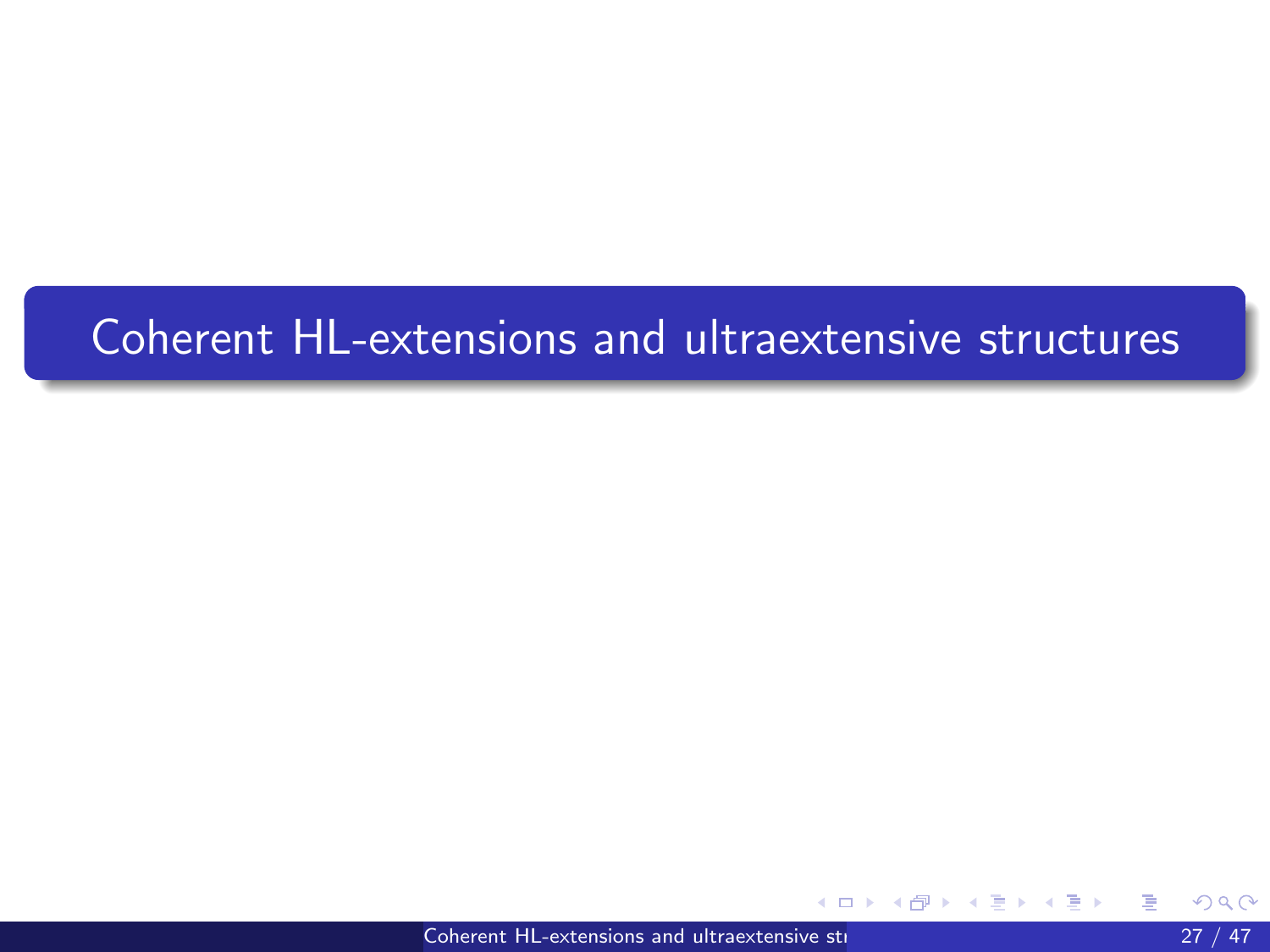## Definition (Solecki)

Let X be a metric space. An S-extension  $(Y, \phi)$  of X is strongly coherent if for every triple  $(p,q,r)$  of partial isometries of X such that  $p \circ q = r$ , we have  $\phi(p) \circ \phi(q) = \phi(r)$ .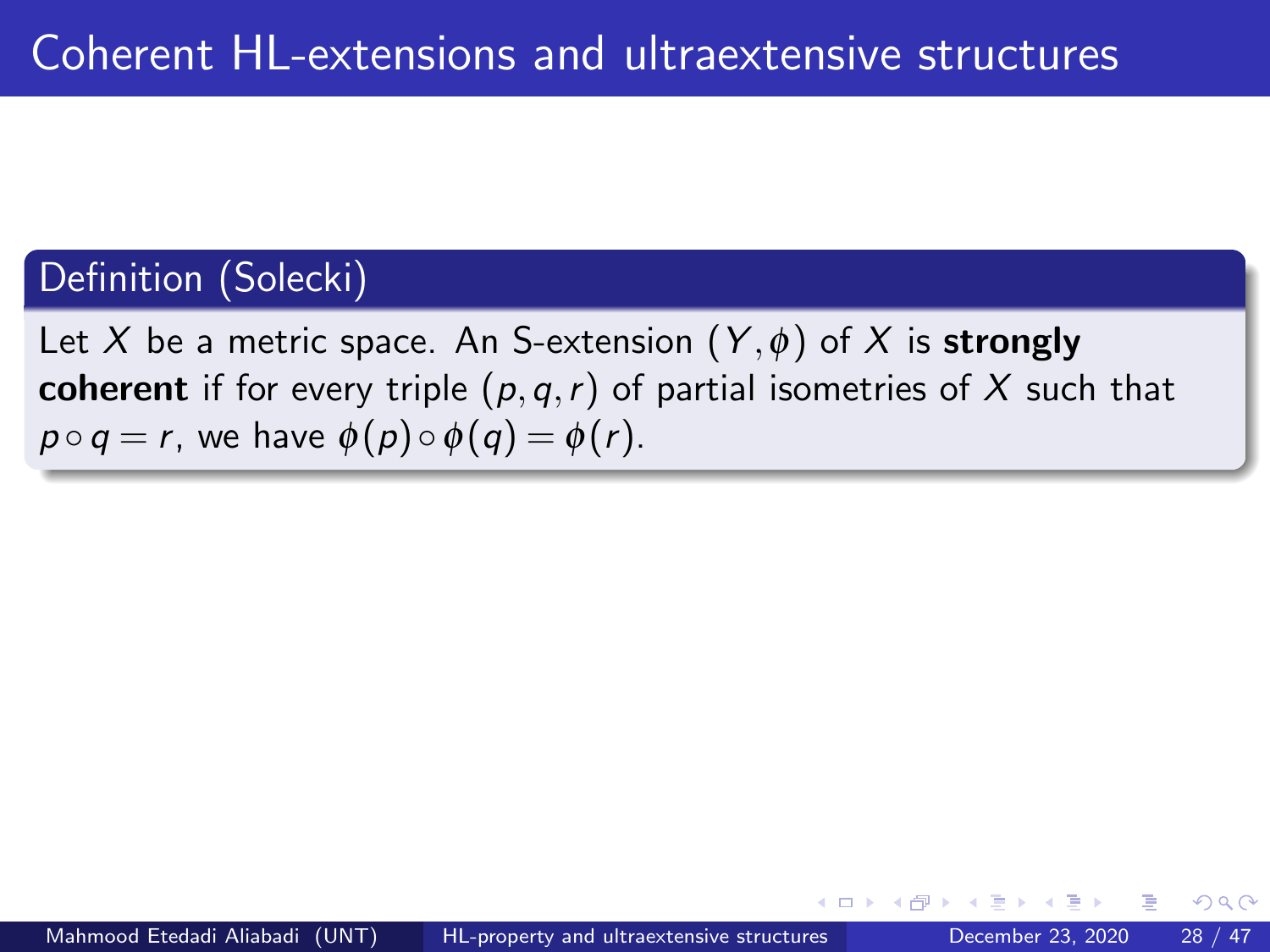## Definition (Solecki)

Let X be a metric space. An S-extension  $(Y, \phi)$  of X is strongly coherent if for every triple  $(p,q,r)$  of partial isometries of X such that  $p \circ q = r$ , we have  $\phi(p) \circ \phi(q) = \phi(r)$ .

## Theorem (Solecki, 2009)

Let  $X$  be a finite metric space. Then,  $X$  has a strongly coherent finite S-extension.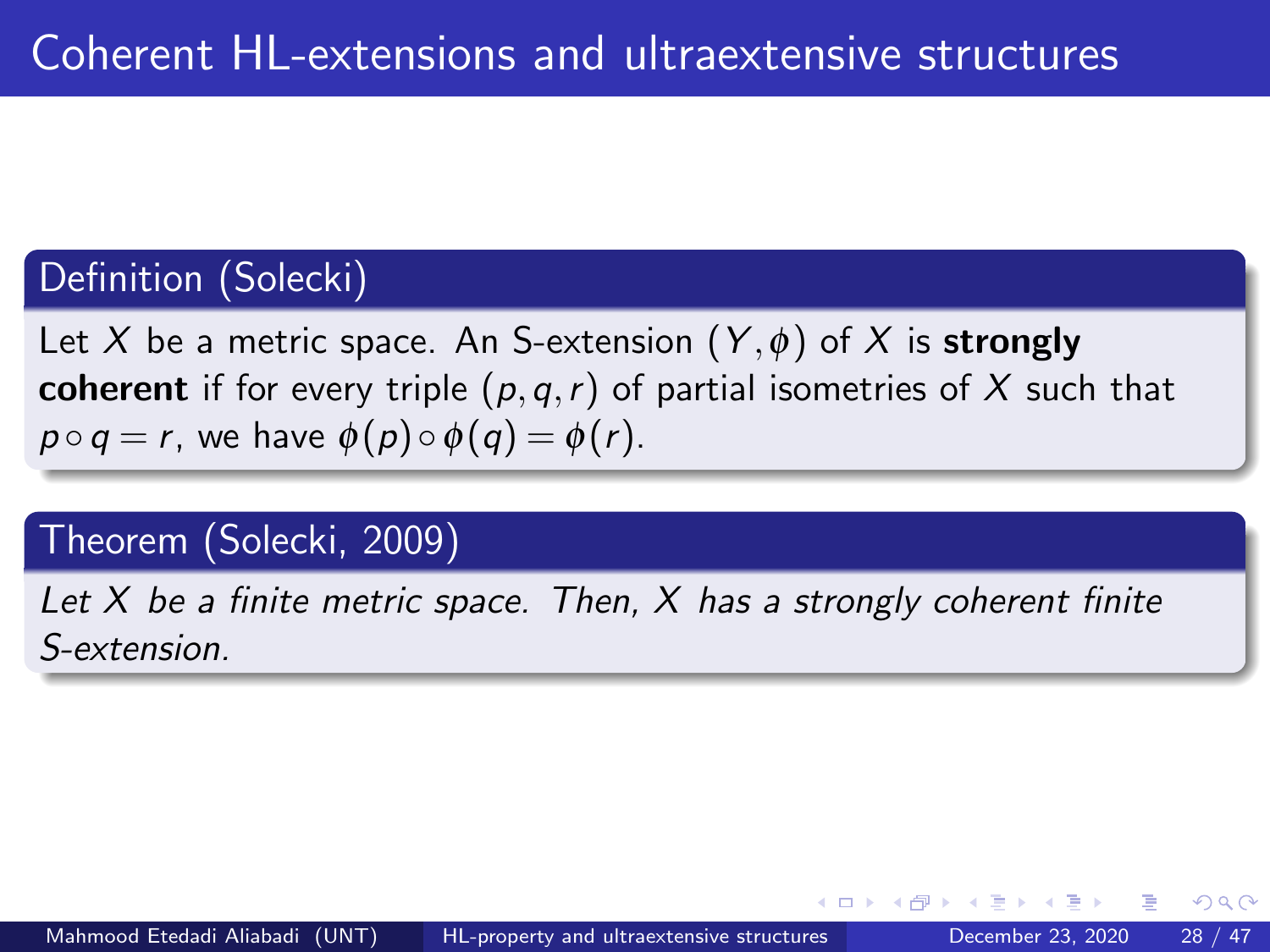## Definition (Solecki)

Let X be a metric space. An S-extension  $(Y, \phi)$  of X is strongly coherent if for every triple  $(p,q,r)$  of partial isometries of X such that  $p \circ q = r$ , we have  $\phi(p) \circ \phi(q) = \phi(r)$ .

## Theorem (Solecki, 2009)

Let  $X$  be a finite metric space. Then,  $X$  has a strongly coherent finite S-extension.

We introduce a weaker notion of coherence.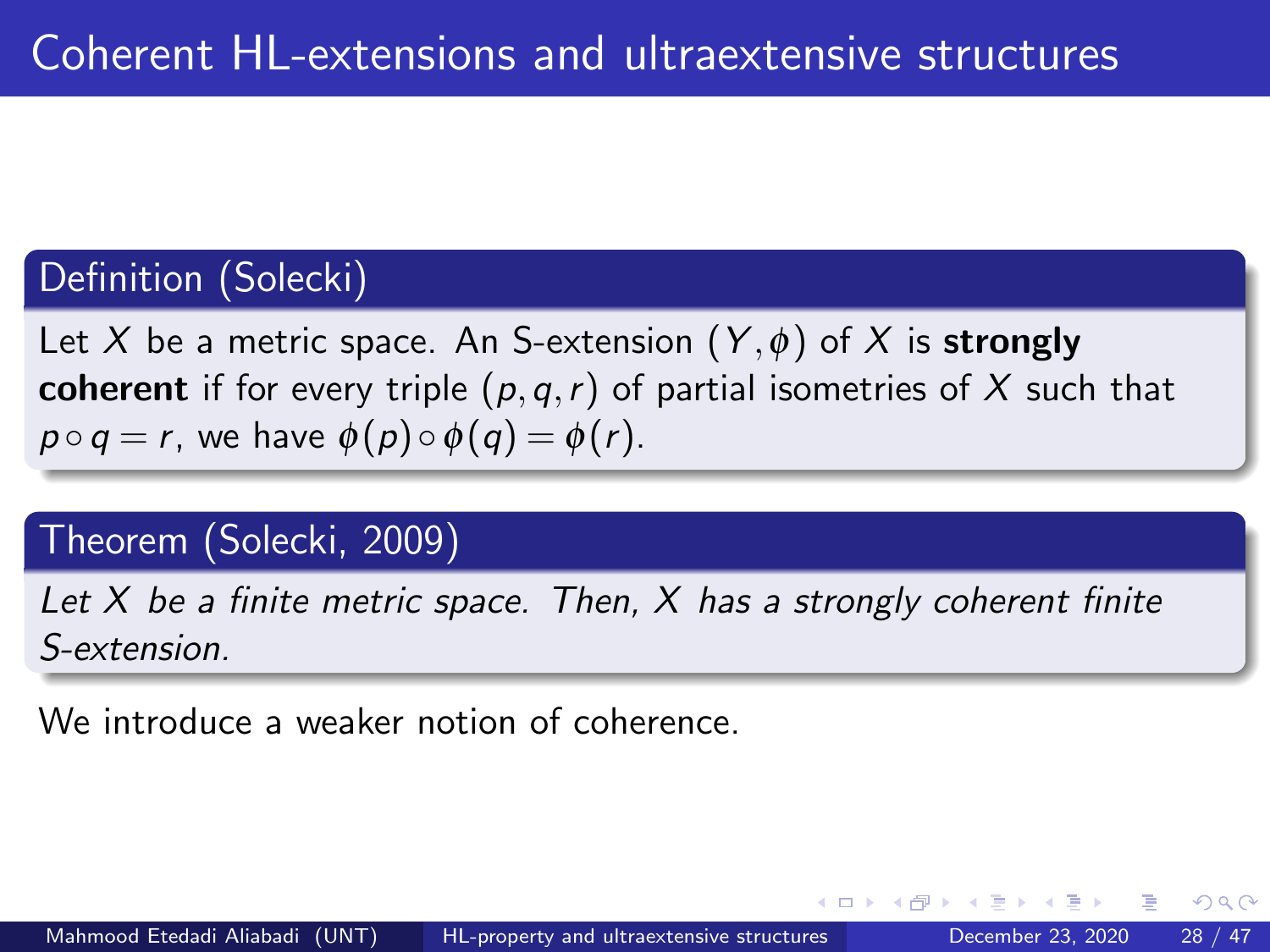Let  $X_1 \subseteq X_2$  be metric spaces and  $(Y_i, \phi_i)$  be an S-extension of  $X_i$  for  $i = 1,2$ . We say that  $(Y_1, \phi_1)$  and  $(Y_2, \phi_2)$  are **coherent** if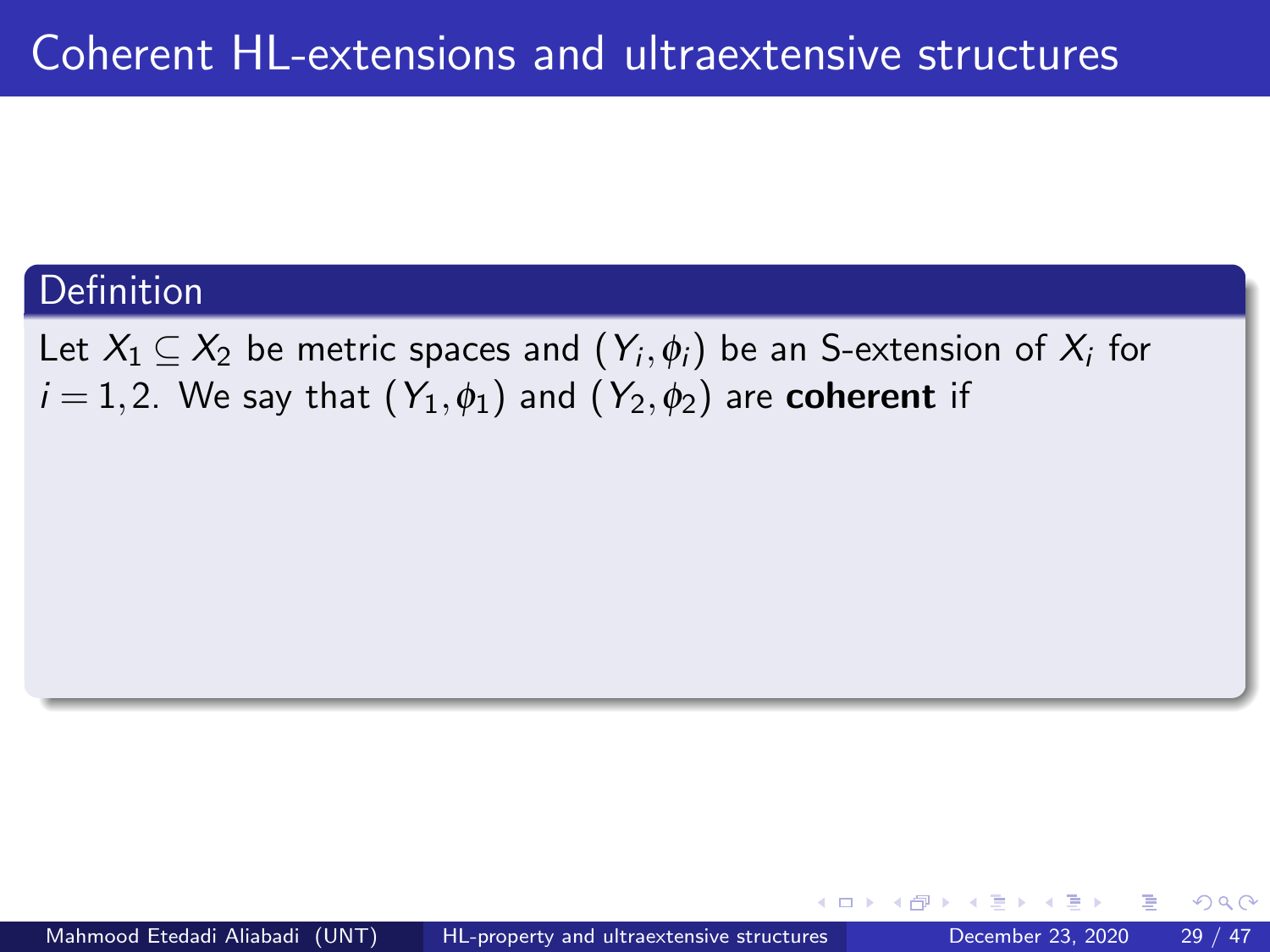Let  $X_1 \subseteq X_2$  be metric spaces and  $(Y_i, \phi_i)$  be an S-extension of  $X_i$  for  $i = 1,2$ . We say that  $(Y_1, \phi_1)$  and  $(Y_2, \phi_2)$  are **coherent** if (i)  $Y_2$  extends  $Y_1$ ,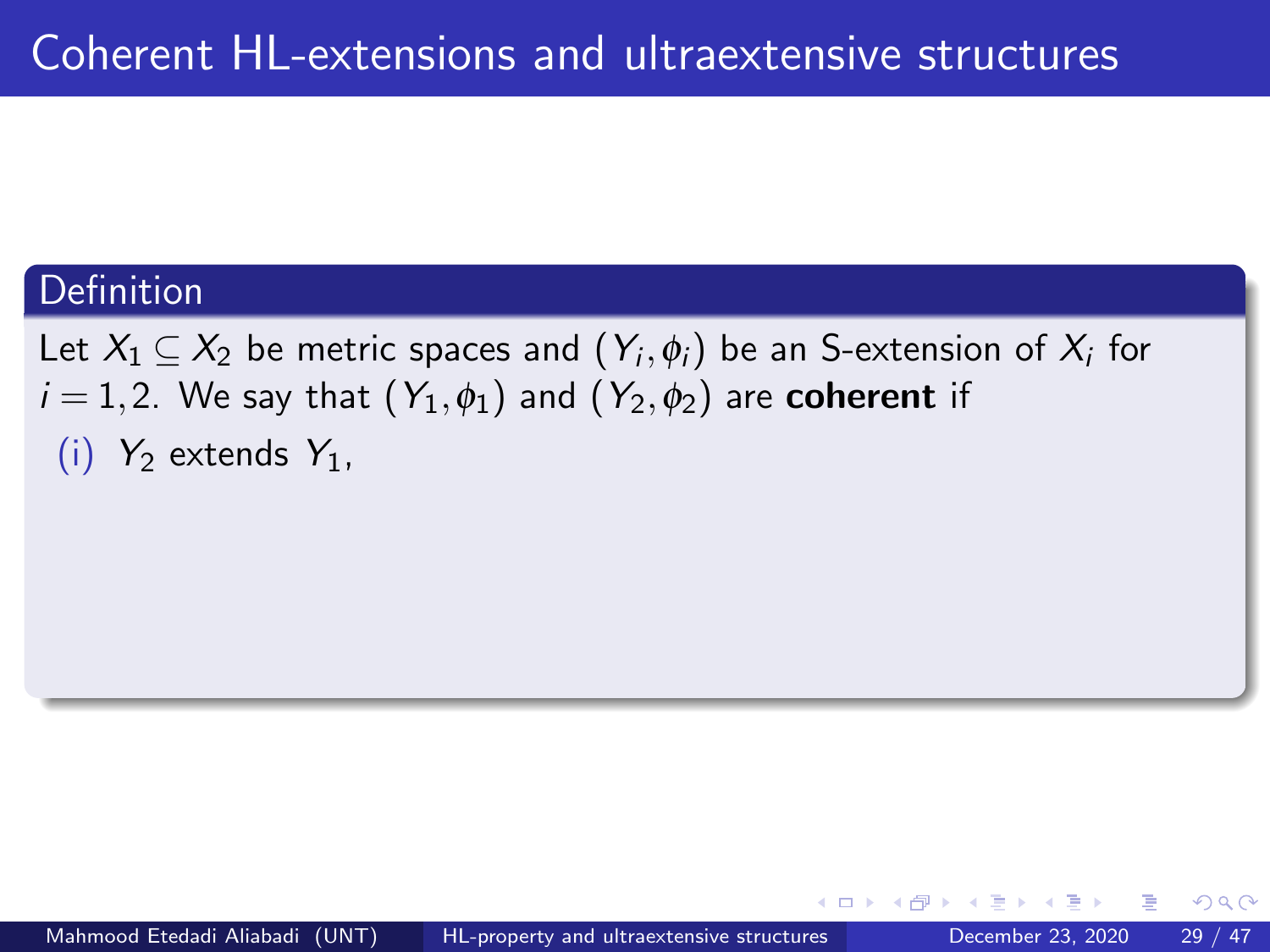Let  $X_1 \subseteq X_2$  be metric spaces and  $(Y_i, \phi_i)$  be an S-extension of  $X_i$  for  $i = 1,2$ . We say that  $(Y_1, \phi_1)$  and  $(Y_2, \phi_2)$  are **coherent** if

- (i)  $Y_2$  extends  $Y_1$ ,
- (ii)  $\phi_2(p)$  extends  $\phi_1(p)$  for all  $p \in \mathcal{P}_{X_1} \subseteq \mathcal{P}_{X_2}$ ,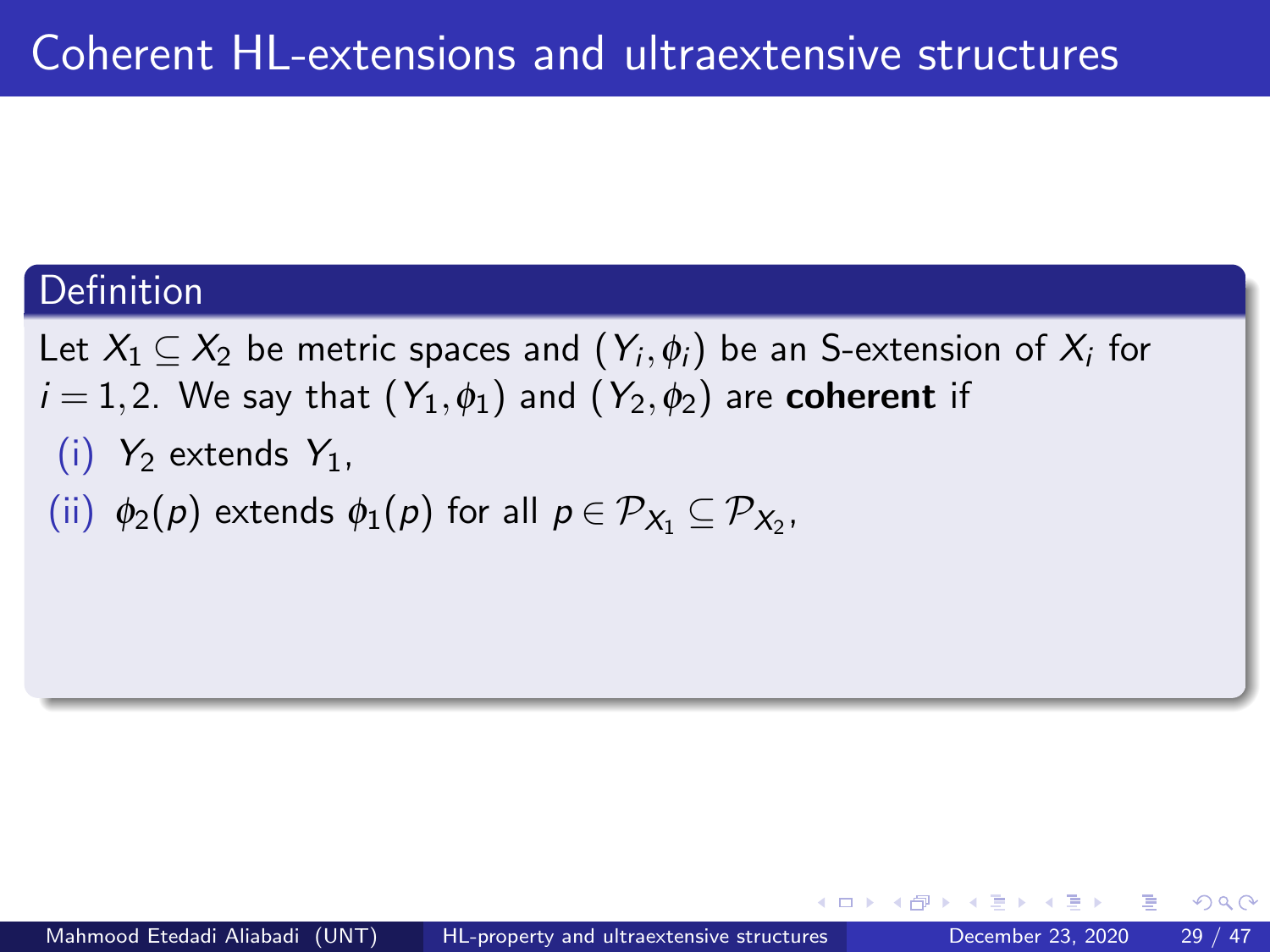- Let  $X_1 \subseteq X_2$  be metric spaces and  $(Y_i, \phi_i)$  be an S-extension of  $X_i$  for
- $i = 1,2$ . We say that  $(Y_1, \phi_1)$  and  $(Y_2, \phi_2)$  are **coherent** if

(i) 
$$
Y_2
$$
 extends  $Y_1$ ,

- (ii)  $\phi_2(p)$  extends  $\phi_1(p)$  for all  $p \in \mathcal{P}_{X_1} \subseteq \mathcal{P}_{X_2}$ , and
- $(iii)$  letting  $K_i = \phi_i(\mathcal{P}_{X_i}) \subseteq \text{Iso}(Y_i)$  for  $i = 1, 2$ , and letting  $\kappa : K_1 \to K_2$  be the map  $\kappa(\phi_1(\rho))=\phi_2(\rho)$  for all  $\rho\in \mathcal{P}_{X_1}$ , then  $\kappa$  extends uniquely to a group embedding from  $\langle K_1 \rangle$  into  $\langle K_2 \rangle$ .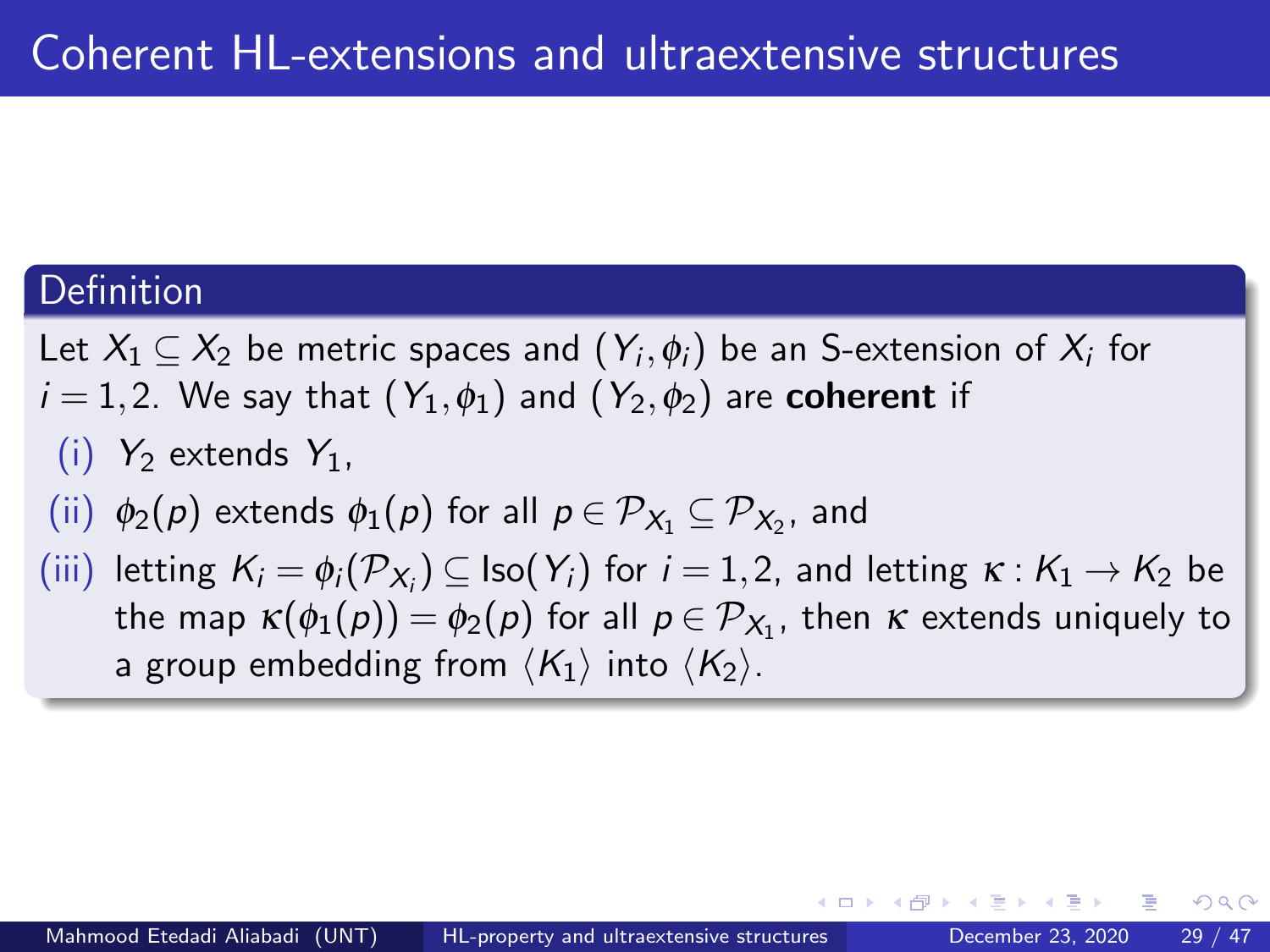Although the existence of coherent S-extensions follows from existence of strongly coherent S-extensions, we present a direct construction of coherent S-extensions using the algebraic method.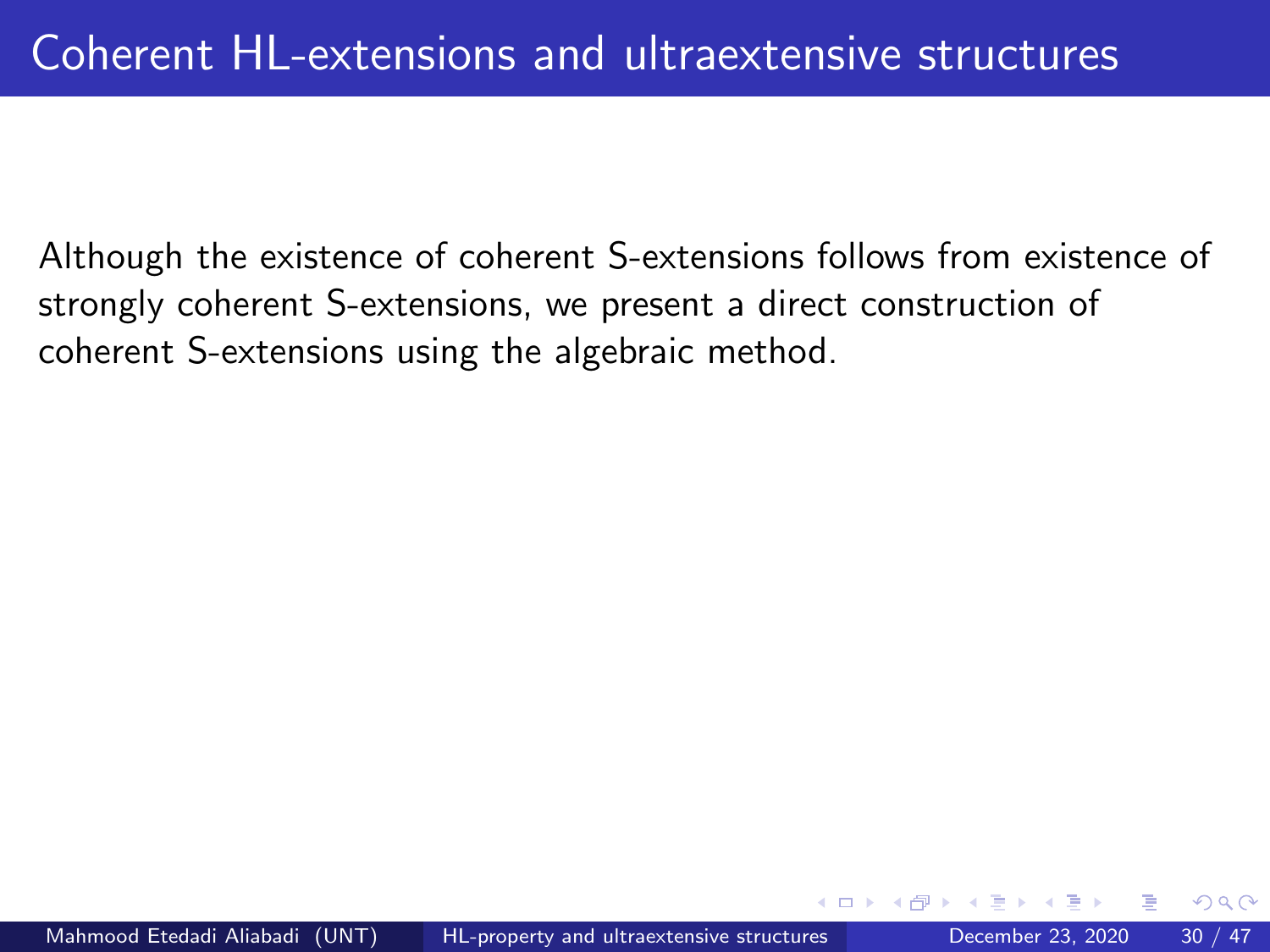Although the existence of coherent S-extensions follows from existence of strongly coherent S-extensions, we present a direct construction of coherent S-extensions using the algebraic method.

#### Theorem (E., Gao)

Suppose  $X_1 \subseteq X_2$  are finite metric spaces and  $(Y_1, \phi_1)$  is a finite minimal S-extension of  $X_1$ . Then there is a finite minimal S-extension  $(Y_2, \phi_2)$  of  $X_2$  so that  $(Y_2,\phi_2)$  is coherent with  $(Y_1,\phi_1)$ .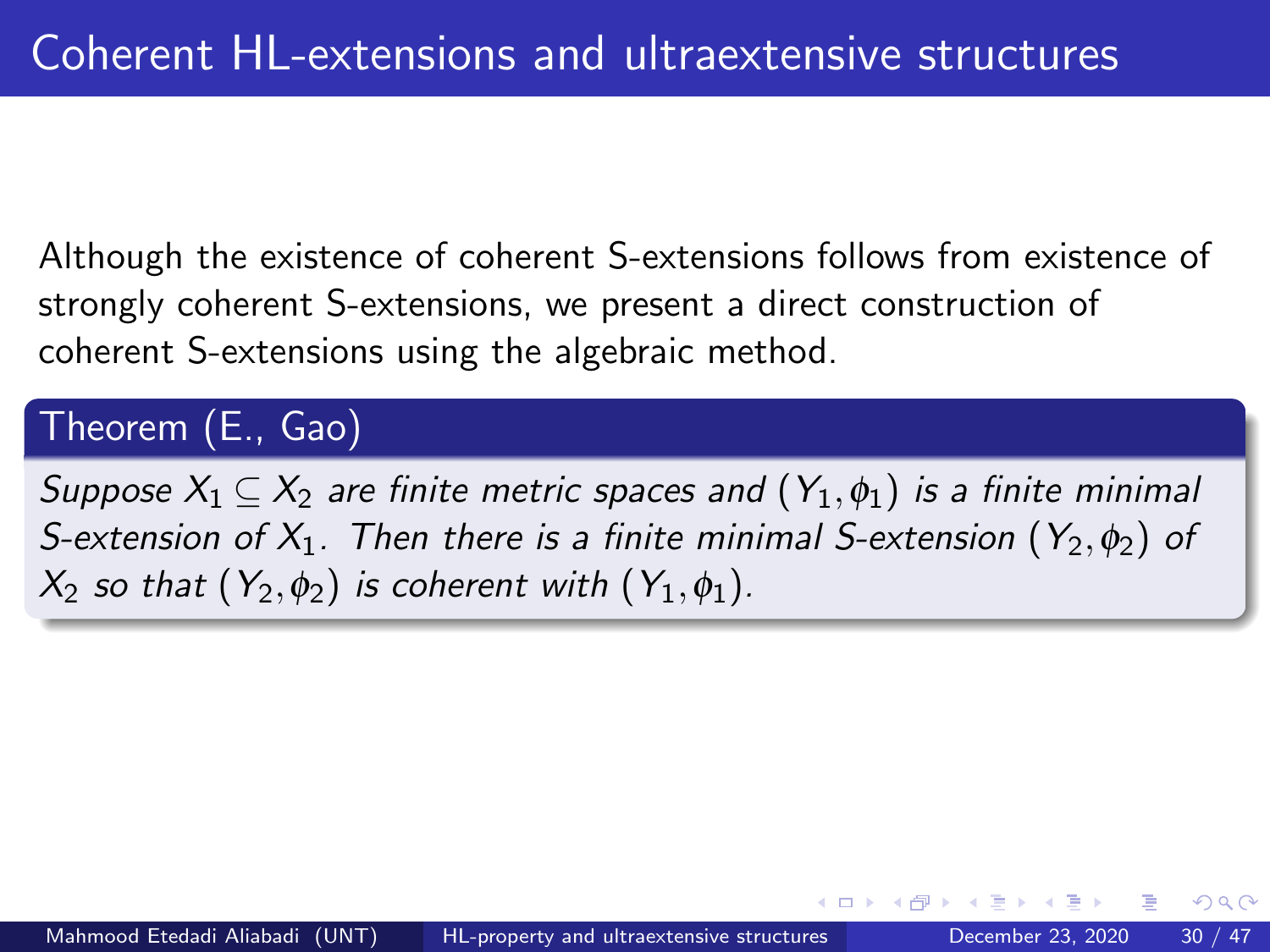Although the existence of coherent S-extensions follows from existence of strongly coherent S-extensions, we present a direct construction of coherent S-extensions using the algebraic method.

Theorem (E., Gao)

Suppose  $X_1 \subseteq X_2$  are finite metric spaces and  $(Y_1, \phi_1)$  is a finite minimal S-extension of  $X_1$ . Then there is a finite minimal S-extension  $(Y_2, \phi_2)$  of  $X_2$  so that  $(Y_2,\phi_2)$  is coherent with  $(Y_1,\phi_1)$ .

The fact that RZ-property is closed under free products is essential in the proof of the above theorem.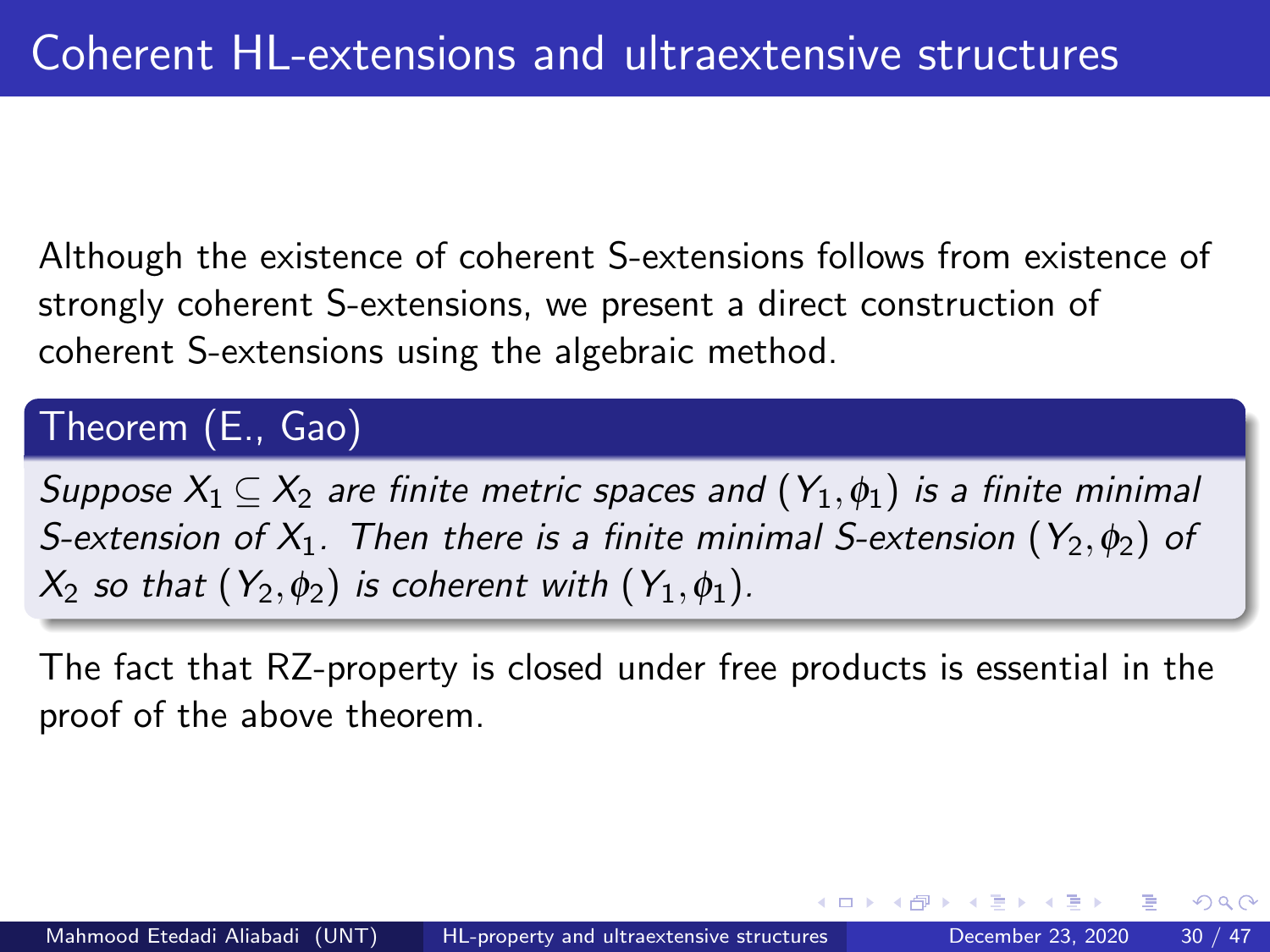## Coherent HL-extensions and ultraextensive structures

#### Definition

A metric space  $U$  is **ultraextensive** if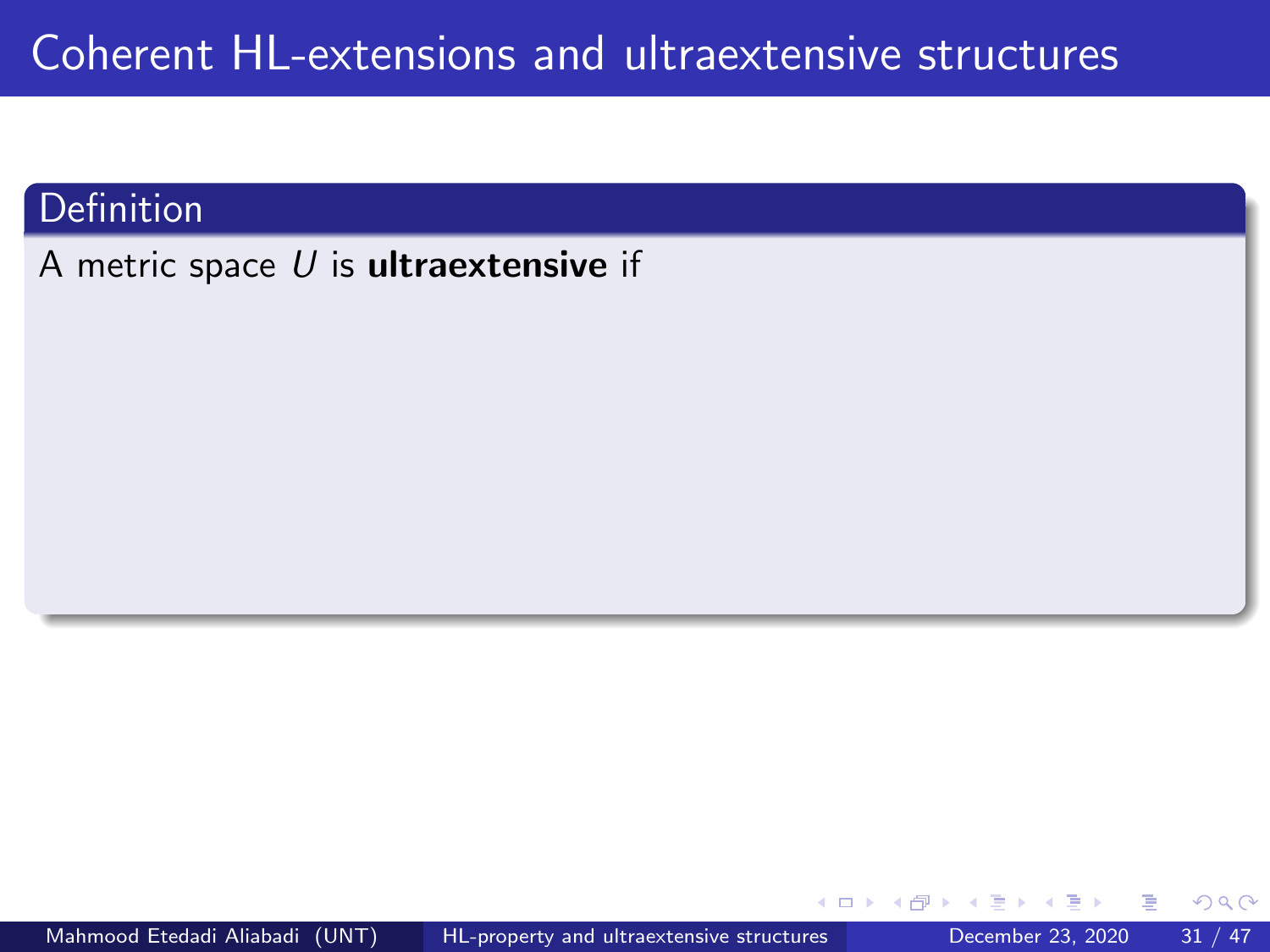A metric space  $U$  is ultraextensive if

(i) U is ultrahomogeneous, i.e., there is a  $\phi$  such that  $(U,\phi)$  is an S-extension of  $U$ ;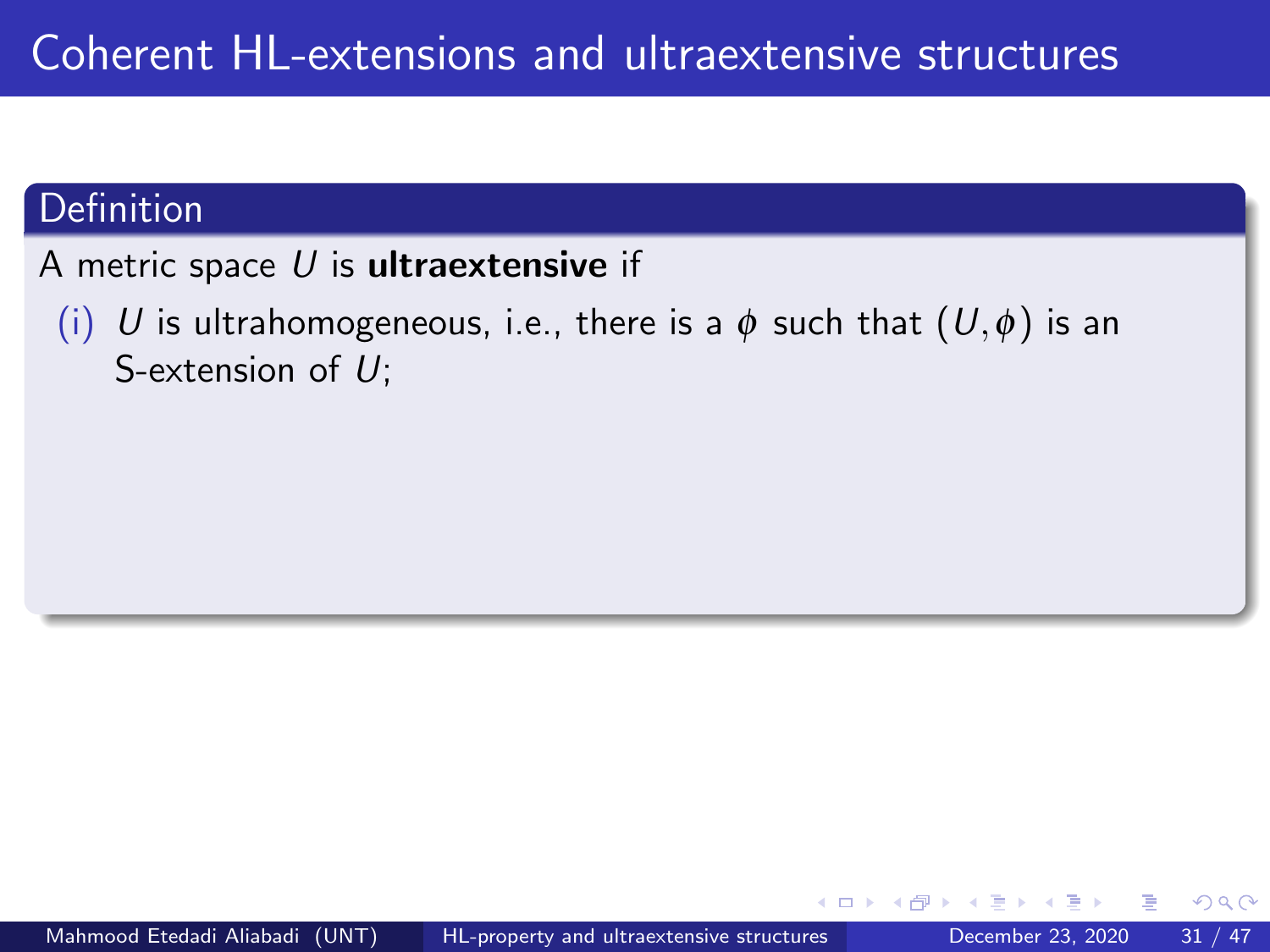A metric space  $U$  is ultraextensive if

- (i) U is ultrahomogeneous, i.e., there is a  $\phi$  such that  $(U,\phi)$  is an S-extension of  $U$ ;
- (ii) Every finite  $X \subseteq U$  has a finite S-extension  $(Y, \phi)$  where  $Y \subseteq U$ ;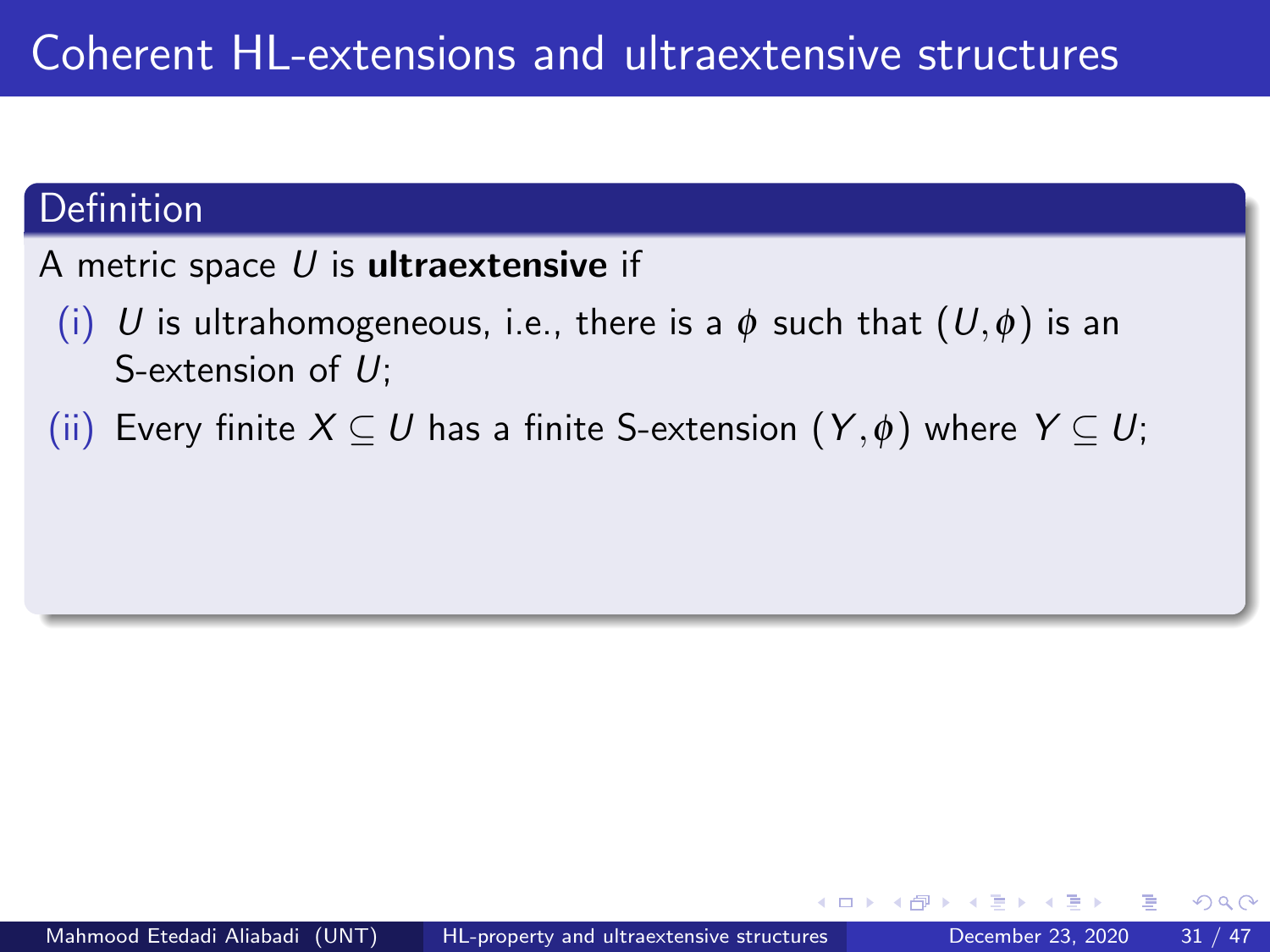#### A metric space  $U$  is **ultraextensive** if

- (i) U is ultrahomogeneous, i.e., there is a  $\phi$  such that  $(U,\phi)$  is an S-extension of  $U$ ;
- (ii) Every finite  $X \subseteq U$  has a finite S-extension  $(Y, \phi)$  where  $Y \subseteq U$ ;
- (iii) If  $X_1 \subseteq X_2 \subseteq U$  are finite and  $(Y_1, \phi_1)$  is a finite minimal S-extension of  $X_1$  with  $Y_1 \subseteq U$ , then there is a finite minimal S-extension  $(Y_2, \phi_2)$ of  $X_2$  such that  $Y_2 \subseteq U$  and  $(Y_1, \phi_1)$  and  $(Y_2, \phi_2)$  are coherent.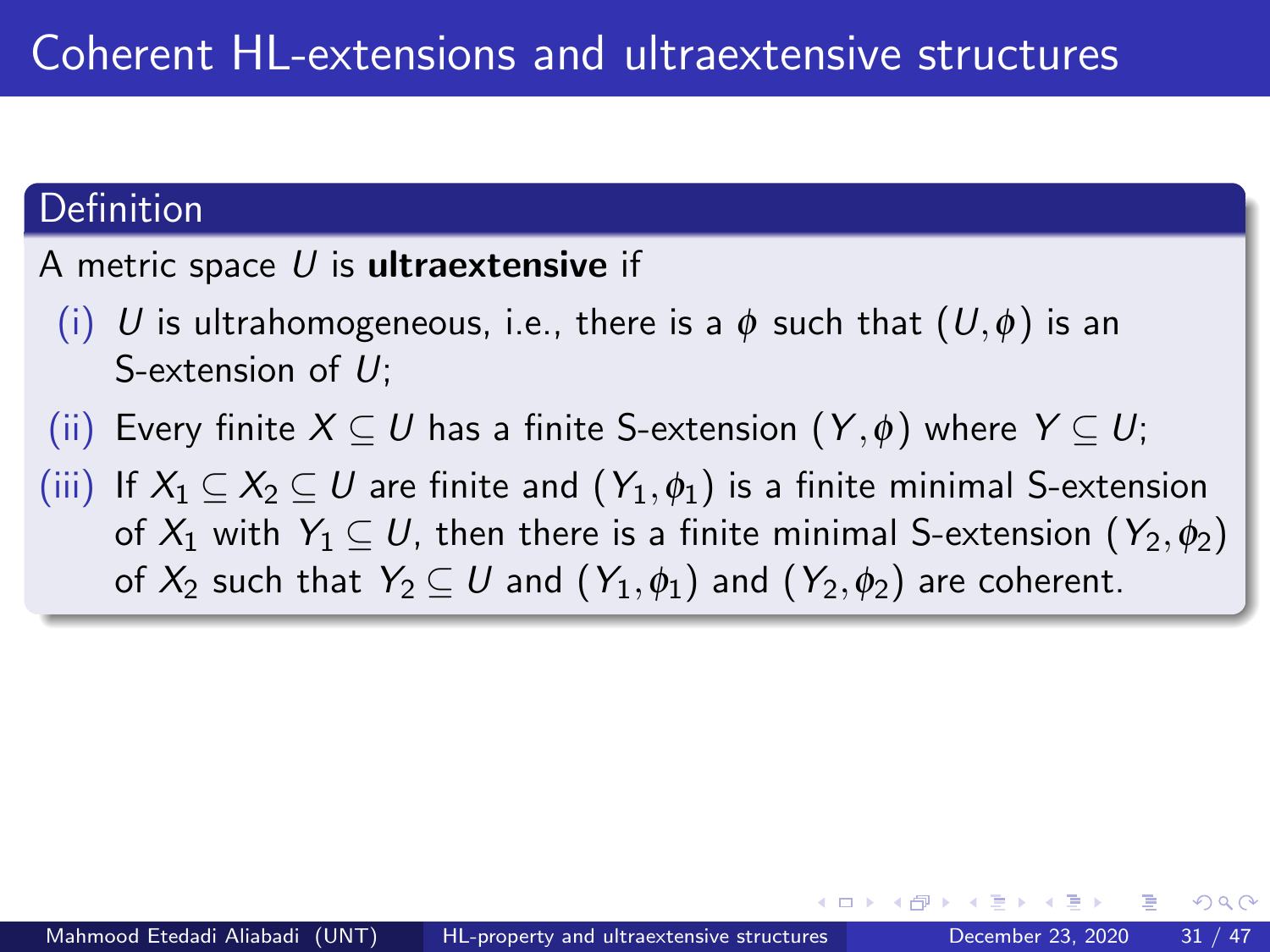#### A metric space  $U$  is **ultraextensive** if

- (i) U is ultrahomogeneous, i.e., there is a  $\phi$  such that  $(U,\phi)$  is an S-extension of  $U$ ;
- (ii) Every finite  $X \subseteq U$  has a finite S-extension  $(Y, \phi)$  where  $Y \subseteq U$ ;
- (iii) If  $X_1 \subseteq X_2 \subseteq U$  are finite and  $(Y_1, \phi_1)$  is a finite minimal S-extension of  $X_1$  with  $Y_1 \subset U$ , then there is a finite minimal S-extension  $(Y_2, \phi_2)$ of  $X_2$  such that  $Y_2 \subseteq U$  and  $(Y_1, \phi_1)$  and  $(Y_2, \phi_2)$  are coherent.

#### **Examples**

The following are some examples of ultraextensive spaces: the Urysohn space U,

 $200$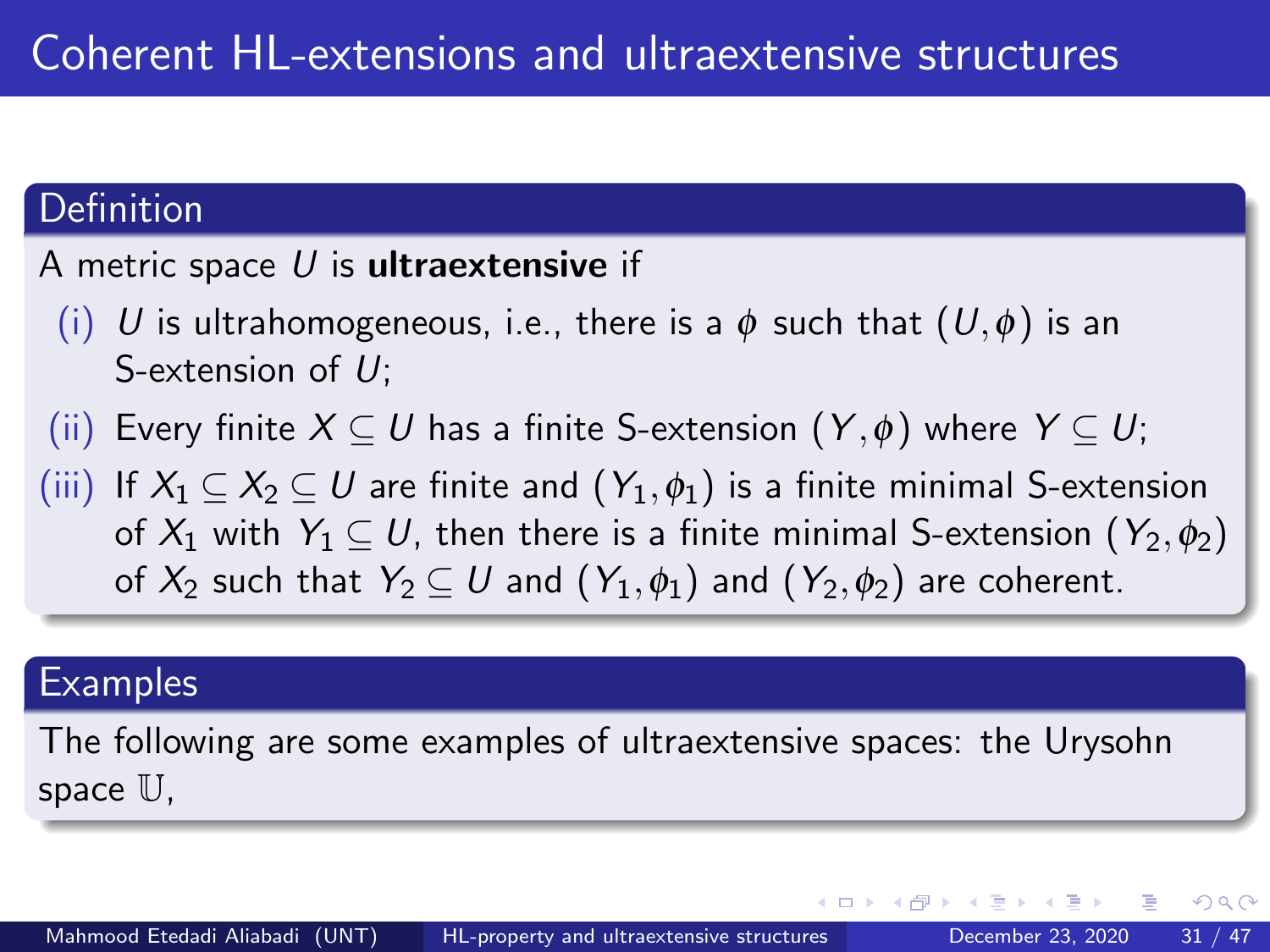#### A metric space  $U$  is **ultraextensive** if

- (i) U is ultrahomogeneous, i.e., there is a  $\phi$  such that  $(U,\phi)$  is an S-extension of  $U$ ;
- (ii) Every finite  $X \subseteq U$  has a finite S-extension  $(Y, \phi)$  where  $Y \subseteq U$ ;
- (iii) If  $X_1 \subseteq X_2 \subseteq U$  are finite and  $(Y_1, \phi_1)$  is a finite minimal S-extension of  $X_1$  with  $Y_1 \subset U$ , then there is a finite minimal S-extension  $(Y_2, \phi_2)$ of  $X_2$  such that  $Y_2 \subseteq U$  and  $(Y_1, \phi_1)$  and  $(Y_2, \phi_2)$  are coherent.

#### **Examples**

The following are some examples of ultraextensive spaces: the Urysohn space U,the rational Urysohn space QU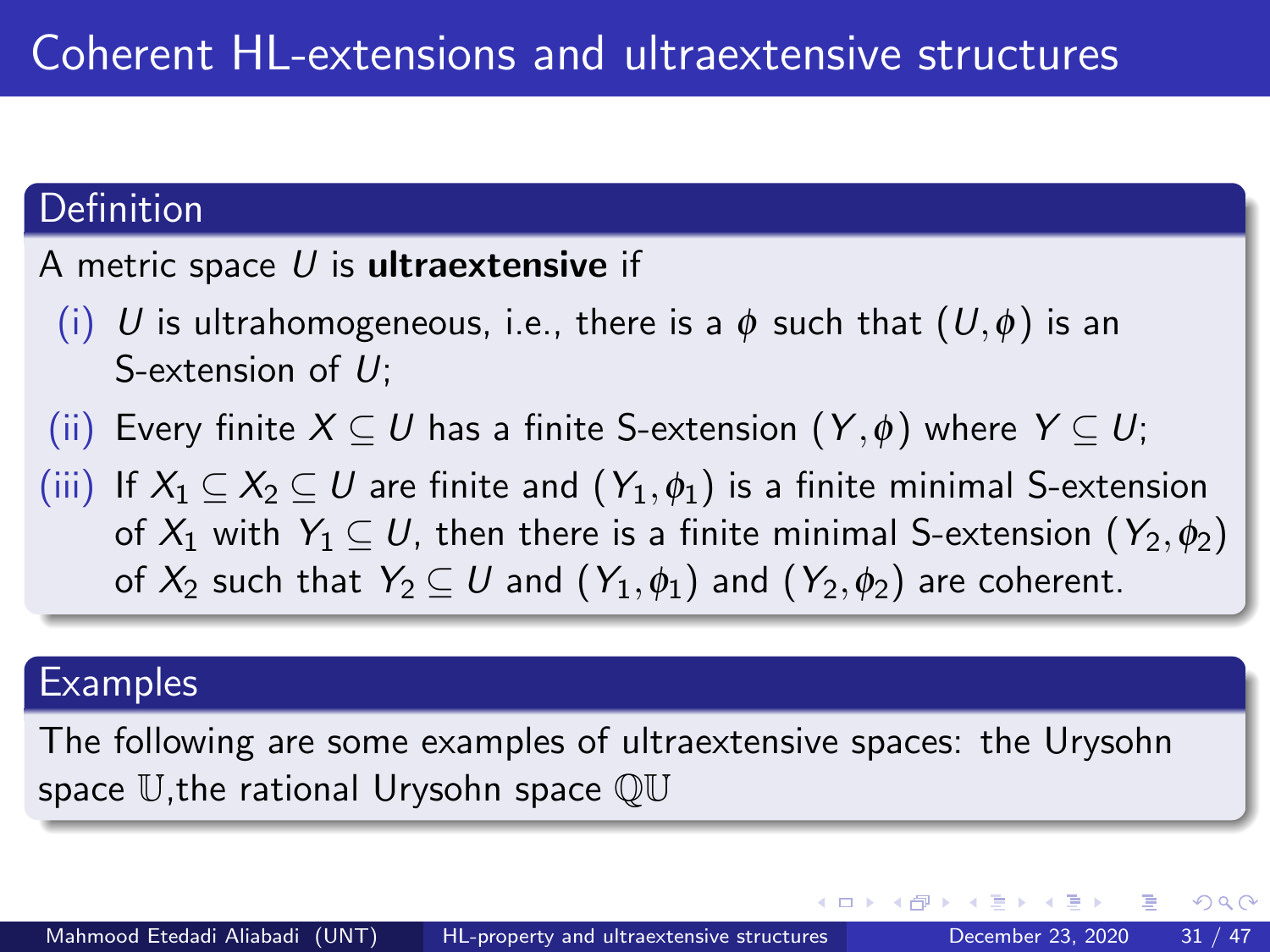#### A metric space  $U$  is **ultraextensive** if

- (i) U is ultrahomogeneous, i.e., there is a  $\phi$  such that  $(U,\phi)$  is an S-extension of  $U$ ;
- (ii) Every finite  $X \subseteq U$  has a finite S-extension  $(Y, \phi)$  where  $Y \subseteq U$ ;
- (iii) If  $X_1 \subseteq X_2 \subseteq U$  are finite and  $(Y_1, \phi_1)$  is a finite minimal S-extension of  $X_1$  with  $Y_1 \subset U$ , then there is a finite minimal S-extension  $(Y_2, \phi_2)$ of  $X_2$  such that  $Y_2 \subseteq U$  and  $(Y_1, \phi_1)$  and  $(Y_2, \phi_2)$  are coherent.

### **Examples**

The following are some examples of ultraextensive spaces: the Urysohn space U, the rational Urysohn space  $\mathbb{OU}$  and the random graph  $\mathcal{R}$ .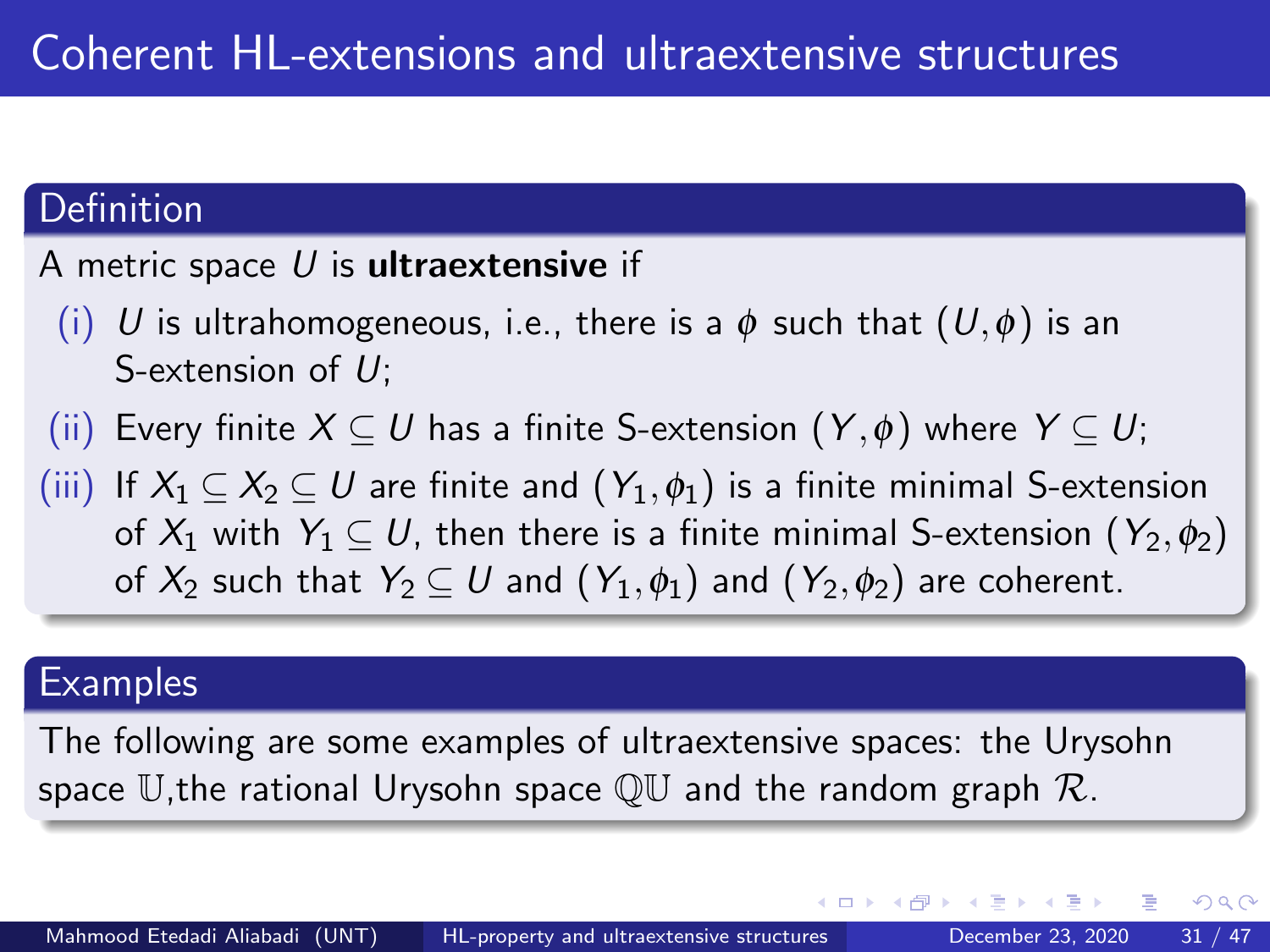Every countable metric space can be extended to a countable ultraextensive metric space.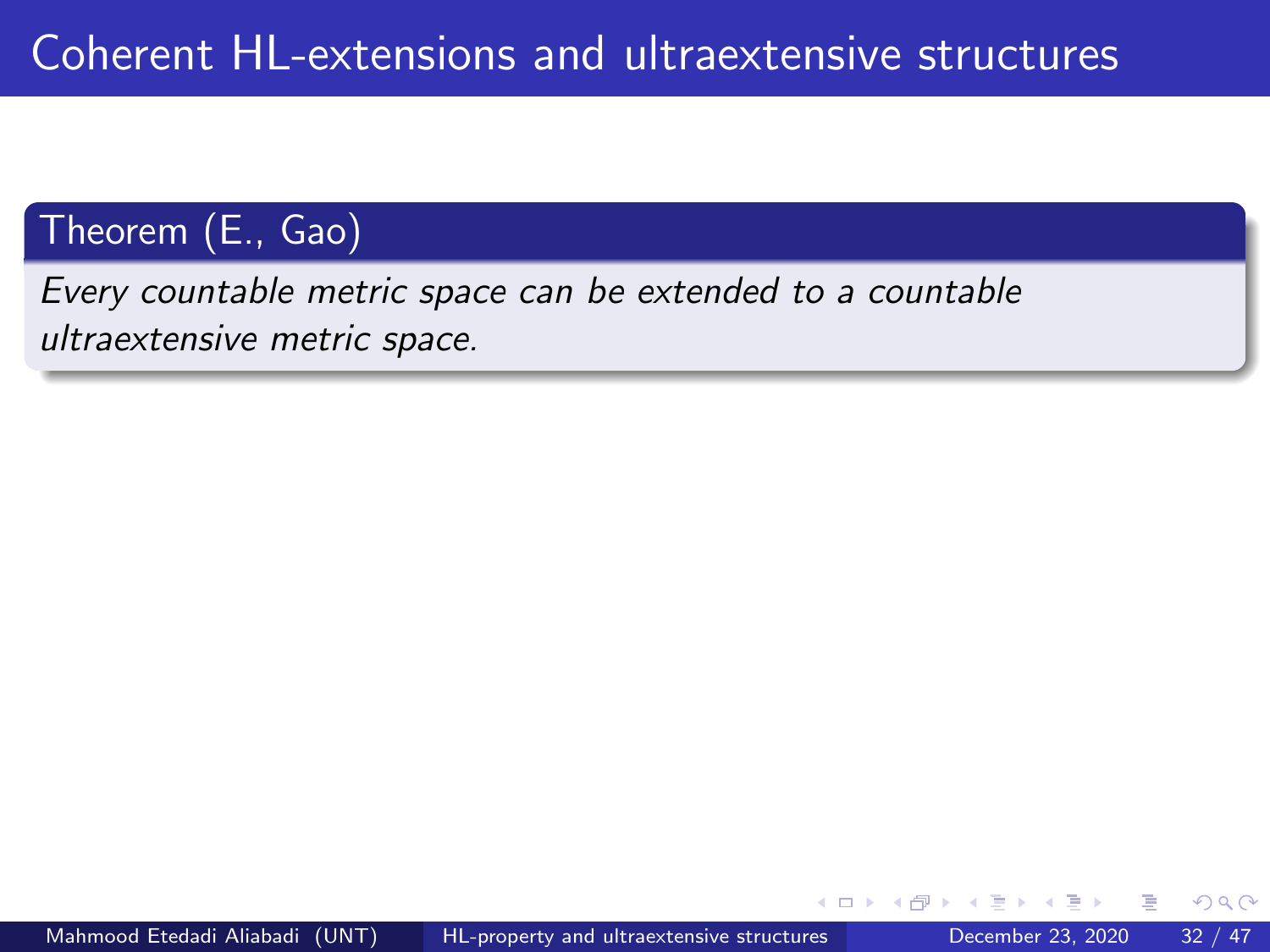Every countable metric space can be extended to a countable ultraextensive metric space.

## Theorem (E., Gao)

Let U be an ultraextensive metric space and  $X \subseteq U$  be a countable subset. Then there exists a countable ultraextensive subset  $Y \subseteq U$  with  $X \subseteq Y$ .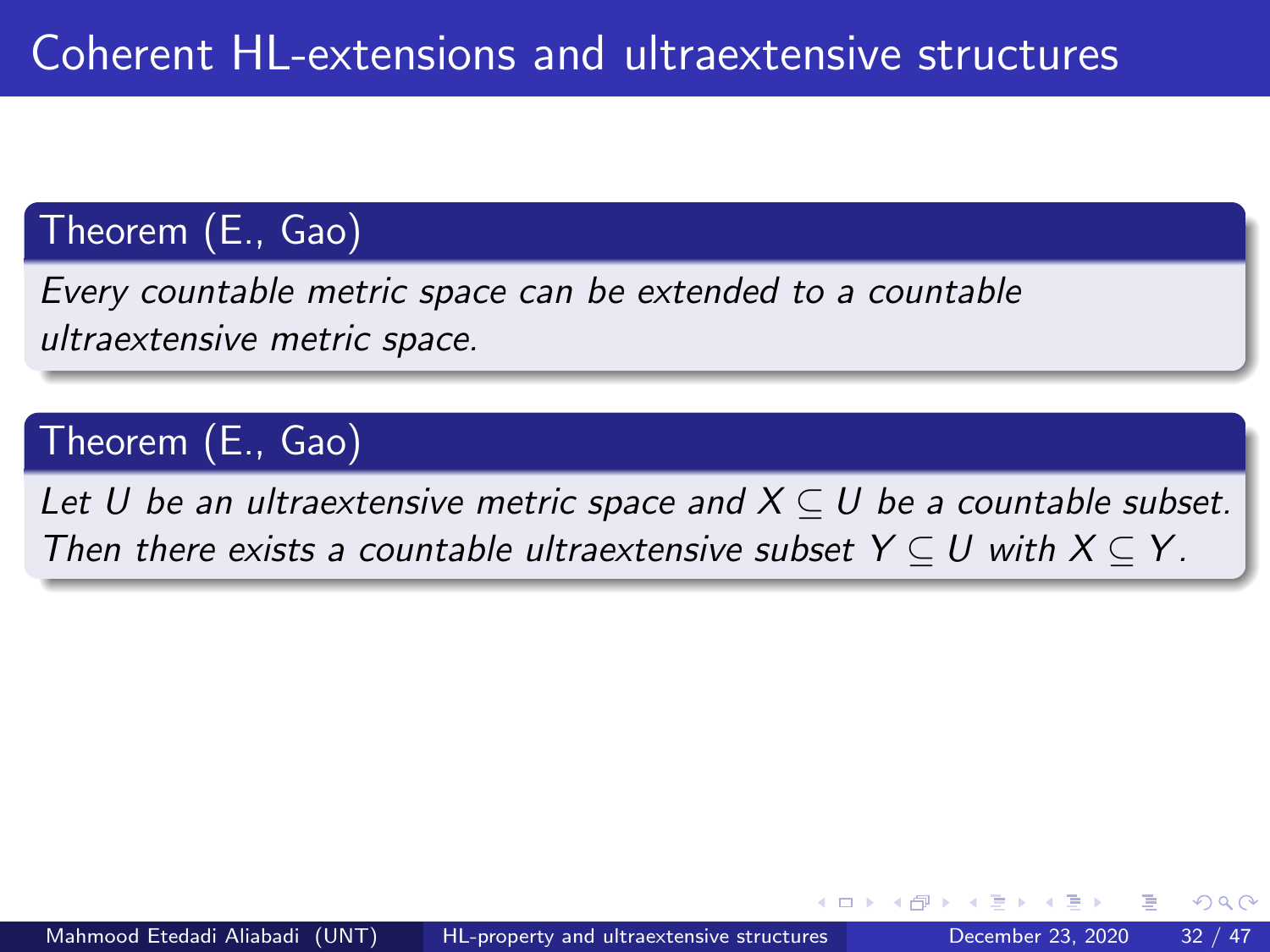Every countable metric space can be extended to a countable ultraextensive metric space.

## Theorem (E., Gao)

Let U be an ultraextensive metric space and  $X \subseteq U$  be a countable subset. Then there exists a countable ultraextensive subset  $Y \subseteq U$  with  $X \subseteq Y$ .

## Theorem (E., Gao)

For every separable ultraextensive metric space U,  $\text{Iso}(U)$  contains a dense locally finite subgroup.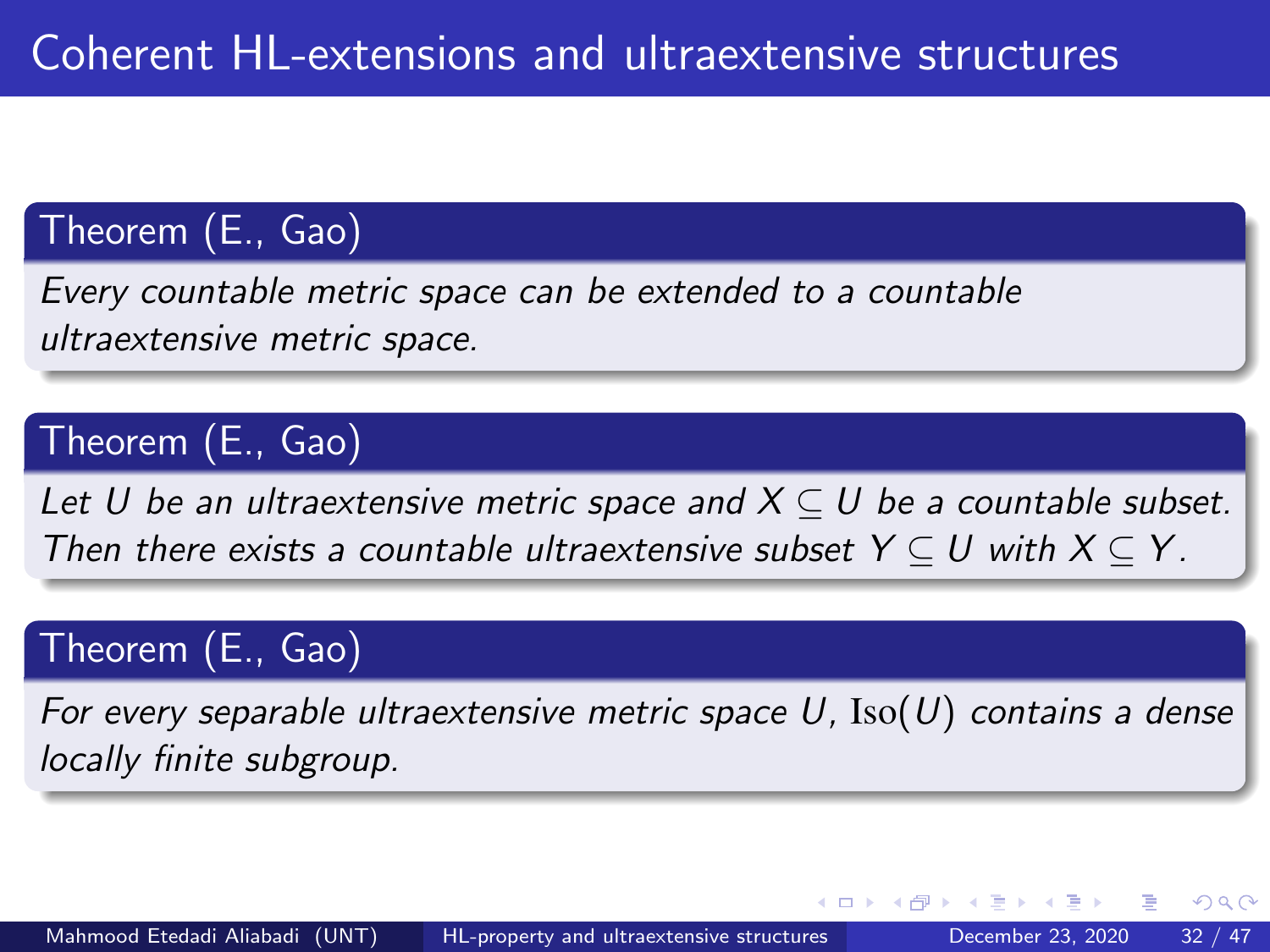The notions of strongly coherent, coherent and ultraextensive can be generalize to the context of HL-extensions.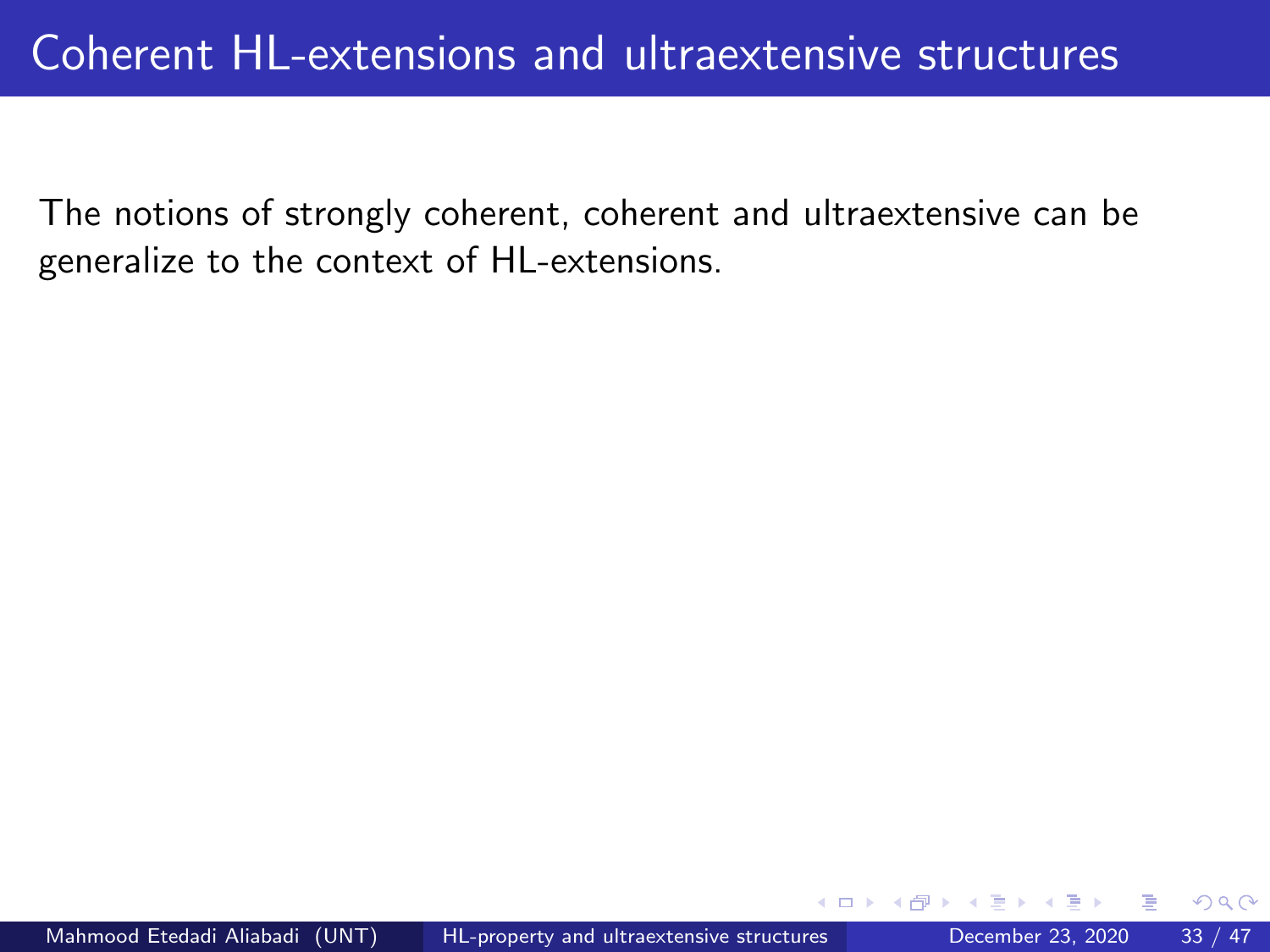The notions of strongly coherent, coherent and ultraextensive can be generalize to the context of HL-extensions.

#### **Definition**

Let  $\mathsf{C}_1 \subseteq \mathsf{C}_2$  be  $\mathcal{L}\text{-structures}$  and  $(D_i, \phi_i)$  be an HL-extension of  $\mathsf{C}_i$  for  $i = 1,2$ . We say that  $(D_1, \phi_1)$  and  $(D_2, \phi_2)$  are **coherent** if

- (i)  $D_2$  extends  $D_1$ ,
- $(\mathsf{ii}) \; \; \phi_2(\rho)$  extends  $\phi_1(\rho)$  for all  $\rho \in {\mathcal{P}}_{C_1} \subseteq {\mathcal{P}}_{C_2}$ , and
- $(iii)$  letting  $K_i = \langle \phi_i(\mathcal{P}_{C_i}) \rangle \leq \mathsf{Aut}(D_i)$  for  $i = 1,2$ , and letting  $\kappa: \phi_1({\mathcal P}_{C_1}) \to \phi_2({\mathcal P}_{C_2})$  be such that  $\kappa(\phi_1(\rho)) = \phi_2(\rho)$  for all  $\rho \in {\mathcal P}_{C_1}$ , then  $\kappa$  has a unique extension to a group isomorphic embedding from  $K_1$  into  $K_2$ .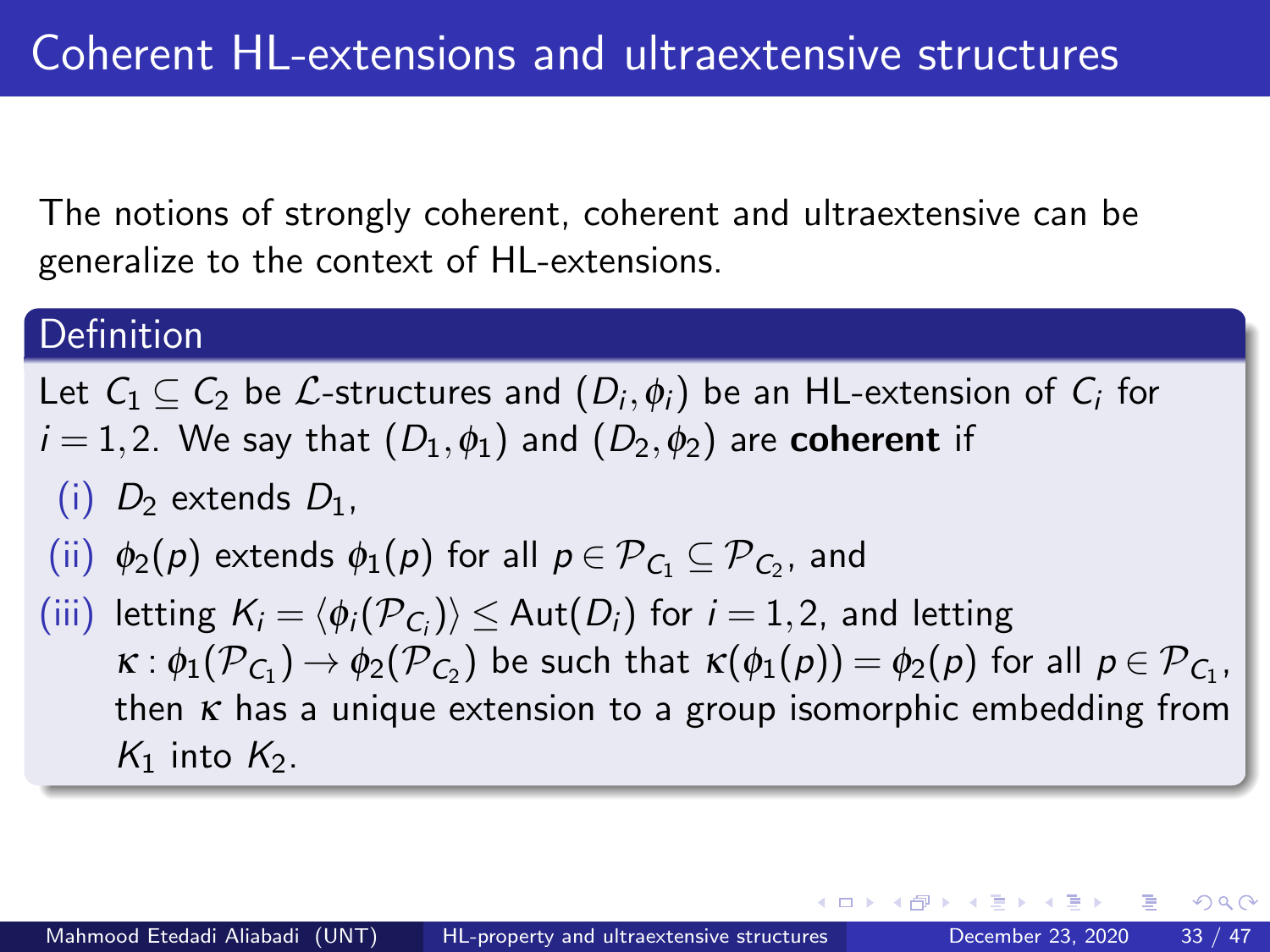## Definition

### An  $\mathcal{L}$ -structure  $U$  is **ultraextensive** if

- (i) U is ultrahomogeneous, i.e., there is a  $\phi$  such that  $(U,\phi)$  is an HL-extension of  $U$ ;
- (ii) Every finite  $C \subseteq U$  has a finite HL-extension  $(D, \phi)$  where  $D \subseteq U$ ;
- (iii) If  $C_1 \subseteq C_2 \subseteq U$  are finite and  $(D_1, \phi_1)$  is a finite minimal HL-extension of  $C_1$  with  $D_1 \subseteq U$  then there is a finite minimal HL-extension  $(D_2, \phi_2)$ of  $C_2$  such that  $D_2 \subseteq U$  and  $(D_1,\phi_1)$  and  $(D_2,\phi_2)$  are coherent.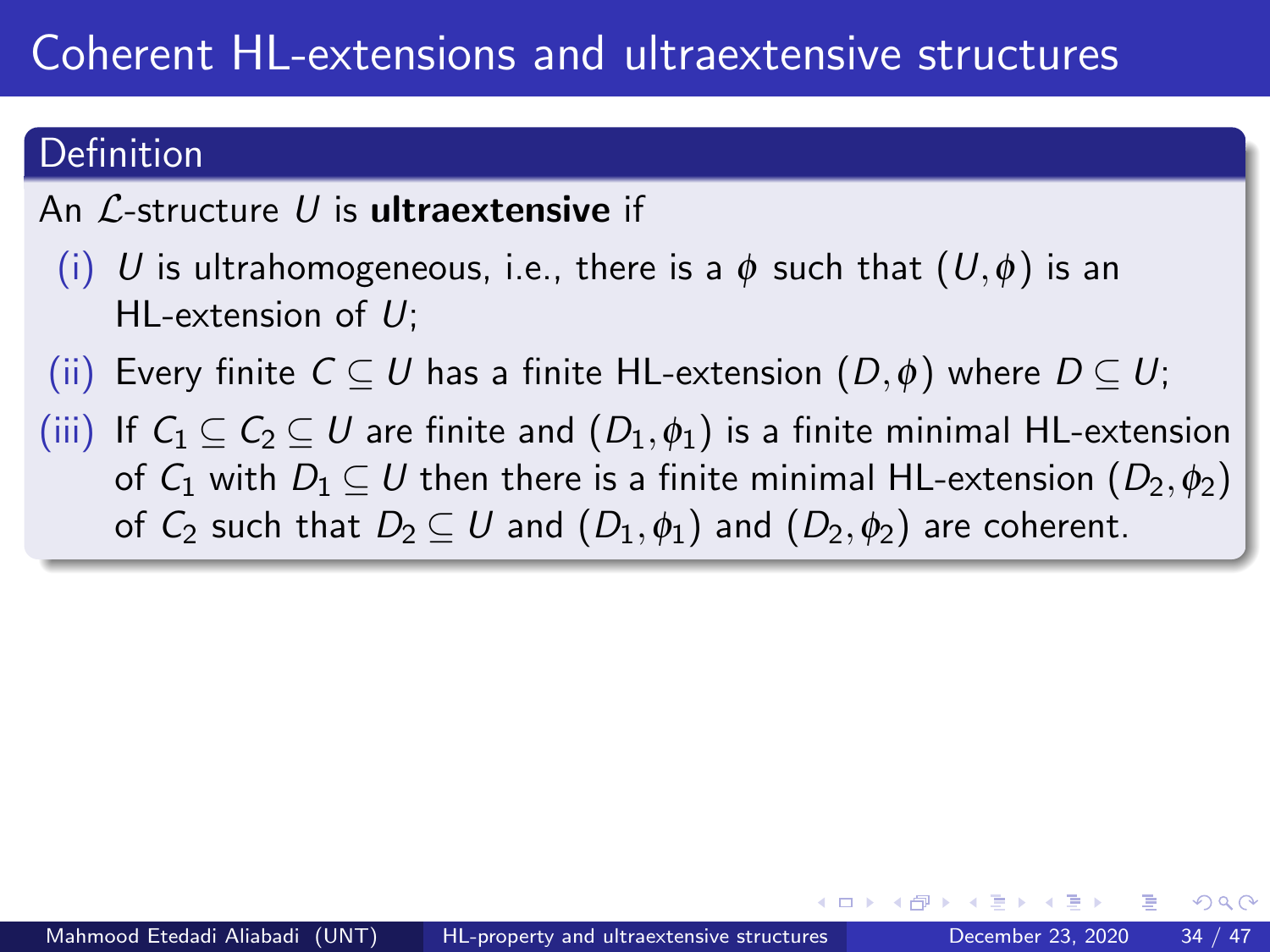## Definition

### An  $\mathcal{L}$ -structure U is **ultraextensive** if

- (i) U is ultrahomogeneous, i.e., there is a  $\phi$  such that  $(U,\phi)$  is an HL-extension of  $U$ ;
- (ii) Every finite  $C \subseteq U$  has a finite HL-extension  $(D, \phi)$  where  $D \subseteq U$ ;
- (iii) If  $C_1 \subseteq C_2 \subseteq U$  are finite and  $(D_1, \phi_1)$  is a finite minimal HL-extension of  $C_1$  with  $D_1 \subseteq U$  then there is a finite minimal HL-extension  $(D_2, \phi_2)$ of  $C_2$  such that  $D_2 \subseteq U$  and  $(D_1,\phi_1)$  and  $(D_2,\phi_2)$  are coherent.

### **Definition**

Let  $\mathcal C$  be a class of  $\mathcal L$ -structures.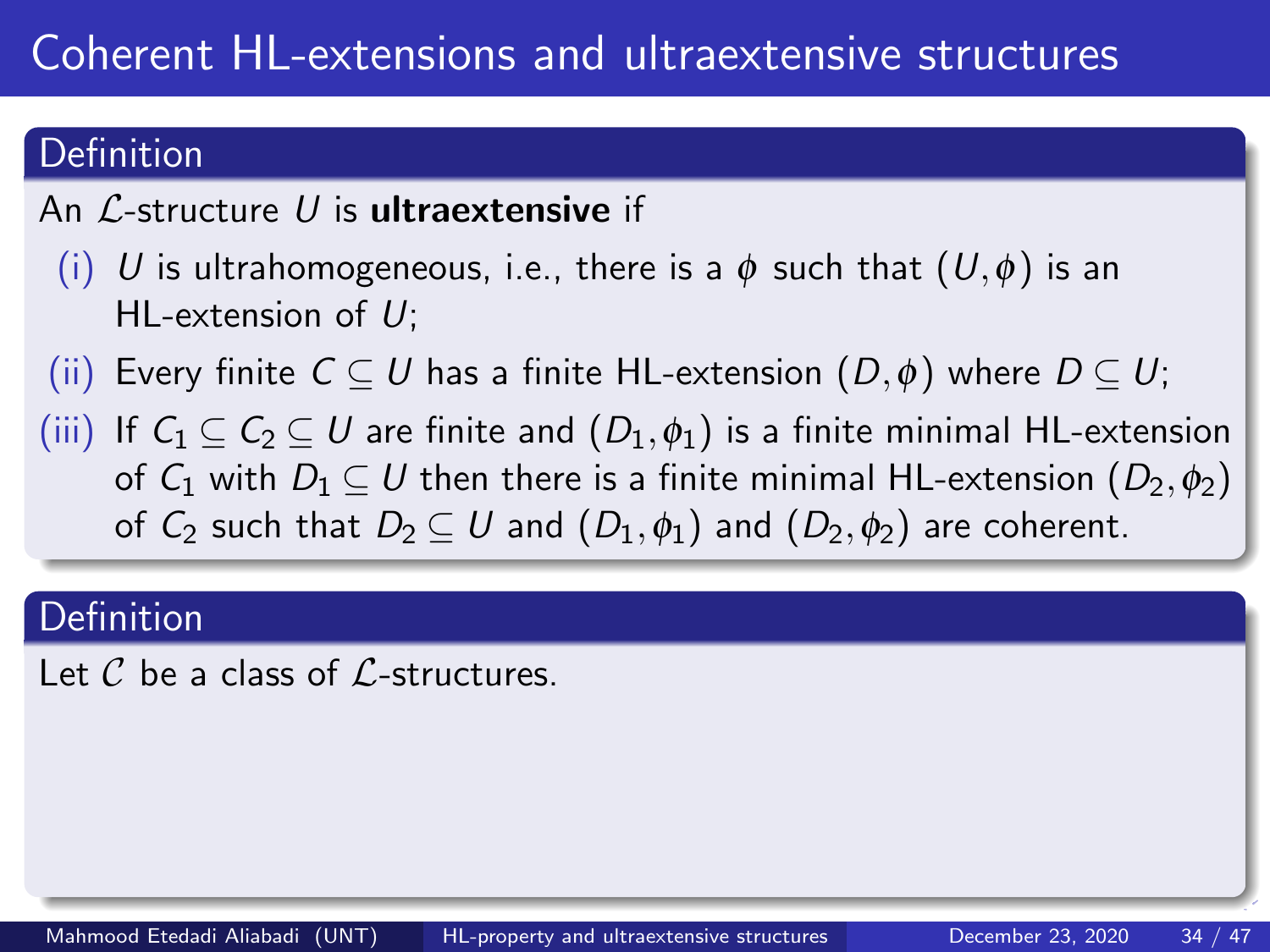### Definition

### An  $\mathcal{L}$ -structure U is **ultraextensive** if

- (i) U is ultrahomogeneous, i.e., there is a  $\phi$  such that  $(U,\phi)$  is an HL-extension of  $U$ ;
- (ii) Every finite  $C \subseteq U$  has a finite HL-extension  $(D, \phi)$  where  $D \subseteq U$ ;
- (iii) If  $C_1 \subseteq C_2 \subseteq U$  are finite and  $(D_1, \phi_1)$  is a finite minimal HL-extension of  $C_1$  with  $D_1 \subseteq U$  then there is a finite minimal HL-extension  $(D_2, \phi_2)$ of  $C_2$  such that  $D_2 \subseteq U$  and  $(D_1,\phi_1)$  and  $(D_2,\phi_2)$  are coherent.

### **Definition**

Let C be a class of L-structures. We say C has the coherent extension property if it has the EPPA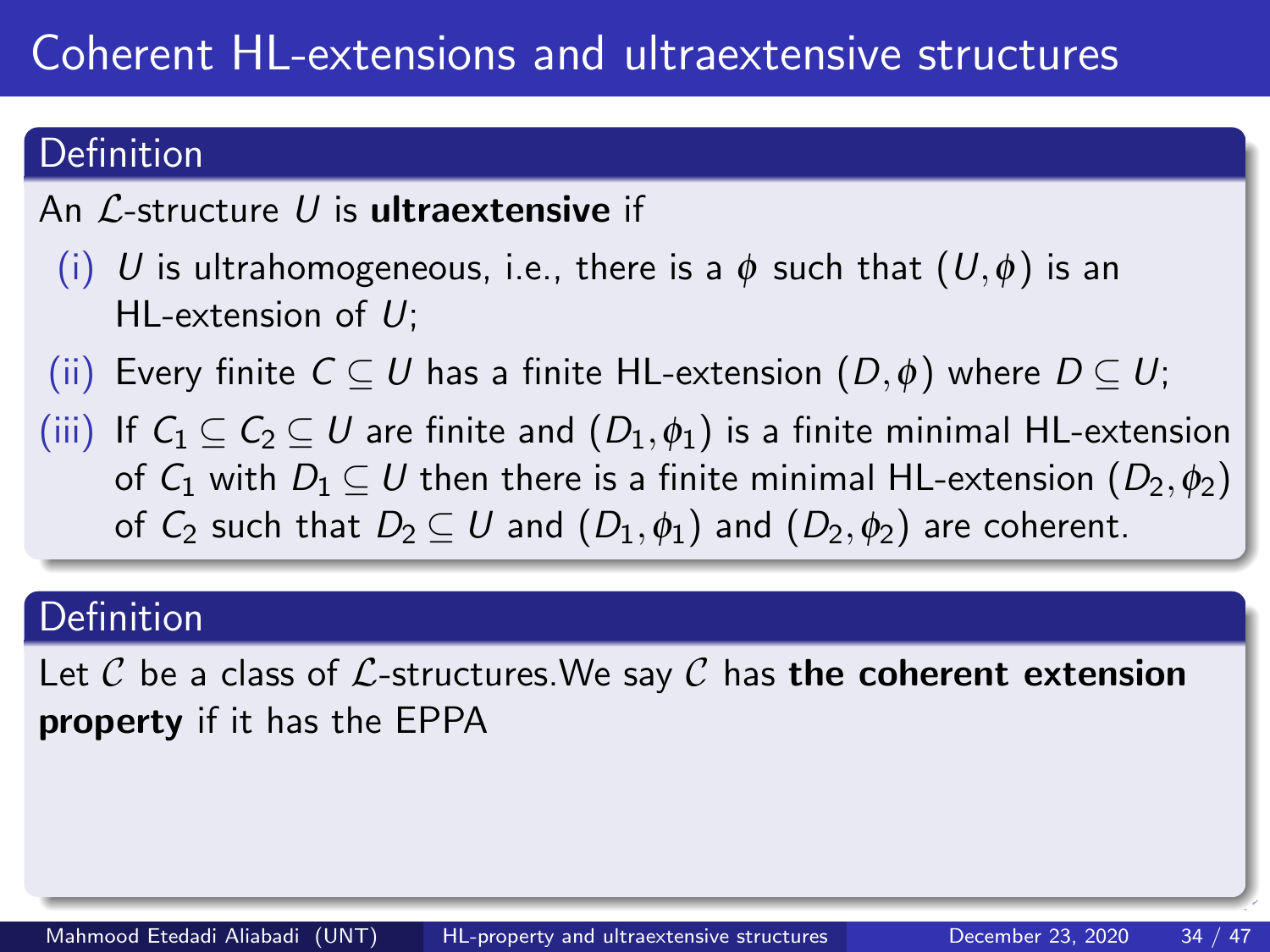## Definition

### An  $\mathcal{L}$ -structure U is **ultraextensive** if

- (i) U is ultrahomogeneous, i.e., there is a  $\phi$  such that  $(U,\phi)$  is an HL-extension of  $U$ ;
- (ii) Every finite  $C \subseteq U$  has a finite HL-extension  $(D, \phi)$  where  $D \subseteq U$ ;
- (iii) If  $C_1 \subseteq C_2 \subseteq U$  are finite and  $(D_1, \phi_1)$  is a finite minimal HL-extension of  $C_1$  with  $D_1 \subset U$  then there is a finite minimal HL-extension  $(D_2, \phi_2)$ of  $C_2$  such that  $D_2 \subseteq U$  and  $(D_1,\phi_1)$  and  $(D_2,\phi_2)$  are coherent.

#### **Definition**

Let C be a class of L-structures. We say C has the coherent extension  $\mathsf{property}\nolimits$  if it has the <code>EPPAand</code> for finite structures  $D\subseteq D'$  in  $\mathcal C$  and a finite minimal HL-extension  $(E, \phi)$  of D where E is also in C,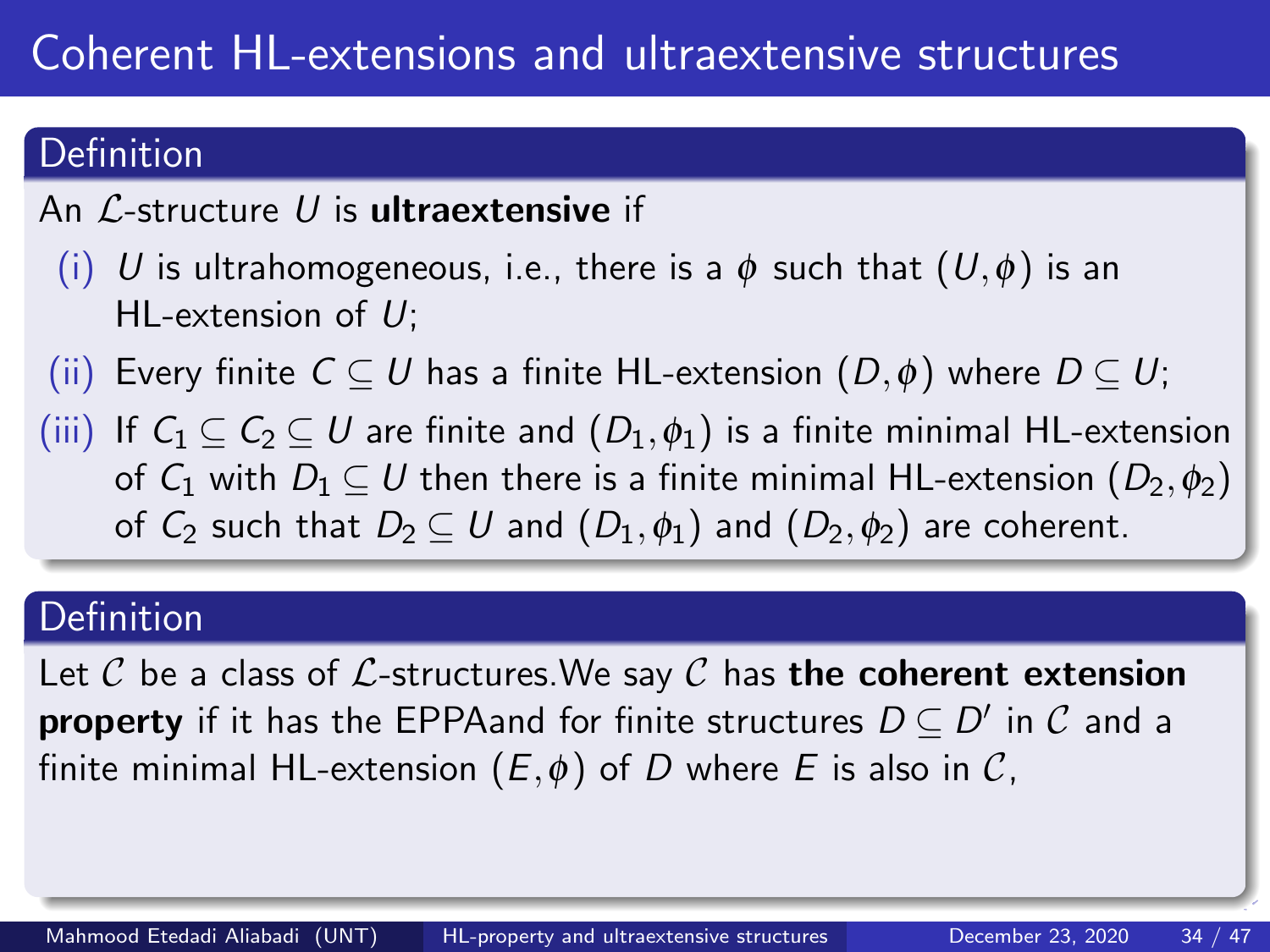## Definition

### An  $\mathcal{L}$ -structure U is **ultraextensive** if

- (i) U is ultrahomogeneous, i.e., there is a  $\phi$  such that  $(U,\phi)$  is an HL-extension of  $U$ ;
- (ii) Every finite  $C \subseteq U$  has a finite HL-extension  $(D, \phi)$  where  $D \subseteq U$ ;
- (iii) If  $C_1 \subseteq C_2 \subseteq U$  are finite and  $(D_1, \phi_1)$  is a finite minimal HL-extension of  $C_1$  with  $D_1 \subset U$  then there is a finite minimal HL-extension  $(D_2, \phi_2)$ of  $C_2$  such that  $D_2 \subseteq U$  and  $(D_1,\phi_1)$  and  $(D_2,\phi_2)$  are coherent.

### **Definition**

Let C be a class of L-structures. We say C has the coherent extension  $\mathsf{property}\nolimits$  if it has the <code>EPPAand</code> for finite structures  $D\subseteq D'$  in  $\mathcal C$  and a finite minimal HL-extension  $(E, \phi)$  of D where E is also in C, there exists a finite minimal HL-extension  $(E',\phi')$  of  $D'$  where  $E'$  is in  ${\cal C}$  and  $(E,\phi)$  and  $(E', \phi')$  are coherent.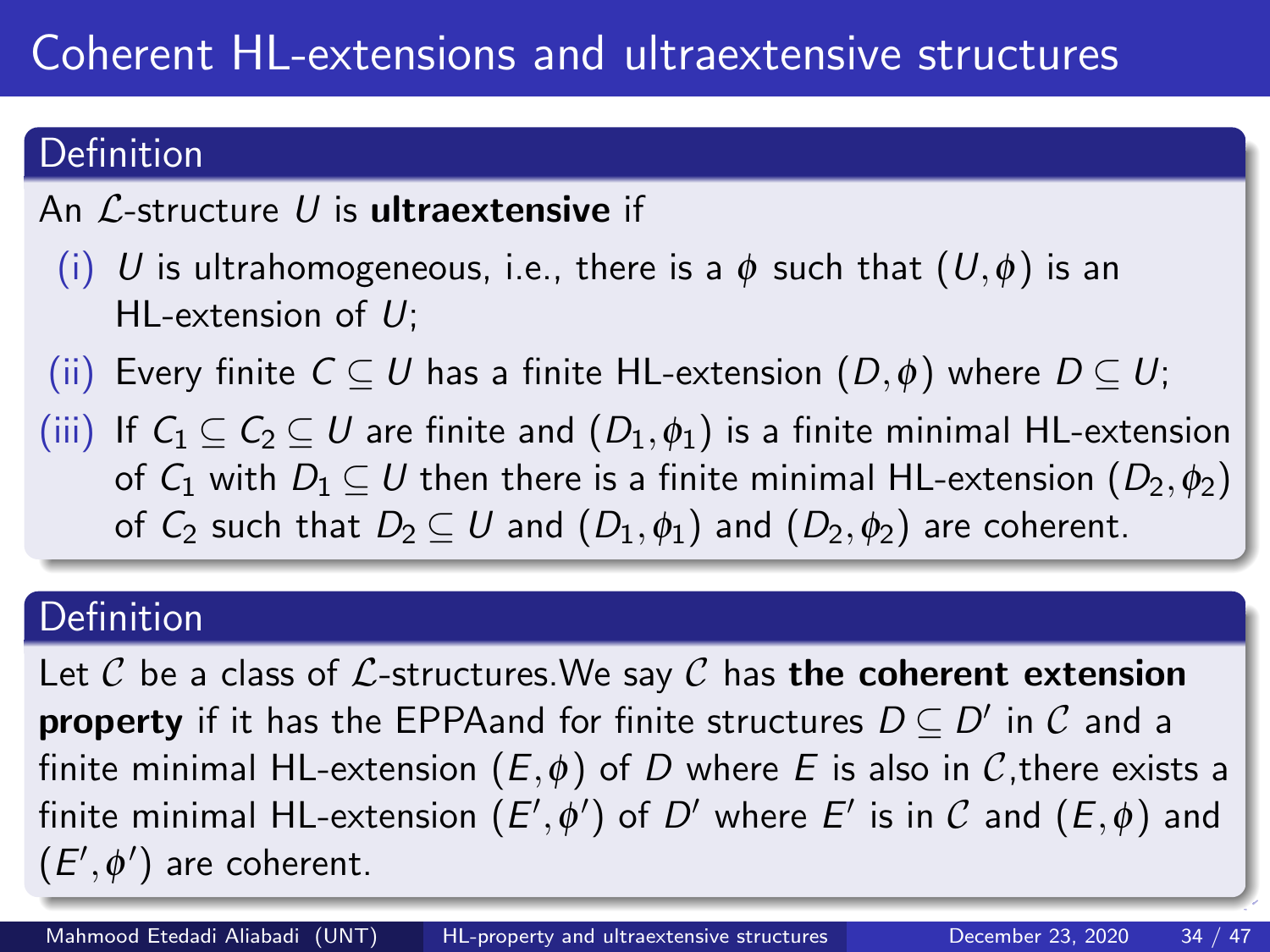Let  $\mathcal C$  be a Fraïssé class and U be the Fraïssé limit of  $\mathcal C$ . Then, U is ultraextensive iff  $C$  has the coherent extension property.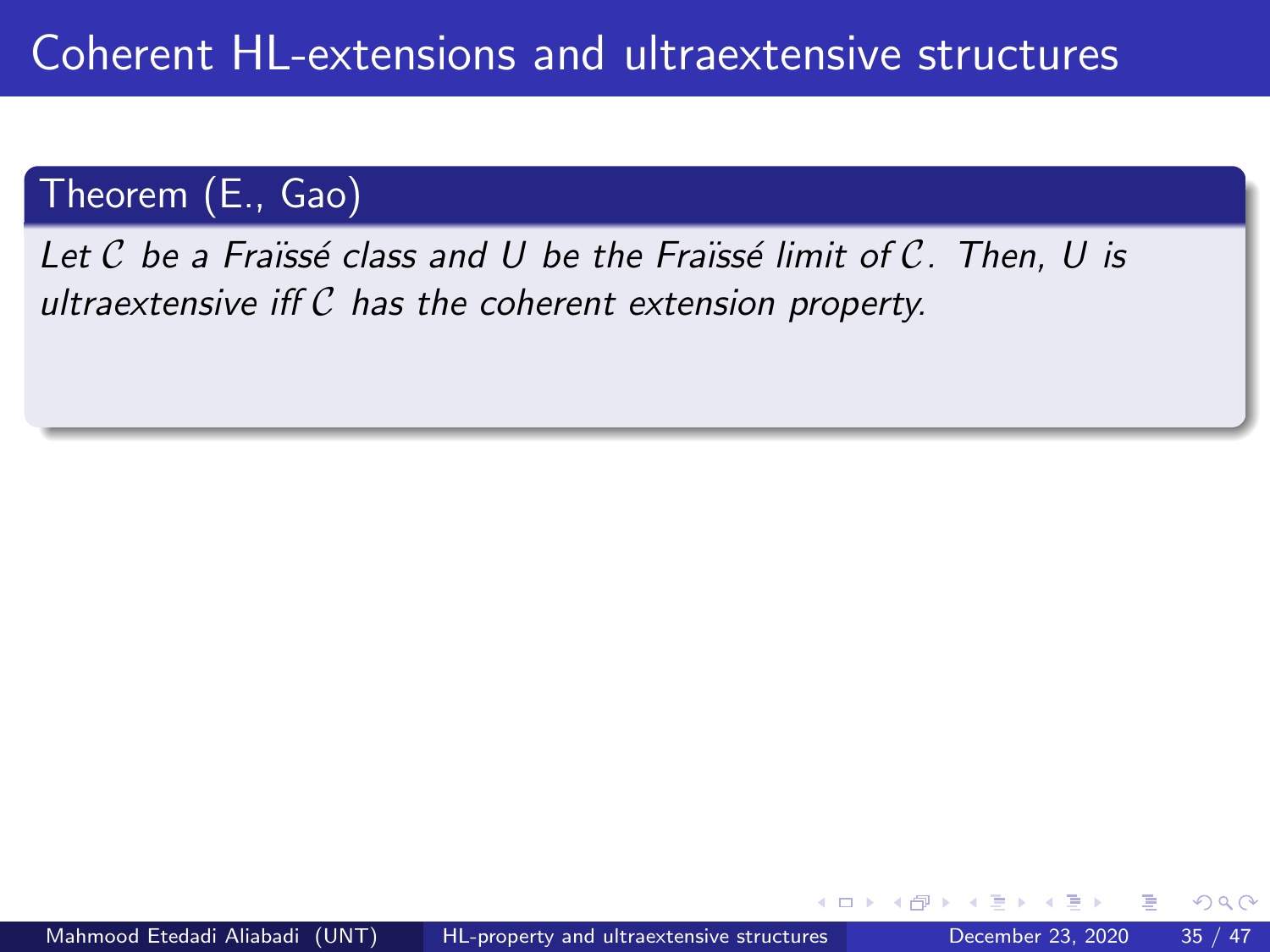Let C be a Fraïssé class and U be the Fraïssé limit of C. Then, U is ultraextensive iff  $C$  has the coherent extension property. In particular, if  $\mathcal T$  is a finite set of Gaifman cliques and C is the class of  $T$ -free structures, then U is ultraextensive.

つひひ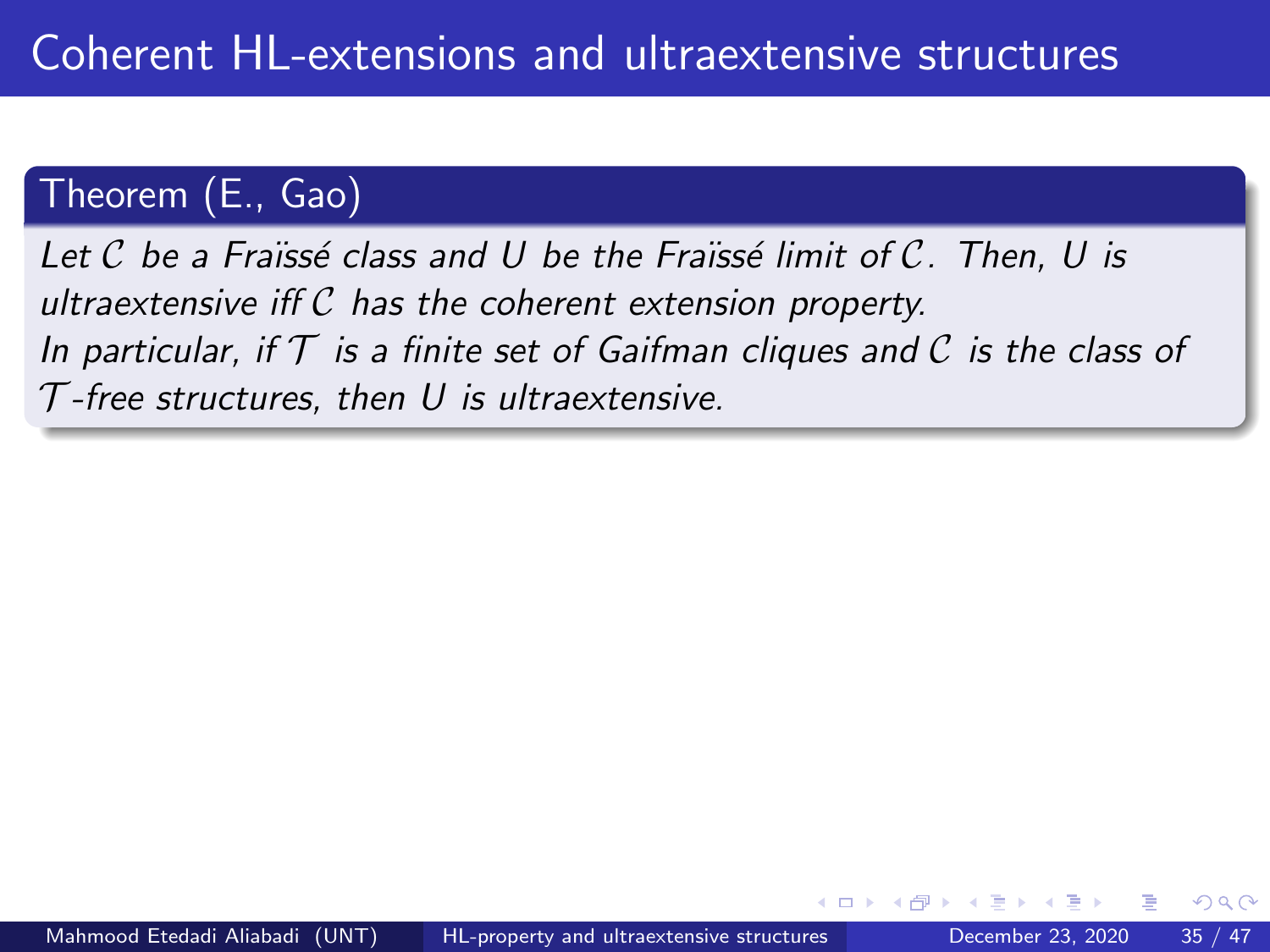Let C be a Fraïssé class and U be the Fraïssé limit of C. Then, U is ultraextensive iff  $C$  has the coherent extension property. In particular, if  $\mathcal T$  is a finite set of Gaifman cliques and C is the class of  $T$ -free structures, then U is ultraextensive.

### **Corollary**

The Henson graph  $G_n$ , the Fraïssé limit of the class of  $K_n$ -free graphs, is ultraextensive for every natural number n.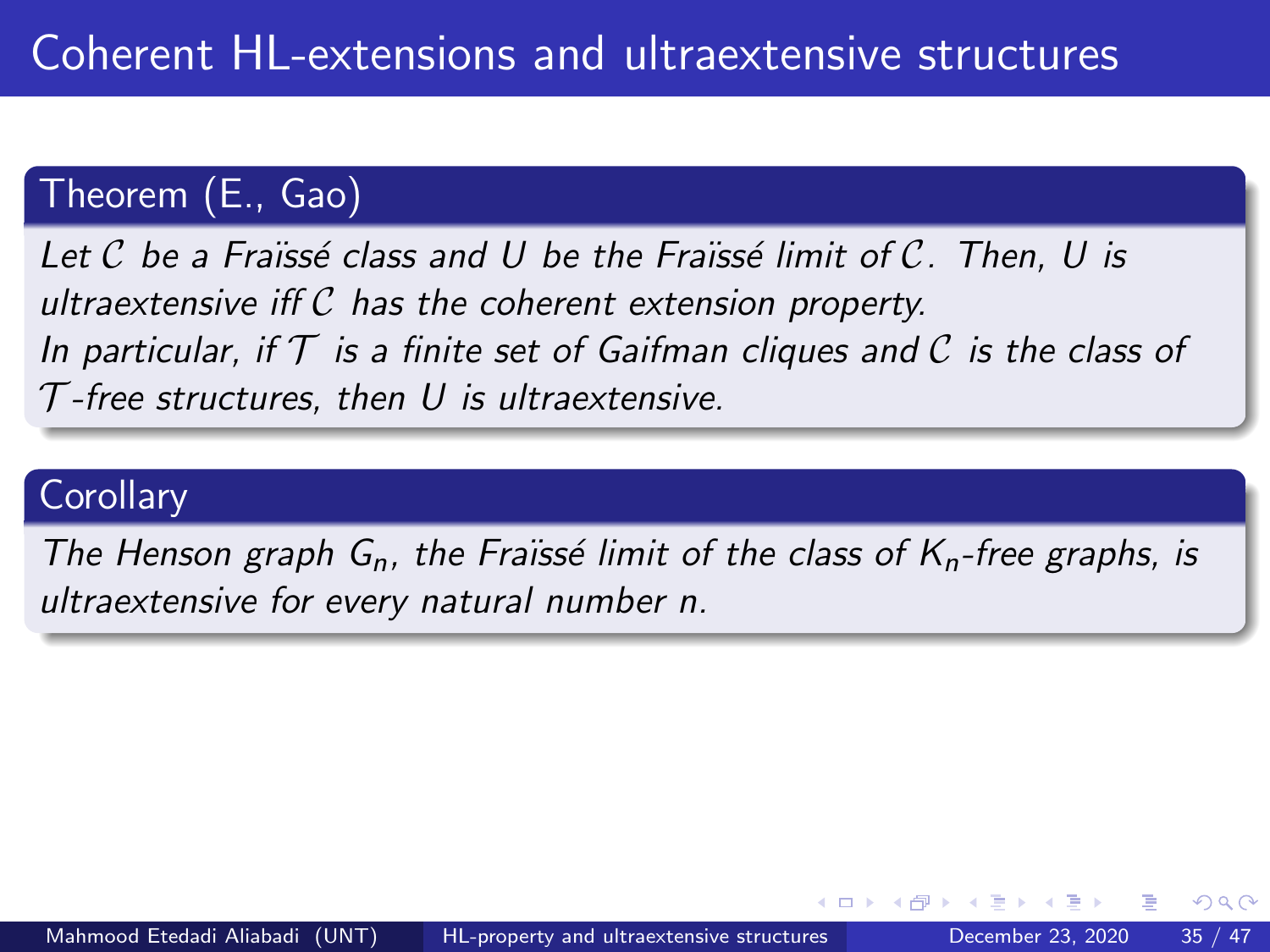Let C be a Fraïssé class and U be the Fraïssé limit of C. Then, U is ultraextensive iff  $C$  has the coherent extension property. In particular, if  $\mathcal T$  is a finite set of Gaifman cliques and C is the class of  $T$ -free structures, then U is ultraextensive.

### **Corollary**

The Henson graph  $G_n$ , the Fraïssé limit of the class of  $K_n$ -free graphs, is ultraextensive for every natural number n.

### Theorem (E., Gao)

If U is a countable ultraextensive  $\mathcal{L}$ -structure then  $\text{Aut}(U)$  has a dense locally finite subgroup.

4 D F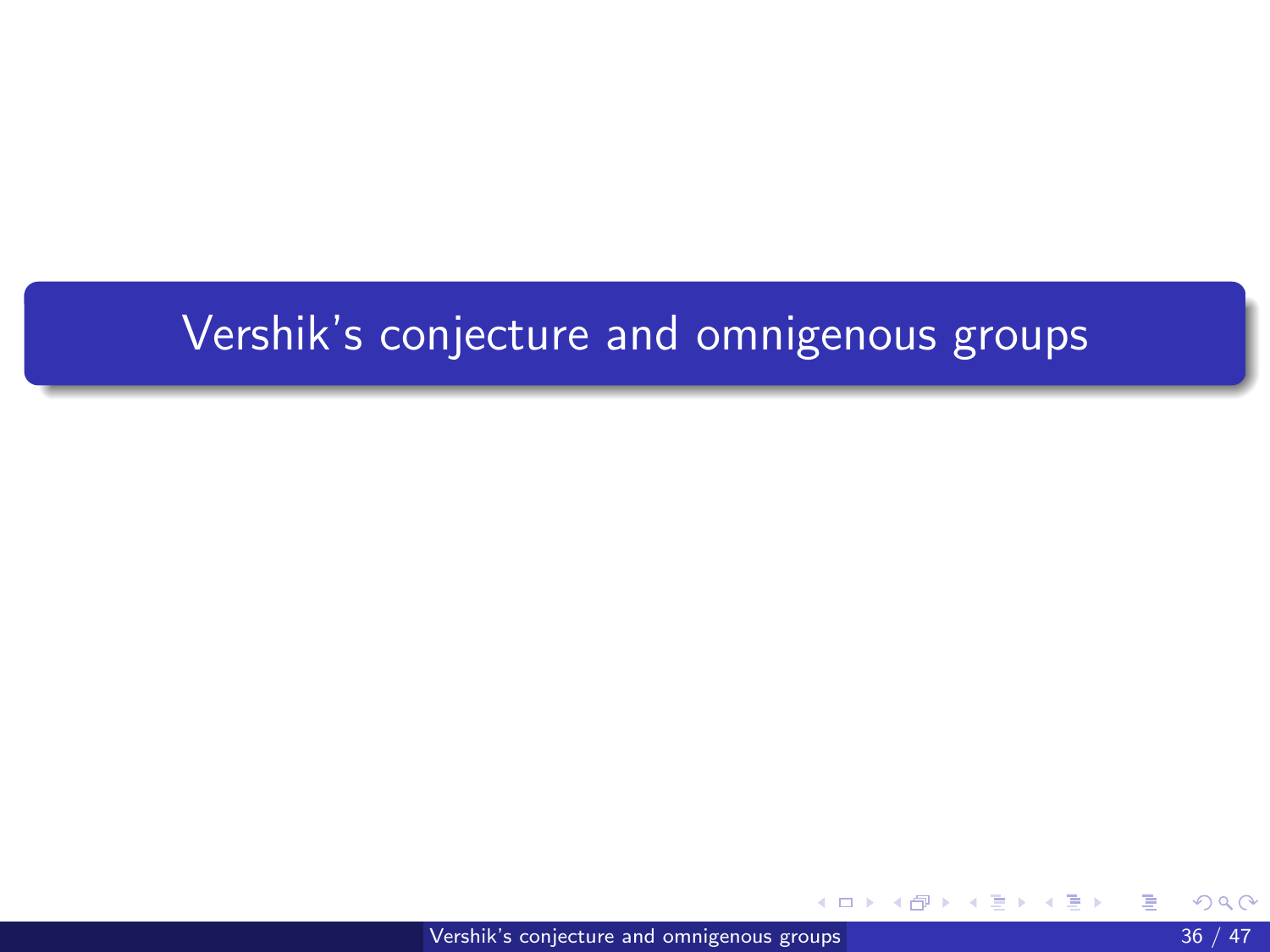A locally finite group is a group in which every finitely generated subgroup is finite.

つへへ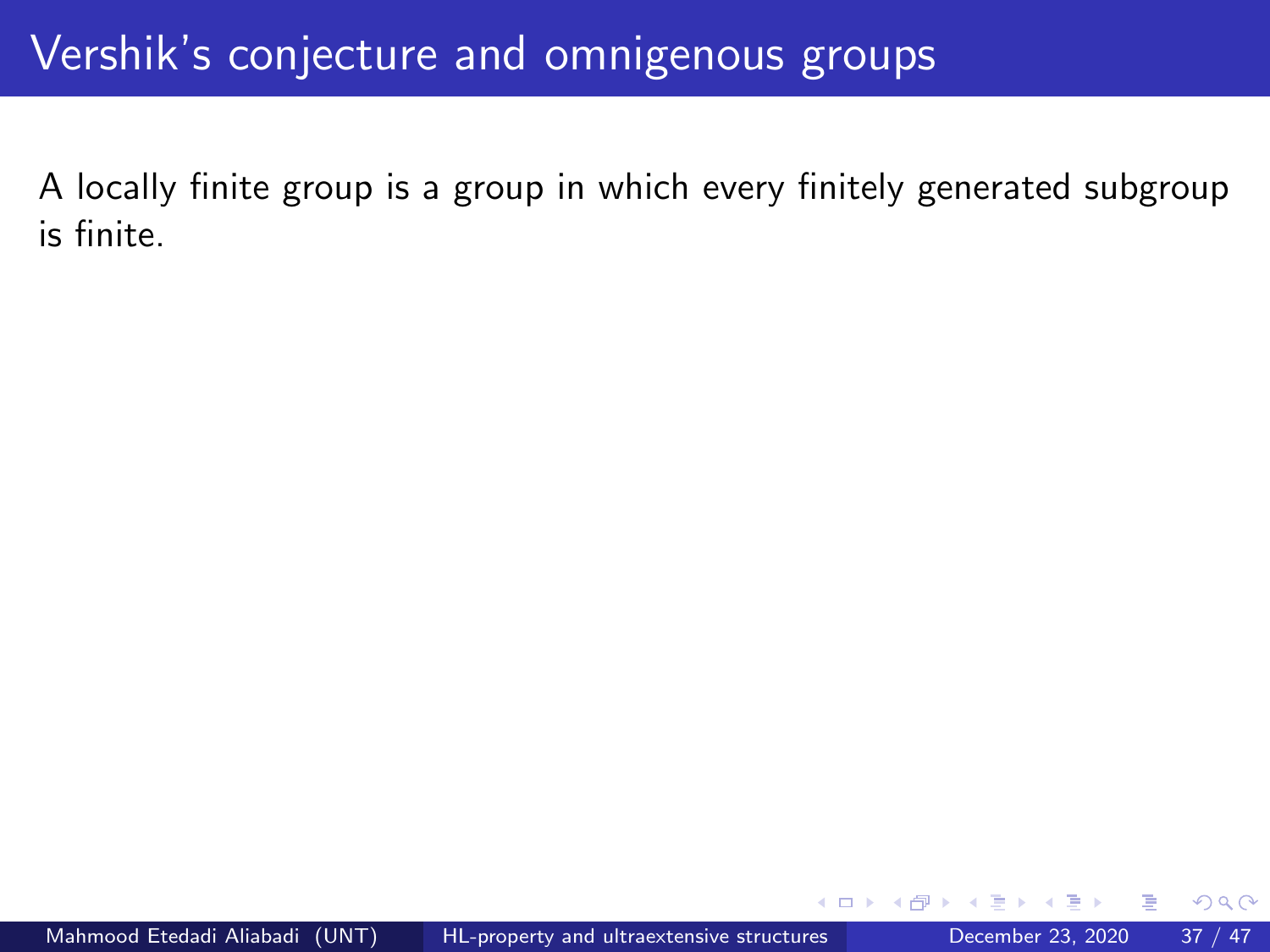A locally finite group is a group in which every finitely generated subgroup is finite.The following theorem is due to P. Hall.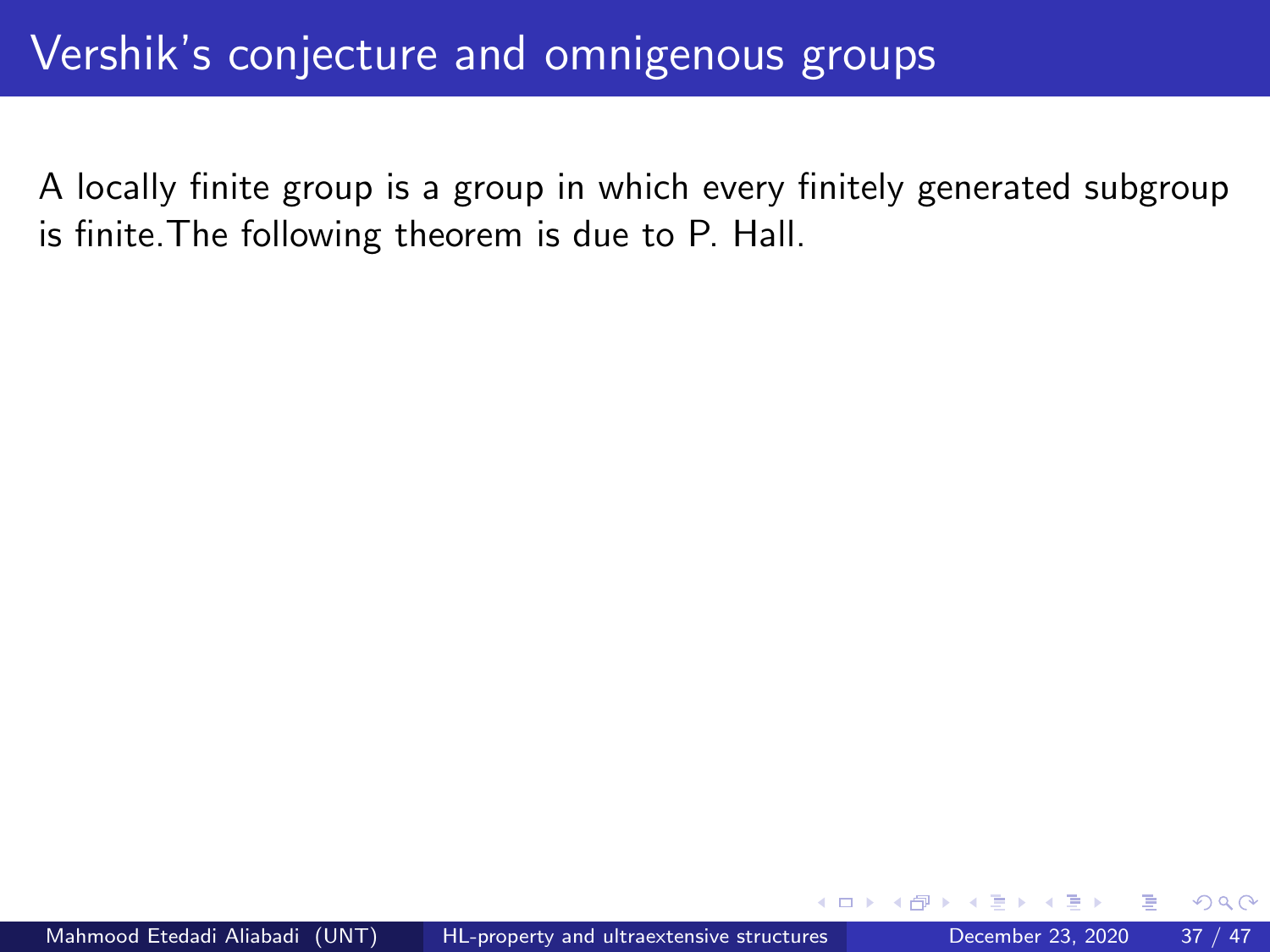## Theorem (Hall, 1959)

There exists a countable locally finite group  $\mathbb H$  that is determined up to isomorphism by the following properties:

- $(A)$  any finite group can be embedded in  $\mathbb H$ , and
- $(B)$  any two isomorphic finite subgroups of  $H$  are conjugate by an element of  $H$ .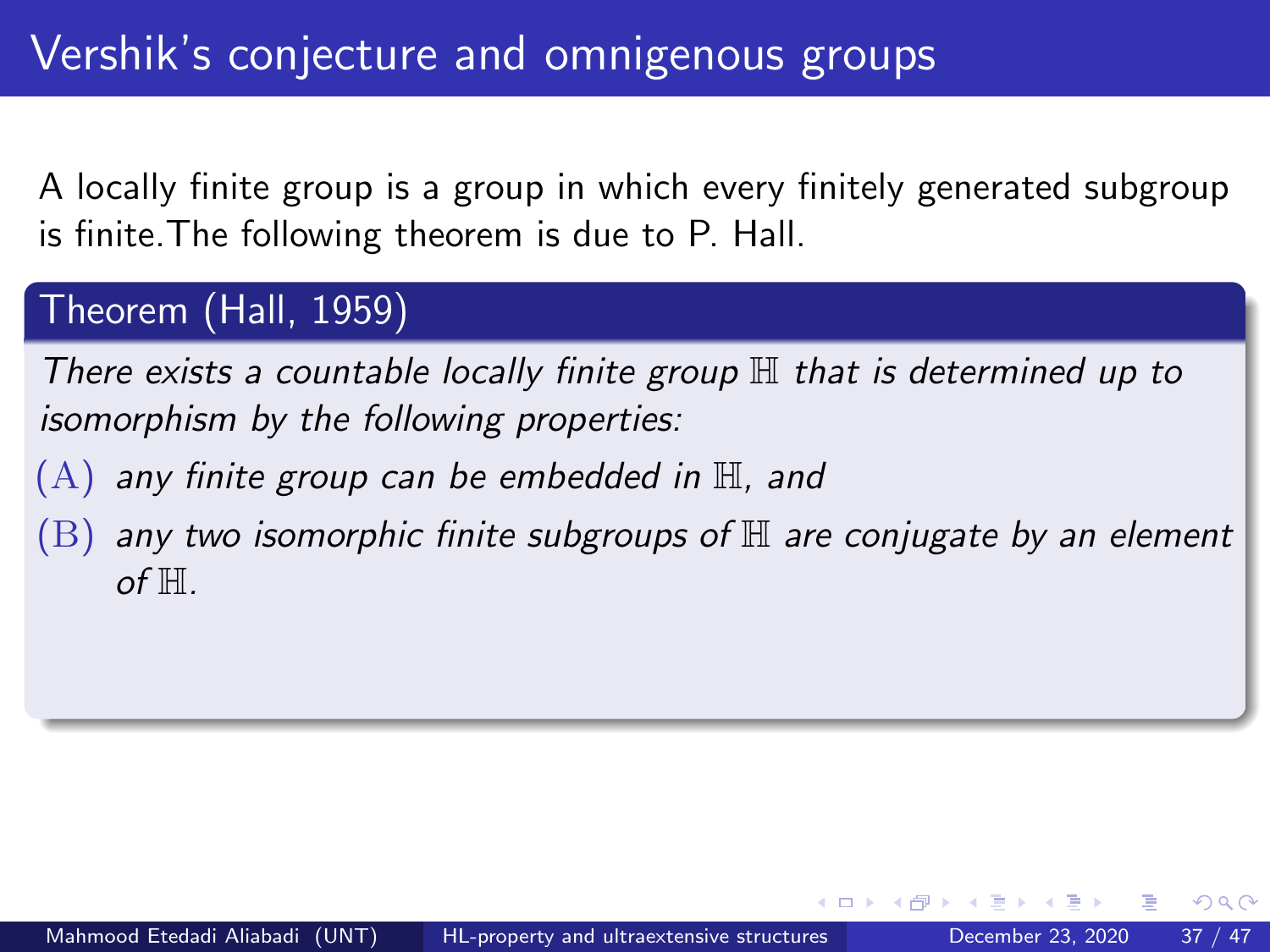### Theorem (Hall, 1959)

There exists a countable locally finite group  $\mathbb H$  that is determined up to isomorphism by the following properties:

- $(A)$  any finite group can be embedded in  $\mathbb H$ , and
- $(B)$  any two isomorphic finite subgroups of  $H$  are conjugate by an element of  $H$ .

Furthermore, every countable locally finite subgroup can be embedded in  $H$ , i.e.,  $H$  is a universal countable locally finite group.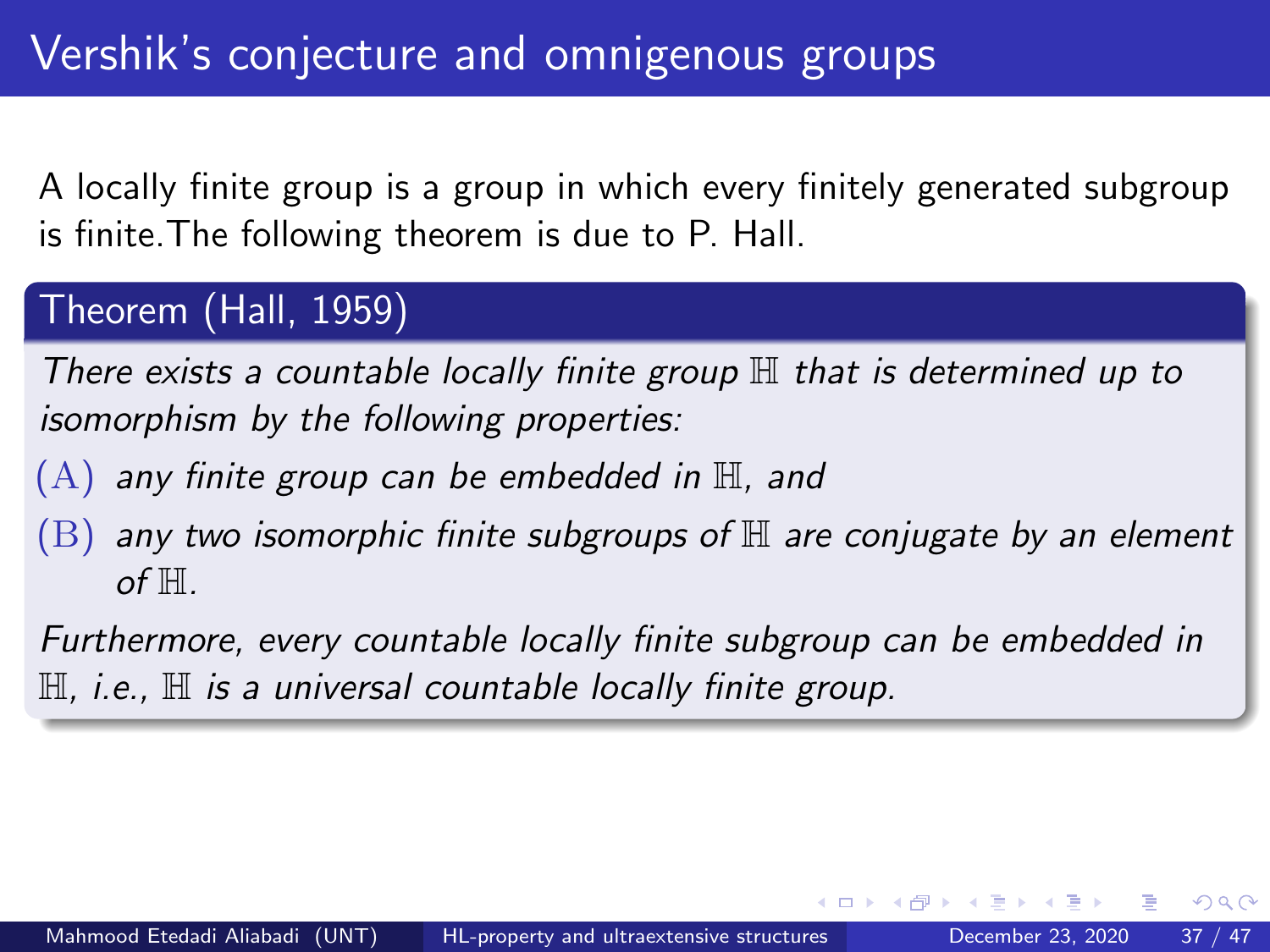### Theorem (Hall, 1959)

There exists a countable locally finite group  $\mathbb H$  that is determined up to isomorphism by the following properties:

- $(A)$  any finite group can be embedded in  $\mathbb H$ , and
- $(B)$  any two isomorphic finite subgroups of  $H$  are conjugate by an element of  $H$ .

Furthermore, every countable locally finite subgroup can be embedded in  $H$ , i.e.,  $H$  is a universal countable locally finite group.

 $\mathbb H$  can be viewed as the direct limit of  $S_3 \rightarrow S_{\mathcal{S}_3} \rightarrow \cdots$ ,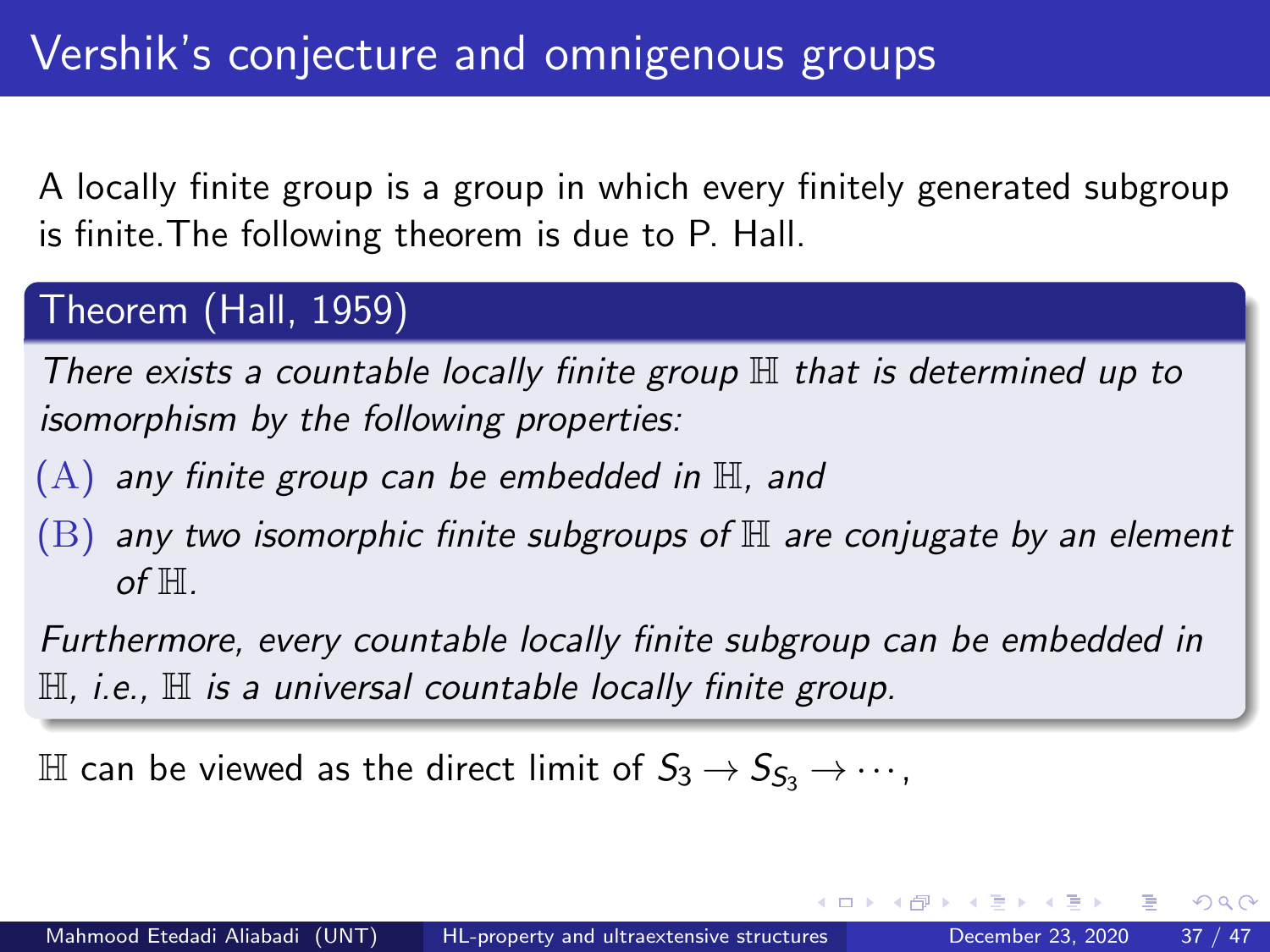## Theorem (Hall, 1959)

There exists a countable locally finite group  $\mathbb H$  that is determined up to isomorphism by the following properties:

- $(A)$  any finite group can be embedded in  $\mathbb H$ , and
- $(B)$  any two isomorphic finite subgroups of  $H$  are conjugate by an element of  $H$ .

Furthermore, every countable locally finite subgroup can be embedded in  $\mathbb H$ , i.e.,  $\mathbb H$  is a universal countable locally finite group.

 $\mathbb H$  can be viewed as the direct limit of  $S_3 \to S_{\mathcal{S}_3} \to \cdots$  ,where  $S_n \to S_{\mathcal{S}_n}$  is the map that sends  $g\in S_n$  to  $\phi_g\in S_{S_n}$  defined by  $\phi_g(h)=gh.$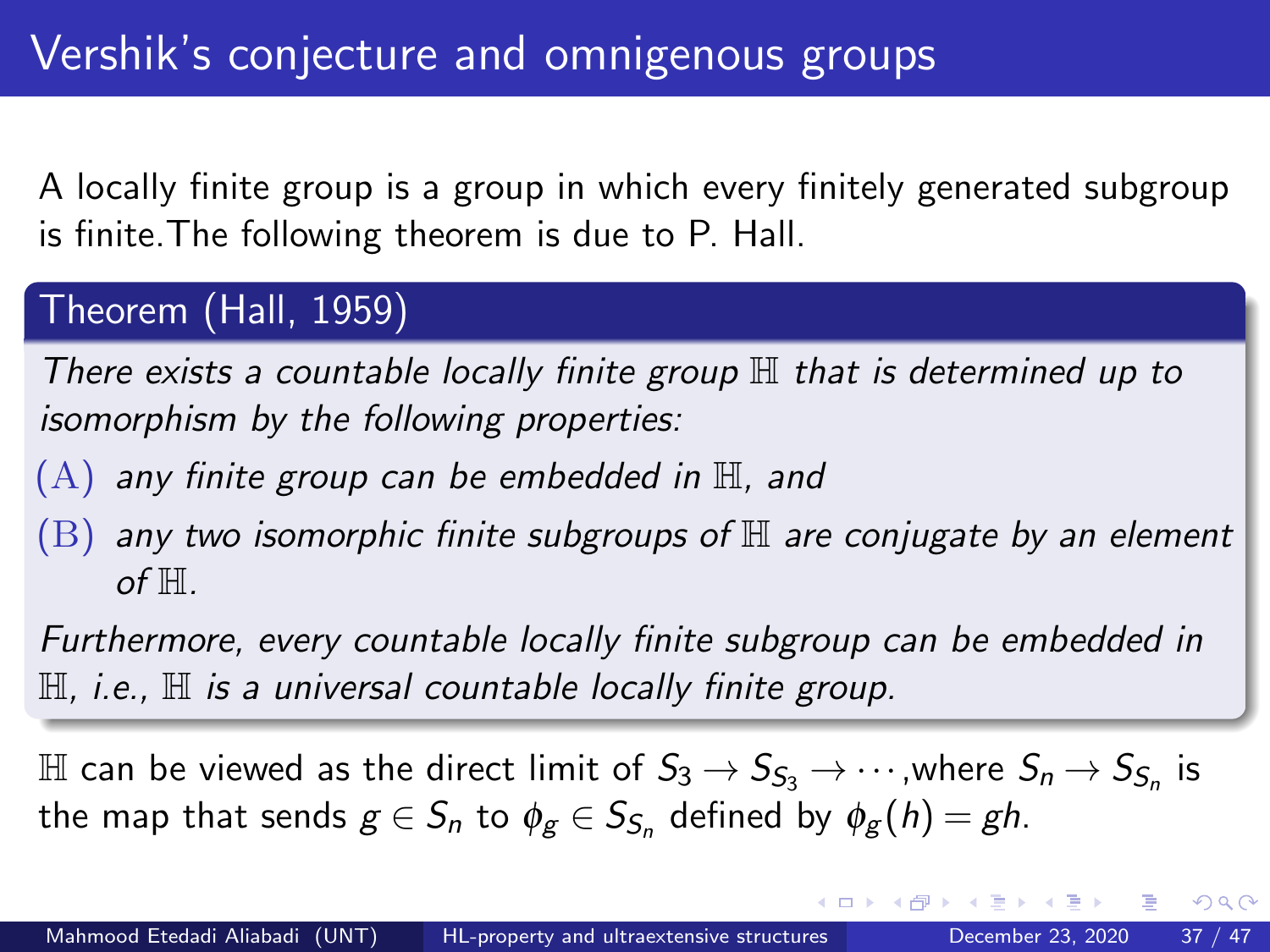For every triple  $(G_1, G_2, \Psi)$ , where  $G_1, G_2$  are finite subgroups of  $\mathbb H$  and  $\Psi: G_1 \to G_2$  is a group isomorphism, there exists  $h \in \mathbb{H}$  such that for every  $g\in\mathcal{G}_1$  we have  $\Psi(g)=hgh^{-1}$ .

つひひ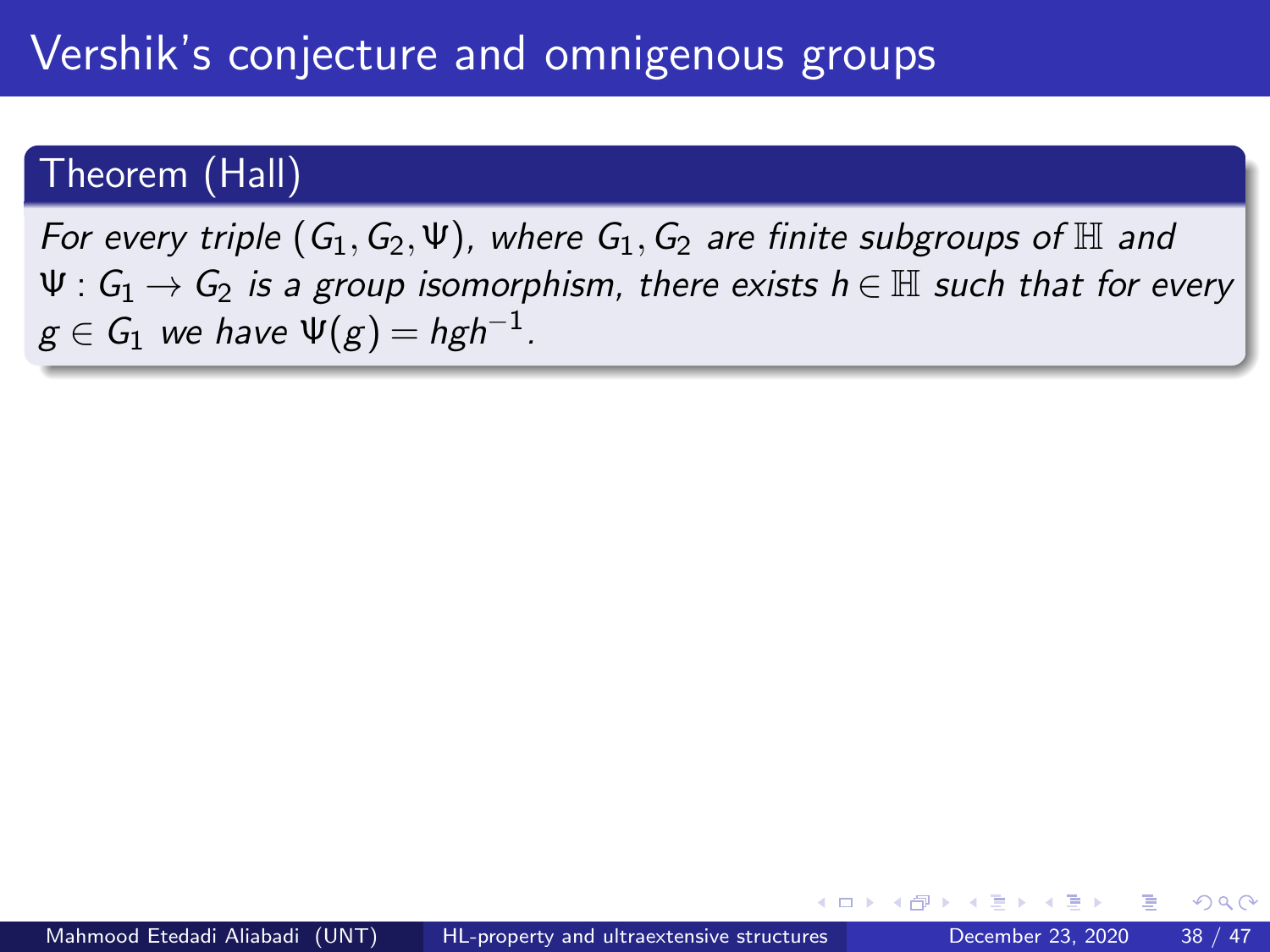For every triple  $(G_1, G_2, \Psi)$ , where  $G_1, G_2$  are finite subgroups of  $\mathbb H$  and  $\Psi: G_1 \to G_2$  is a group isomorphism, there exists  $h \in \mathbb{H}$  such that for every  $g\in\mathcal{G}_1$  we have  $\Psi(g)=hgh^{-1}$ .

In particular, we see that  $\mathbb H$  is ultrahomogeneous and universal for finite groups:

つひひ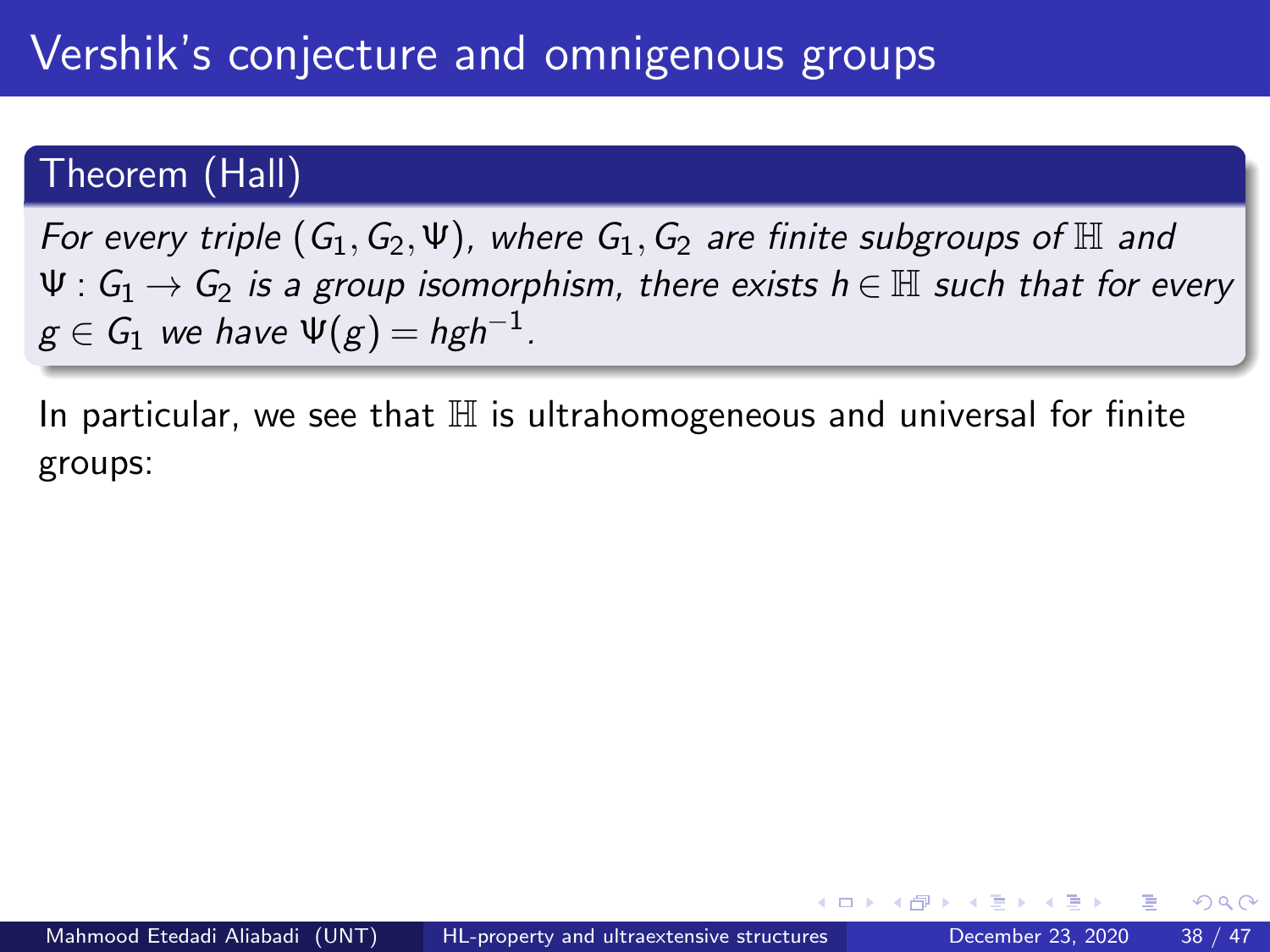For every triple  $(G_1, G_2, \Psi)$ , where  $G_1, G_2$  are finite subgroups of H and  $\Psi: G_1 \to G_2$  is a group isomorphism, there exists  $h \in \mathbb{H}$  such that for every  $g\in\mathcal{G}_1$  we have  $\Psi(g)=hgh^{-1}$ .

In particular, we see that  $\mathbb H$  is ultrahomogeneous and universal for finite groups: as such, it is the Fraïssé limit of the class of finite groups. Thus it can also be characterized as follows.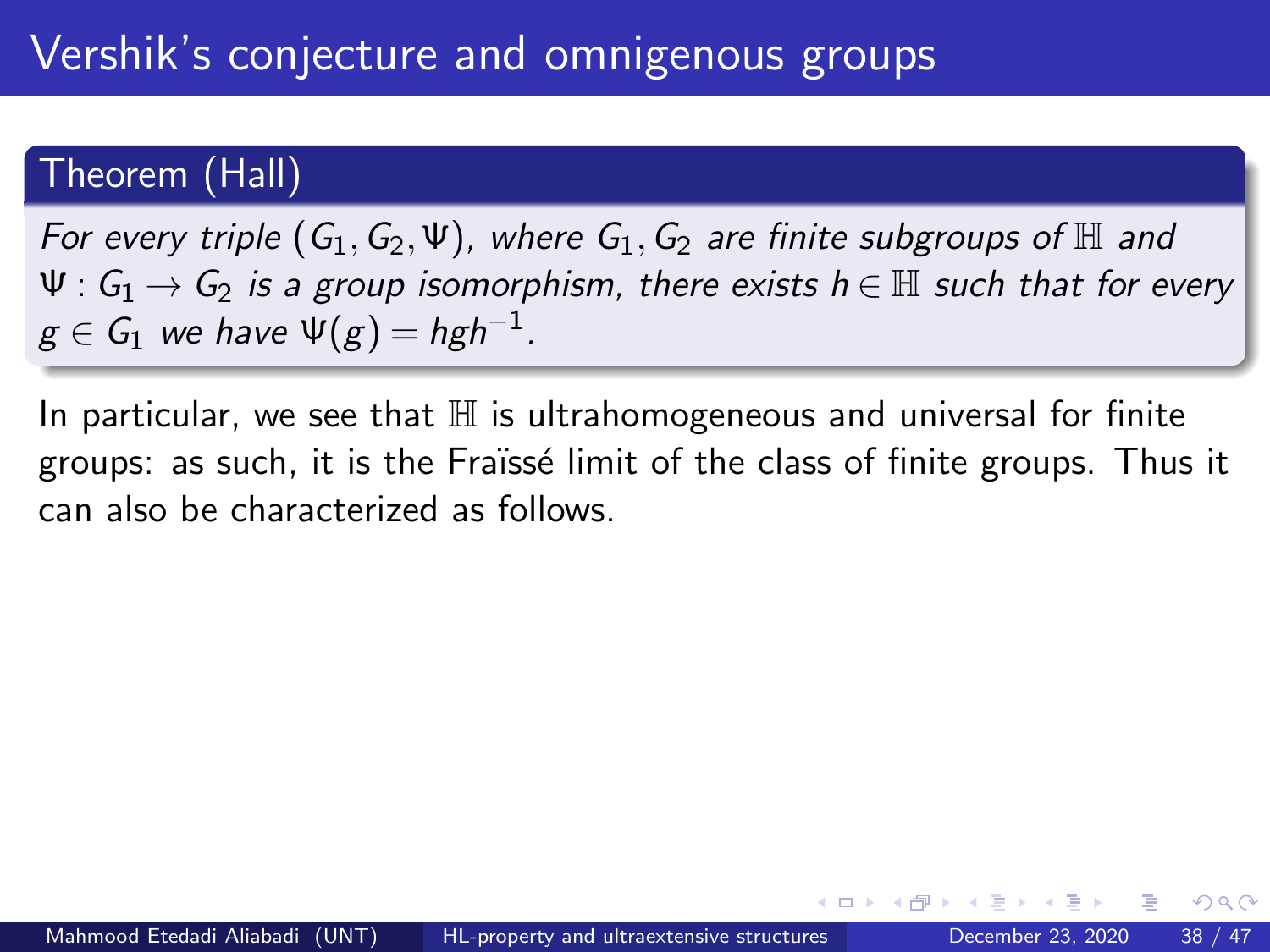For every triple  $(G_1, G_2, \Psi)$ , where  $G_1, G_2$  are finite subgroups of  $\mathbb H$  and  $\Psi: G_1 \to G_2$  is a group isomorphism, there exists  $h \in \mathbb{H}$  such that for every  $g\in\mathcal{G}_1$  we have  $\Psi(g)=hgh^{-1}$ .

In particular, we see that  $\mathbb H$  is ultrahomogeneous and universal for finite groups: as such, it is the Fraïssé limit of the class of finite groups. Thus it can also be characterized as follows.

#### Proposition

Let  $H$  be a countable locally finite group with the following property:

(E) for every triple  $(G_1, G_2, \Psi_1)$ , where  $G_1 \leq G_2$  are finite groups and  $\Psi_1: G_1 \to H$  is a group embedding, there exists a group embedding  $\Psi_2: G_2 \to H$  such that  $\Psi_2 \upharpoonright G_1 = \Psi_1$ .

Then  $H$  is isomorphic to  $\mathbb H$ .

 $QQ$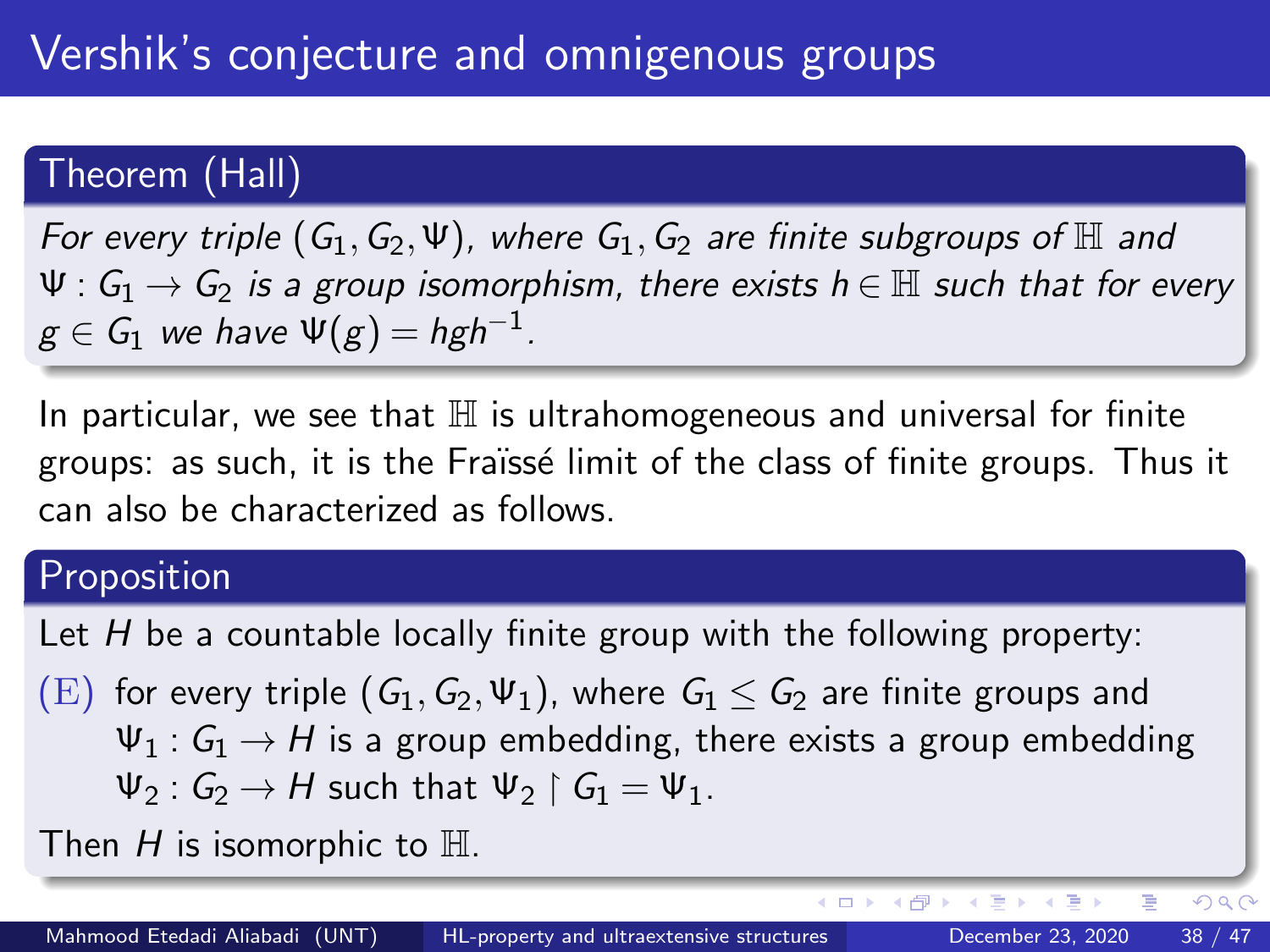Vershik's conjecture states that the isometry group of the universal Urysohn space  $(Iso(U))$  and the automorphism group of the countable random graph  $(Aut(\mathcal{R}))$  each contain a dense subgroup that is isomorphic to H.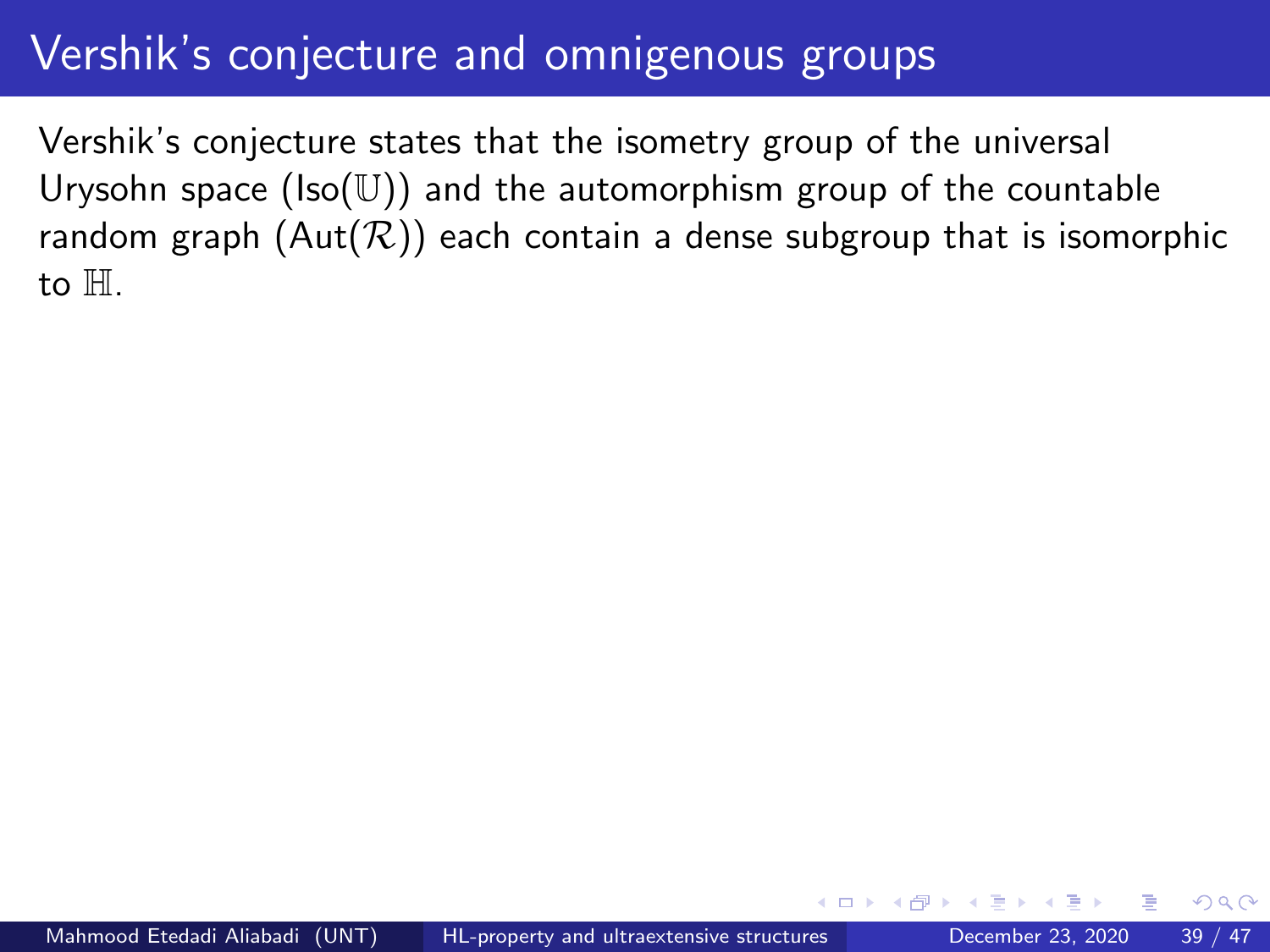Vershik's conjecture states that the isometry group of the universal Urysohn space  $(Iso(\mathbb{U}))$  and the automorphism group of the countable random graph  $(Aut(\mathcal{R}))$  each contain a dense subgroup that is isomorphic to H.

### Theorem (Bhattacharjee–McPherson, 2005)

The automorphism group of the random graph  $Aut(R)$  contains a countable dense locally finite subgroup.

つひひ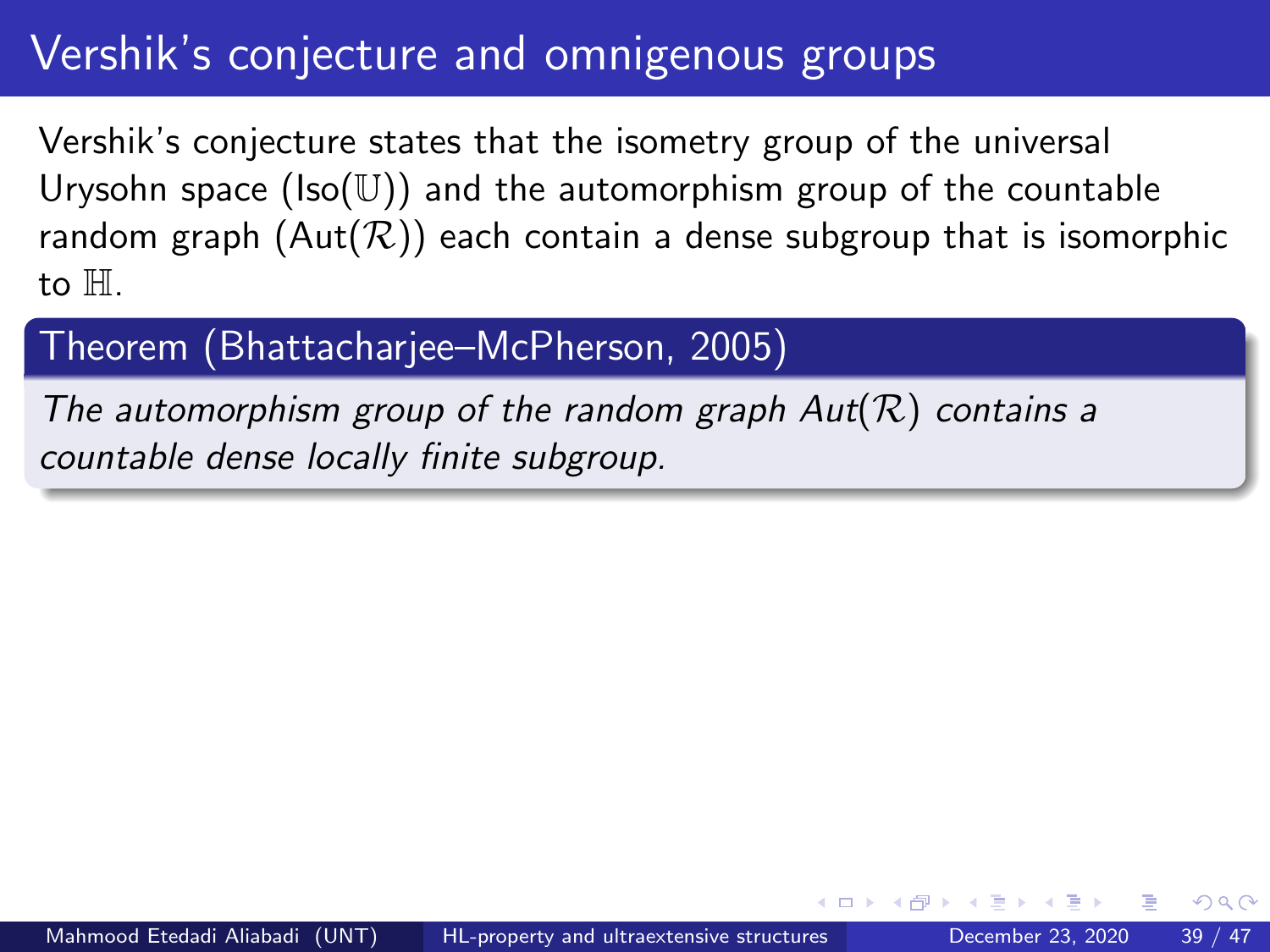Vershik's conjecture states that the isometry group of the universal Urysohn space  $(Iso(U))$  and the automorphism group of the countable random graph  $(Aut(\mathcal{R}))$  each contain a dense subgroup that is isomorphic to H.

### Theorem (Bhattacharjee–McPherson, 2005)

The automorphism group of the random graph  $Aut(R)$  contains a countable dense locally finite subgroup.

## Theorem (Vershik, 2005; Pestov, 2007)

The isometry group of the universal Urysohn space  $Iso(\mathbb{U})$  contains a countable dense locally finite subgroup.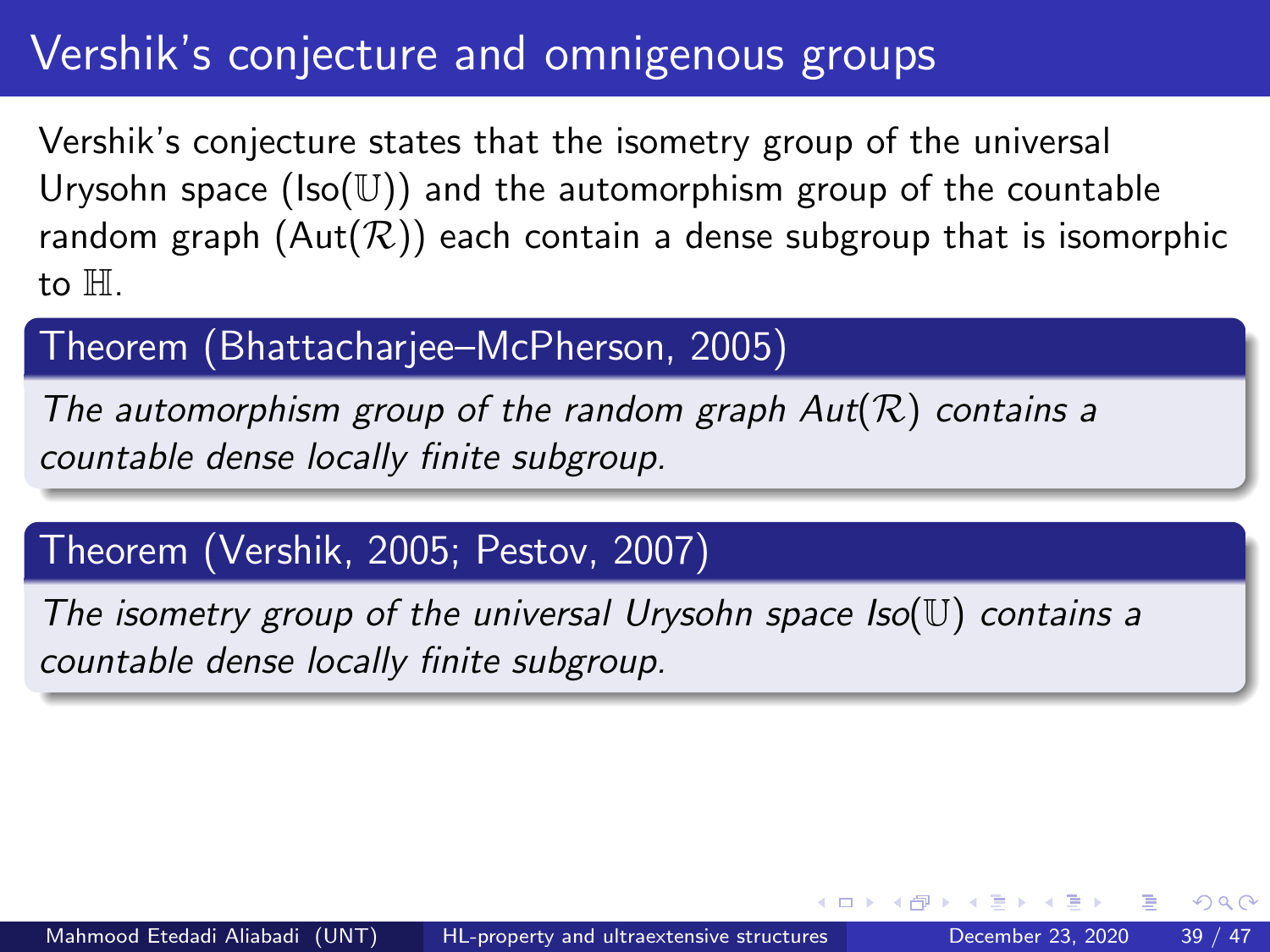Vershik's conjecture states that the isometry group of the universal Urysohn space  $(Iso(U))$  and the automorphism group of the countable random graph  $(Aut(\mathcal{R}))$  each contain a dense subgroup that is isomorphic to H.

### Theorem (Bhattacharjee–McPherson, 2005)

The automorphism group of the random graph  $Aut(R)$  contains a countable dense locally finite subgroup.

## Theorem (Vershik, 2005; Pestov, 2007)

The isometry group of the universal Urysohn space  $Iso(\mathbb{U})$  contains a countable dense locally finite subgroup.

### Theorem (Solecki, 2009; alternative proof by Rosendal, 2011)

The isometry group of the universal rational Urysohn space  $Iso(\mathbb{O}U)$ contains a countable dense locally finite subgroup.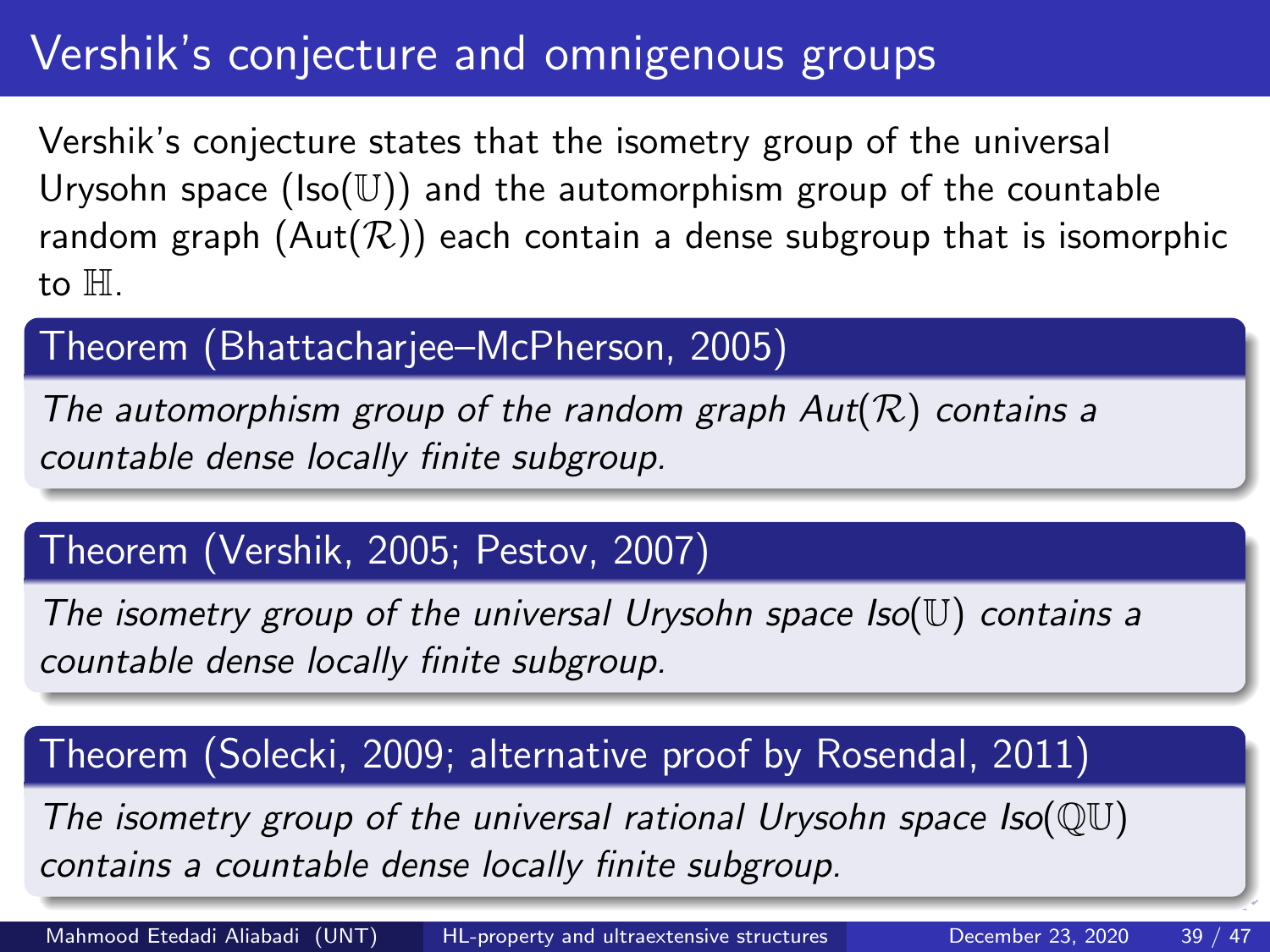## Theorem (EGLMM)

The following groups contain Hall's universal countable locally finite group  $\mathbb H$  as a dense subgroup:

- $\bullet$  Iso(U), the isometry group of the Urysohn space;
- **2** Iso(QU), the isometry group of the rational Urysohn space;
- **3** Iso( $\mathbb{U}_{\Delta}$ ), the isometry group of the universal  $\Delta$ -metric space, for any distance value set ∆;
- **4** Isometry groups of ultrametric Urysohn spaces;
- $\bullet$  Aut( $\mathcal{R}$ ), the automorphism group of the random graph; and
- $\bullet$  Aut(H<sub>n</sub>), the automorphism group of the universal K<sub>n</sub>-free graph, for any  $n > 3$ .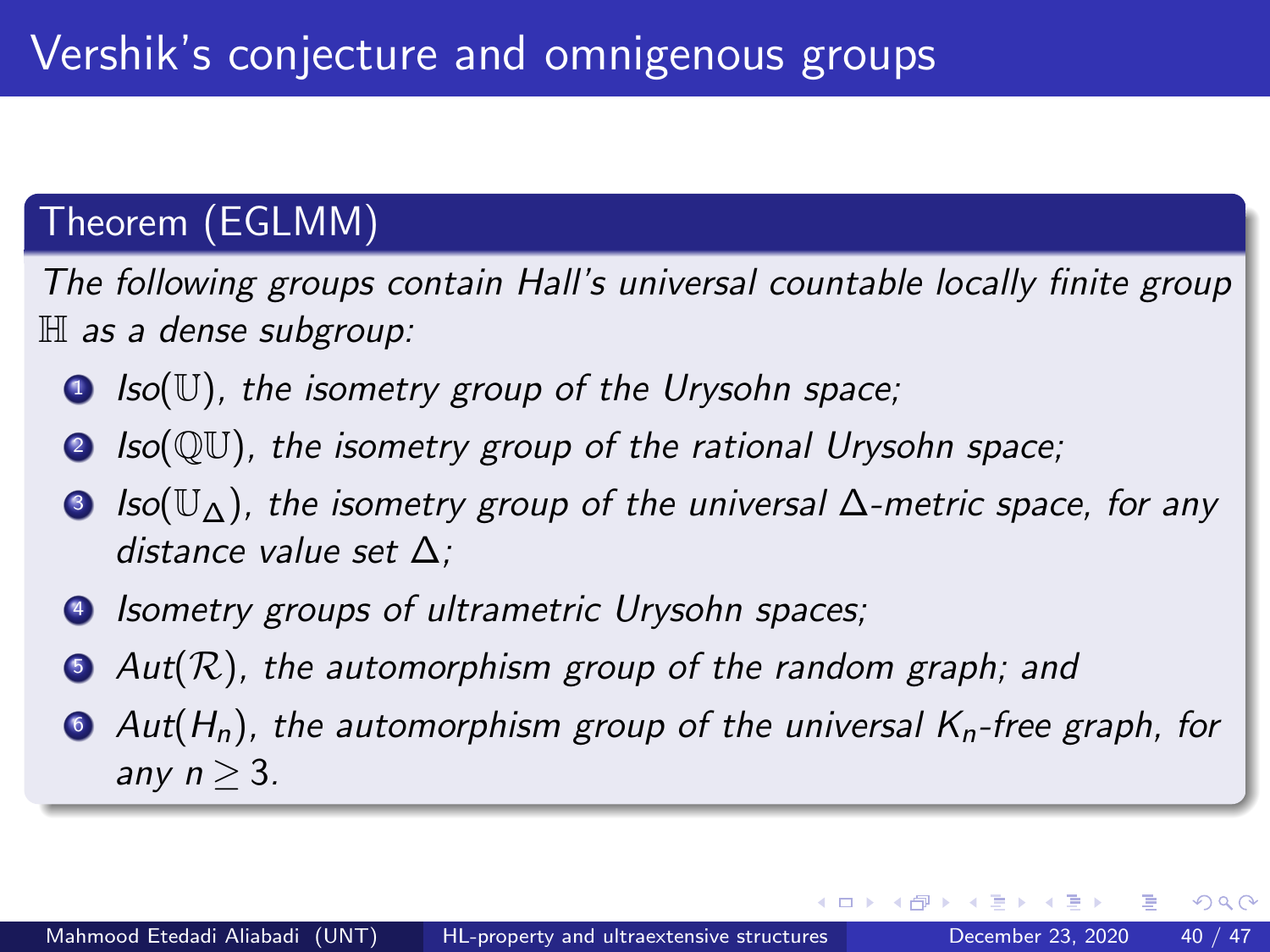The structure  $M$  is said to be **ultrahomogeneous** if finite partial automorphism of M extends to an automorphism of M. (Since  $\mathcal L$  is a relational language)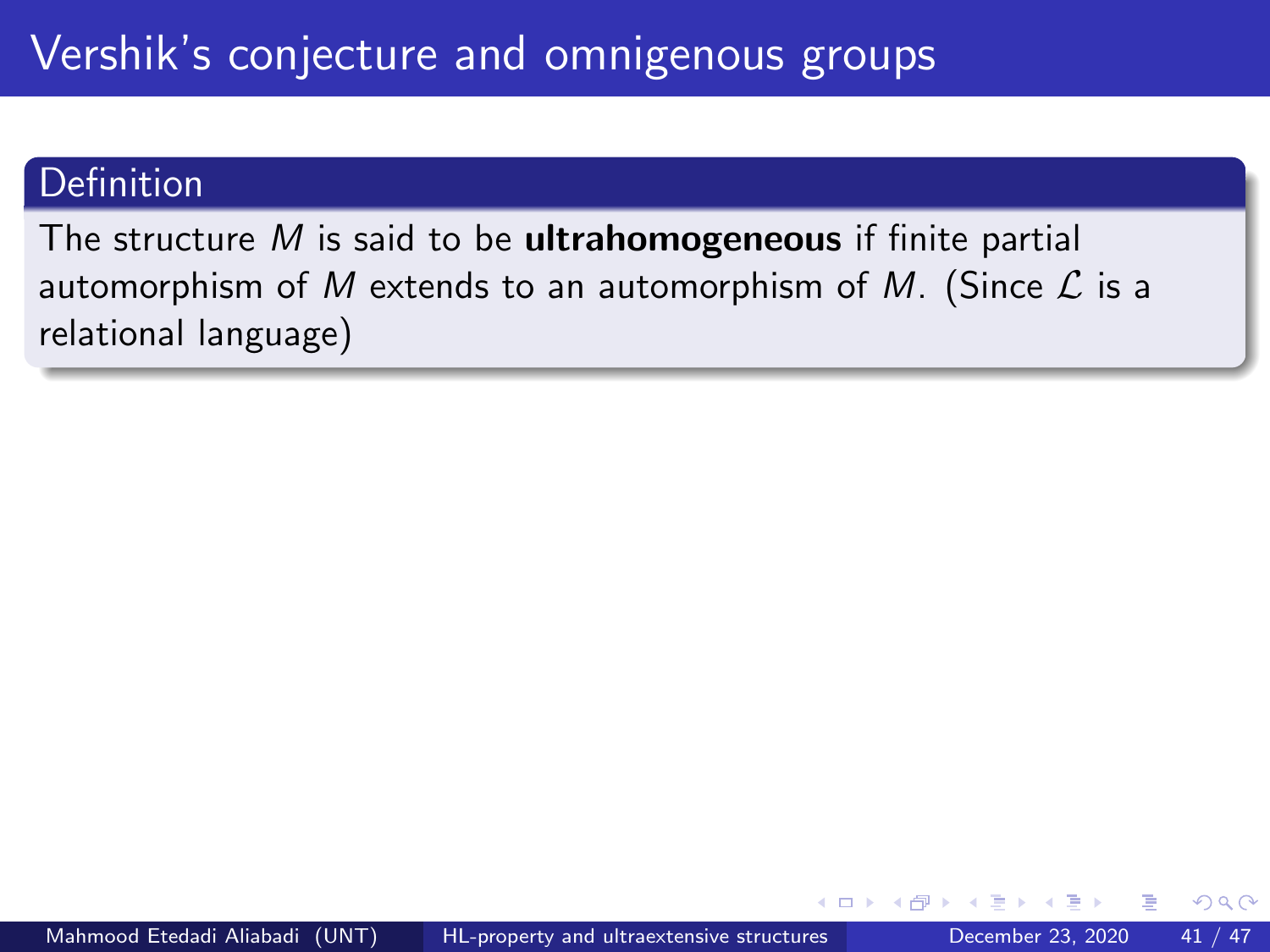The structure  $M$  is said to be ultrahomogeneous if finite partial automorphism of M extends to an automorphism of M. (Since  $\mathcal L$  is a relational language)

### Definition

Let M be a countable L-structure. The age of M, denoted Age(M), is the class of all finite substructures of  $M$  (considered up to isomorphism).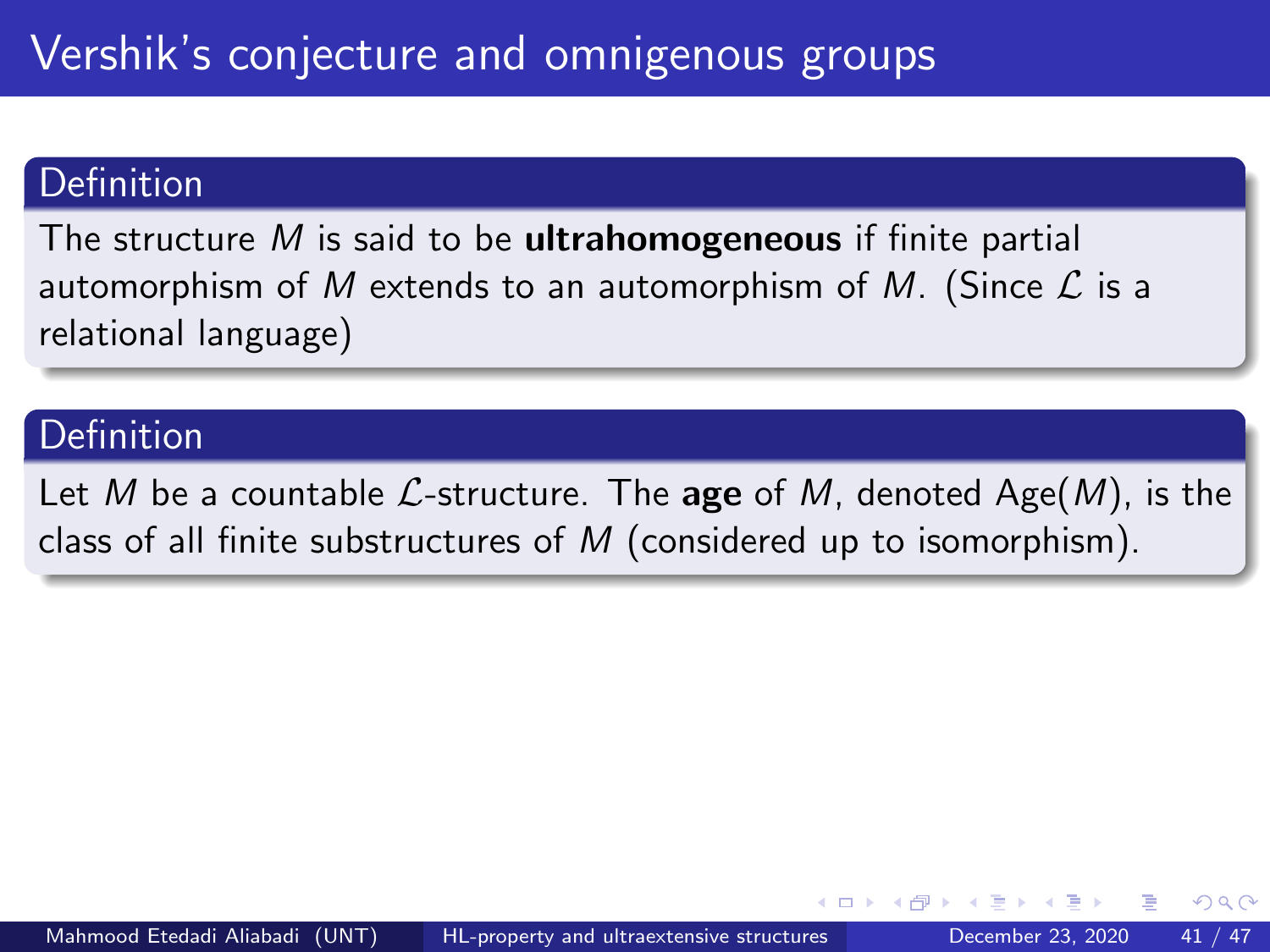The structure  $M$  is said to be **ultrahomogeneous** if finite partial automorphism of M extends to an automorphism of M. (Since  $\mathcal L$  is a relational language)

### Definition

Let M be a countable  $\mathcal{L}$ -structure. The age of M, denoted Age(M), is the class of all finite substructures of  $M$  (considered up to isomorphism).

The age of any countable  $\mathcal{L}$ -structure contains only countably many members up to isomorphism; also, any two members of the age embed in a third one (the **joint embedding property**) and whenever  $A \in \text{Age}(M)$ and B is a substructure of A then also  $B \in \text{Age}(M)$  (the **hereditary** property). Ages of ultrahomogeneous structures are characterized by an additional condition.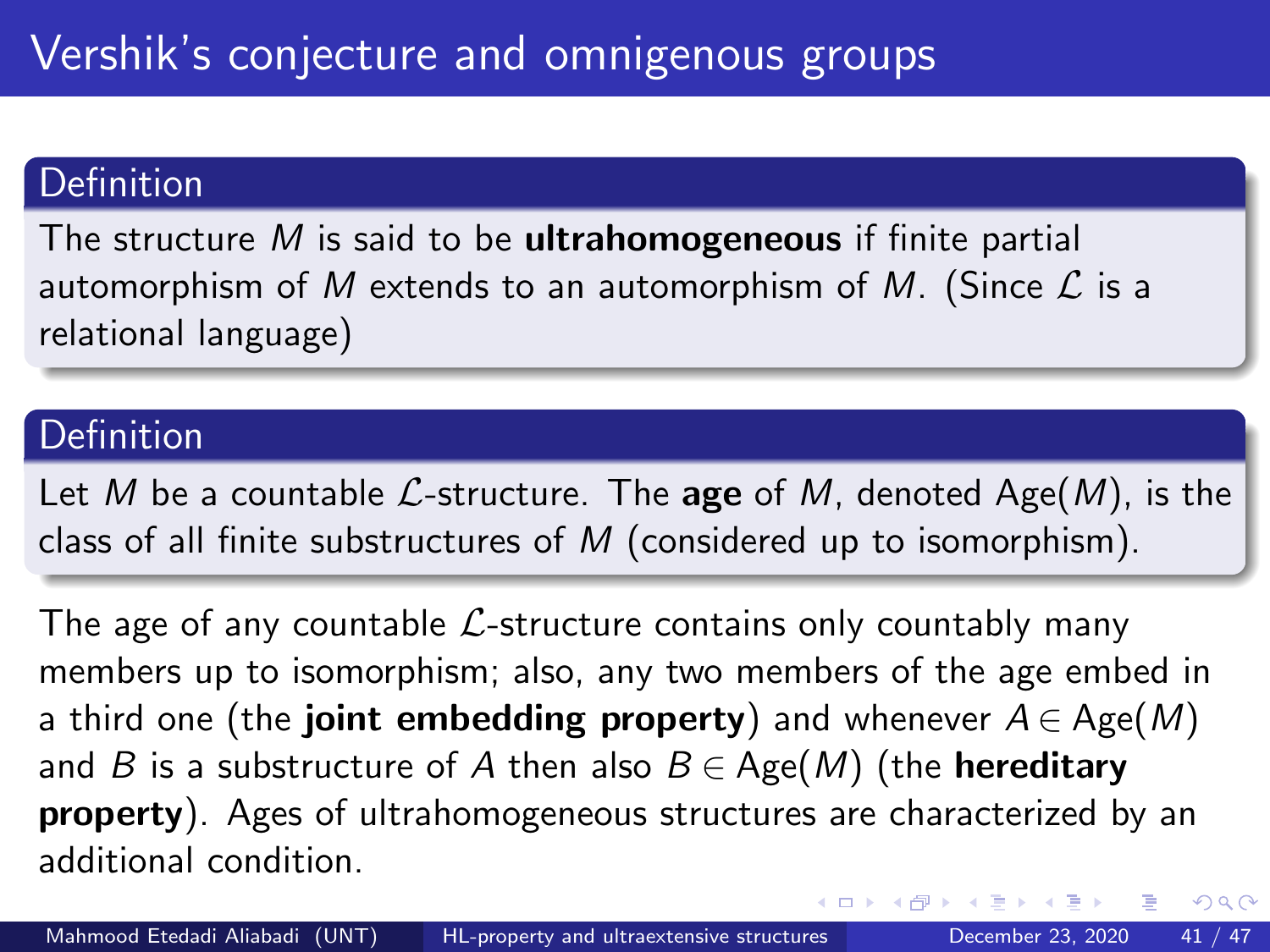Let K be a class of L-structures. We say that K has the **amalgamation property** if, for any  $A, B, C \in \mathcal{K}$  and any embedding  $\beta : A \rightarrow B$ ,  $\gamma\colon A\to C$ , there exists  $D\in\mathcal{K}$  and embeddings  $\beta'\colon B\to D$  and  $\gamma'\colon C\to D$ such that  $\beta'\circ\beta(\mathsf{a})=\gamma'\circ\gamma(\mathsf{a})$  for all  $\mathsf{a}\in A$ .  $\mathcal K$  has the  $\mathsf{strong}$ amalgamation property if in the above definition we have in addition  $\beta'(B) \cap \gamma'(C) = \beta' \circ \beta(A).$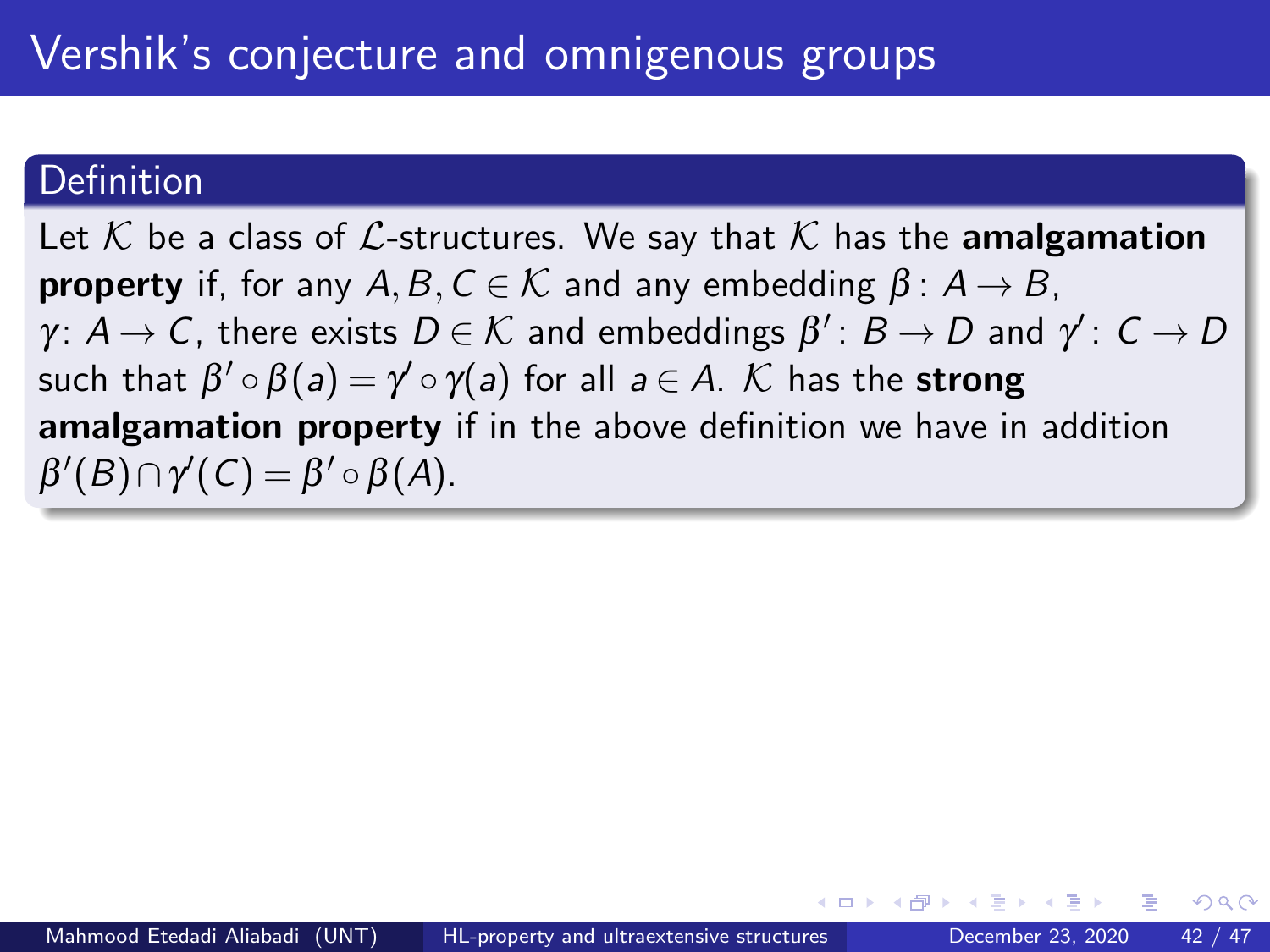Let K be a class of L-structures. We say that K has the **amalgamation property** if, for any  $A, B, C \in \mathcal{K}$  and any embedding  $\beta : A \rightarrow B$ ,  $\gamma\colon A\to C$ , there exists  $D\in\mathcal{K}$  and embeddings  $\beta'\colon B\to D$  and  $\gamma'\colon C\to D$ such that  $\beta'\circ\beta(\mathsf{a})=\gamma'\circ\gamma(\mathsf{a})$  for all  $\mathsf{a}\in A$ .  $\mathcal K$  has the  $\mathsf{strong}$ amalgamation property if in the above definition we have in addition  $\beta'(B) \cap \gamma'(C) = \beta' \circ \beta(A).$ 

#### Theorem (Fraïssé)

The age of any ultrahomogeneous  $\mathcal{L}$ -structure satisfies the amalgamation property. Conversely, if  $K$  is a countable (up to isomorphism) class of finite L-structures which has the joint embedding, hereditary and amalgamation properties then there exists a unique (up to isomorphism), ultrahomogeneous countable  $\mathcal{L}$ -structure M such that  $Age(M) = \mathcal{K}$ .

 $\Omega$ 

**K ロ ト K 何 ト K ヨ ト K ヨ**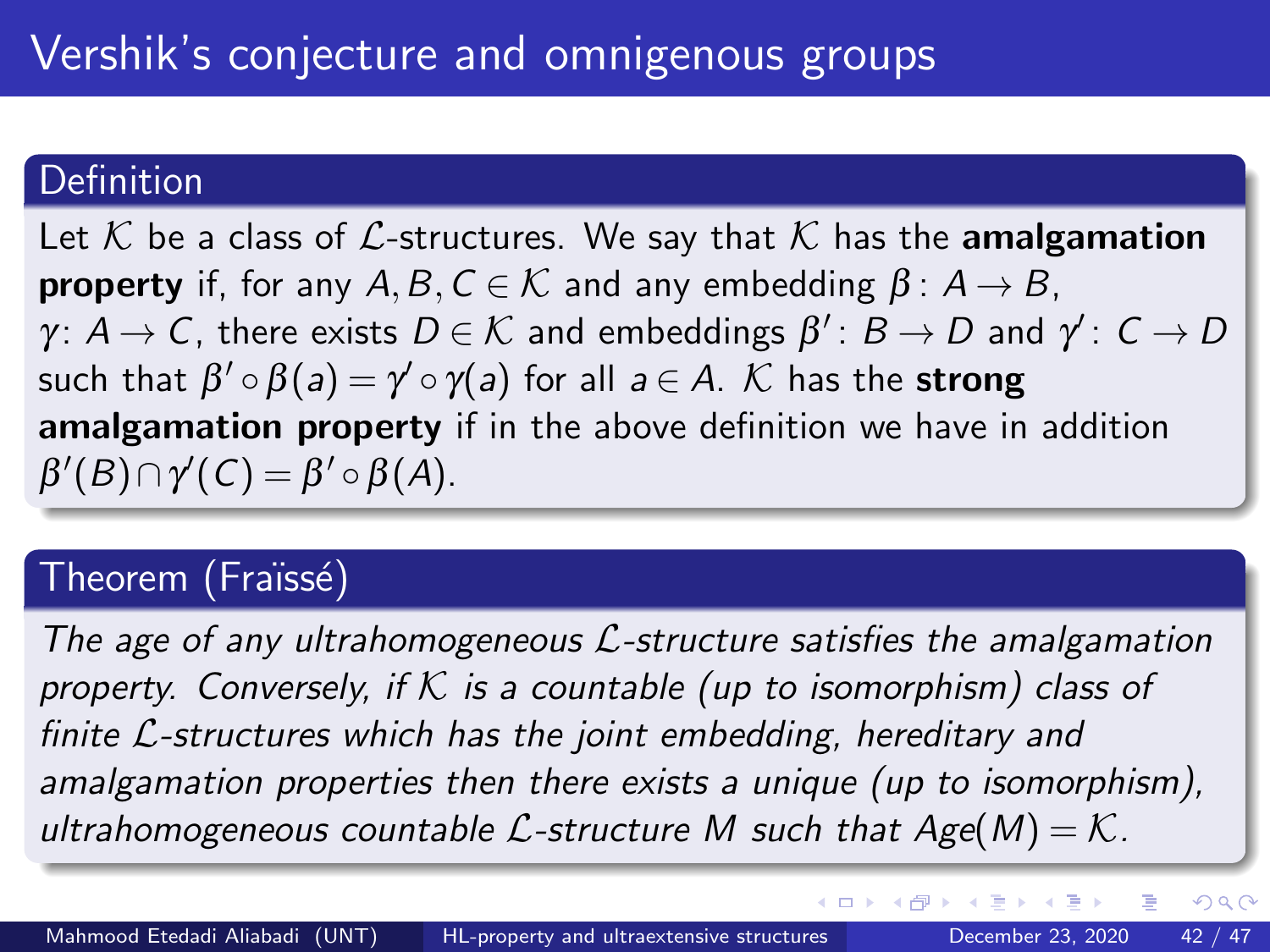#### Definition

Let  $T$  be a finite set of finite  $\mathcal{L}$ -structures each of which is a Gaifman clique. Let  $K$  be the class of all pairs  $(M, G)$  such that

- $\bullet$  *M* is a finite T-free *L*-structure,
- $\bullet$  G is a finite group, and
- G acts on  $X$  by isomorphisms.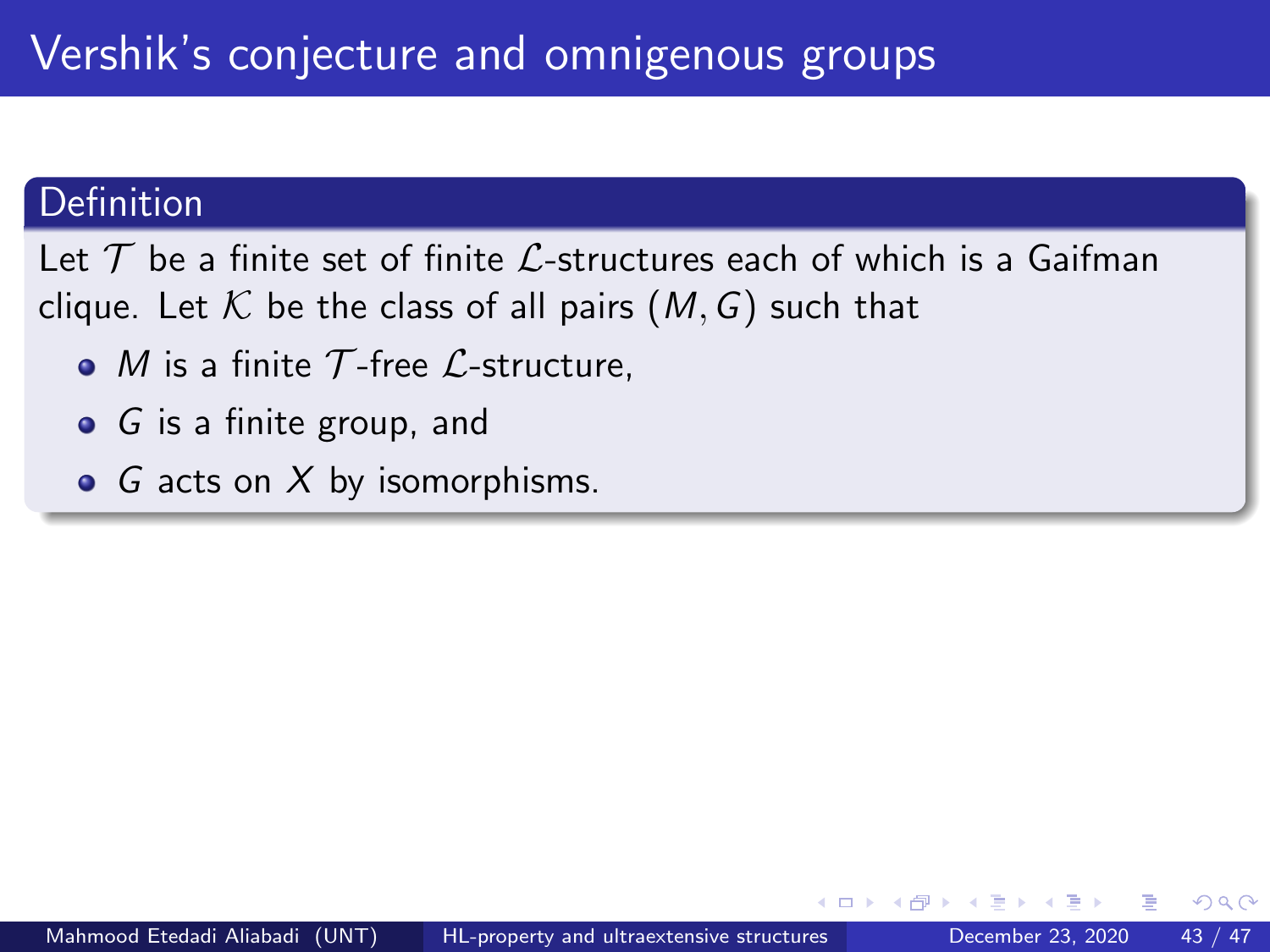#### Definition

Let  $\mathcal T$  be a finite set of finite L-structures each of which is a Gaifman clique. Let K be the class of all pairs  $(M, G)$  such that

- $\bullet$  *M* is a finite T-free *L*-structure,
- $\bullet$  G is a finite group, and
- G acts on  $X$  by isomorphisms.

It is a result of Siniora–Solecki that the class of  $\mathcal T$ -free  $\mathcal L$ -structure is a Fraïssé class when every structure in  $\mathcal T$  is a Gaifman clique.

つひひ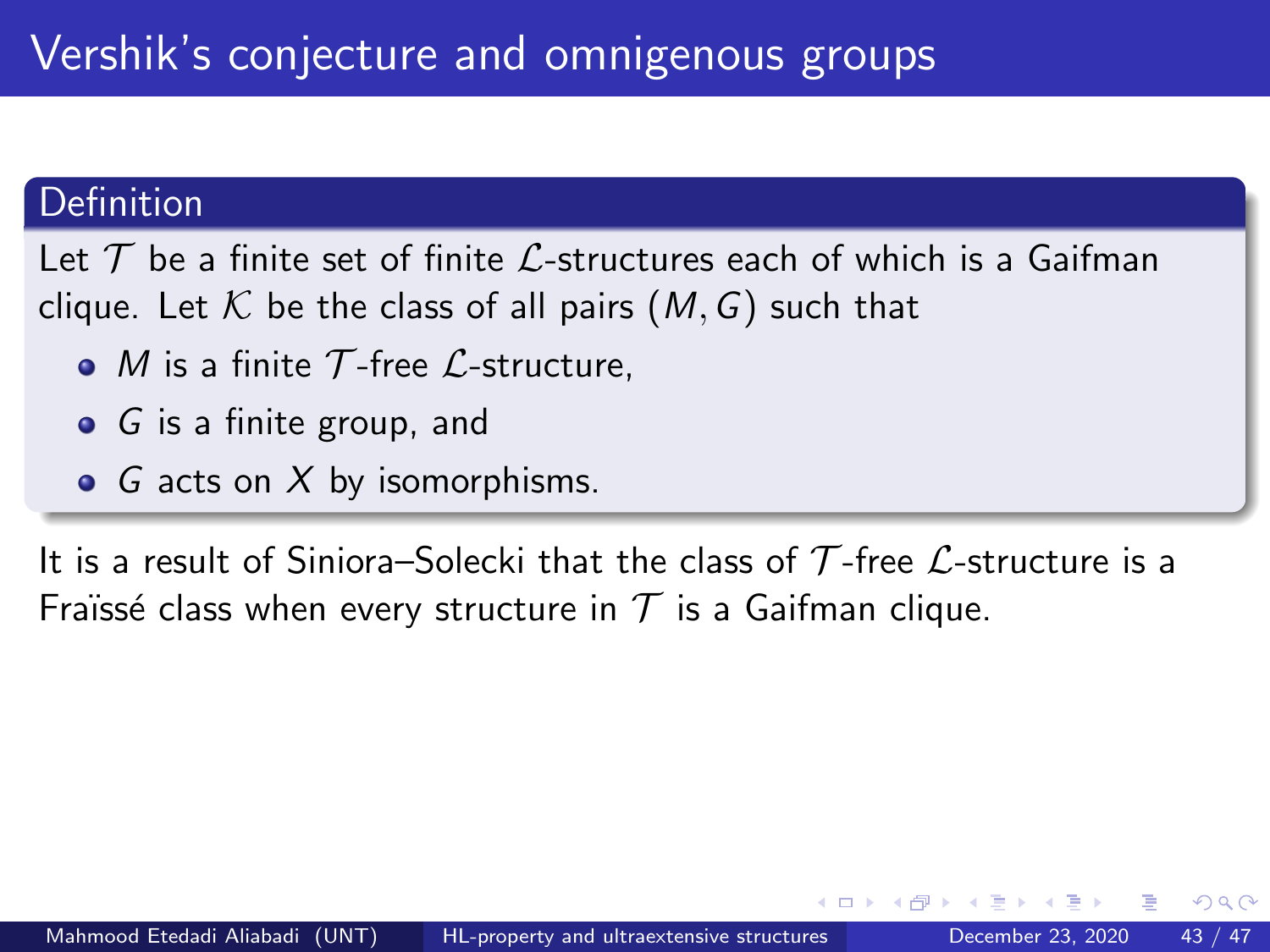#### Definition

Let  $\mathcal T$  be a finite set of finite L-structures each of which is a Gaifman clique. Let K be the class of all pairs  $(M, G)$  such that

- $\bullet$  *M* is a finite T-free *L*-structure,
- $\bullet$  G is a finite group, and
- G acts on  $X$  by isomorphisms.

It is a result of Siniora–Solecki that the class of  $\mathcal T$ -free  $\mathcal L$ -structure is a Fraïssé class when every structure in  $T$  is a Gaifman clique.

### Theorem (EGLMM)

K is a Fraïssé class. Furthermore, if ( $N_{\infty},H_{\infty}$ ) is the Fraïssé limit of K, then  $H_{\infty} \cong \mathbb{H}$ ,  $H_{\infty}$  acts faithfully on  $N_{\infty}$ , and  $H_{\infty}$  is dense in Aut( $N_{\infty}$ ).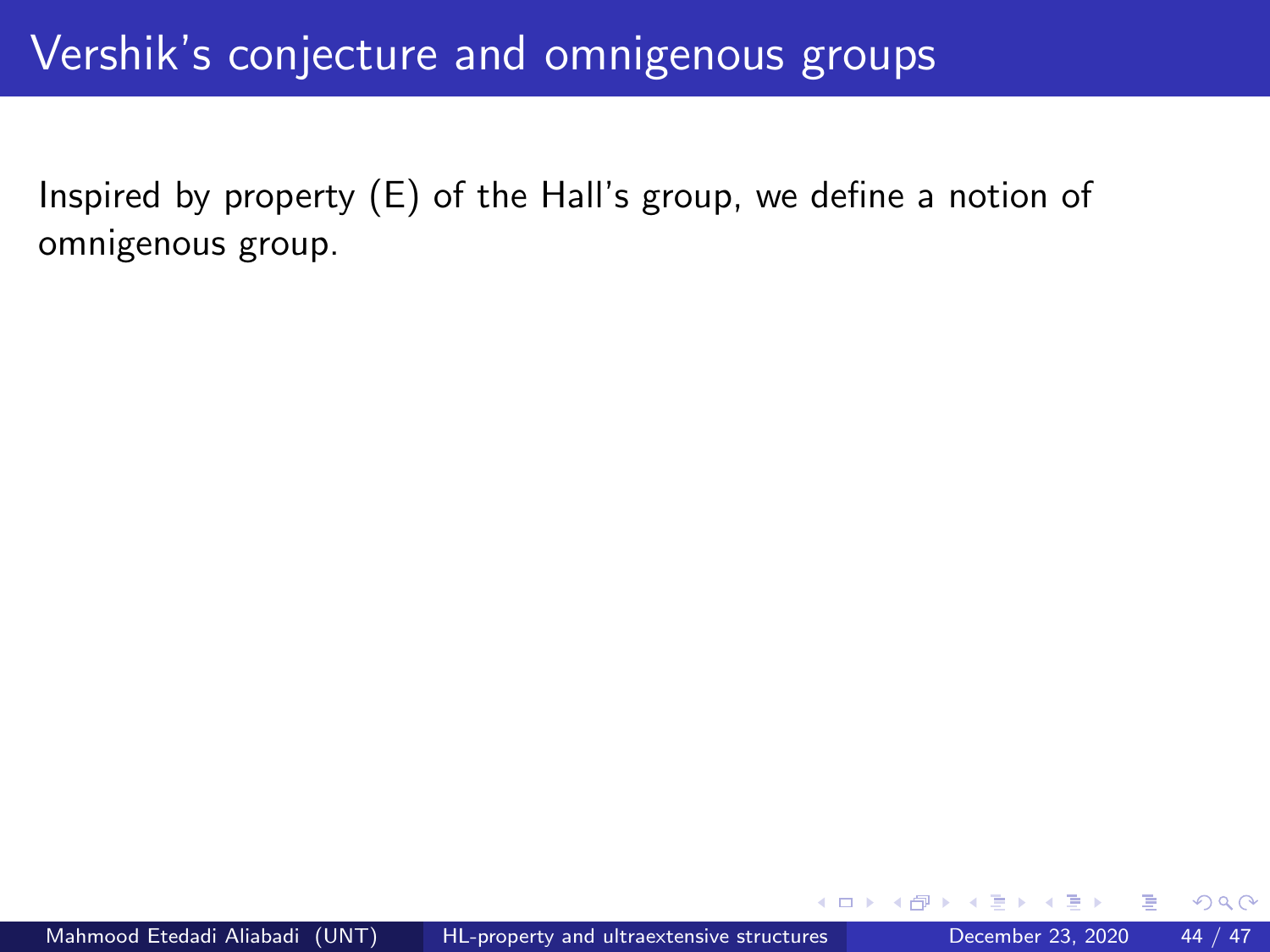#### Definition

Let G be a group. We say that G is **omnigenous** if for every finite subgroup  $G_1 \leq G$ , finite groups  $\Gamma_1 \leq \Gamma_2$  and group isomorphism  $\Psi_1$ :  $G_1 \cong \Gamma_1$ .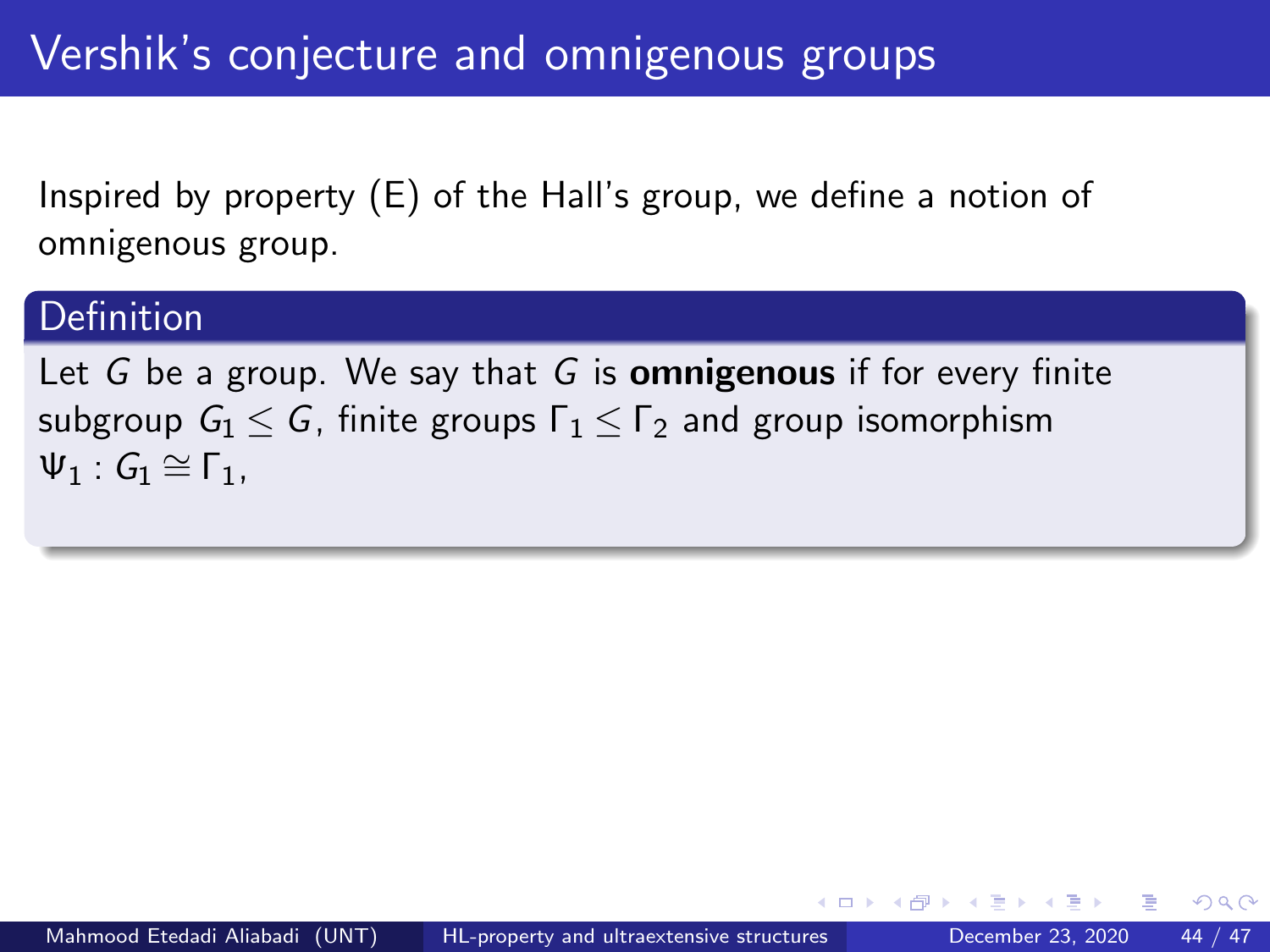#### Definition

Let G be a group. We say that G is **omnigenous** if for every finite subgroup  $G_1 \leq G$ , finite groups  $\Gamma_1 \leq \Gamma_2$  and group isomorphism  $\Psi_1$ :  $G_1 \cong \Gamma_1$ , there is a finite subgroup  $G_2 \leq G$  with  $G_1 \leq G_2$  and an onto homomorphism  $\Psi_2$ :  $G_2 \rightarrow F_2$  such that  $\Psi_2 \upharpoonright G_1 = \Psi_1$ .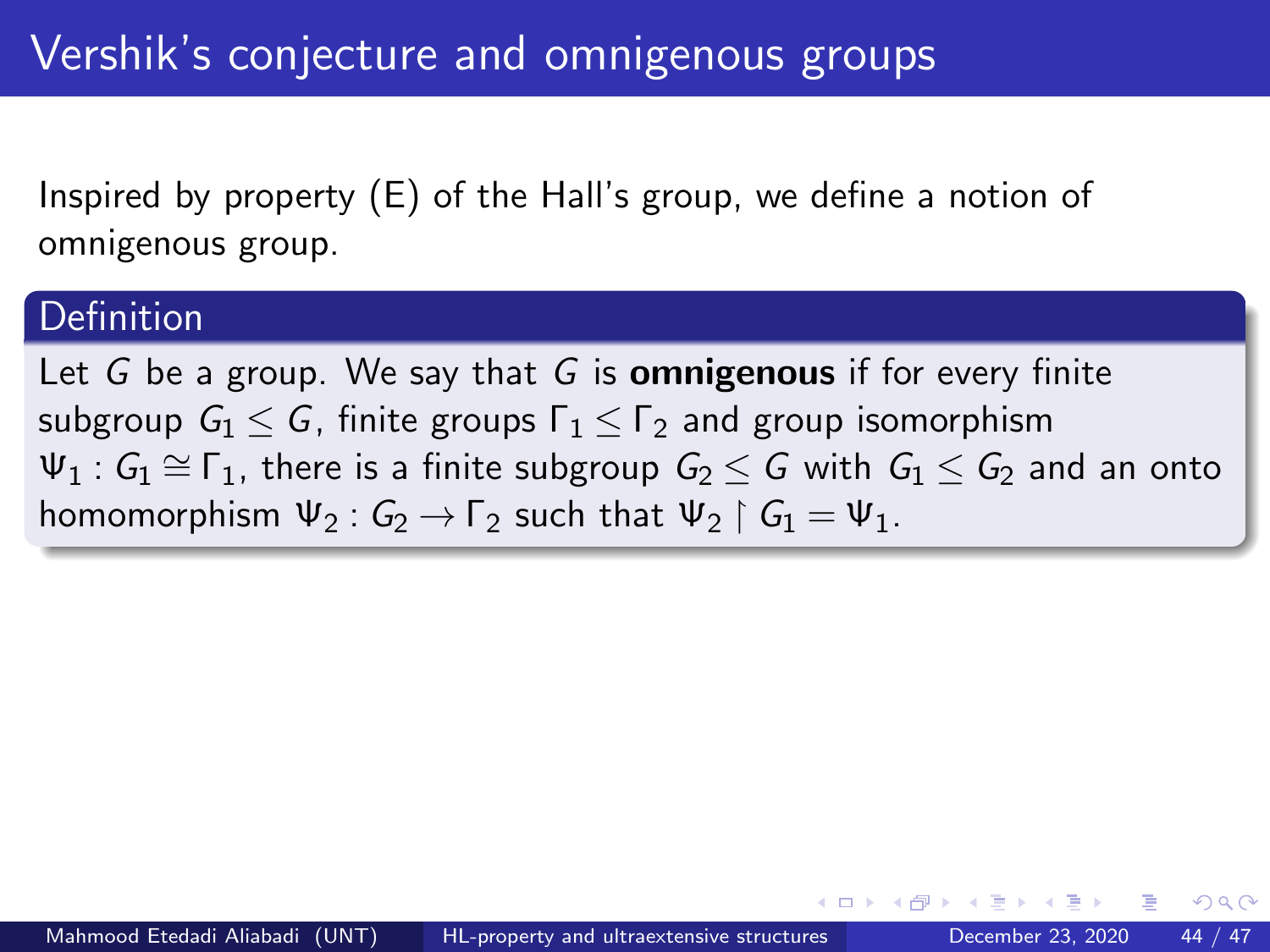#### Definition

Let G be a group. We say that G is **omnigenous** if for every finite subgroup  $G_1 \leq G$ , finite groups  $\Gamma_1 \leq \Gamma_2$  and group isomorphism  $\Psi_1$ :  $G_1 \cong \Gamma_1$ , there is a finite subgroup  $G_2 \leq G$  with  $G_1 \leq G_2$  and an onto homomorphism  $\Psi_2$ :  $G_2 \rightarrow F_2$  such that  $\Psi_2 \upharpoonright G_1 = \Psi_1$ .

Clearly Hall's group is a countable locally finite omnigenous group.

つひひ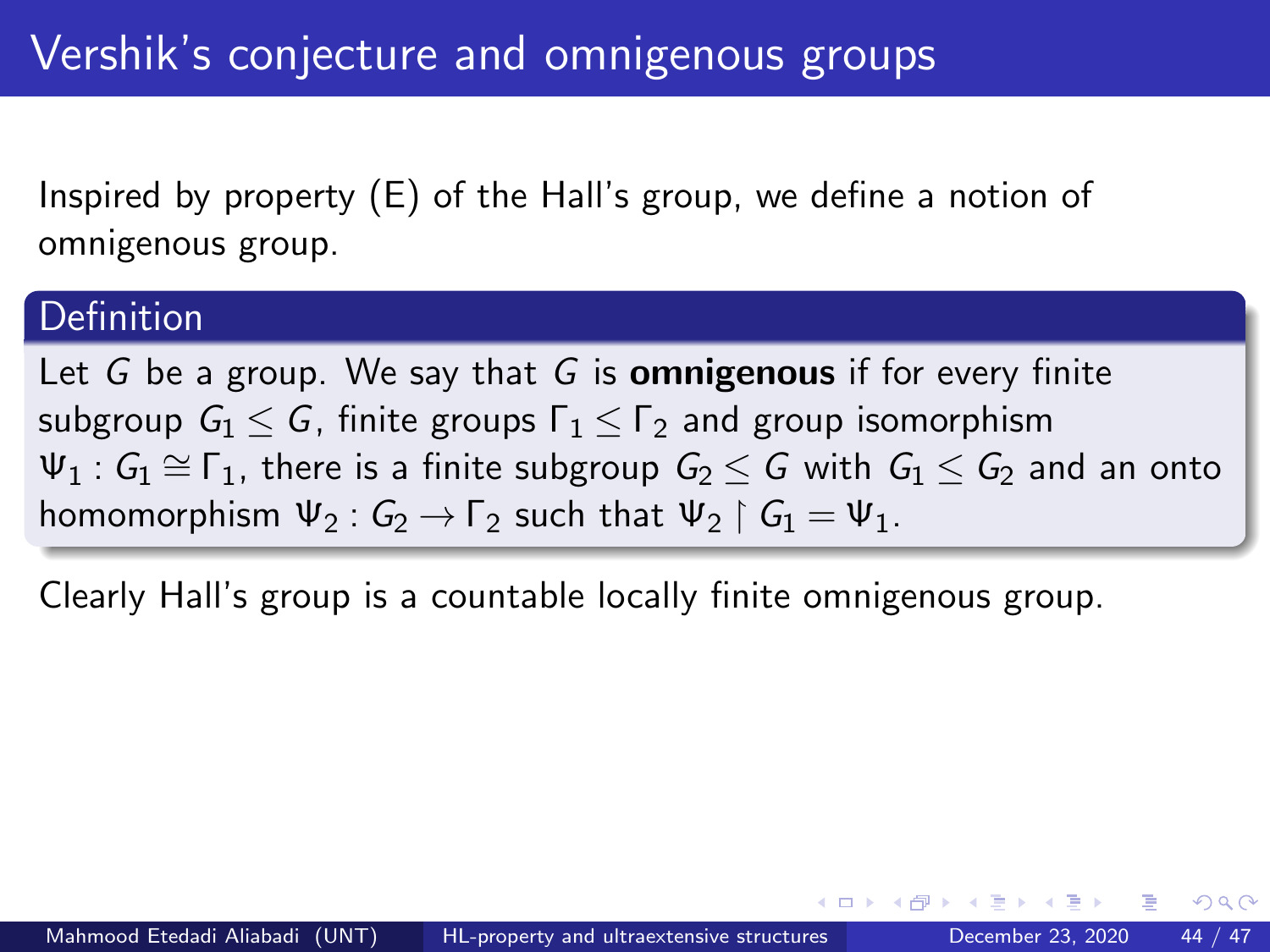#### Definition

Let G be a group. We say that G is **omnigenous** if for every finite subgroup  $G_1 \leq G$ , finite groups  $\Gamma_1 \leq \Gamma_2$  and group isomorphism  $\Psi_1$ :  $G_1 \cong \Gamma_1$ , there is a finite subgroup  $G_2 \leq G$  with  $G_1 \leq G_2$  and an onto homomorphism  $\Psi_2$ :  $G_2 \rightarrow F_2$  such that  $\Psi_2 \upharpoonright G_1 = \Psi_1$ .

Clearly Hall's group is a countable locally finite omnigenous group.

## Theorem (EGLMM)

There are continuum many pairwise nonisomorphic countable universal locally finite omnigenous groups.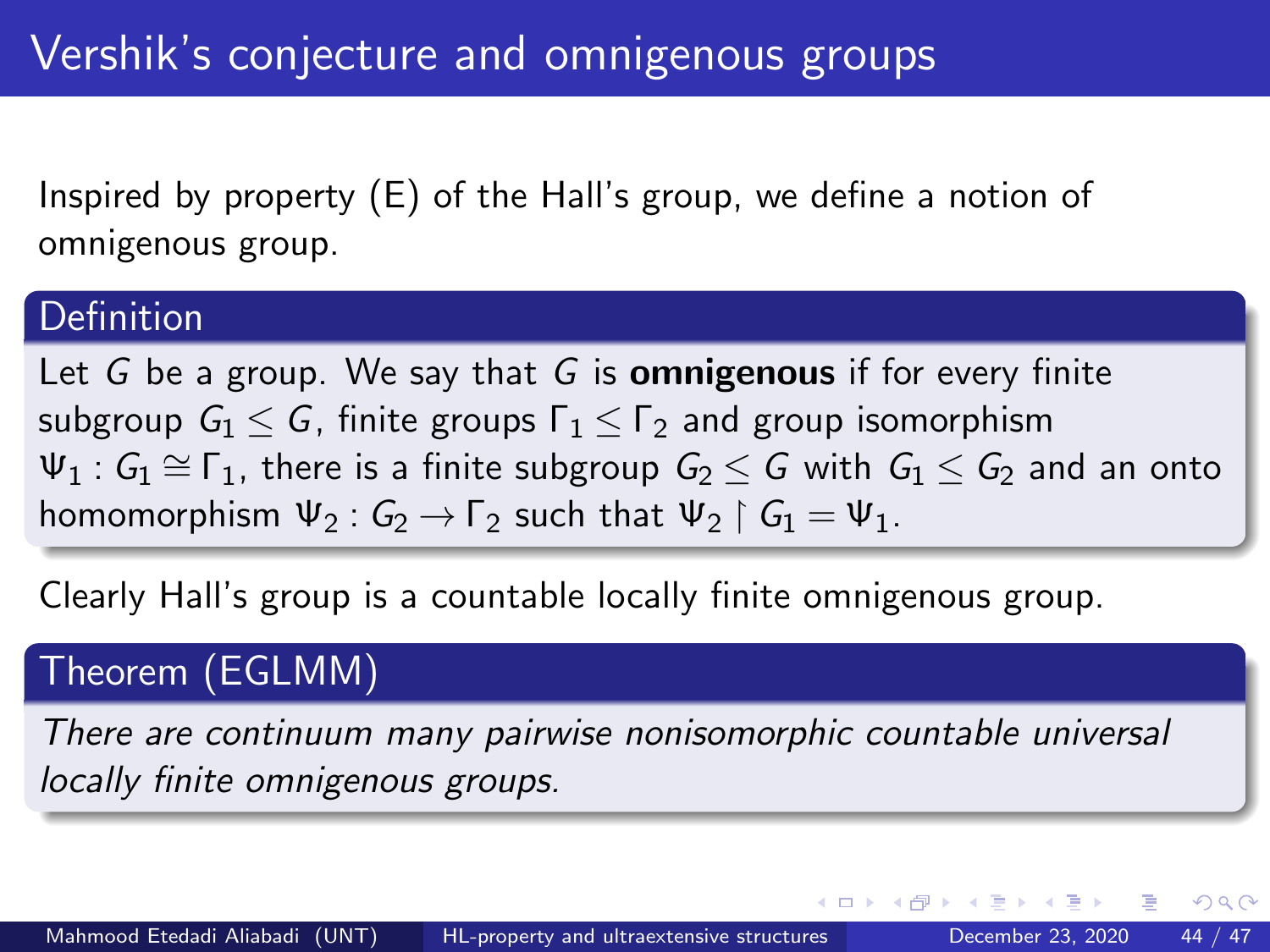# Vershik's conjecture and omnigenous groups

#### Definition

A distance value set is a nonempty subset  $\Delta$  of the open interval  $(0, +\infty)$ , such that

$$
\forall x, y \in \Delta \quad \min(x+y, \sup(\Delta)) \in \Delta .
$$

A  $\Delta$ -metric space is a metric space whose nonzero distances belong to  $\Delta$ .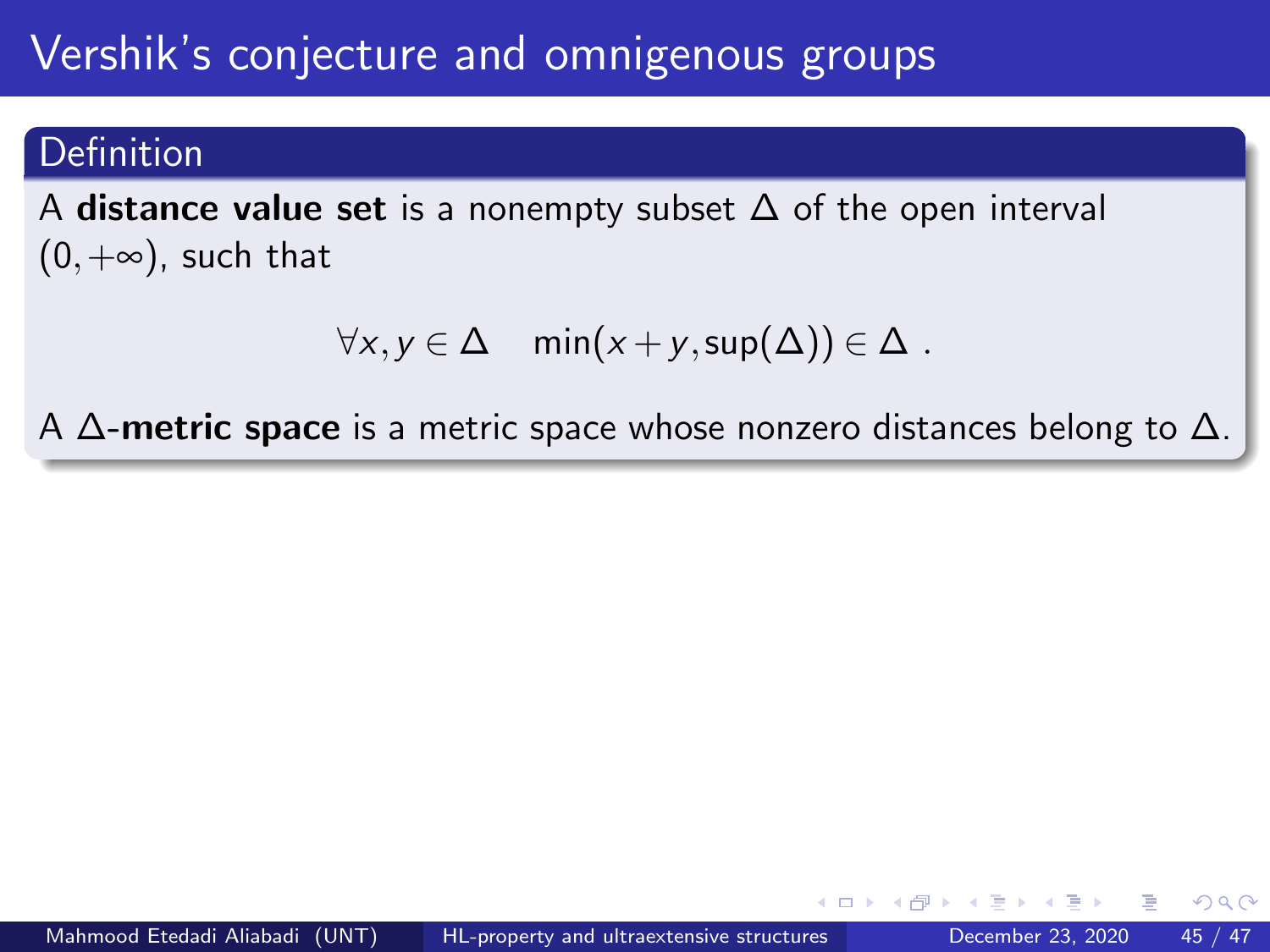# Vershik's conjecture and omnigenous groups

#### Definition

A distance value set is a nonempty subset  $\Delta$  of the open interval  $(0, +\infty)$ , such that

$$
\forall x, y \in \Delta \quad \min(x+y, \sup(\Delta)) \in \Delta .
$$

A  $\Delta$ -metric space is a metric space whose nonzero distances belong to  $\Delta$ .

## Theorem (EGLMM)

Let H be a countable omnigenous locally finite group. Then for any countable distance value set  $\Delta$ , Iso( $\mathbb{U}_{\Lambda}$ ) contains H as a dense subgroup.

つひひ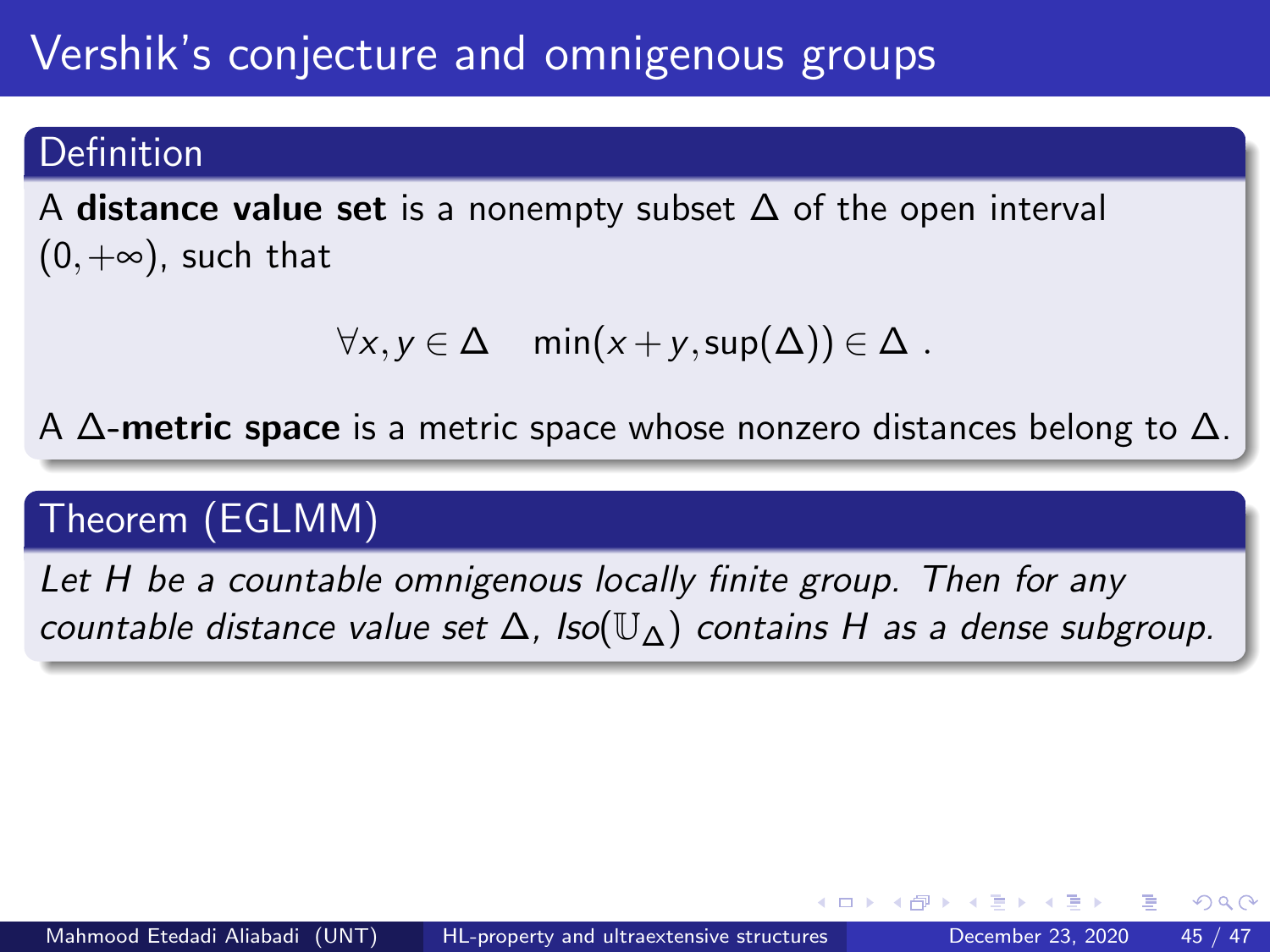# Vershik's conjecture and omnigenous groups

#### Definition

A distance value set is a nonempty subset  $\Delta$  of the open interval  $(0, +\infty)$ , such that

$$
\forall x, y \in \Delta \quad \min(x+y, \sup(\Delta)) \in \Delta .
$$

A  $\Delta$ -metric space is a metric space whose nonzero distances belong to  $\Delta$ .

## Theorem (EGLMM)

Let H be a countable omnigenous locally finite group. Then for any countable distance value set  $\Delta$ , Iso( $\mathbb{U}_{\Delta}$ ) contains H as a dense subgroup.

# Theorem (EGLMM)

There are continuum many pairwise nonisomorphic countable universal locally finite groups each of which can be embedded into  $\text{Iso}(\mathbb{U}_{\wedge})$  as a dense subgroup.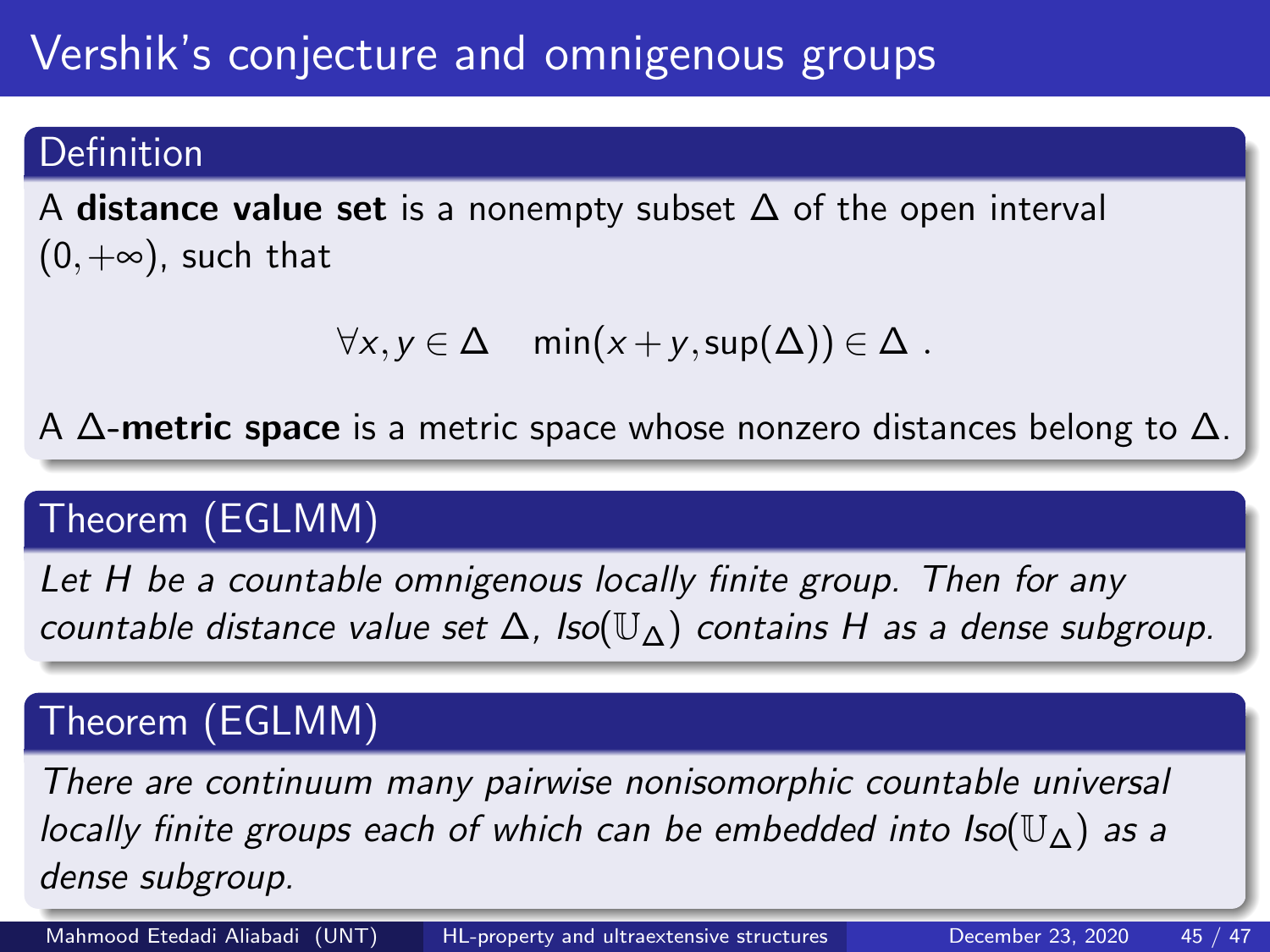Note that RZ-property and HL-property are both closed under free product and  $Z$  satisfies both properties.

 $\leftarrow$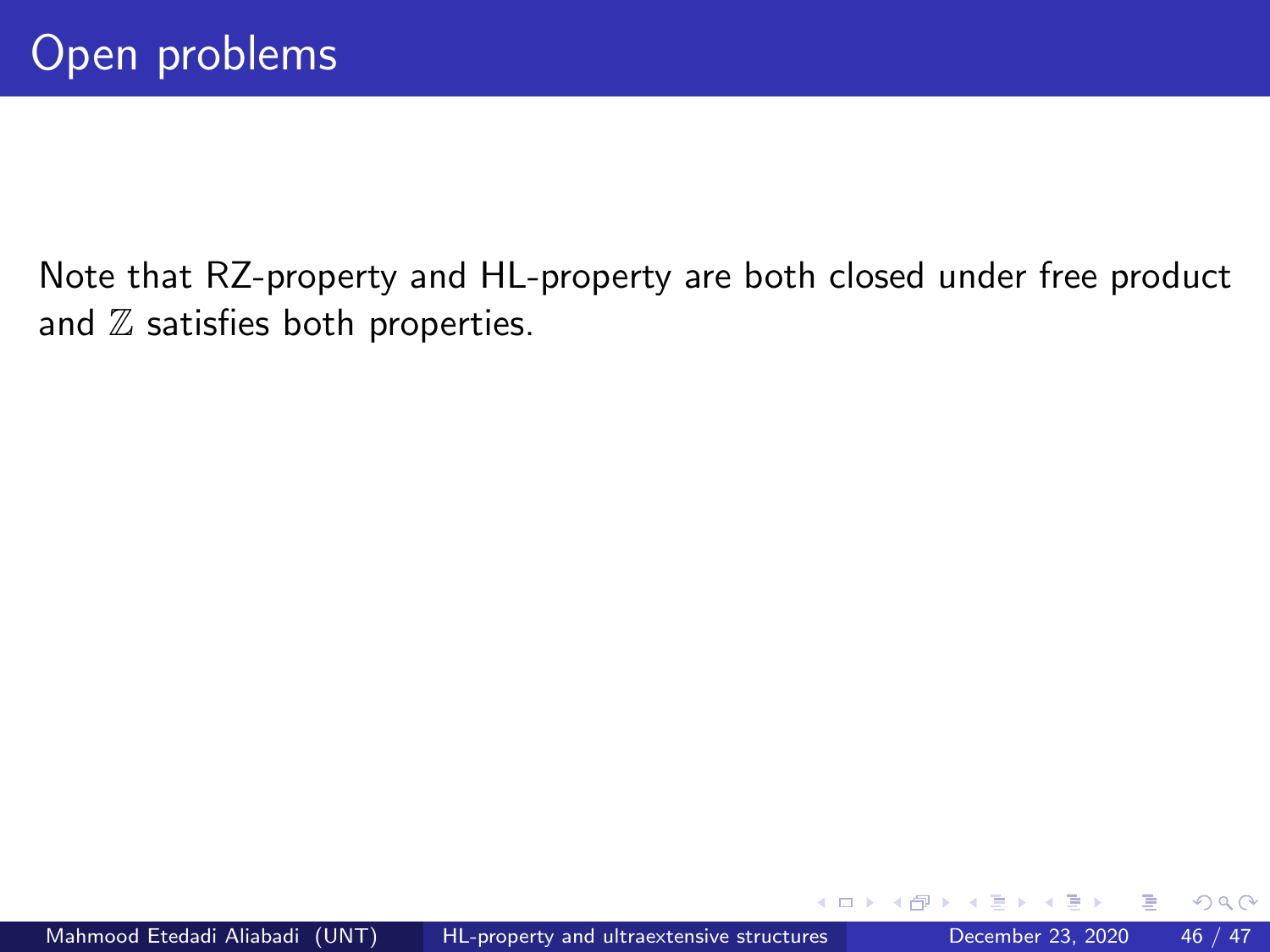Note that RZ-property and HL-property are both closed under free product and  $\mathbb Z$  satisfies both properties.

#### Question

Is it true that the RZ-property is strictly weaker than the HL-property? An example?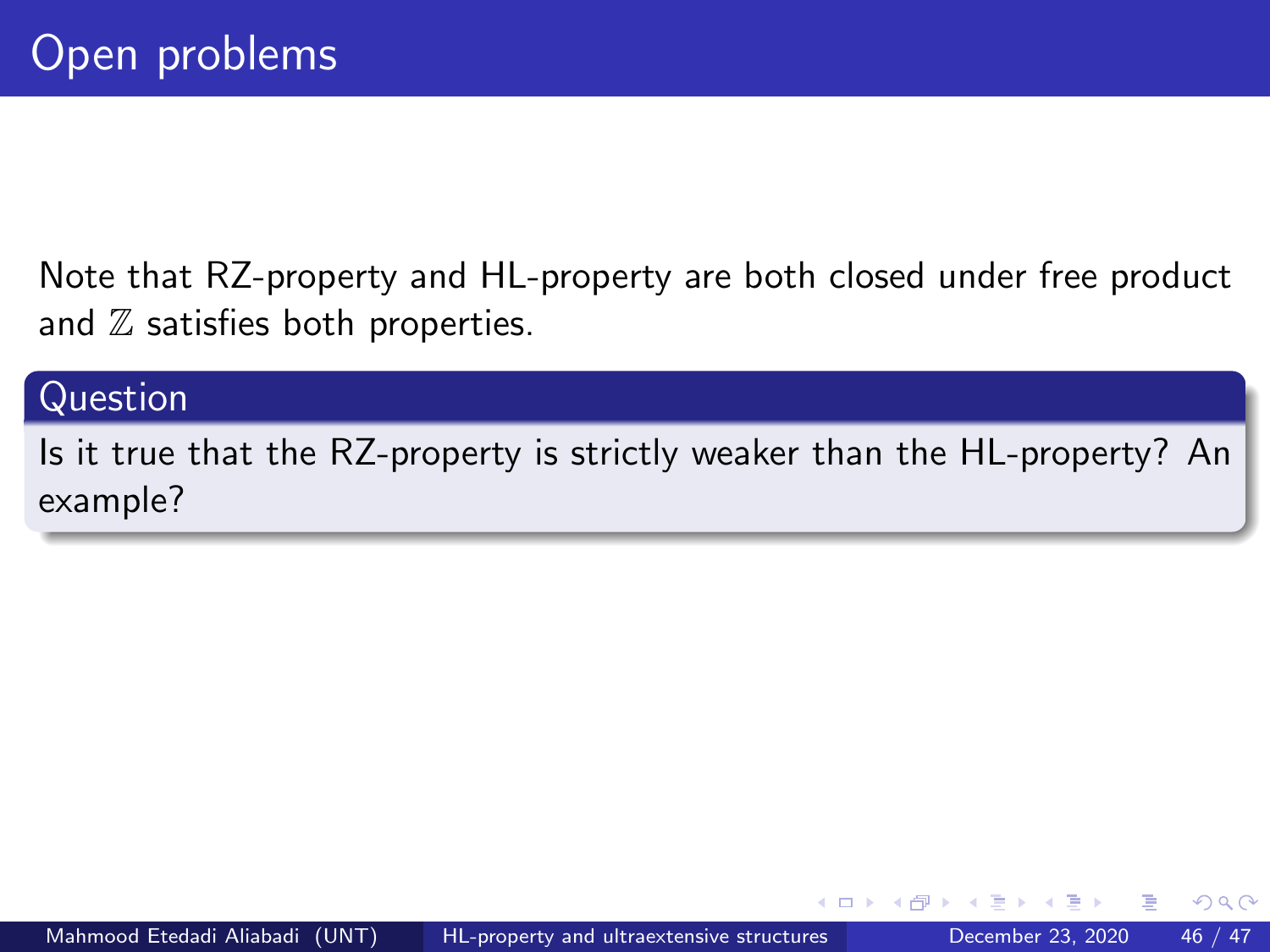Note that RZ-property and HL-property are both closed under free product and  $\mathbb Z$  satisfies both properties.

#### Question

Is it true that the RZ-property is strictly weaker than the HL-property? An example?

#### Question

For  $|\Delta| > 2$ , are all dense locally finite subgroups of  $\text{Iso}(\mathbb{U}_{\Delta})$  omnigenous?